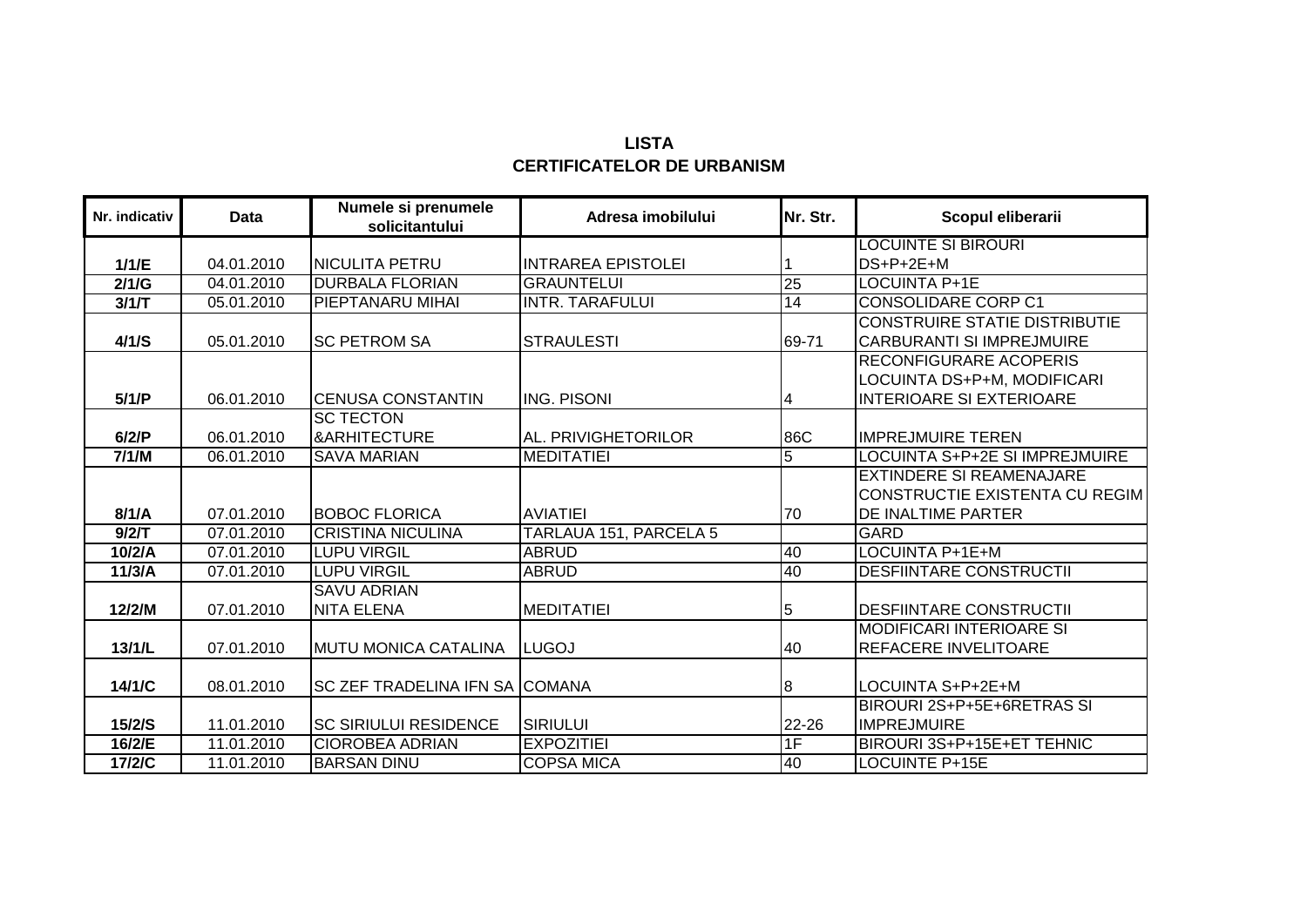|        |            | S.N.S.P.A. PRIN SIMION           |                                  |        |                                       |
|--------|------------|----------------------------------|----------------------------------|--------|---------------------------------------|
| 18/3/E | 12.01.2010 | <b>ROMEO</b>                     | <b>EXPOZITIEI</b>                | 22-30  | <b>ALIPIRE TERENURI</b>               |
| 19/1/1 | 12.01.2010 | <b>PANDELUS TRAIENICA</b>        | <b>IALOMICIOAREI</b>             | 9      | <b>LOCUINTA S+P+7E SI IMPREJMUIRE</b> |
|        |            |                                  |                                  |        | BIROURI S+P+5E+6RETRAS SI             |
| 20/3/S | 13.01.2010 | <b>SC SIRIULUI RESIDENCE</b>     | SIRIULUI                         | 22-26  | <b>IMPREJMUIRE</b>                    |
| 21/3/M | 13.01.2010 | <b>BCR SA</b>                    | <b>BD. ION MIHALACHE</b>         | 69 S+P | <b>AMENAJARI INTERIOARE</b>           |
|        |            |                                  |                                  |        | <b>CONSTRUIRE ANSAMBLU CLADIRI</b>    |
|        |            |                                  |                                  |        | <b>COMERT LOCUINTE SI BIROURI</b>     |
| 22/1/B | 13.01.2010 | <b>SC TEXTILA DACIA SA</b>       | <b>BUCURESTII NOI</b>            | 43     | 2S+P+D+14E                            |
|        |            |                                  |                                  |        |                                       |
| 23/3/P | 13.01.2010 | <b>SC HATHOR IMPEX SRL</b>       | <b>CAL. PLEVNEI</b>              | 51     | <b>IMOBIL PENTRU PARCARE 3S+P+4E</b>  |
| 24/1/H | 14.01.2010 | <b>CIOFLAN IULIAN</b>            | <b>HAGI GHITA</b>                | 40     | <b>TERASE PESTE MAGAZIE</b>           |
| 25/3/C | 14.01.2010 | PETRESCU ANGELICA                | <b>COPSA MICA</b>                | 24     | <b>DESFIINTARE LOCUINTA SI ANEXA</b>  |
| 26/4/C | 14.01.2010 | PETRESCU ANGELICA                | <b>COPSA MICA</b>                | 24     | LOCUINTA D+P+1E+M SI PISCINA          |
|        |            |                                  |                                  |        | <b>EXTINDERE SI SUPRAETAJARE</b>      |
| 27/1/D | 14.01.2010 | <b>TAMAS FLORIN</b>              | <b>DOBROGEI</b>                  |        | LOCUINTA S+P+1E                       |
| 28/1/V | 14.01.2010 | <b>GRIGORE CORNEL</b>            | <b>VERONICA MICLE</b>            | 14     | <b>IMOBIL DE LOCUIT</b>               |
| 29/4/E | 15.01.2010 | <b>BANUT DUMITRU</b>             | <b>EXPOZITIEI</b>                | 3      | LOCUINTA S+P+2E                       |
| 30/5/C | 15.01.2010 | <b>NICA BENONI</b>               | <b>CORNATEL</b>                  | 11A    | LOCUINTA S+P+2E SI IMPREJMUIRE        |
| 31/2/B | 15.01.2010 | DORUK CONSTRUCT CO               | <b>BUCURESTI - PLOIESTI</b>      | 83     | PARCARE, IMPREJMUIRE                  |
|        |            |                                  | <b>GRIGORE GAFENCU TARLA 880</b> |        |                                       |
| 32/2/G | 15.01.2010 | <b>ANGHEL SORIN D-TRU</b>        | P.10                             | 49-57  | LOCUINTE 2-3 S+P+5-8-11-14            |
|        |            |                                  | <b>GRIGORE GAFENCU TARLA 880</b> |        | LOCUINTE 2-3 S+P+3                    |
| 33/3/G | 15.01.2010 | <b>ANGHEL SORIN D-TRU</b>        | P.10                             | 49-57  | 2-3S+P+20                             |
|        |            |                                  | <b>GRIGORE GAFENCU TARLA 880</b> |        |                                       |
| 34/4/G | 15.01.2010 | <b>ANGHEL SORIN D-TRU</b>        | P.10                             | 49-57  | LOCUINTE 2-3 S+P+5-8-11-17            |
| 35/4/P | 15.01.2010 | <b>PENGHIS DANUT MARIN</b>       | PETRU SI PAVEL                   | 61A    | DEZMEMBRARE PE APARTAMENTE            |
|        |            |                                  |                                  |        | <b>RECOMPARTIMENTARE</b>              |
| 36/1/Z | 15.01.2010 | <b>CHIRESCU ION</b>              | ZAGAZULUI                        | 13-19  | <b>CORPURI EXISTENTE</b>              |
|        |            |                                  |                                  |        | <b>MODIFICARI ALE</b>                 |
|        |            |                                  |                                  |        | COMPARTIMENTARILOR REFACERE           |
| 37/5/G | 15.01.2010 | <b>MINEO DANA</b>                | <b>CAL. GRIVITEI</b>             | 234    | <b>FINISAJE</b>                       |
|        |            |                                  |                                  |        |                                       |
| 38/4/S | 19.01.2010 | <b>IONICESCU CONSTANTIN</b>      | ISFANTA MARIA                    | 23     | LOCUINTA P+1E+ET. 2 MANSARADAT        |
|        |            |                                  |                                  |        |                                       |
| 39/3/T | 21.01.2010 | PETRESCU RODICA LYGIA TROTUSULUI |                                  | 79     | <b>DESFIINTARE GARAJ C2</b>           |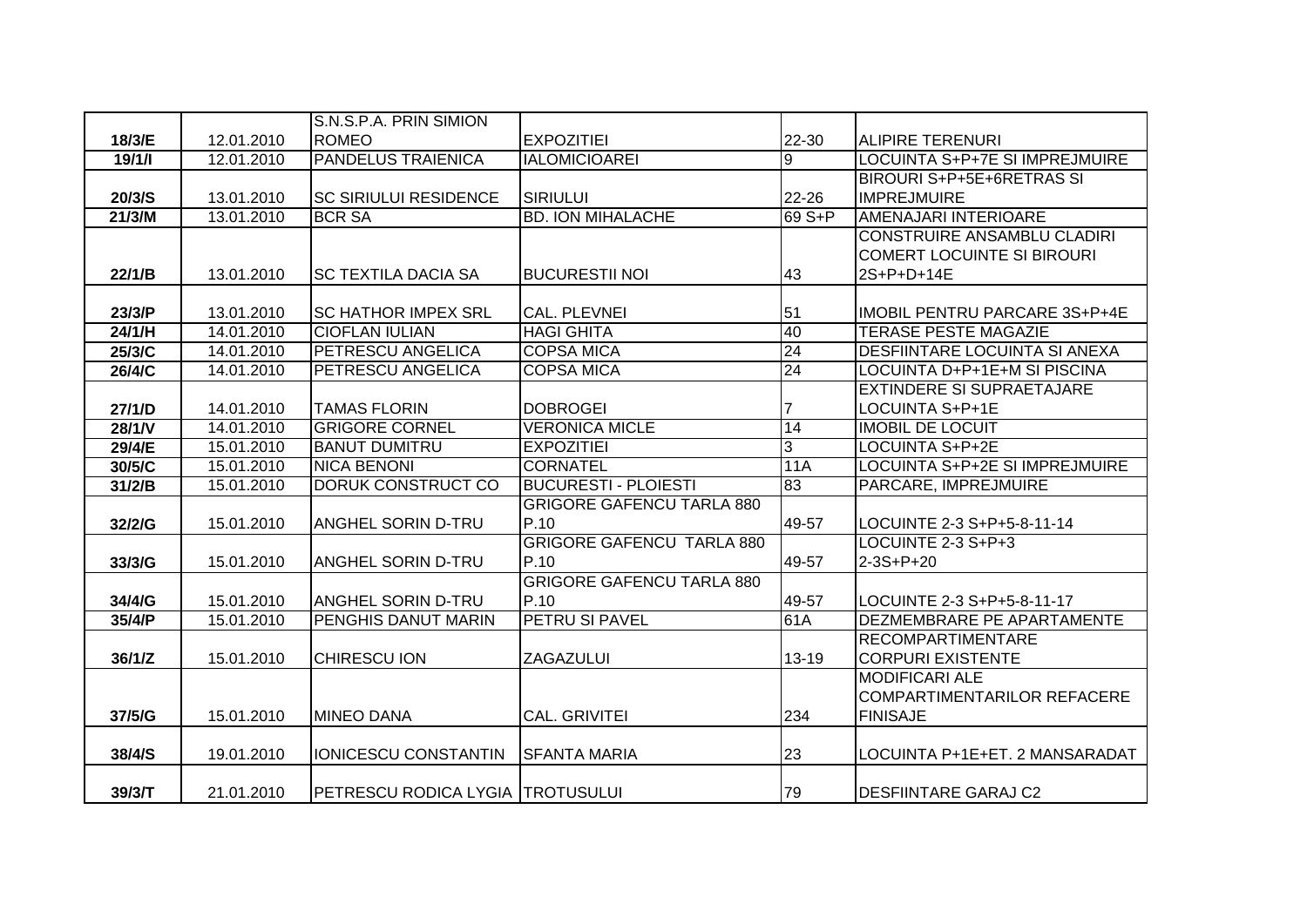| 40/2/D  | 21.01.2010 | <b>PETRE OZANA</b>                     | <b>DOROBANTI</b>       | 111-135          | <b>MODIFICARI INTERIOARE</b>        |
|---------|------------|----------------------------------------|------------------------|------------------|-------------------------------------|
|         |            |                                        |                        |                  | EXTINDERE SI SUPRAETAJARE           |
| 41/5/S  | 21.01.2010 | <b>NICOLAE COSTACHE</b>                | <b>SALAJENI</b>        | 36               | LOCUINTA P+1E                       |
| 42/3/D  | 21.01.2010 | <b>LICA LAURENTIU</b>                  | <b>DARZA</b>           | 23               | <b>DESFIINTARE LOCUINTA</b>         |
| 43/4/M  | 22.01.2010 | <b>IONITA ION</b>                      | <b>MUSETESTI</b>       | $\overline{15}$  | <b>INTRARE IN LEGALITATE</b>        |
|         |            |                                        |                        |                  | <b>IMPREJMUIRE TEREN INTRE</b>      |
| 44/1/F  | 22.01.2010 | <b>ARTANESCU DOINA</b>                 | <b>VASILE FUICA</b>    | 8                | <b>PROPIETATI</b>                   |
|         |            |                                        |                        |                  | REFACERE MAGAZIE SI CONSTRUIRE      |
| 45/5/M  | 22.01.2010 | <b>BALUTA DUMITRU</b>                  | <b>MODESTI</b>         | 65               | <b>GARAJ</b>                        |
| 46/6/G  | 22.01.2010 | <b>JIANU RAZVAN</b>                    | <b>GALICENI</b>        | 40               | P+1E+M SI IMPREJMUIRE               |
|         |            | <b>BECHEANU LIVIU</b>                  |                        |                  | <b>RECOMPARTIMENTARE AP.47 SI</b>   |
| 47/4/T  | 22.01.2010 | <b>DUMITRU</b>                         | N. TITULESCU           | 51-59            | <b>INCHIDERE BALCOANE</b>           |
| 48/5/P  | 22.01.2010 | <b>GEORGETA SERBAN</b>                 | <b>PETRU SI PAVEL</b>  | $\overline{36}$  | <b>LOCUINTA P+1E SI IMPREJMUIRE</b> |
| 49/6/P  | 22.01.2010 | <b>GEORGETA SERBAN</b>                 | <b>PETRU SI PAVEL</b>  | 36               | <b>LOCUINTA P+1E SI IMPREJMUIRE</b> |
| 50/2/V  | 22.01.2010 | <b>DIMA CATALIN</b>                    | <b>VASILE GHERGHEL</b> | 74               | <b>DESFIINTARE</b>                  |
| 51/7/G  | 22.01.2010 | <b>JIANU RAZVAN</b>                    | <b>GALICENI</b>        | 40               | <b>DESFIINTARE</b>                  |
| 52/2/F  | 22.01.2010 | <b>STOICA COSTEL</b>                   | <b>16 FEBRUARIE</b>    | 53               | LOCUINTA P+M                        |
|         |            |                                        |                        |                  | LOCUINTA CU FUNCTIUNE MIXTA         |
| 53/2/L  | 22.01.2010 | <b>DUMITRU ION</b>                     | <b>LINISTEI</b>        | 57               | $D+P+3E$                            |
| 54/6/M  | 22.01.2010 | <b>SARBU BADEA NICOLAE</b>             | <b>MODESTIEI</b>       | $\overline{8}$   | <b>DESFIINTARE</b>                  |
|         |            |                                        |                        |                  | LOCUINTA D+P+2E SI REFACERE         |
| 55/7/M  | 22.01.2010 | <b>SARBU BADEA NICOLAE</b>             | <b>MODESTIEI</b>       | $\boldsymbol{8}$ | <b>IMPREJMUIRE</b>                  |
| 56/7/P  | 22.01.2010 | PETRE IONEL CSABA                      | <b>PETRU SI PAVEL</b>  | 12               | <b>DESFIINTARE</b>                  |
|         |            |                                        |                        |                  | MODERNIZARE SI EXTINDERE            |
| 57/8/M  | 22.01.2010 | <b>PARVU CRISTIAN GEORGE MALU MARE</b> |                        | 5B               | SI SUPRAETAJARE P+1E+M              |
| 58/9/M  | 25.01.2010 | <b>STOLZ CORA ROZALIA</b>              | <b>ION MIHALACHE</b>   | 146              | <b>MODIFICARI INTERIOARE</b>        |
| 59/8/P  | 25.01.2010 | <b>GEORGETA SERBAN</b>                 | <b>PETRU SI PAVEL</b>  | 36A              | LOCUINTA P+1E SI IMPREJMUIRE        |
|         |            |                                        |                        |                  | SPALATORIE AUTO SI HALA             |
| 60/5/T  | 25.01.2010 | <b>ARSENIE FLORIN</b>                  | <b>TIPOGRAFILOR</b>    | 30               | <b>AVIZ DE OPORTUNITATE</b>         |
|         |            |                                        |                        |                  | DESFIINTARE CONSTRUCTIE             |
| 61/4/D  | 25.01.2010 | <b>DUMITRACHE GHEORGHE</b>             | <b>IDARMANESTI</b>     | 15               | <b>EXISTENTA</b>                    |
|         |            | <b>SC ABCBEST PAINTING</b>             |                        |                  | <b>MODIFICARI INTERIOARE IN</b>     |
| 62/10/M | 25.01.2010 | <b>SRL</b>                             | <b>ION MIHALACHE</b>   | 333              | APARTAMENT                          |
|         |            | <b>FOYLE DAMBOVITA</b>                 |                        |                  |                                     |
| 63/8/G  | 27.01.2010 | <b>VENTURES TWO SRL</b>                | <b>IONESCU SISESTI</b> | 212              | <b>AVIZ OPORTUNITATE</b>            |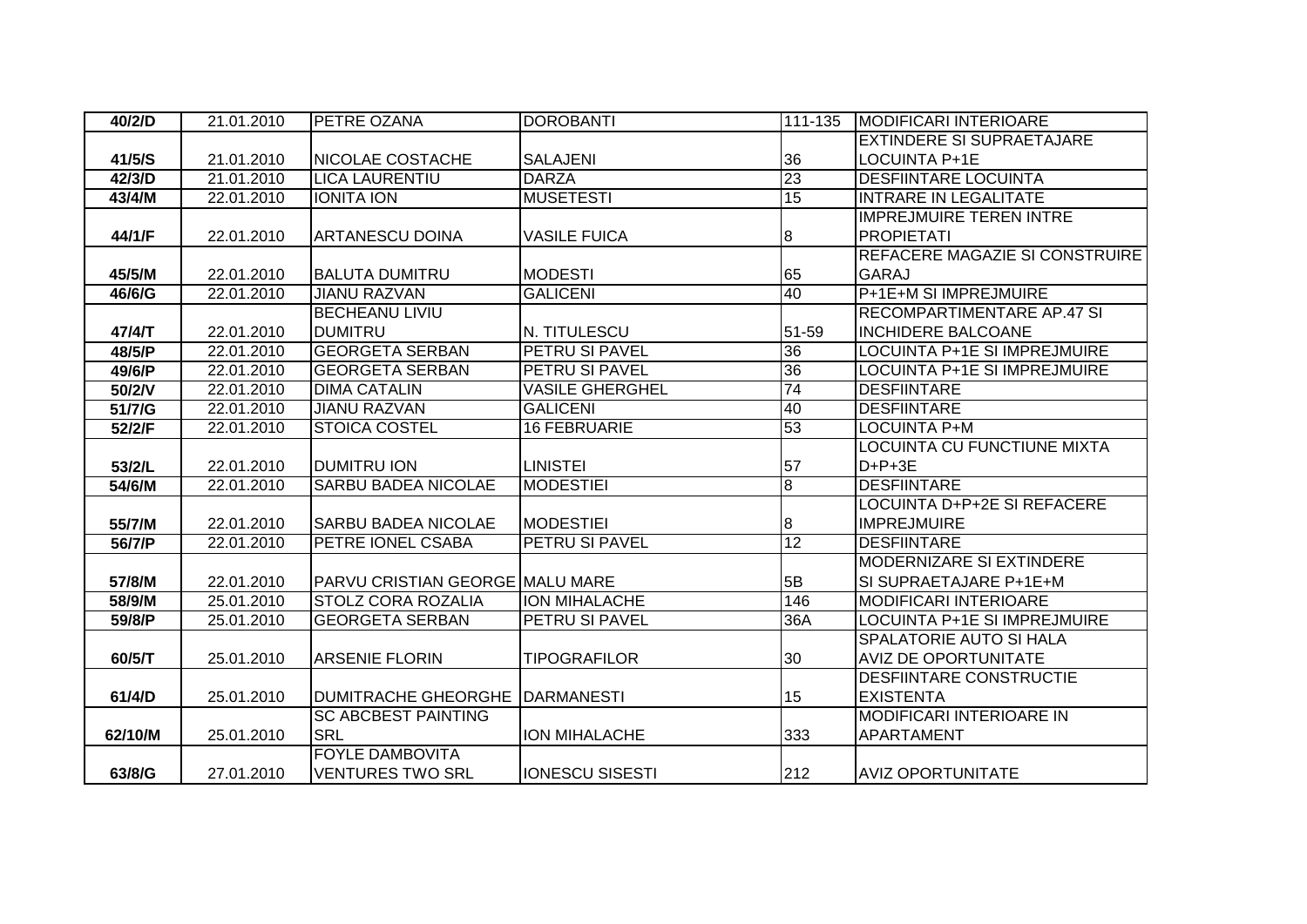|         |            |                                  |                         |                | <b>LOCUINTA</b>                       |
|---------|------------|----------------------------------|-------------------------|----------------|---------------------------------------|
| 64/9/G  | 27.01.2010 | <b>DIMA COSMIN MIRCEA</b>        | <b>IONESCU SISESTI</b>  | 11B            | $S+P+1E+M$                            |
|         |            |                                  |                         |                | INTRARE IN LEGALITATERAMPA            |
|         |            |                                  |                         |                | ACCES SI SUPRAETAJARE S+P+3E-5E-      |
| 65/3/V  | 28.01.2010 | <b>SC ARCOM SA</b>               | <b>VIRGILIU</b>         | 55             | 7E-8RETRAS                            |
| 66/11/M | 28.01.2010 | <b>BUTNARU DANIEL</b>            | <b>ION MIHALACHE</b>    | $70 - 84$      | <b>MODIFICARI INTERIOARE</b>          |
|         |            | <b>ADMINISTRATIA PIETELOR</b>    |                         |                |                                       |
| 67/12/M | 28.01.2010 | <b>SECTOR 1</b>                  | <b>MURES</b>            | 18-24          | <b>CONCESIONARE IMOBIL</b>            |
| 68/9/P  | 29.01.2010 | <b>PITIGOI BARBU</b>             | <b>PARCULUI</b>         | 73D            | <b>CONSOLIDARE MANSARDARE</b>         |
|         |            | <b>OLAROIU CLAUDIA</b>           |                         |                |                                       |
| 69/10/G | 29.01.2010 | <b>LUMINITA</b>                  | <b>GRIGORE GAFENCU</b>  | 10             | SUPRAETAJARE DS+P+2E                  |
| 70/5/D  | 29.01.2010 | <b>CANTA ADRIAN</b>              | DUMITRU RADUCU DURBAC   | 112            | <b>EXTINDERE LOCUINTA PARTER</b>      |
| 71/3/F  | 29.01.2010 | <b>RINU FLORIN</b>               | CAL. FLOREASCA          | FN             | <b>CONSTRUIRE PONTON</b>              |
| 72/6/S  | 02.02.2010 | <b>SC PETROM SA</b>              | <b>STRAULESTI</b>       | 128            | <b>DEZMEMBRARE</b>                    |
| 73/7/S  | 02.02.2010 | <b>MINCU MARIUS VALENTIN</b>     | <b>DR. STEGARULUI</b>   | 179-181        | OP. NOTARIALE                         |
|         |            |                                  |                         |                | LOCUINTA P+M GARAJ SI REFACERE        |
| 74/13/M | 03.02.2010 | MUNTEANU CONSTANTIN              | <b>MIRUTEI</b>          | 3              | <b>IMPREJMUIRE</b>                    |
|         |            |                                  |                         |                | MANSARDARE LOCUINTA EXISTENTA         |
| 75/2/1  | 03.02.2010 | <b>BLANARU GHEROGHE</b>          | AV. THEODOR ILIESCU     | 31             | $P+1E+MP$                             |
| 76/2/H  | 03.02.2010 | <b>TENCU GEORGETA</b>            | <b>HELIULUI</b>         | 12             | LOCUINTA D+P+1E+M SI PISCINA          |
|         |            | <b>SC CONLUX</b>                 |                         |                |                                       |
| 77/4/A  | 03.02.2010 | <b>DEVELOPMENT</b>               | <b>APICULTORILOR</b>    | $12 - 16$      | <b>OPERATIUNI BANCARE</b>             |
|         |            | NITREANU LIVIU DIR. GEN.         |                         |                |                                       |
| 78/1/O  | 03.02.2010 | <b>EL. MONT SRL</b>              | <b>OASPETILOR</b>       | 22A            | <b>OPERATIUNI BANCARE</b>             |
|         |            |                                  |                         |                |                                       |
| 79/14/M | 03.02.2010 | MUNTEANU CONSTANTIN              | <b>MIRUTEI</b>          | 3              | <b>DESFIINTARE CONSTRUCTII PARTER</b> |
| 80/3/L  | 03.02.2010 | <b>TUDOR MICUTA</b>              | <b>BARBU LAUTARU</b>    | $\overline{8}$ | <b>CONSTRUIRE BALCON</b>              |
|         |            |                                  |                         |                | <b>IMOBIL BIROURI</b>                 |
| 81/8/S  | 03.02.2010 | <b>RAMONA CRISTESCU</b>          | <b>INTR. STRAULESTI</b> | 2E             | S+P+4E+5RETRAS                        |
| 82/2/O  | 03.02.2010 | <b>NITREANU LIVIU</b>            | <b>OASPETILOR</b>       | 22             | <b>OPERATIUNI BANCARE</b>             |
|         |            |                                  |                         |                |                                       |
| 83/9/S  | 03.02.2010 | CONSTANTINESCU BARBU STOLNICULUI |                         | 3              | <b>INFORMATIV</b>                     |
|         |            |                                  |                         |                | <b>GARAJ, REFACERE IMPREJMUIRE SI</b> |
| 84/5/A  | 03.02.2010 | <b>DUMITRU NICOLAE</b>           | <b>ARISTOTEL PAPPIA</b> | 24             | <b>REPARATII SARPANTA</b>             |
| 85/4/V  | 03.02.2010 | <b>DIMA CARMEN</b>               | <b>VASILE GHERGHEL</b>  | 74             | LOCUINTA S+P+2E SI IMPREJMUIRE        |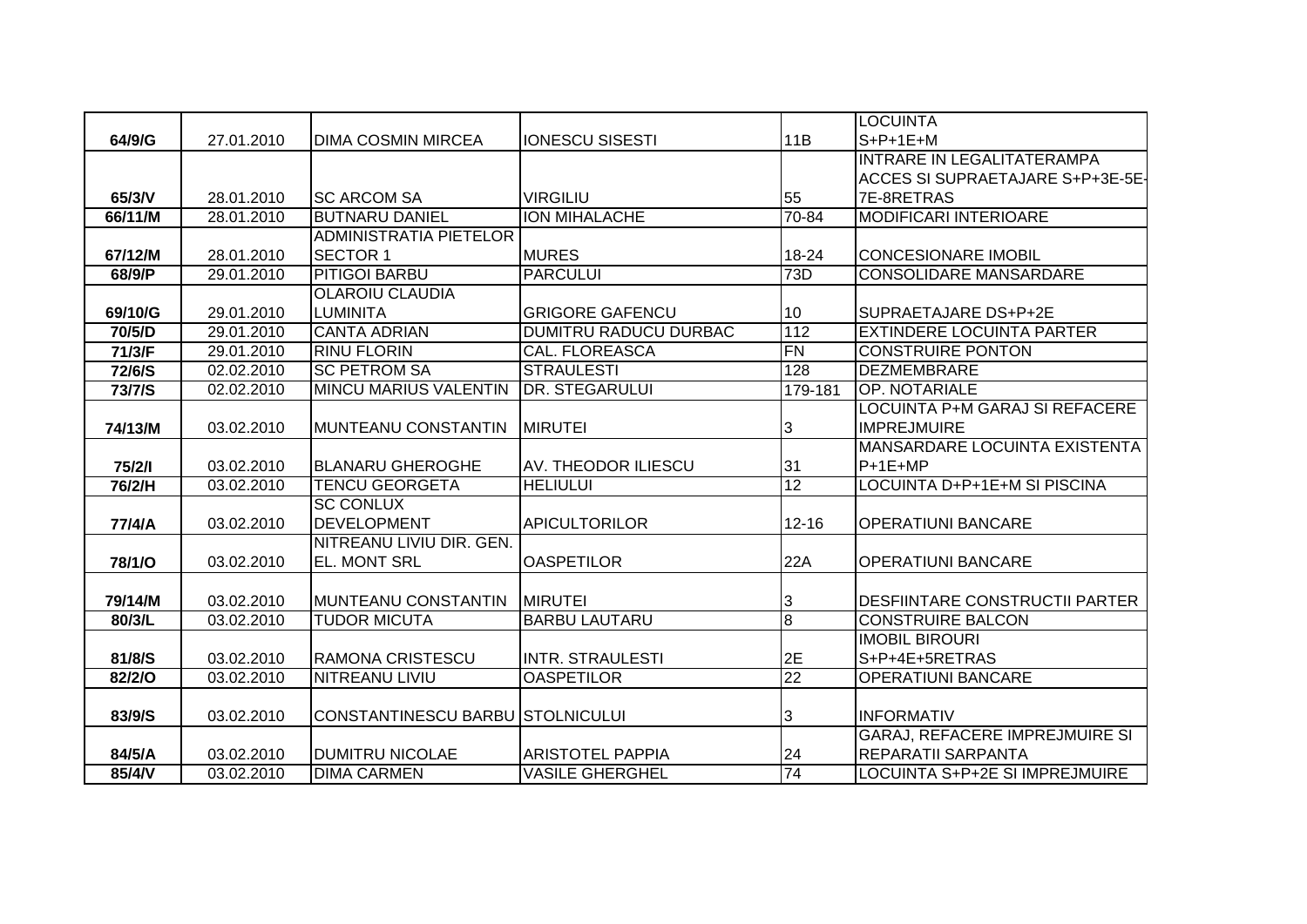|          |            | <b>SCARLATESCU</b>                        |                                |                 |                                                 |
|----------|------------|-------------------------------------------|--------------------------------|-----------------|-------------------------------------------------|
| 86/15/M  | 03.02.2010 | <b>ALEXANDRA</b>                          | <b>COSTACHE MARINESCU</b>      | 36              | <b>INTRARE IN LEGALITATE</b>                    |
| 87/10/S  | 03.02.2010 | <b>NICOLAE COSTACHE</b>                   | <b>SALAJENI</b>                | 36              | <b>DESFIINTARE PARTIALA LOCUINTA</b>            |
|          |            | <b>SC UNIVERSAL SERVICE</b>               |                                |                 |                                                 |
|          |            | <b>TRADING SRL PRIN</b>                   |                                |                 |                                                 |
| 88/6/T   | 03.02.2010 | <b>GRADISTEANU CARMEN</b>                 | <b>TINTASULUI</b>              | 27              | CONSTRUIRE SPALATORIE AUTO                      |
|          |            |                                           |                                |                 | LOCUINTA S+P+1E+2RETRAS                         |
| 89/3/1   | 03.02.2010 | <b>GVEMANT SELIN</b>                      | <b>INSTITUL MEDICO MILITAR</b> | 22              | <b>REFACERE IMPREJMUIRE</b>                     |
|          |            | <b>SC HERCULES</b>                        |                                |                 |                                                 |
| 90/4/1   | 03.02.2010 | <b>PROPERTIES</b>                         | <b>IONESCU SISESTI</b>         | 8A              | <b>DEZMEMBRARE IMOBIL</b>                       |
|          |            | <b>SC CAPITAL LEASING PRIN</b>            |                                |                 |                                                 |
| 91/4/L   | 03.02.2010 | <b>STAN FLORIN</b>                        | <b>LIMPEJOAREI</b>             | 14              | INTRARE IN LEGALITATE S+P+2E+M                  |
| 92/1/J   | 04.02.2010 | <b>VLADICA GHEORGHE</b>                   | <b>JIULUI</b>                  | $\overline{7}$  | <b>MODIFICARI INTERIOARE</b>                    |
|          |            |                                           |                                |                 | <b>DESFIINTARE CONSTRUCTIE</b>                  |
| 93/3/H   | 04.02.2010 | <b>TENCU GEORGETA</b>                     | <b>HELIULUI</b>                | 12              | <b>LOCUINTA PARTER</b>                          |
|          |            |                                           |                                |                 | CONSOLIDARE, EXTINDERE                          |
|          |            |                                           |                                |                 | <b>LOCUINTA</b>                                 |
| 94/16/M  | 04.02.2010 | <b>DRAGOMIR ALEXANDRU</b>                 | <b>COSTACHE MARINESCU</b>      | 15              | S+P+1E+M AMENAJARE BIROURI                      |
|          |            | <b>COMPLEXUL</b>                          |                                |                 |                                                 |
|          |            | <b>MULTIFUNCTIONAL</b>                    |                                |                 |                                                 |
| 95/11/S  | 04.02.2010 | <b>CARAIMAN</b>                           | <b>SOMESULUI</b>               | 1A              | <b>DESFIINTARE 2CORPURI ANEXA</b>               |
| 96/4/F   | 04.02.2010 | <b>STANESCU CORNELIU</b>                  | <b>DUMITRU FLORESCU</b>        | $\overline{27}$ | <b>MODIFICARI INTERIOARE</b>                    |
| 97/16/M  | 04.02.2010 | <b>TAUWINKL MARIA</b>                     | <b>MARGINEI</b>                | 28              | <b>EXTINDERE, CONSOLIDARE</b>                   |
|          |            |                                           |                                |                 | CONSOLIDARE, REMODELARE                         |
|          |            | <b>TOMA GEORGE</b>                        |                                |                 | SUPRATEJARE LOCUINTA                            |
| 98/17/M  | 04.02.2010 | PRIN IFTIMIE MARIANA                      | <b>MACEDONIEI</b>              | 5               | DS+P+1EM                                        |
| 99/3/B   | 04.02.2010 | <b>LUNGU ROXANA</b>                       | <b>BUCEGI</b>                  | 80              | <b>INFORMATIV</b>                               |
| 100/10/P | 04.02.2010 | <b>DESPA ANGHEL ADRIAN</b>                | <b>BUCEGI</b>                  | 80              | <b>INFORMATIV</b>                               |
|          |            |                                           |                                |                 | <b>AVIZ OPORTUNITATE PUZ</b>                    |
|          |            | <b>SC IMOB BUSINESS</b><br><b>TRADING</b> |                                | $4 - 6/40$      | <b>IMOBIL CU FUNCTIUNE MIXTA</b>                |
| 101/6/A  | 04.02.2010 |                                           | <b>AEROPORTULUI</b>            | 56              | 2S+P+4E+5E                                      |
| 102/6/C  | 04.02.2010 | <b>CHIRACU LILIANA</b>                    | ELENA CLUCEREASA               |                 | LOCUINTA S+P+2E<br>REALIZARE SI PROTEJARE CAVOU |
|          |            |                                           | CAL.GRIVITEI - CIMITIRUL SF.   |                 |                                                 |
|          |            |                                           |                                |                 | EXISTENT, REALIZARE CAPELA CU                   |
| 103/11/G | 04.02.2010 | <b>IMATACHE VASILE</b>                    | <b>VINERI</b>                  | 202             | <b>CRIPTE</b>                                   |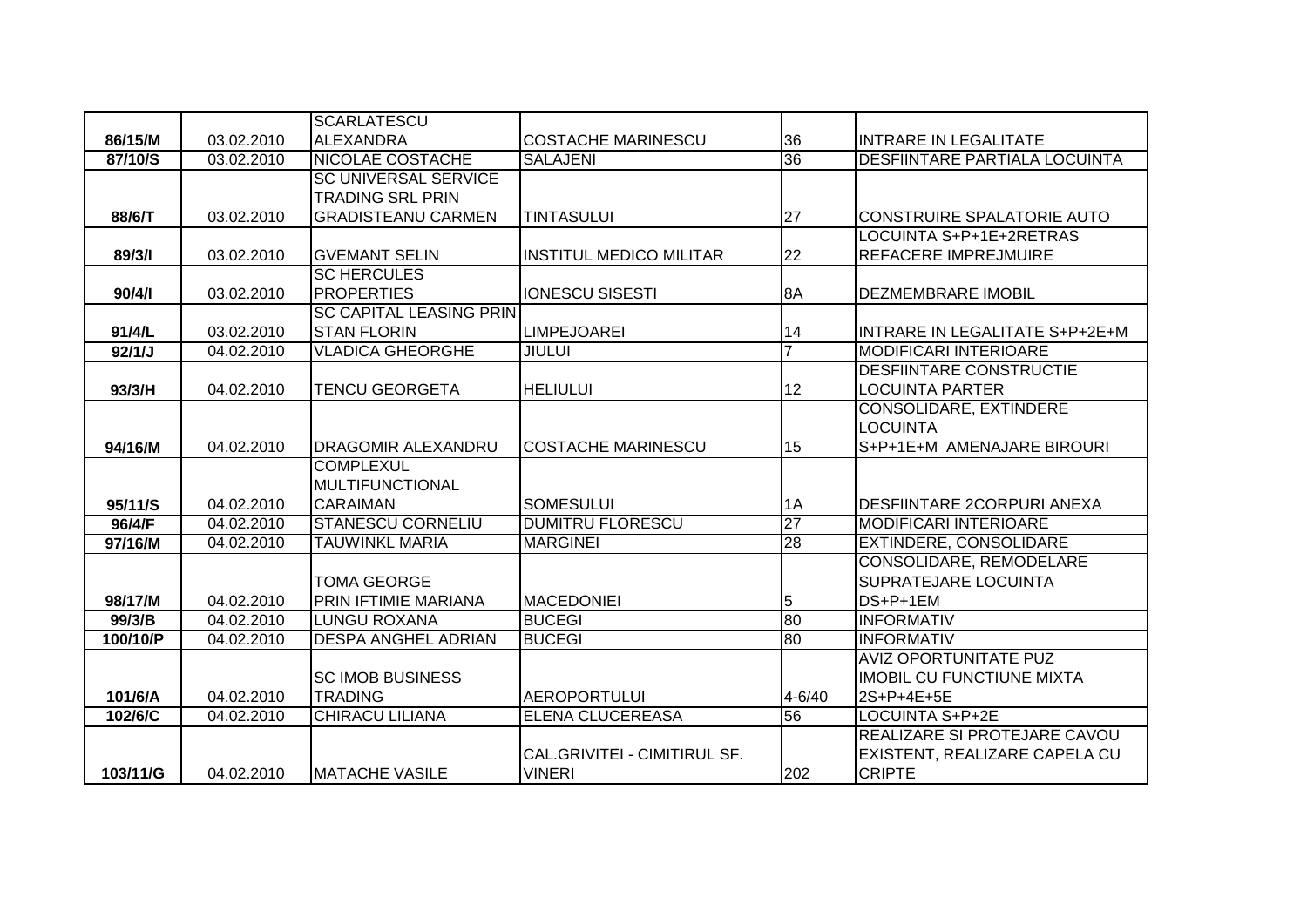|          |            |                                   |                           |                 | CONSOLIDARE, ETAJARE LOCUINTA     |
|----------|------------|-----------------------------------|---------------------------|-----------------|-----------------------------------|
| 104/6/D  | 04.02.2010 | <b>PETRESCU ROXANA</b>            | ALEXANDRU DEPARATEANU     | 34              | S+P+1E+ET 2 RETRAS                |
| 105/7/D  | 04.02.2010 | <b>LICA LAURENTIU VIOREL</b>      | <b>DARZA</b>              | 23              | <b>EXTINDERE LOCUINTA P+1E+M</b>  |
|          |            |                                   |                           |                 | <b>REAMENAJARE EXTINDERE</b>      |
| 106/1/R  | 04.02.2010 | <b>TASULEA MIHAI</b>              | <b>RAZELOR</b>            | 11              | LOCUINTA P+M                      |
| 107/4/B  | 04.02.2010 | <b>GHEORGHE GHIUR</b>             | <b>BARAJUL ARGES</b>      | $15 - 17$       | EXTINDERE LOCUINTA D+P+2E+M       |
| 108/18/M | 04.02.2010 | <b>PINTEA DUMITRU</b>             | <b>MADRIGALULUI</b>       | 6E              | <b>LOCUINTA S+P+2E SI GARD</b>    |
|          |            |                                   |                           |                 | CONSOLIDARE,                      |
|          |            |                                   |                           |                 | <b>RECOMPARTIMENTARE SI</b>       |
| 109/19/M | 04.02.2010 | <b>VIZITIU CIPRIAN MARIUS</b>     | <b>PETRU MAIOR</b>        | 101             | <b>REFACERE FATADA</b>            |
| 110/12/S | 04.02.2010 | <b>BADULESCU DAN</b>              | <b>RENASTERII</b>         | 73              | <b>MANSARDARE</b>                 |
|          |            | <b>GOTESCU VICTOR</b>             |                           |                 |                                   |
| 111/7/T  | 04.02.2010 | <b>TEODOR</b>                     | <b>TURDA</b>              | 122             | <b>CONSTRUIRE BALCON</b>          |
|          |            | <b>ONCIOIU ELENA</b>              |                           |                 | LOCUINTA P+1E+M                   |
| 112/5/1  | 04.02.2010 | <b>ONCIOIU IONEL</b>              | <b>IZBICENI</b>           | 127             | <b>REFACERE IMPREJMUIRE</b>       |
| 113/12/G | 08.02.2010 | <b>CATUNA ANUTA</b>               | <b>GARLEI</b>             | 24              | <b>PARCARE</b>                    |
| 114/8/D  | 08.02.2010 | <b>BRAILEANU GHEORGHE</b>         | <b>DR. PLAIUL SARULUI</b> | $61-63$         | <b>LOCUINTA P+2E+M</b>            |
| 115/20/M | 08.02.2010 | <b>TARADACIUC MIRELA</b>          | <b>MILCOV</b>             | 14              | <b>IMPREJMUIRE</b>                |
| 116/9/D  | 09.02.2010 | <b>DOBRICA MIHAIL</b>             | <b>DOBROGEANU GHEREA</b>  | 15              | <b>DEZMEMBRARE</b>                |
|          |            | <b>OPRITOIU ILEANA</b>            |                           |                 |                                   |
|          |            | <b>DANIELA</b>                    | AL. CAMPEANU / SOLDAT     |                 |                                   |
| 117/7/C  | 09.02.2010 | <b>PRIN SANDERS VLAD</b>          | <b>RADUCANU</b>           | 65/22           | <b>ALIPIRE TERENURI</b>           |
| 118/13/S | 09.02.2010 | <b>TANASOIU EMIL</b>              | <b>STRAULESTI</b>         | 127B            | <b>COMASARE TERENURI</b>          |
| 119/14/S | 09.02.2010 | <b>DUMITRASCU TRAIAN</b>          | <b>STRAULESTI</b>         | 127A            | <b>COMASARE TERENURI</b>          |
| 120/15/S | 09.02.2010 | <b>MOGOS TIBERIU VIOREL</b>       | <b>SOVEJA</b>             | 79-81           | <b>OPERATIUNI BANCARE</b>         |
|          |            | <b>LUCA VASILUI VIORICA</b>       |                           |                 |                                   |
| 121/10/D | 10.02.2010 | <b>ELENA</b>                      | C-TIN DISESCU             | 27              | <b>REFACERE ACOPERIS</b>          |
|          |            | <b>MARINESCU MIRELA</b>           |                           |                 | <b>INCHIDERE BALCON AMENAJARI</b> |
| 122/5/B  | 10.02.2010 | <b>MAGDALENA</b>                  | <b>ST. BURILEANU</b>      | 5               | <b>INTERIOARE</b>                 |
|          |            |                                   |                           |                 | <b>CONSOLIDARE, MODIFICARI</b>    |
| 123/8/C  | 10.02.2010 | <b>BEJAN FLORINA</b>              | <b>CHITILEI</b>           | 216             | <b>INTERIOARE MANSARDARE P+M</b>  |
|          |            |                                   |                           |                 |                                   |
| 124/16/S | 10.02.2010 | TRANCA CLAUDIU VINTILA STEGARULUI |                           | 72              | LOCUINTA P+1E+M                   |
| 125/9/C  | 10.02.2010 | <b>ARABAGIU VASILE</b>            | <b>CRICOVULUI</b>         | $\overline{72}$ | <b>EXTINDERE SI SUPRAETAJARE</b>  |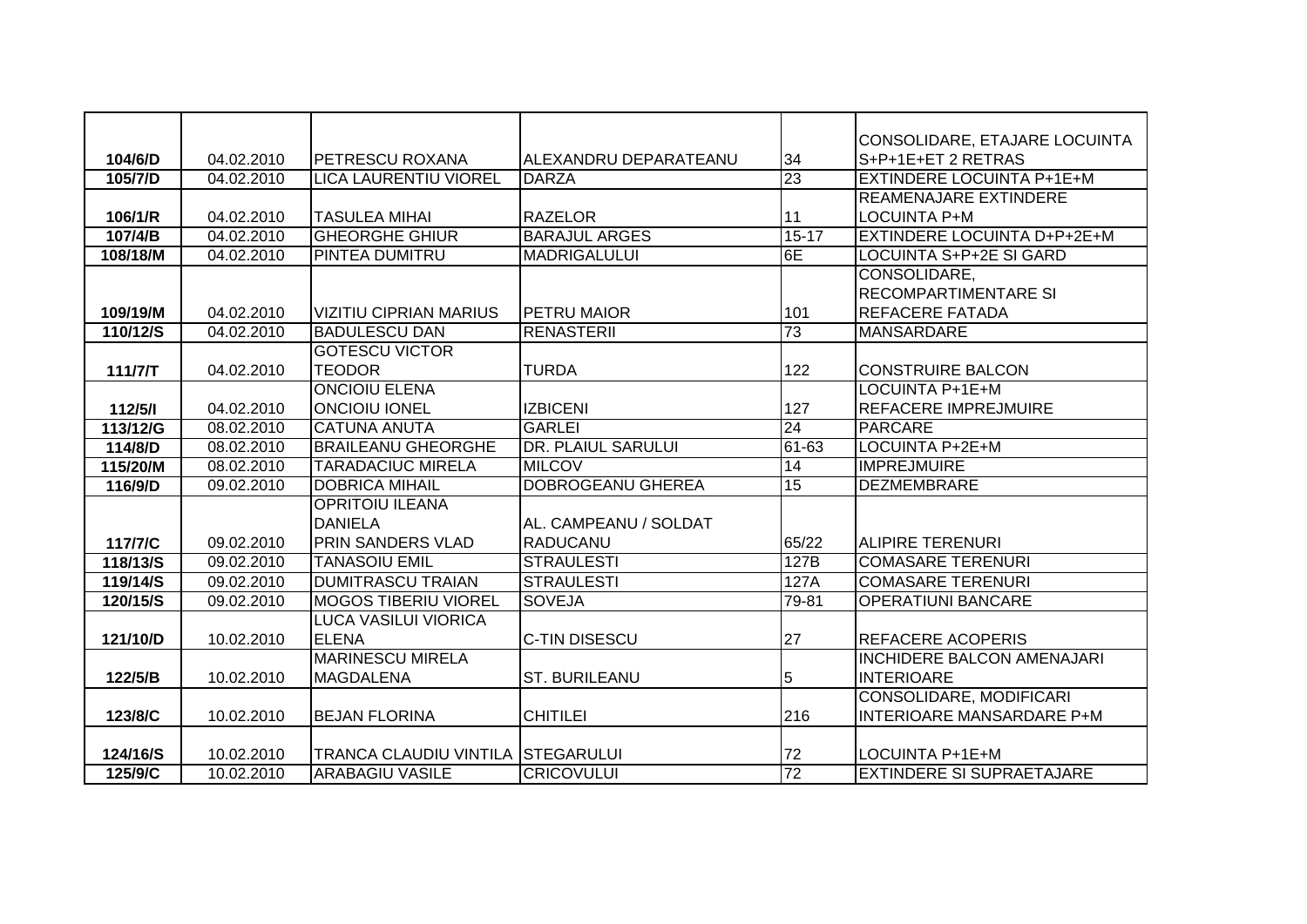|          |            | <b>VISAN FILOFTEIA</b>     |                                 |                         | REAMENAJARE, EXTINDERE                |
|----------|------------|----------------------------|---------------------------------|-------------------------|---------------------------------------|
| 126/11/P | 10.02.2010 | <b>VISAN MIHAI</b>         | PATRU ADRIAN                    | 13                      | <b>SUPRAETAJARE</b>                   |
| 127/7/A  | 10.02.2010 | <b>MIHAI GHEORGHE</b>      | <b>AVRAMENI</b>                 |                         | <b>DESFIINTARE CONSTRUCTII</b>        |
| 128/11/D | 10.02.2010 | <b>ANTONESCU SILVIU</b>    | AL. DEPARATEANU                 | 23                      | <b>MANSARDARE LOCUINTA</b>            |
| 129/10/C | 10.02.2010 | <b>RIZESCU CLAUDIA</b>     | <b>CLUJ</b>                     | 59, 61                  | LOCUINTE S+P+2E                       |
| 130/11/C | 10.02.2010 | <b>RIZESCU CLAUDIA</b>     | <b>CLUJ</b>                     | 61                      | <b>DESFIINTARE C1 SI C2</b>           |
| 131/17/S | 10.02.2010 | <b>CEC BANK SA</b>         | <b>STIRBEI VODA</b>             | 162                     | AMENAJARI INTERIOARE                  |
| 132/5/F  | 10.02.2010 | <b>TUSA ADRIANA DIANA</b>  | <b>FAUREI</b>                   | $\overline{\mathbf{4}}$ | AMENAJARI INTERIOARE                  |
| 133/21/M | 10.02.2010 | <b>ROSU EMIL</b>           | <b>MARINARILOR</b>              | $17 - 19$               | AMENAJARI INTERIOARE                  |
|          |            | <b>SC IMPACT DEVELOPER</b> |                                 |                         |                                       |
| 134/12/P | 10.02.2010 | <b>SA</b>                  | DR. PADUREA NEAGRA              | 62A                     | AMENAJARI INTERIOARE                  |
|          |            | <b>SC IMPACT DEVELOPER</b> |                                 |                         |                                       |
| 135/13/P | 10.02.2010 | <b>SA</b>                  | DR. PADUREA NEAGRA              | 62A                     | AMENAJARI INTERIOARE                  |
| 136/8/T  | 10.02.2010 | <b>BRAILEANU BOGDAN</b>    | <b>TARMULUI</b>                 | 1B                      | <b>INFORMATIV</b>                     |
|          |            | <b>CONSTANTIN PETRUT</b>   |                                 |                         |                                       |
| 137/9/T  | 10.02.2010 | <b>STEFAN</b>              | NICOLAE TITULESCU               | 29-31                   | <b>DEZMEMBRARE</b>                    |
|          |            | <b>LIVIU FLORENTIN</b>     |                                 |                         |                                       |
| 138/12/C | 10.02.2010 | LEPADATU PT. CITY RING     | <b>CHITILEI</b>                 | 242                     | DEZMEMBRARE CADASTRALA                |
| 139/6/B  | 10.02.2010 | <b>DIACONU LIVIU</b>       | <b>BARAJUL ARGES</b>            | $\overline{32}$         | DEZMEMBRARE IN 13 LOTURI              |
|          |            | <b>TARA SERVICE SRL</b>    |                                 |                         | MODIFICARI LA IMOBILUL DE             |
| 140/8/A  | 11.02.2010 | <b>ISPAS CRISTINA</b>      | <b>CONSTANTIN ARICESCU</b>      | 52                      | LOCUINTE S+P+2E+3DUPLEX               |
|          |            | <b>SC BANEASA</b>          |                                 |                         |                                       |
| 141/7/B  | 12.02.2010 | DEVELOPMENT'SSRL           | <b>BUCURESTI - PLOIESTI</b>     | 42D                     | AMENAJARI INTERIOARE                  |
|          |            | <b>SC HERCULES</b>         |                                 |                         |                                       |
| 142/6/1  | 15.02.2010 | <b>PROPERTIES</b>          | <b>GHEORGHE IONESCU SISESTI</b> | 8A                      | <b>INTOCMIRE PUZ</b>                  |
|          |            | <b>SC ENROM ENERGETICA</b> |                                 |                         |                                       |
| 143/6/F  | 15.02.2010 | PRIN OLTEANU COSTICA       | <b>CALEA FLOREASCA</b>          | 71                      | <b>DESFIINTARE LOCUINTA</b>           |
|          |            | <b>SC ENROM ENERGETICA</b> |                                 |                         | <b>BIROURI SI LOCUINTE</b>            |
| 144/7/F  | 15.02.2010 | PRIN OLTEANU COSTICA       | <b>CALEA FLOREASCA</b>          | 71                      | 2S+P+5E+6RETRAS                       |
| 145/18/S | 16.02.2010 | <b>BADIU DAN ANDREI</b>    | <b>SIRIULUI</b>                 | $33 - 35$               | <b>INCHIDERE</b>                      |
| 146/10/T | 16.02.2010 | <b>PRUNA FLORIAN</b>       | AL. TEISANI                     | 119-121                 | <b>AVIZ DE OPORTUNITATE</b>           |
|          |            | <b>BOTEZ MIHAI</b>         |                                 |                         | <b>INCHIDERE BALCON SI MODIFICARI</b> |
| 147/22/M | 16.02.2010 | <b>CONSTANTIN</b>          | <b>ION MIHALACHE</b>            | 154                     | <b>INTERIOARE</b>                     |
|          |            |                            |                                 |                         | <b>OPERATIUNI NOTARIALE</b>           |
| 148/23/M | 16.02.2010 | <b>MIRCEA CORNELIU</b>     | <b>MADRIGALULUI</b>             | 48                      | <b>DEZMEMBRARE</b>                    |
| 149/14/P | 16.02.2010 | <b>MARCU ION</b>           | <b>PISCUL MOSULUI</b>           | 38                      | <b>INFORMATIV</b>                     |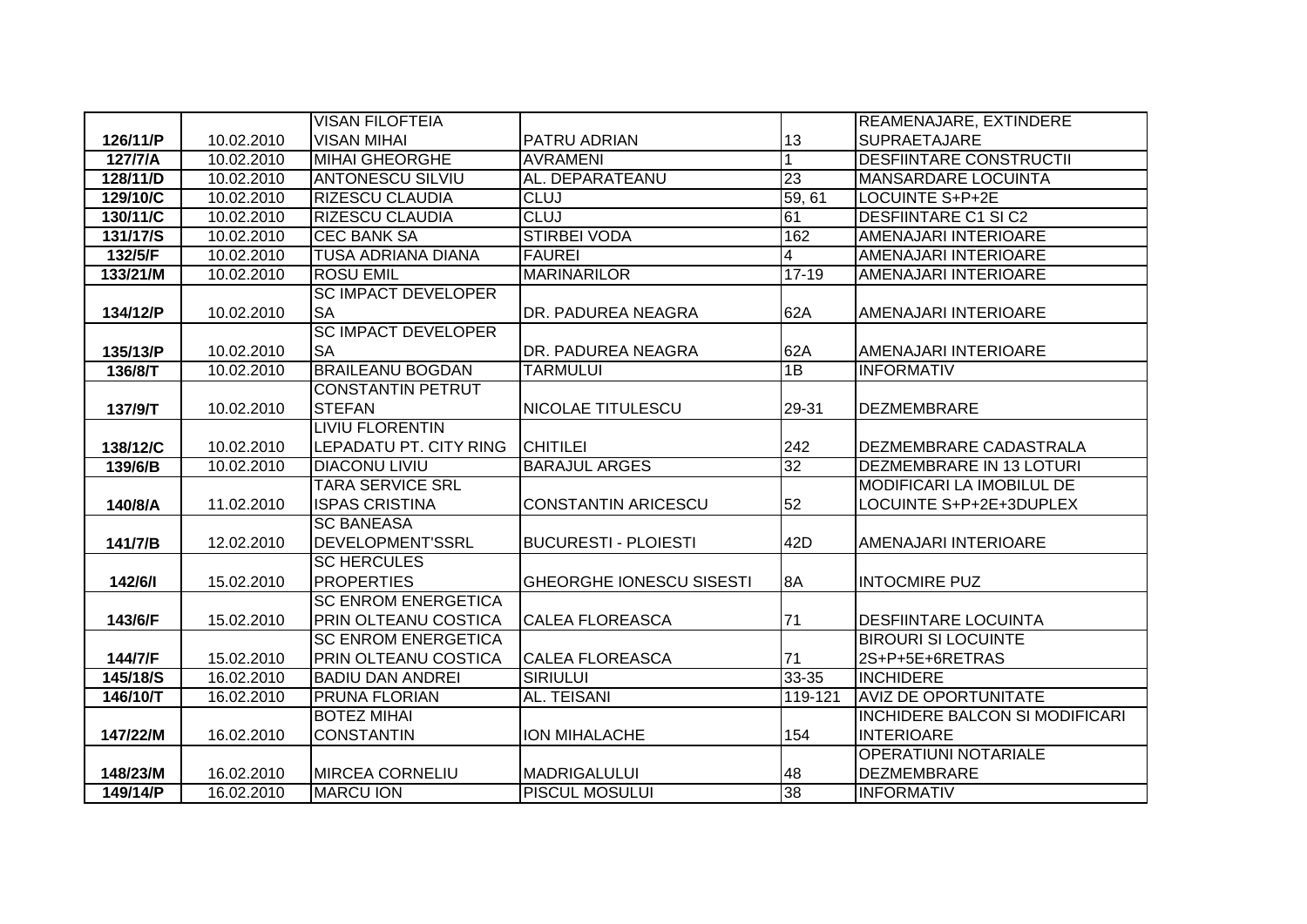| 150/19/S  | 16.02.2010 | <b>MIRIUTA GABRIEL</b>     | <b>SINCA</b>              | 21             | LOCUINTA S+P+1E+ET. 2MANSARDAT        |
|-----------|------------|----------------------------|---------------------------|----------------|---------------------------------------|
|           |            |                            |                           |                | <b>DESFIINTARE CONSTRUCTIE</b>        |
| 151/20/S  | 16.02.2010 | IONICESCU CONSTANTIN       | ISFANTA MARIA             | 23             | <b>EXISTENTA</b>                      |
|           |            |                            |                           |                |                                       |
| 152/21/S  | 16.02.2010 | <b>MIRIUTA GABRIEL</b>     | <b>SINCA</b>              | 20             | LOCUINTA S+P+1E+ET. 2MANSARDAT        |
| 153/22/S  | 16.02.2010 | <b>MIRIUTA GABRIEL</b>     | <b>SINCA</b>              | 20             | <b>LOCUINTA S+P+2E</b>                |
| 154/23/S  | 16.02.2010 | <b>MIRIUTA GABRIEL</b>     | <b>SINCA</b>              | 20             | <b>DESFIINTARE LOCUINTA SI ANEXA</b>  |
| $155/2/J$ | 16.02.2010 | <b>SERB MIRCEA</b>         | <b>JUGASTRULUI</b>        | $\overline{2}$ | <b>EXTINDERE SI SUPRAETAJARE</b>      |
|           |            |                            |                           |                | <b>EXTINDERE SI SUPRAETJARE</b>       |
| 156/8/B   | 16.02.2010 | ISERBAN DOREL              | SERGENT CONSTANTIN BOGHIU | l 11           | <b>LOCUINTA</b>                       |
|           |            |                            |                           |                | <b>MODIFICARI INTERIOARE</b>          |
| 157/5/L   | 17.02.2010 | <b>BULCESCU IRINA</b>      | LOTRU                     | 41             | SI EXTINDERE                          |
|           |            | <b>VARZARIU OCTAV</b>      |                           |                |                                       |
| 158/1/N   | 17.02.2010 | <b>MUGUREL</b>             | <b>NORDULUI</b>           | 102-104        | SUPRAETAJARE S+P+4E+5R                |
| 159/15/P  | 18.02.2010 | <b>VASILE COSTINA</b>      | PETRU SI PAVEL            | 80             | <b>CONSOLDIARE SI MANSARDARE</b>      |
|           |            |                            |                           |                | S+P+2E LOCUINTA                       |
| 160/24/M  | 18.02.2010 | <b>PINTEA DUMITRU</b>      | <b>MADRIGALULUI</b>       | 6E             | <b>AVIZ DE OPORTUNITATE</b>           |
|           |            | <b>GEORGESCU ALICA</b>     |                           |                | INTRARE IN LEGALITATE HALA            |
| 161/2/R   | 18.02.2010 | <b>CORNELIA</b>            | <b>RENASTERII</b>         | 27             | <b>PRODUCTIE</b>                      |
| 162/13/G  | 18.02.2010 | <b>ANDREI SORIN DRAGOS</b> | <b>GARLEI</b>             | 92             | <b>IMPREJMUIRE S+P+2E+M</b>           |
|           |            | <b>DUMITRU LACRAMIOARA</b> |                           |                | <b>EXTINDERE SI SUPRAETAJARE</b>      |
| 163/9/B   | 18.02.2010 | <b>CARMEN</b>              | <b>BUCEGI</b>             | 6              | <b>PARTIALA LOCUINTA</b>              |
| 164/13/C  | 18.02.2010 | <b>LOVIN ALEX</b>          | <b>COMANA</b>             | $\overline{7}$ | <b>LOCUINTA S+P+3E</b>                |
| 165/14/C  | 22.02.2010 | <b>APOSTOL LAURA</b>       | <b>CONSTANTIN CARACAS</b> | 44             | <b>INFORMATIV</b>                     |
| 166/10/B  | 23.02.2010 | <b>CIUCA IOANA</b>         | <b>BAHLUIULUI</b>         | 33             | <b>LOCUINTA S+P+4E SI IMPREJMUIRE</b> |
| 167/24/S  | 23.02.2010 | <b>SC CONIMOB SRL</b>      | <b>IONESCU SISESTI</b>    | 225C           | <b>DEZMEMBRARE</b>                    |
| 168/25/M  | 23.02.2010 | <b>ZAMFIR ALEXANDRU</b>    | <b>MEDELNICERULUI</b>     | $\overline{2}$ | REAMENAJARE APARTAMENT                |
| 169/15/C  | 23.02.2010 | <b>RIZESCU CLAUDIA</b>     | <b>CLUJ</b>               | $59 - 61$      | <b>ALIPIRE TERENURI</b>               |
| 170/16/P  | 23.02.2010 | <b>SC BCR SA</b>           | <b>CAL. PLEVNEI</b>       | 90-92          | AMENAJARI INTERIOARE                  |
|           |            | <b>BUTNAREANU CARMEN</b>   |                           |                |                                       |
| 171/9/A   | 23.02.2010 | <b>ANCA</b>                | <b>DR.AGATULUI</b>        | 55             | <b>DEZMEMBRARE</b>                    |
| 172/16/C  | 23.02.2010 | <b>ISPAS LIVIA MIHAELA</b> | <b>NICOLAE CARAMFIL</b>   | 70             | <b>CONSTRUIRE BALCON</b>              |
|           |            |                            |                           |                | <b>MODIFICARI INTERIOARE SI</b>       |
| 173/5/E   | 23.02.2010 | <b>BAJENARU ADRIAN</b>     | <b>ELOCINTEI</b>          | 76             | <b>EXTERIOARE</b>                     |
| 174/17/P  | 23.02.2010 | <b>VARNA AURORA</b>        | <b>POETULUI</b>           | 27A            | <b>MANSARDARE</b>                     |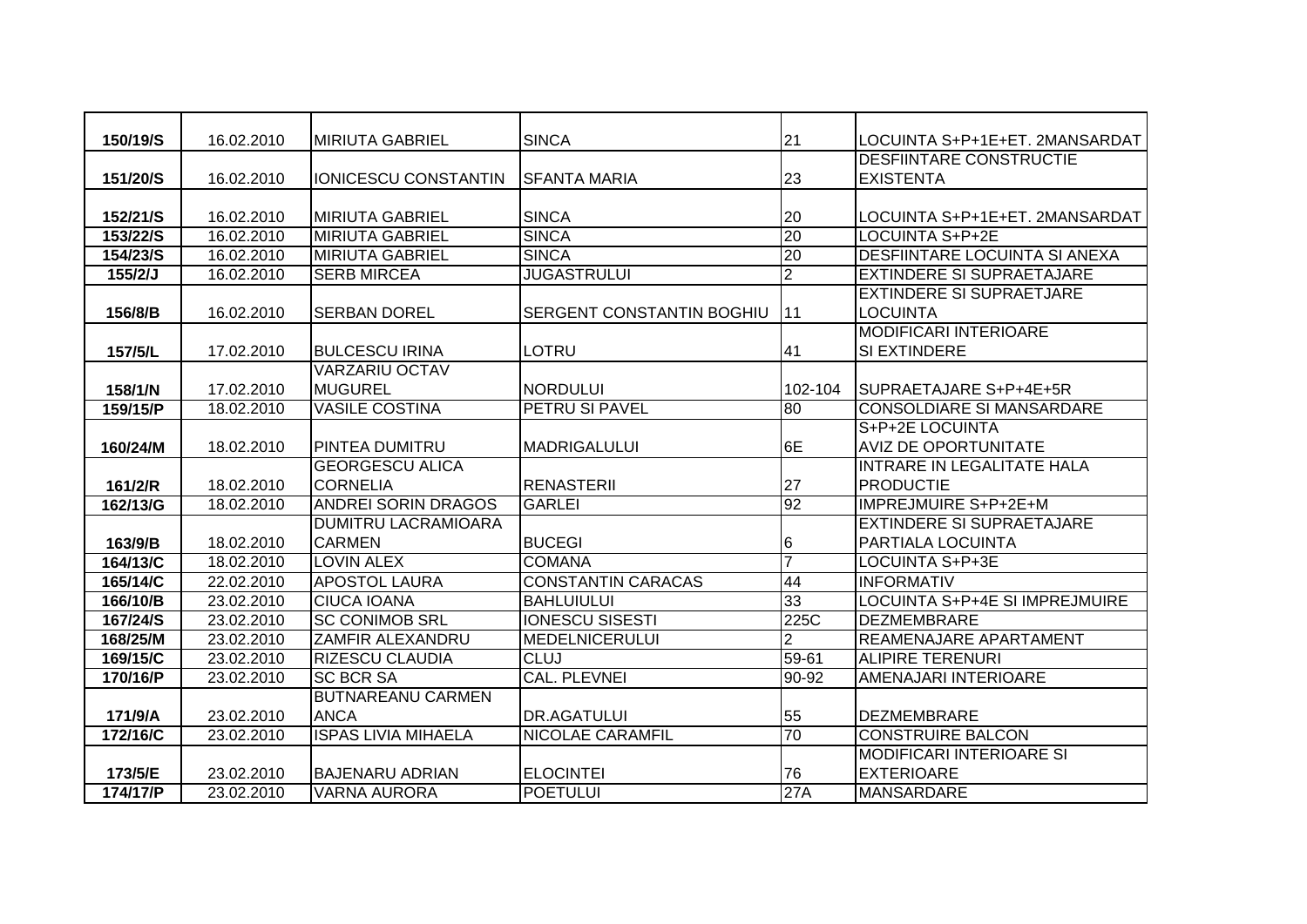| 175/26/M | 23.02.2010 | <b>LEORDA ANA MARIA</b>        | <b>PETRU MAIOR</b>          | 7              | <b>CONSOLDIARE SI SUPRAETAJARE</b>  |
|----------|------------|--------------------------------|-----------------------------|----------------|-------------------------------------|
|          |            |                                |                             |                |                                     |
| 176/17/C | 23.02.2010 | TATARU IVAN ALEXANDRU CARAIMAN |                             | 61             | <b>DESFIINTARE P+1E</b>             |
| 177/11/B | 24.02.2010 | <b>CIUCA IOANA</b>             | <b>BAHLUIULUI</b>           | 33             | <b>DESFIINTARE</b>                  |
| 178/10/A | 24.02.2010 | <b>MILOSOIU RADU</b>           | <b>ALEXANDRU AVERESCU 9</b> | 12             | <b>MODIFICARI INTERIOARE</b>        |
| 179/14/G | 26.02.2010 | <b>ROTARESCU GHEORGHE</b>      | <b>GOLOVITA</b>             | 14             | <b>DEZMEMBRARE</b>                  |
|          |            | NISTOROIU ALEXANDRU            |                             |                |                                     |
| 180/8/F  | 02.03.2010 | <b>IOAN</b>                    | <b>DUMITRU FLORESCU</b>     | 32             | AMENAJARI INTERIOARE                |
|          |            |                                |                             | $10 - 12$      | <b>DESFIINTARE CONSTRUCTII</b>      |
| 181/18/P | 02.03.2010 | <b>RADULESCU MIHAELA</b>       | DR. POIANA PIETREI          |                | <b>EXISTENTE</b>                    |
| 182/19/P | 02.03.2010 | <b>RADULESCU MIHAELA</b>       | <b>DR. POIANA PIETREI</b>   | $10 - 12$      | <b>DEPOZIT PRODUSE PETROLIERE</b>   |
| 183/12/B | 04.03.2010 | <b>SC AMITC PROD SRL</b>       | <b>SMARANDA BRAESCU</b>     | 5B             | 2S+P+3E LOCUINTA                    |
|          |            |                                |                             |                | LOCUINTA 2S+P+6E+7RETRAS            |
| 184/2/Z  | 04.03.2010 | <b>STOICA ELENA</b>            | <b>ZELETIN</b>              | 29             | <b>IMPREJMUIRE</b>                  |
| 185/13/B | 04.03.2010 | <b>PETRESCU MIOARA</b>         | <b>BUZESTI</b>              | $27 - 29$      | <b>INFORMATIV</b>                   |
|          |            | <b>SC IMPACT DEVELOPER</b>     |                             |                |                                     |
| 186/20/P | 04.03.2010 | <b>SA</b>                      | PADUREA PUSTINCU            | 127C           | <b>DEZMEMBRARE</b>                  |
|          |            | <b>ILIOIU CONSTANTIN</b>       |                             |                |                                     |
| 187/18/C | 04.03.2010 | PT. RGIC IFN SA                | <b>COMANA</b>               | 19B            | <b>EXTINDERE SUPRATEJARE</b>        |
| 188/25/S | 04.03.2010 | <b>CONSTANTIN DAN</b>          | <b>IONESCU SISESTI</b>      | 11B            | <b>DEZMEMBRARE IMOBIL</b>           |
| 189/15/G | 04.03.2010 | <b>PETRESCU VASILE</b>         | <b>GRIGORE GAFENCU</b>      | 61-75          | ORGANIZARE DE SANTIER               |
| 190/16/G | 04.03.2010 | <b>PETRESCU VASILE</b>         | <b>GRIGORE GAFENCU</b>      | 61-75          | BIRORURI 4S+P+20E                   |
| 191/12/D | 04.03.2010 | <b>PANAIT AUREL CEZAR</b>      | DANIEL DANIELOPOLU          | $3-3A$         | <b>INFORMATIV</b>                   |
| 192/6/E  | 05.03.2010 | <b>EDUARD PETICARU</b>         | <b>LEBEDEI</b>              | 11A            | <b>OPERATIUNI NOTARIALE</b>         |
| 193/7/E  | 05.03.2010 | <b>CIOROBEA ADRIAN</b>         | <b>EXPOZITIEI</b>           | 1F             | <b>INTOCMIRE PUZ</b>                |
| 194/3/J  | 08.03.2010 | <b>SC MEDUSA HOTEL</b>         | <b>JANDARMERIEI</b>         | 14             | ANSAMBLU AGREMENT S+P+1E            |
|          |            | <b>CLINICA DE</b>              |                             |                | AMENAJARE CLINICA DE                |
|          |            | <b>STOMATOLOGIE OASIS</b>      |                             |                | <b>STOMATOLOGIE SI BIROURI PRIN</b> |
| 195/21/P | 10.03.2010 | <b>SRL</b>                     | PIATA PRESEI LIBERE         | $3-5$          | <b>MODIFICARI INTERIOARE</b>        |
|          |            |                                |                             |                | CONSTRUIRE ADAPOSTURI PENTRU        |
| 196/5/V  | 11.03.2010 | <b>ANCUTA ELENA OPREA</b>      | <b>VADUL MOLDOVEI</b>       | 4              | <b>PASARI</b>                       |
| 197/6/V  | 11.03.2010 | <b>ANCUTA ELENA OPREA</b>      | <b>VADUL MOLDOVEI</b>       | $\overline{4}$ | DESFIINTARE C35 C36 C37 SI C38      |
|          |            |                                |                             |                | <b>MODIFICARE REGIM INALTIME</b>    |
| 198/22/P | 11.03.2010 | <b>CIUCA GHEORGHE</b>          | <b>PECHEA</b>               | <b>11A</b>     | $S+P+5E$                            |
|          |            |                                |                             |                | <b>MODIFICARI INTERIOARE SCARA</b>  |
| 199/23/P | 11.03.2010 | <b>FLORIN SEGARCEANU</b>       | <b>PADUREA PUSTINCU</b>     | 125A           | EXTERIOARA ANEXA MAGAZIE            |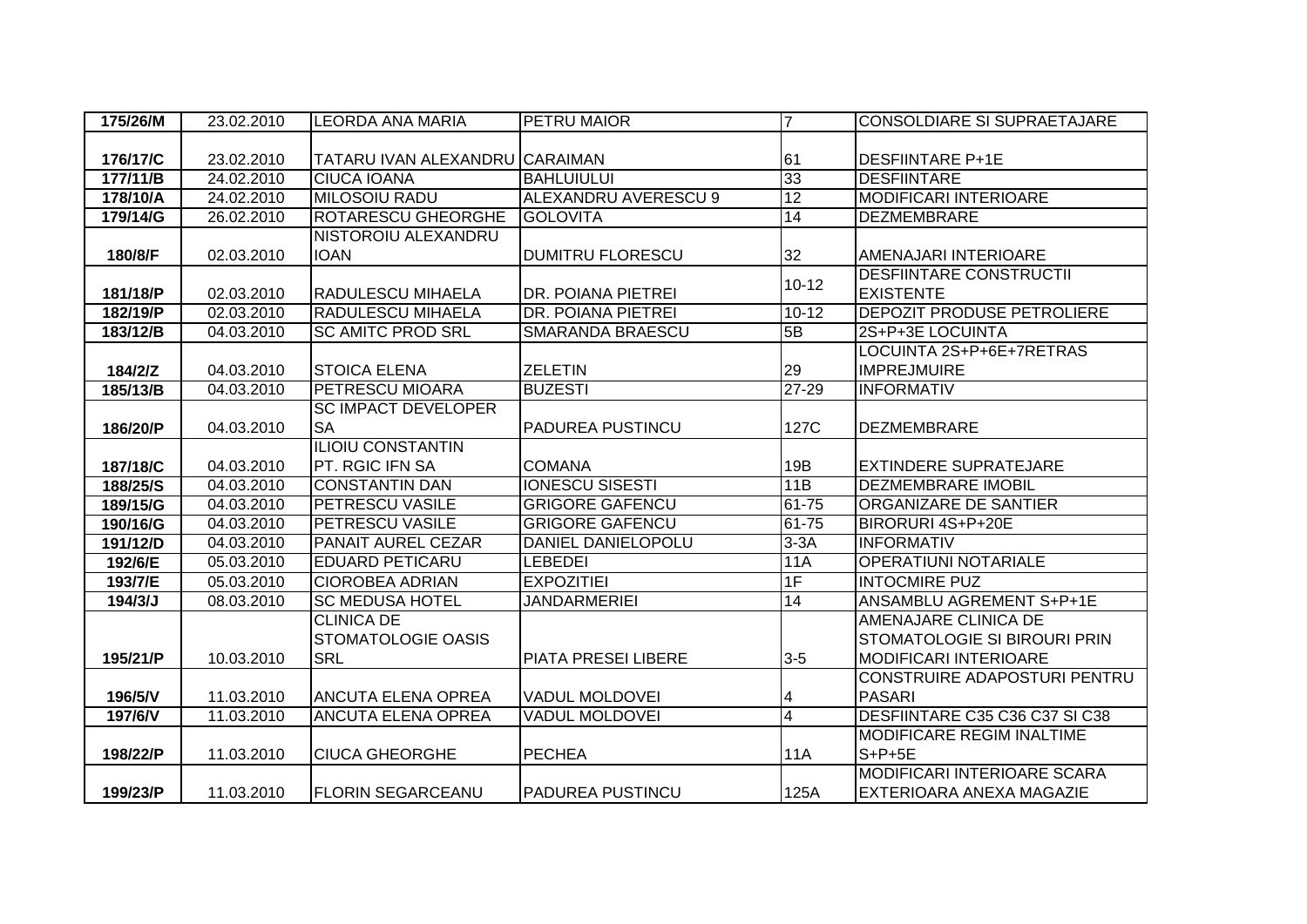| 200/24/P | 11.03.2010 | <b>MOLDOVEANU MIHAI</b>                | <b>PLEVNEI</b>                 | 68-70           | <b>ALIPIRE TERENURI</b>              |
|----------|------------|----------------------------------------|--------------------------------|-----------------|--------------------------------------|
| 201/13/D | 11.03.2010 | <b>OLARU PAULICA</b>                   | <b>DARMANESTI</b>              | 20A             | <b>DEZMEMBRARE</b>                   |
|          |            |                                        |                                |                 | <b>GRUP SANITAR, CONSOLIDARE SI</b>  |
| 202/11/A | 11.03.2010 | <b>FLOREA ALEXANDRU</b>                | <b>AVANTULUI</b>               | 19              | <b>REMANAJARE</b>                    |
| 203/25/P | 11.03.2010 | <b>STEFAN MARIAN</b>                   | <b>PERFECTIONARII</b>          | $\overline{2}$  | LOCUINTA S+P+2E+M                    |
| 204/2/N  | 11.03.2010 | <b>EMIL POP</b>                        | <b>NICOLAE CARAMFIL</b>        | 87              | <b>EXTINDERE ET. 5 SUPRAETAJARE</b>  |
|          |            |                                        |                                |                 | LOCUINTE COLECTIVE S+P+2E+M          |
| 205/7/1  | 11.03.2010 | <b>ANDRONE ION DANIEL</b>              | <b>INSTITUL MEDICO-MILITAR</b> | 12              | <b>IMPREJMUIRE TEREN</b>             |
| 206/8/1  | 11.03.2010 | <b>TUDOR SORIN</b>                     | <b>PANAIT ISTRATI</b>          | 47              | LOCUINTA D+P+2E SI IMPREJMUIRE       |
| 207/9/1  | 11.03.2010 | <b>TUDOR SORIN</b>                     | <b>PANAIT ISTRATI</b>          | 47              | <b>DESFIINTARE</b>                   |
|          |            | <b>STOICA TEODOR</b>                   |                                |                 |                                      |
|          |            | ALEXANDRU                              |                                |                 | MANSARDARE, SCHIMBARE DE             |
| 208/27/M | 11.03.2010 | <b>AFIUSP</b>                          | <b>ION MIHALACHE</b>           | 11              | <b>FUNCTIUNE</b>                     |
|          |            | <b>STEFANESCU TEODOR</b>               |                                |                 |                                      |
| 209/10/1 | 12.03.2010 | <b>TRAIAN</b>                          | <b>THEODOR ILIESCU</b>         | 14              | TRANSFORMARE POD IN SPATIU           |
|          |            | <b>PATENTASU CRISTIAN</b>              |                                |                 |                                      |
| 210/26/S | 15.03.2010 | <b>DOBRE</b>                           | <b>SPICULULUI</b>              | 9-9A            | <b>ALIPIRE TERENURI</b>              |
| 211/14/B | 15.03.2010 | <b>SORIN PENES</b>                     | <b>SPICULULUI</b>              | 9-9A            | <b>DEZMEMBRARE</b>                   |
| 212/27/S | 16.03.2010 | <b>BRUMA LARISA</b>                    | <b>GHEORGHE STEFAN</b>         | $\overline{27}$ | LOCUINTA S+P+1E                      |
|          |            |                                        |                                |                 | INTRARE IN LEGALITATE IN VEDEREA     |
| 213/28/M | 18.03.2010 | UNIVERSITATEA BIOTERA MUNTII GUTAIULUI |                                |                 | <b>INTOCMIRII PUZ</b>                |
|          |            |                                        |                                |                 | INTRARE IN LEGALITATE IN VEDEREA     |
| 214/29/M | 18.03.2010 | UNIVERSITATEA BIOTERA                  | <b>MADRIGALULUI</b>            | 78              | <b>INTOCMIRII PUZ</b>                |
| 215/17/G | 18.03.2010 | <b>ROMAN FLORIAN</b>                   | <b>HAGI GHITA</b>              | 94              | DS+P+2E LOCUINTA                     |
| 216/18/G | 18.03.2010 | <b>ROMAN FLORIAN</b>                   | <b>HAGI GHITA</b>              | $\overline{5}$  | <b>DESFIINTARE LOCUINTA SI ANEXE</b> |
|          |            | <b>SC VOLUTHEMA</b>                    |                                |                 |                                      |
| 217/4/J  | 18.03.2010 | <b>PROPERTY DEVELOPER</b>              | <b>JANDARMERIEI</b>            | 2               | PROMOVARE PUZ 2S+P+5E                |
| 218/9/F  | 18.03.2010 | <b>SC ALIA NORD SRL</b>                | <b>CAL. FLOREASCA</b>          | 167B            | LOCUINTE 4S+P+29E                    |
|          |            |                                        |                                |                 | <b>CONCESIONARE TEREN SI</b>         |
| 219/19/G | 18.03.2010 | CATRANGIU CONSTANTIN CAL. GRIVITEI     |                                | 150             | <b>EXTINDERE SPATIU</b>              |
|          |            |                                        |                                |                 | LOCUINTA 2S+P+4E+5-7 RETRAS SI       |
| 220/26/P | 18.03.2010 | <b>ISTANCIOIU LUCIAN</b>               | <b>PECHEA</b>                  | 28-30           | <b>IMPREJMUIRE</b>                   |
|          |            | <b>SPITALUL CLINIC CAI</b>             |                                |                 |                                      |
|          |            | <b>FERATE WITTING PRIN</b>             |                                |                 | <b>CONSOLIDARE SI MODERNIZARE</b>    |
| 221/20/G | 18.03.2010 | <b>LIPAN VASILE</b>                    | PIATA GARII DE NORD            | 3               | POLICLINICA D+P+3E+M                 |
| 222/28/S | 18.03.2010 | <b>DIANA PAPALEA</b>                   | DR. SERGIU                     | 3               | <b>SUPRAETAJARE P+5E</b>             |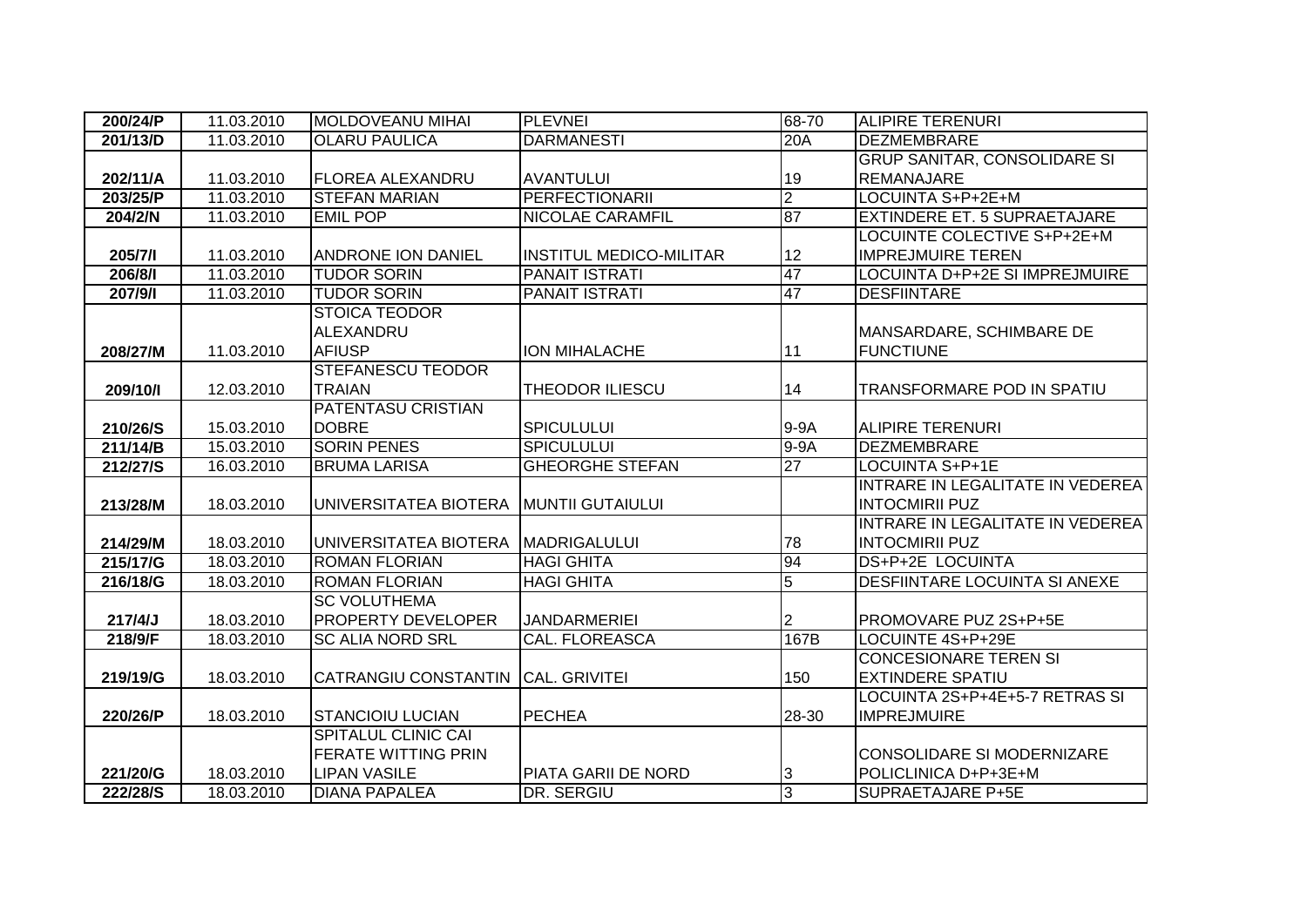|          |            |                                     |                             |                | <b>SUPRAETAJARE</b>                    |
|----------|------------|-------------------------------------|-----------------------------|----------------|----------------------------------------|
| 223/11/T | 18.03.2010 | <b>BARBU ION SI RODICA</b>          | <b>TRIFESTI</b>             | 5A             | 2S+P+4E+5.6RETRAS                      |
| 224/27/P | 19.03.2010 | POHACE PAUL IULIAN                  | <b>PRESEI</b>               | $\overline{7}$ | DESFIINTARE DEBARA SI CAMARA           |
|          |            |                                     |                             |                | LOCUINTA S+P+1E+M                      |
| 225/28/P | 19.03.2010 | <b>MARIN NICOLETA</b>               | <b>PADURII</b>              | 24, 26         | SI REFACERE IMPREJMUIRE                |
|          |            |                                     |                             |                | <b>BIROURI SERVICII SI POLICLINICA</b> |
| 226/15/B | 19.03.2010 | <b>SOLOMON MARIA</b>                | <b>BUCURESTI NOI</b>        | 167            | $S+P+4E+M$                             |
| 227/16/B | 19.03.2010 | <b>DGAS SEC1</b>                    | <b>BUCURESTI TARGOVISTE</b> | 10             | <b>AVIZ OPORTUNITATE</b>               |
|          |            | <b>SC TENGELMANN REAL</b>           |                             |                | <b>CONSTRUIRE SUPERMARKET</b>          |
| 228/19/C | 22.03.2010 | <b>ESTATE</b>                       | <b>CHITILEI</b>             | 60A            | <b>PARTER</b>                          |
|          |            |                                     |                             |                | SPALATORIE AUTO SI HALA                |
| 229/12/T | 22.03.2010 | ARSENIE FLORIN                      | <b>TIPOGRAFILOR</b>         | 30             | <b>AVIZ DE OPORTUNITATE</b>            |
|          |            | <b>SC TENGELMANN REAL</b>           |                             |                |                                        |
| 230/20/C | 22.03.2010 | <b>ESTATE</b>                       | <b>CHITILEI</b>             | 60A            | <b>DESFIINTARE CONSTRUCTII</b>         |
|          |            |                                     |                             |                | ANSAMBLU 3S+P+23E                      |
| 231/12/A | 22.03.2010 | <b>RED SEA &amp; SHIKUM</b>         | <b>AVIONULUI</b>            | 52-70          | P+7E P+1E                              |
|          |            | <b>ANTONIU CORNELIA</b>             |                             |                |                                        |
| 232/30/M | 23.03.2010 | <b>PRIN STANCIU FLORIN</b>          | <b>ION MIHALACHE</b>        | 9              | 3S+P+4E APARTAMANTE SI HOTEL           |
|          |            |                                     |                             |                |                                        |
| 234/3/R  | 24.03.2010 | <b>CRETU LAURENTIU</b>              | <b>RENASTERII</b>           | 45             | <b>DESFIINTARE PARTIALA</b>            |
| 235/29/S | 24.03.2010 | <b>TUDOR GEORGE</b>                 | <b>IONESCU SISESTI</b>      | 325            | <b>LOCUINTA S+P+6E</b>                 |
|          |            |                                     |                             |                | <b>INTRARE IN LEGALITATE</b>           |
|          |            |                                     |                             |                | PT LUCRARI DE EXTINDERE SI             |
|          |            |                                     |                             |                | SUPRAETAJARE - AVIZ DE                 |
| 236/13/A | 24.03.2010 | <b>BOTESCU DUMITRA</b>              | <b>CONSTANTIN ARICESCU</b>  | <b>16A</b>     | <b>OPORTUNITATE</b>                    |
| 237/7/V  | 24.03.2010 | <b>BAJDECHI NICU PUIU</b>           | <b>VALEA MERILOR</b>        | 20             | <b>MANSARDARE LOCUINTA</b>             |
|          |            |                                     |                             |                | LOCUINTA 2S+P+4E                       |
| 238/11/1 | 24.03.2010 | <b>POPP DANIELA</b>                 | <b>IONESCU SISESTI</b>      | 191-199        | ISI IMPREJMUIRE                        |
|          |            |                                     |                             |                | <b>AVIZ DE OPORTUNITATE - BIROURI</b>  |
| 239/10/F | 24.03.2010 | <b>SC ROMENERGO SA</b>              | <b>CAL. FLOREASCA</b>       | 242-246        | 3S+P+10E                               |
|          |            | <b>EFTENIE MIHAI SC OVAL</b>        |                             |                | OBTINERE PUZ COMPLEX DE                |
| 240/21/G | 24.03.2010 | <b>CONSTRUCT SRL</b>                | <b>CAL. GRIVITEI</b>        | 96-98          | <b>SERVICII SI BIROURI</b>             |
|          |            | P.F.A. ILINCA MARIA                 |                             |                |                                        |
| 241/17/B | 24.03.2010 | <b>PT SC VB LEASING SA</b>          | <b>BUCURESTI- PLOIESTI</b>  | 19-21          | AMENAJARI INTERIOARE BIROURI           |
| 242/30/S | 24.03.2010 | <b>SANDU CRISTIAN ANDREI</b>        | <b>IONESCU SISESTI</b>      | $23 - 25$      | LOCUINTA P+1E +2ETRETRAS               |
| 243/29/P | 24.03.2010 | MELINTESCU ANA SI<br><b>NICOLAE</b> | <b>AVRAM PACURARU</b>       | 25             | <b>INSTRAINARE IMOBIL</b>              |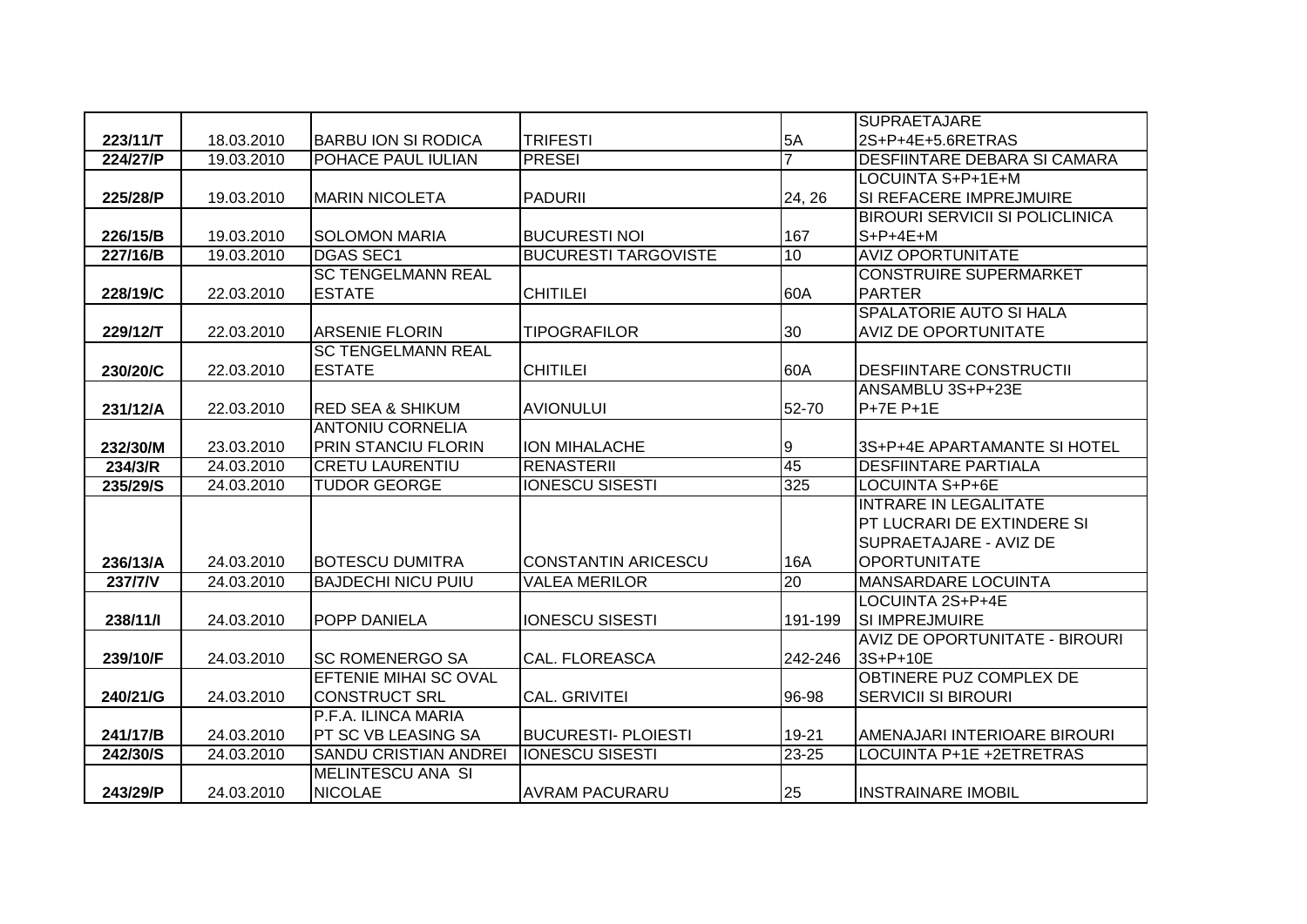|                |            | <b>SC GENERAL PRODIMEX</b>                |                             |           |                                  |
|----------------|------------|-------------------------------------------|-----------------------------|-----------|----------------------------------|
|                |            | <b>SRL</b>                                |                             |           |                                  |
| 244/30/P       | 24.03.2010 | PRIN BANULEASA MIHAI                      | <b>PUTUL LUI CRACIUN</b>    | 35A       | LOCUINTE S+P+2E IMPREJMUIRE      |
|                |            | <b>VELTULEA MARIUS</b>                    |                             |           |                                  |
| 245/21/C       | 24.03.2010 | <b>PT SC DG PETROL SRL</b>                | ELENA CLUCEREASA            | 27        | LOCUINTA SP+P+2E+GARD            |
|                |            |                                           |                             |           | PROMOVARE PUZ D+P+3E CABINA      |
| 246/3/Z        | 24.03.2010 | <b>SC BG CONSULT SRL</b>                  | <b>ZAGAZULUI</b>            | 4E        | POARTA IMPREJMUIRE               |
| <b>247/3/O</b> | 24.03.2010 | <b>HORCHIDAN ION</b>                      | <b>ODAI</b>                 | 243A      | <b>GARAJ</b>                     |
|                |            | <b>MOLDOVEANU</b>                         |                             |           |                                  |
| 248/14/D       | 24.03.2010 | <b>CONSTANTIN</b>                         | <b>DELTA DUNARII</b>        | 18        | LOCUINTA P+1E                    |
| 249/11/F       | 25.03.2010 | <b>ANGHEL ILINCA</b>                      | <b>CAL. FLOREASCA</b>       | 169       | <b>FINALIZARE ETAJ 2</b>         |
|                |            |                                           |                             |           | <b>EXTINDERE SI SUPRAETAJARE</b> |
| 250/22/C       | 25.03.2010 | AL KAFHAJI HAMID                          | <b>CHTILEI</b>              | 143       |                                  |
|                |            | <b>SC GP HOLDING INVEST</b>               |                             |           |                                  |
| 251/4/R        | 25.03.2010 | <b>SRL</b>                                | <b>TEODOSIE RUDEANU</b>     |           | 8 / 12-14   HOTEL 2S+P+M+5E      |
|                |            | <b>MOLDOVEANU</b>                         |                             |           |                                  |
| 252/15/D       | 25.03.2010 | <b>CONSTANTIN</b>                         | <b>DELTA DUNARII</b>        | 18        | DESFIINTARE C2.C3.C4.C5          |
| 253/31/P       | 25.03.2010 | <b>SERBAN GEORGETA</b>                    | <b>PETRU SI PAVEL</b>       | 36A, 36B  | LOCUINTA P+1E SI IMPREJMUIRE     |
|                |            |                                           |                             |           | <b>EXTINDERE LOCUINTA P+1EP</b>  |
| 254/16/D       | 25.03.2010 | <b>FOTA STAN</b>                          | DOBROGEANU GHEREA           | 63        | <b>PARTIAL</b>                   |
|                |            |                                           |                             |           |                                  |
| 255/23/C       | 25.03.2010 | TATARU IOAN ALEXANDRU CARAIMAN            |                             | 61        | LOCUINTA SP+P+1E+POD             |
|                |            |                                           |                             |           | <b>CONSOLIDARE EXTINDERE</b>     |
|                |            |                                           |                             |           | <b>SUPRAETAJARE</b>              |
| 256/24/C       | 25.03.2010 | MARINAS DIANA ANDREEA IINTRAREA CIUCULUI  |                             | 5         | RECOMPARTIMENTARE P+2E           |
|                |            |                                           |                             |           | <b>DESFIINTARE CONSTRUCTII</b>   |
| 257/22/G       | 25.03.2010 | <b>MIRIUTA GIGEL</b><br><b>SC BANEASA</b> | <b>IONESCU SISESTI</b>      | 32A       | <b>EXISTENTE</b>                 |
|                |            | <b>DEVELOPMENT</b>                        |                             |           |                                  |
| 258/18/B       | 26.03.2010 |                                           | <b>BUCURESTI - PLOIESTI</b> | 42D       | AMPLASARE SCARI RULANTE          |
| 259/31/S       | 26.03.2010 | SC WELLKEPT IMOBILIARE STIRBEI VODA       |                             | 101A      | IMOBIL LOCUINTE 3S+P+12E         |
|                |            |                                           |                             |           |                                  |
| 260/31/M       | 26.03.2010 | <b>ISC GAMA MAC GRUP SRL</b>              | <b>MAICA TEOFANA</b>        | 17        | LOCUINTA P+E SI IMPREJMUIRE      |
|                |            | PETRESCU DANIEL PT                        |                             |           |                                  |
| 261/32/P       | 29.03.2010 | <b>AMPT</b>                               | PIATA PRESEI LIBERE         | <b>FN</b> | AMPLASARE MONUMENT "COLIVIA"     |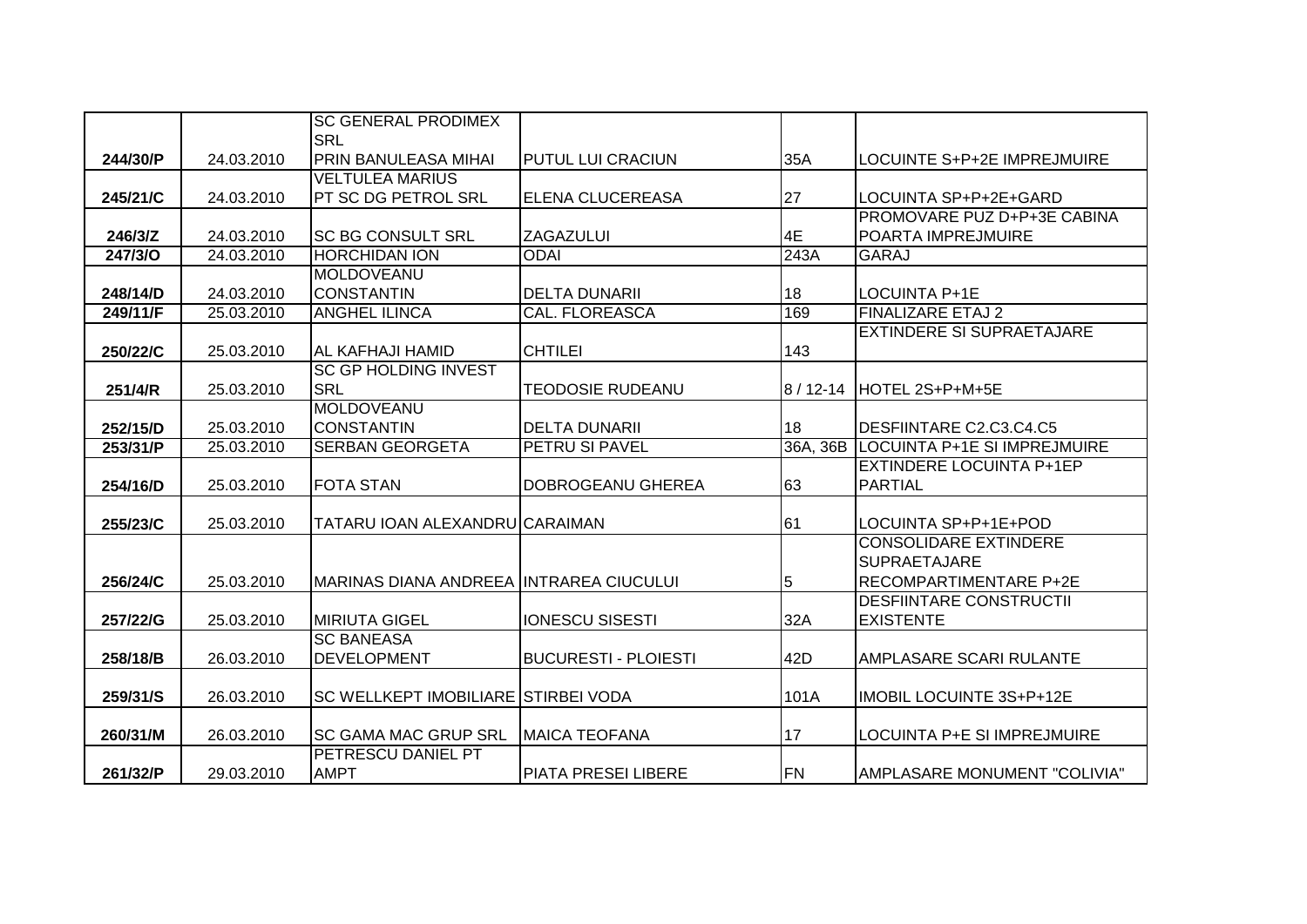|          |            | <b>MOLDOVEANU COSTEL</b>      |                         |                |                                      |
|----------|------------|-------------------------------|-------------------------|----------------|--------------------------------------|
|          |            | <b>WORLD VISION</b>           |                         |                | <b>MODIFICARI INTERIOARE</b>         |
| 262/5/R  | 29.03.2010 | <b>INTERNATIONAL</b>          | <b>ROTASULUI</b>        |                | <b>EXTINDERE ETAJ</b>                |
| 263/19/B | 29.03.2010 | <b>DUMITRU COSTEL EMIL</b>    | <b>BORSA</b>            | 19-21          | <b>CONSTRUIRE BALCON</b>             |
|          |            | <b>CUSUTA CRISTIAN</b>        |                         |                | LOCUINTA S+P+2E+M                    |
| 264/12/F | 29.03.2010 | <b>BOGDAN</b>                 | <b>FRUNTASULUI</b>      | 5              | <b>MODIFICARE PROIECT INITIAL</b>    |
|          |            | <b>GEORGESCU CLAUDIU</b>      |                         |                |                                      |
| 265/25/C | 29.03.2010 | <b>OCTAVIAN</b>               | ELENA CLUCEREASA        | 29             | <b>LOCUINTA P+1E</b>                 |
|          |            | <b>SC NISI CONSTRUCT SRL</b>  |                         |                |                                      |
| 266/17/D | 29.03.2010 | PRIN VLAD MINODORA            | <b>ARISTOTEL PAPPIA</b> | 29             | <b>DESFIINTARE</b>                   |
|          |            |                               |                         |                | CONSOLIDARE, REAMENAJARE SI          |
| 267/33/P | 29.03.2010 | <b>VASILESCU TEODORA</b>      | DUMITRU DURBAC          | 139            | <b>EXTINDERE</b>                     |
| 268/32/M | 29.03.2010 | <b>TILICI ADRIAN IOAN</b>     | M. VITEAZU              | 55             | <b>CONSOLIDARE SI SUPRAETAJARE</b>   |
|          |            |                               |                         |                | <b>INCHIDERE BALCON SI AMENAJARI</b> |
| 269/14/A | 29.03.2010 | <b>DINESCU FLORENTINA</b>     | <b>AVIONULUI</b>        | 13             | <b>INTERIOARE</b>                    |
|          |            |                               |                         |                | <b>CONSOLIDARE MODIFICARI</b>        |
|          |            |                               |                         |                | <b>INTERIOARE</b>                    |
| 270/26/C | 29.03.2010 | <b>BARBU FLORIN BOGDAN</b>    | ALEXANDRU CAMPEANU      | 49A            | <b>SI SUPRAETAJARE</b>               |
|          |            |                               |                         |                | <b>EXTINDERE, MODIFICARI</b>         |
| 271/13/T | 29.03.2010 | <b>CONNOLY IULIA CRISTINA</b> | <b>TROTUSULUI</b>       | 24             | <b>INTERIOARE</b>                    |
| 272/15/A | 29.03.2010 | <b>GHETU MIHAI</b>            | <b>ALDENI</b>           | 43             | <b>REFACERE IMPREJMUIRE</b>          |
| 273/20/B | 29.03.2010 | <b>MOISE VIOREL VASILE</b>    | <b>BARBU LAUTARU</b>    | $\overline{8}$ | <b>CONSTRUIRE BALCON</b>             |
| 274/27/C | 29.03.2010 | ZEF TRADELINE IFN SA          | <b>CONSTANTIN STERE</b> | 64             | <b>INFORMATIV</b>                    |
|          |            | <b>SLAVE GHEORGHE SI</b>      |                         |                |                                      |
| 275/34/P | 29.03.2010 | <b>PAULA</b>                  | <b>PIETROSITA</b>       | 28, 30         | <b>ALIPIRE TERENURI</b>              |
| 276/33/M | 29.03.2010 | <b>IACOMI ALIN GEORGE</b>     | <b>MIRCESTI</b>         | 53             | <b>IMPREJMUIRE MANSARDARE</b>        |
|          |            |                               |                         |                | <b>CONSTRUIRE CORP NOU</b>           |
| 277/16/A | 29.03.2010 | <b>OPAINA GEORGE</b>          | <b>ATLASULUI</b>        | 29             | $P+1E+M$                             |
|          |            | <b>SCAGER LEASING I.F. N.</b> |                         |                | SUPRAETAJARE D+P+4E+M                |
| 278/17/A | 30.03.2010 | <b>SA</b>                     | <b>MARCEL ANDREESCU</b> | 29             | <b>LOCUINTA</b>                      |
|          |            |                               |                         |                |                                      |
| 279/34/M | 30.03.2010 | <b>PIRVU CRISTIAN</b>         | <b>MALUL MARE</b>       | 5B             | LOCUINTA P+1E+M SI IMOPREJMUIRE      |
| 280/4/Z  | 30.03.2010 | <b>FILIP CATALIN</b>          | <b>PUTUL LUI ZAMFIR</b> | 61             | <b>IMPREJMUIRE</b>                   |
|          |            |                               |                         |                | S+P+2E LOCUINTA                      |
| 281/6/L  | 30.03.2010 | <b>MURARU STEFAN</b>          | <b>LEANDRULUI</b>       | 39             | <b>IMPREJMUIRE</b>                   |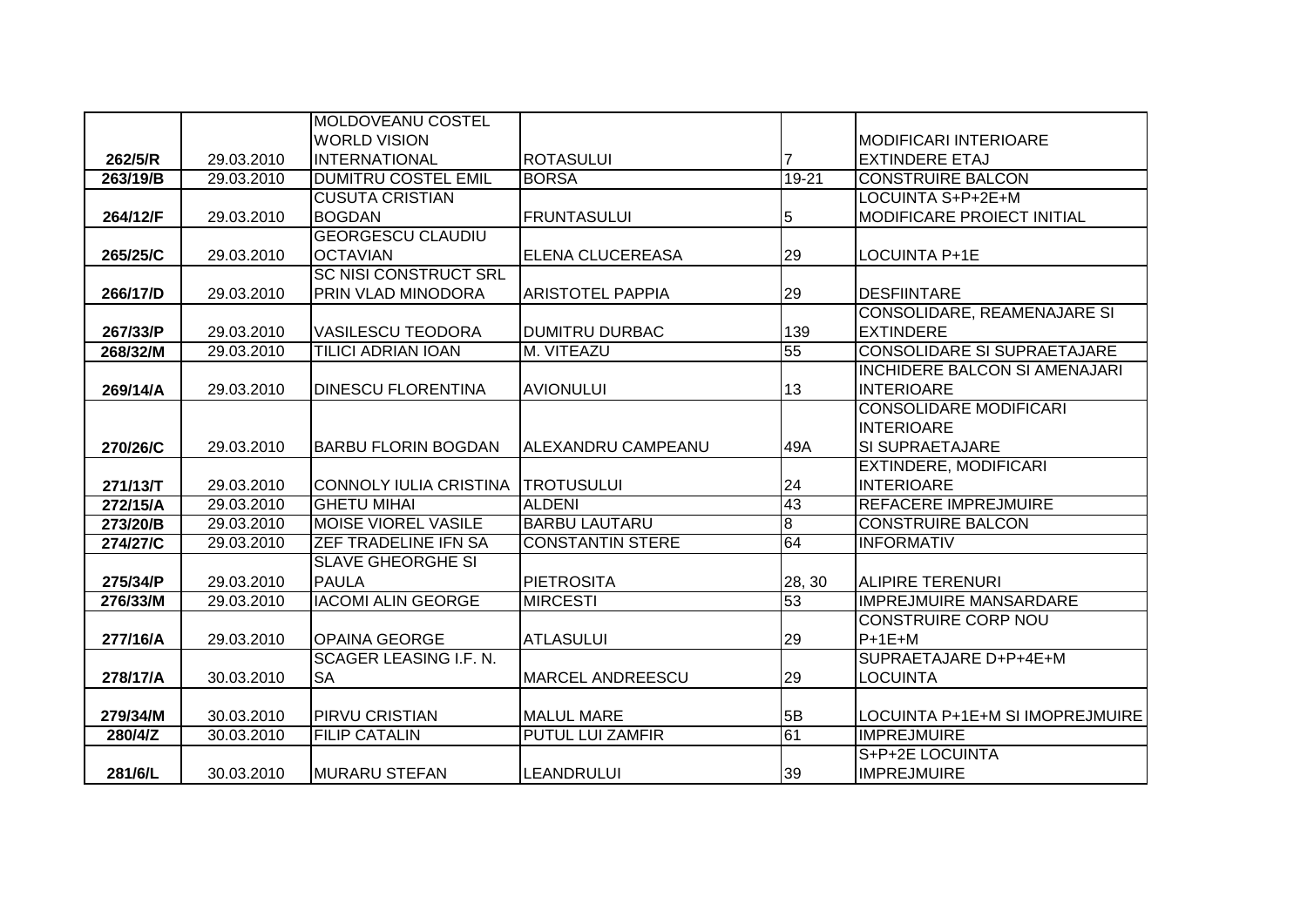|          |            | <b>SC IMOB BUSINESS</b>       |                            |                |                                   |
|----------|------------|-------------------------------|----------------------------|----------------|-----------------------------------|
| 282/6/R  | 30.03.2010 | <b>TRADING</b>                | PETRU RARES                | $5-9$          | LOCUINTE 2S+P+6E +7RETRAS         |
|          |            |                               |                            | $215A -$       |                                   |
| 283/4/O  | 30.03.2010 | <b>RADU DANIELA</b>           | <b>ODAI</b>                | 215B           | <b>ALIPIRE TERENURI</b>           |
| 284/28/C | 30.03.2010 | SC NORA FIT 2000 SRL          | <b>COSMESTI</b>            | $3 - 5$        | <b>DESFIINTARE</b>                |
| 285/29/C | 30.03.2010 | SC NORA FIT 2000 SRL          | <b>COSMESTI</b>            | $3 - 5$        | LOCUINTA S+P+1E                   |
| 286/21/B | 30.03.2010 | <b>SCG &amp; M PETROL SRL</b> | <b>BUCURESTII NOI</b>      | 48             | <b>EXTINDERE</b>                  |
|          |            |                               |                            |                | <b>CONSOLIDARE, EXTINDERE SI</b>  |
| 287/7/L  | 30.03.2010 | <b>MURARU STEFAN</b>          | <b>LEANDRULUI</b>          | 39             | <b>SUPRAETAJARE LOCUINTA</b>      |
| 288/23/G | 30.03.2010 | <b>ROTARESCU GHEORGHE</b>     | <b>GOLOVITA</b>            | 14             | <b>DESFIINTARE</b>                |
| 289/18/D | 30.03.2010 | <b>DAMIAN DANIELA BIANCA</b>  | <b>GH. DUCA</b>            |                | <b>AMENAJARI INERIOARE</b>        |
|          |            | <b>BECIU DUMITRU</b>          |                            |                |                                   |
| 290/22/B | 30.03.2010 | PRIN CHIRIAC CLAUDIA          | <b>BUCURESTI - PLOESTI</b> | 51B            | <b>DEZMEMBRARE</b>                |
|          |            | <b>BECIU DUMITRU</b>          |                            |                |                                   |
| 291/23/B | 30.03.2010 | PRIN CHIRIAC CLAUDIA          | <b>BUCURESTI - PLOESTI</b> | 51B            | <b>DEZMEMBRARE</b>                |
|          |            | <b>SC PETROM SA MEMBRU</b>    |                            |                |                                   |
| 292/32/S | 30.03.2010 | <b>GRUP OMV</b>               | <b>STRAULESTI</b>          | 69-71          | <b>DESFIINTARE CORP C1 SRM</b>    |
|          |            | <b>SC PETROM SA MEMBRU</b>    |                            |                |                                   |
| 293/33/S | 30.03.2010 | <b>GRUP OMV</b>               | <b>CORARILOR</b>           | 20A            | <b>DESFIINTARE C19 POST TRAFO</b> |
|          |            | <b>DACIA COMPANIE DE</b>      |                            |                | MANSARDARE S+P+2E+3RETRAS         |
| 294/34/S | 30.03.2010 | <b>INVESTITII</b>             | <b>GHEORGHE SIMIONESCU</b> | $\overline{7}$ | +MANSARDA                         |
|          |            |                               |                            |                |                                   |
| 295/19/D | 30.03.2010 | <b>TANASE VLAICU</b>          | <b>MUNTELE GAINA</b>       | 88-92          | LOCUINTA P+1E AVIZ OPORTUNITATE   |
|          |            | <b>SC GENERAL PRODIMEX</b>    |                            |                |                                   |
|          |            | <b>SRL</b>                    |                            |                |                                   |
| 296/35/P | 30.03.2010 | PRIN BANULEASA MIHAI          | <b>PUTUL LUI CRACIUN</b>   | 35A            | <b>DESFIINTARE</b>                |
|          |            |                               |                            |                | <b>CONSOLIDARE, EXTINDERE SI</b>  |
| 297/24/G | 30.03.2010 | <b>MOLDOVAN STEFAN</b>        | <b>GALA GALACTION</b>      | 56             | SUPRAETAJARE LOCUINTA             |
|          |            | <b>SC DG PETROL SRL</b>       |                            |                |                                   |
| 298/30/C | 30.03.2010 | <b>VELTULEA MARIS</b>         | <b>ELENA CLUCEREASA</b>    | 27             | <b>DESFIINTARE</b>                |
|          |            |                               |                            |                | <b>MANSARDARE SI</b>              |
| 299/7/R  | 30.03.2010 | <b>TAWIL ABBAS</b>            | RACOTA NICOLAE             |                | <b>RECOMPARTIMENTARE</b>          |
| 300/35/S | 30.03.2010 | <b>DEACU STEFAN</b>           | <b>GH. STEFAN</b>          | 61             | <b>DESFIINTARE CONSTRUCTII</b>    |
|          |            | <b>DANACILA MIHAELA</b>       |                            |                |                                   |
| 301/8/V  | 30.03.2010 | <b>DANIELA</b>                | <b>VOLGA</b>               | 29             | TRANSFORMARE POD IN MANSARDA      |
| 302/24/B | 30.03.2010 | <b>GHIUR GHEORGHE</b>         | <b>BARAJUL ARGES</b>       | 12             | <b>DESFIINTARE</b>                |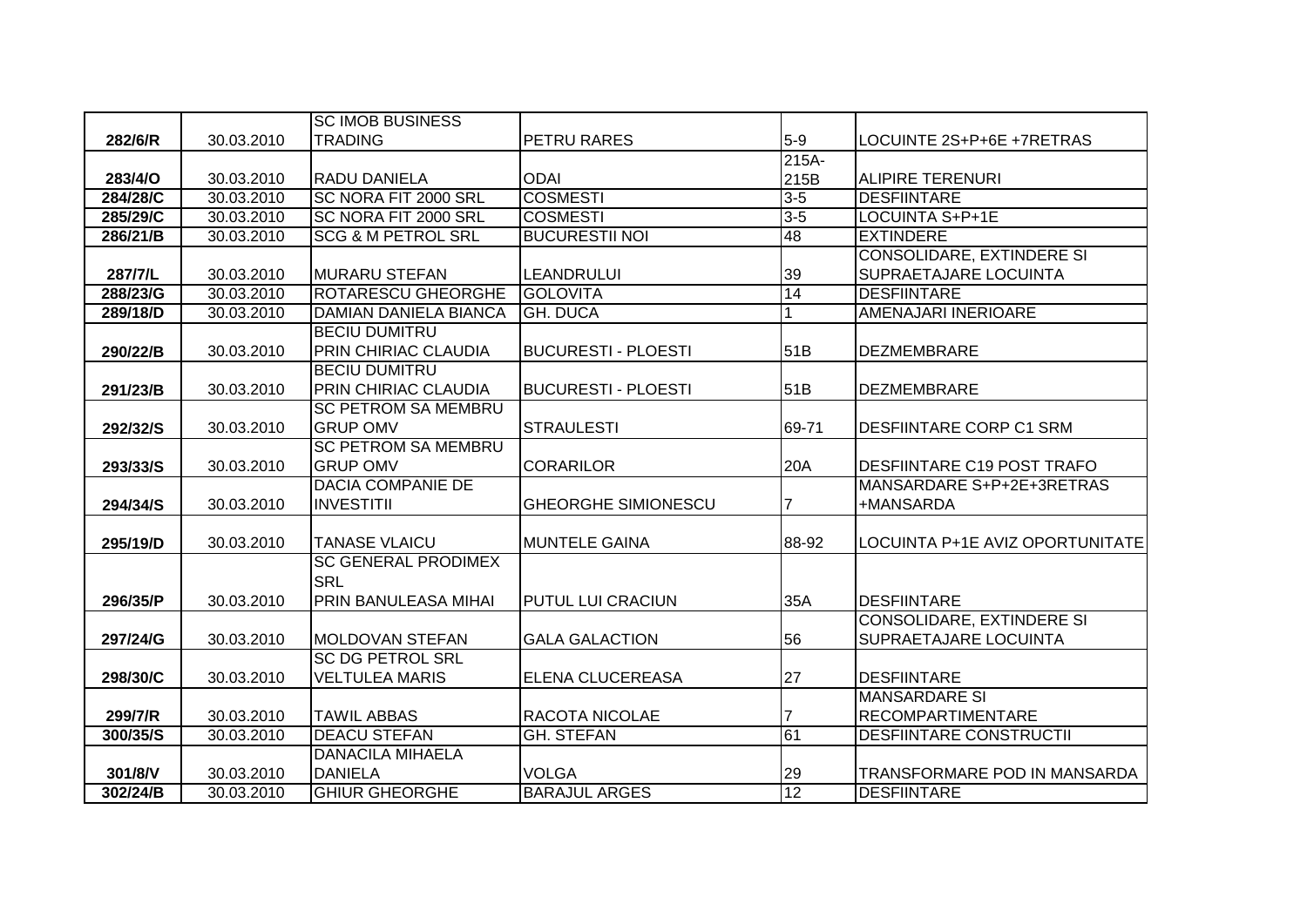| 303/35/M | 30.03.2010 | <b>CONDREA RAZVAN IONEL</b>      | <b>ION MIHALACHE</b>            | 158             | AMENAJARI INTERIOARE            |
|----------|------------|----------------------------------|---------------------------------|-----------------|---------------------------------|
|          |            |                                  |                                 |                 |                                 |
| 304/36/M | 30.03.2010 | BABIT MAXIMILIAN DANIEL MINERVEI |                                 | 11              | <b>DESFIINTARE C1 SI C2</b>     |
| 305/13/F | 30.03.2010 | <b>ZANE PAULA</b>                | <b>FELEACU</b>                  | $\overline{5}$  | <b>CONSTRUIRE BALCON</b>        |
| 306/9/V  | 30.03.2010 | <b>MARINCA ALEXANDRA</b>         | <b>VOLGA</b>                    | 42              | <b>MANSARDARE POD</b>           |
|          |            | <b>CABINET INDIVIDUAL</b>        |                                 |                 | <b>BALCON IN EXTINDERE</b>      |
| 306/9/V  | 30.03.2010 | AVOCAT DOBRE SABINA              | <b>TURDA</b>                    | 122             | <b>APARTAMENT</b>               |
|          |            |                                  |                                 |                 | LOCUINTA S+P+1E REFACERE        |
| 307/3/N  | 31.03.2010 | <b>SAVESCU MARIUS</b>            | <b>NIAGARA</b>                  | 78              | <b>IMPREJMUIRE</b>              |
|          |            |                                  |                                 |                 |                                 |
| 308/31/C | 31.03.2010 | <b>PREDA FLORIAN</b>             | <b>CONSTANTIN SI ELENA</b>      | 50              | LOCUINTA P+1E+M SI IMOPREJMUIRE |
| 309/36/P | 31.03.2010 | <b>LAZAR MIHAI</b>               | <b>PETRU SI PAVEL</b>           | 36              | <b>DESFIINTARE</b>              |
| 310/37/P | 31.03.2010 | <b>BUZEA IOAN</b>                | <b>PRODUCTIEI</b>               | <b>9A</b>       | <b>MANSARDARE</b>               |
| 311/32/C | 31.03.2010 | <b>SC DG PETROL SRL</b>          | <b>ELENA CLUCEREASA</b>         | 27              | <b>DESFIINTARE</b>              |
|          |            | <b>GEORGESCU CLAUDIU</b>         |                                 |                 |                                 |
| 312/33/C | 31.03.2010 | <b>OCTAVIAN</b>                  | ELENA CLUCEREASA                | 29              | <b>DESFIINTARE</b>              |
|          |            |                                  |                                 | 49, 51,         |                                 |
| 313/34/C | 31.03.2010 | <b>PRAJISTEANU BOGDAN</b>        | <b>CONSTANTIN CARACAS</b>       | 51BIS           | <b>DESFIINTARE</b>              |
| 314/38/P | 31.03.2010 | <b>BADEA C. AUGUSTIN</b>         | <b>PODULUI</b>                  | 68              | <b>DESFIINTARE</b>              |
|          |            |                                  |                                 |                 |                                 |
|          |            |                                  |                                 |                 | <b>CONSOLIDARE</b>              |
|          |            |                                  |                                 |                 | <b>RECOMPARTIMENTARE</b>        |
| 315/39/P | 31.03.2010 | <b>FOARTA PATRICIA MARIA</b>     | <b>VIRGIL PLESOIANU</b>         | 41              | TRANSFORMARE POD IN MANSARDA    |
| 316/25/B | 31.03.2010 | <b>BOGHITOIU DAN MIHAI</b>       | <b>BANUA MANTA</b>              | 26              | <b>AMENAJARI INTERIOARE</b>     |
| 317/35/C | 31.03.2010 | <b>SC DG PETROL SRL</b>          | <b>ELENA CLUCEREASA</b>         | $\overline{27}$ | LOCUINTA SP+P+2E+GARD           |
| 318/40/P | 31.03.2010 | <b>MOGA IOANA</b>                | <b>PANDELE TARUSANU</b>         | 18              | <b>REFACERE ACOPERIS</b>        |
|          |            | <b>SC HERCULES</b>               |                                 |                 |                                 |
| 319/12/1 | 31.03.2010 | <b>PROPERTIES</b>                | <b>GHEORGHE IONESCU SISESTI</b> | 8A              | <b>CREARE DRUM ACCES</b>        |
| 320/36/S | 31.03.2010 | <b>NAIDIN DUMITRU</b>            | <b>OCNA SIBIULUI</b>            | 41              | <b>MANSARDARE</b>               |
| 321/14/F | 31.03.2010 | <b>RIZESCU ENA</b>               | CAL. FLOREASCA                  | 230-234         | <b>DESFIINTARE C1</b>           |
| 322/41/P | 31.03.2010 | <b>BADEA C. AUGUSTIN</b>         | <b>PODULUI</b>                  | 68              | LOCUINTA S+P+M                  |
| 323/26/B | 31.03.2010 | <b>NEACSU ELENA</b>              | <b>BUCEGI</b>                   | 75              | <b>DESFIINTARE</b>              |
| 324/8/L  | 31.03.2010 | <b>DANALACHE COSTEL</b>          | <b>LIBELULEI</b>                | 19              | <b>DESFIINTARE LOCUINTA</b>     |
|          |            |                                  |                                 |                 | <b>INTRARE IN LEGALITATE</b>    |
| 325/42/P | 31.03.2010 | <b>PENGHIS DANUT MARIN</b>       | <b>PETRU SI PAVEL</b>           | 61A             | LOCUINTA P+1E+M                 |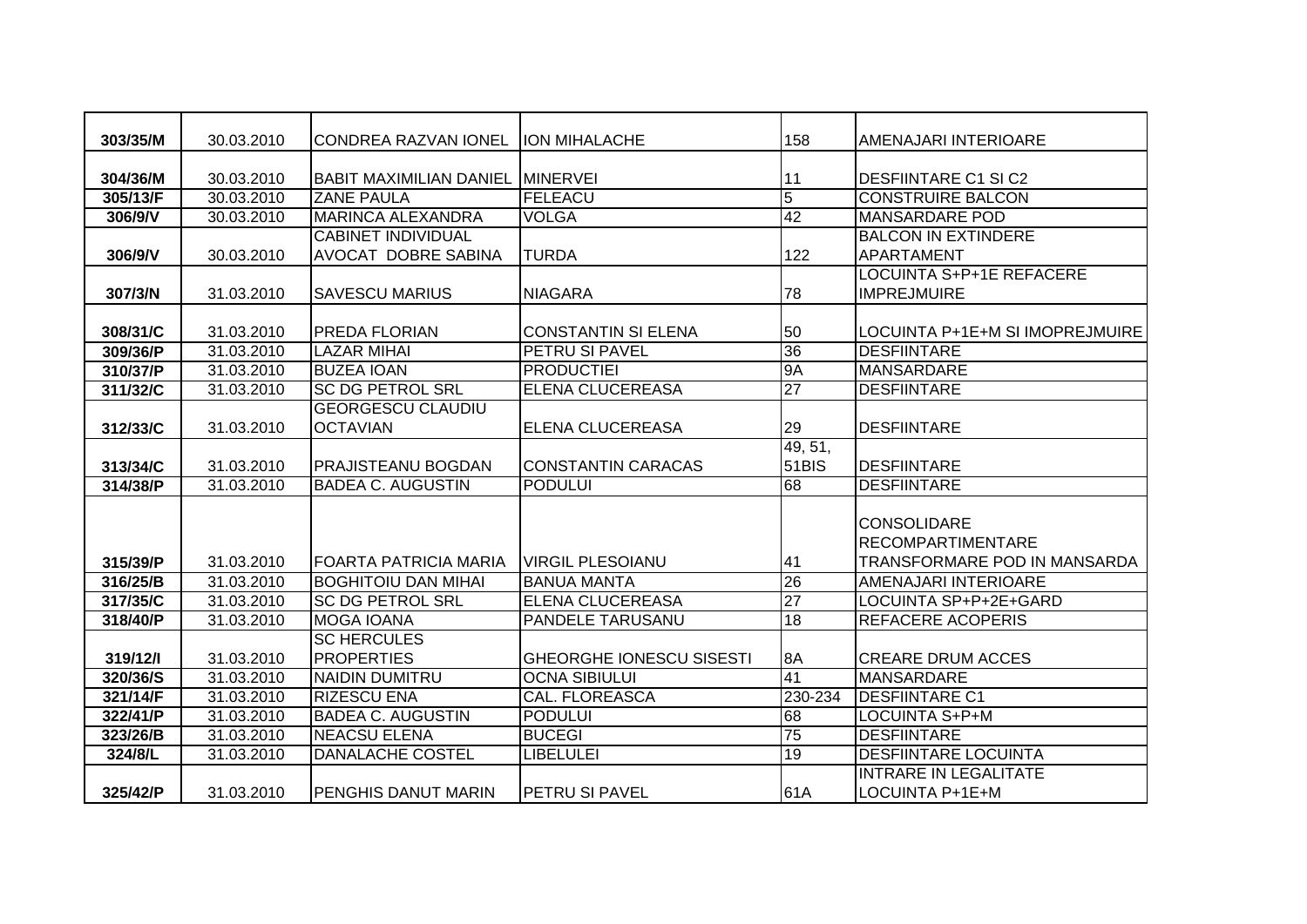|          |            | <b>SC IMPACT DEVELOPER</b>       |                           |                 |                                      |
|----------|------------|----------------------------------|---------------------------|-----------------|--------------------------------------|
| 326/43/P | 31.03.2010 | <b>SA</b>                        | <b>PADUREA PUSTNICU</b>   | 125B            | AMENAJARI INTERIOARE                 |
| 327/25/G | 31.03.2010 | <b>ROTARESCU GHEORGHE</b>        | <b>GOLOVITA</b>           | $\overline{14}$ | LOCUINTA S+P+1E SI IMPREJMUIRE       |
|          |            |                                  |                           |                 |                                      |
| 328/37/M | 31.03.2010 | PARVU CRISTIAN GEORGE MALUL MARE |                           | 5B              | <b>DESFIINTARE</b>                   |
|          |            |                                  |                           |                 | <b>MODIFICARE FATADA CHIOSC</b>      |
| 329/36/C | 31.03.2010 | <b>SC PROCREDIT BANK SA</b>      | JIULUI                    | 3               | <b>METALIC</b>                       |
| 330/13/  | 31.03.2010 | <b>TEODORESCU DAN</b>            | <b>IZBICENI</b>           | 143-145         | $S+P+2E$                             |
|          |            |                                  |                           |                 | <b>CONSOLIDARE EXTINDERE</b>         |
| 331/38/M | 31.03.2010 | <b>PETRESCU RALUCA</b>           | <b>MEZES</b>              | 5               | <b>MANSARDARE</b>                    |
| 332/37/S | 31.03.2010 | <b>DEACUTRAIAN</b>               | <b>GH. STEFAN</b>         | 61              | <b>LOCUINTA P+1E</b>                 |
| 333/4/H  | 31.03.2010 | <b>SC YAPICI SRL</b>             | <b>IANCU DE HUNEDOARA</b> | 36              | <b>DESFIINTARE</b>                   |
| 334/37/C | 31.03.2010 | <b>BUJOREANU FECIORU</b>         | <b>ELENA CARAGIANI</b>    | 21E             | <b>LOCUINTA S+P+1E</b>               |
|          |            | <b>SC COSMOTE RMT SA</b>         |                           |                 | <b>INTRARE IN LEGALITATE PT</b>      |
| 335/9/L  | 31.03.2010 | PRIN SC EGNATIA SRL              | <b>LAMINORULUI</b>        | 47              | AMPLASARE STATIE GSM                 |
| 336/38/C | 31.03.2010 | <b>GEORGESCU CARMEN</b>          | <b>COTESTI</b>            | 54              | <b>IMPREJMUIRE</b>                   |
| 337/38/S | 01.04.2010 | <b>SC PETROM SA</b>              | <b>STRAULESTI</b>         | 69-71           | <b>DESFIINTARE</b>                   |
|          |            |                                  |                           | <b>19A</b>      | <b>CONSOLIDARE EXTINDERE SI</b>      |
| 338/39/M | 01.04.2010 | <b>MARIN CRISTINA PAULA</b>      | <b>ION MIHALCHE</b>       |                 | <b>SUPRAETJARE</b>                   |
|          |            |                                  |                           |                 | <b>LOCUINTA P+1E SI REFACERE</b>     |
| 339/44/P | 01.04.2010 | <b>LAZAR MIHAI</b>               | PETRU SI PAVEL            | 36              | <b>IMPREJMUIRE</b>                   |
| 340/4/N  | 01.04.2010 | <b>SAVESCU MARIUS</b>            | <b>NIAGARA</b>            | 78              | <b>DESFIINTARE IMOBIL SI MAGAZII</b> |
| 341/39/C | 01.04.2010 | <b>CHILIACU LILIANA</b>          | <b>CLUCEREASA</b>         | 56              | LOCUINTA S+P+M                       |
| 342/5/N  | 01.04.2010 | <b>POPA DANIEL</b>               | <b>STEFAN NEGULESCU</b>   | 51              | MANSARDARE D+P+3D+M                  |
| 343/6/N  | 01.04.2010 | POPA DANIEL                      | <b>STEFAN NEGULESCU</b>   | 34              | MANSARDARE D+P+3D+M                  |
|          |            | <b>TACHIRA ION</b>               |                           |                 |                                      |
| 344/26/G | 01.04.2010 | <b>CONSTANTIN</b>                | <b>GODENI</b>             | 28              | <b>LOCUINTA P+M</b>                  |
| 345/18/A | 01.04.2010 | PREDA IONUT GEORGE               | <b>ALION</b>              | 101             | <b>CONSOLIDARE SI MANSARDARE</b>     |
|          |            | <b>MODARES BOSTAN ABAD</b>       |                           |                 |                                      |
| 346/45/P | 01.04.2010 | <b>FAZEL</b>                     | <b>PRISLOP</b>            | <b>FN</b>       | <b>INFORMATIV P197/10 LOT C</b>      |
|          |            | <b>SC PETROM SA MEMBRU</b>       |                           |                 |                                      |
| 347/39/S | 01.04.2010 | <b>GRUP OMV</b>                  | <b>STRAULESTI</b>         | 69-71           | <b>DESFIINTARE CORP C9</b>           |
|          |            |                                  |                           |                 | <b>CONSOLIDARE, EXTINDERE SI</b>     |
| 348/46/P | 01.04.2010 | <b>COSTACHE GEORGE</b>           | <b>PARANG</b>             | 28              | <b>SUPRAETAJARE LOCUINTA</b>         |
|          |            |                                  |                           |                 | 2 IMOBILE LOCUINTE SI BIROURI        |
| 349/40/M | 01.04.2010 | <b>BURLOI IULIAN</b>             | ION MIHALACHE             | 26-28           | $S+P+6E$                             |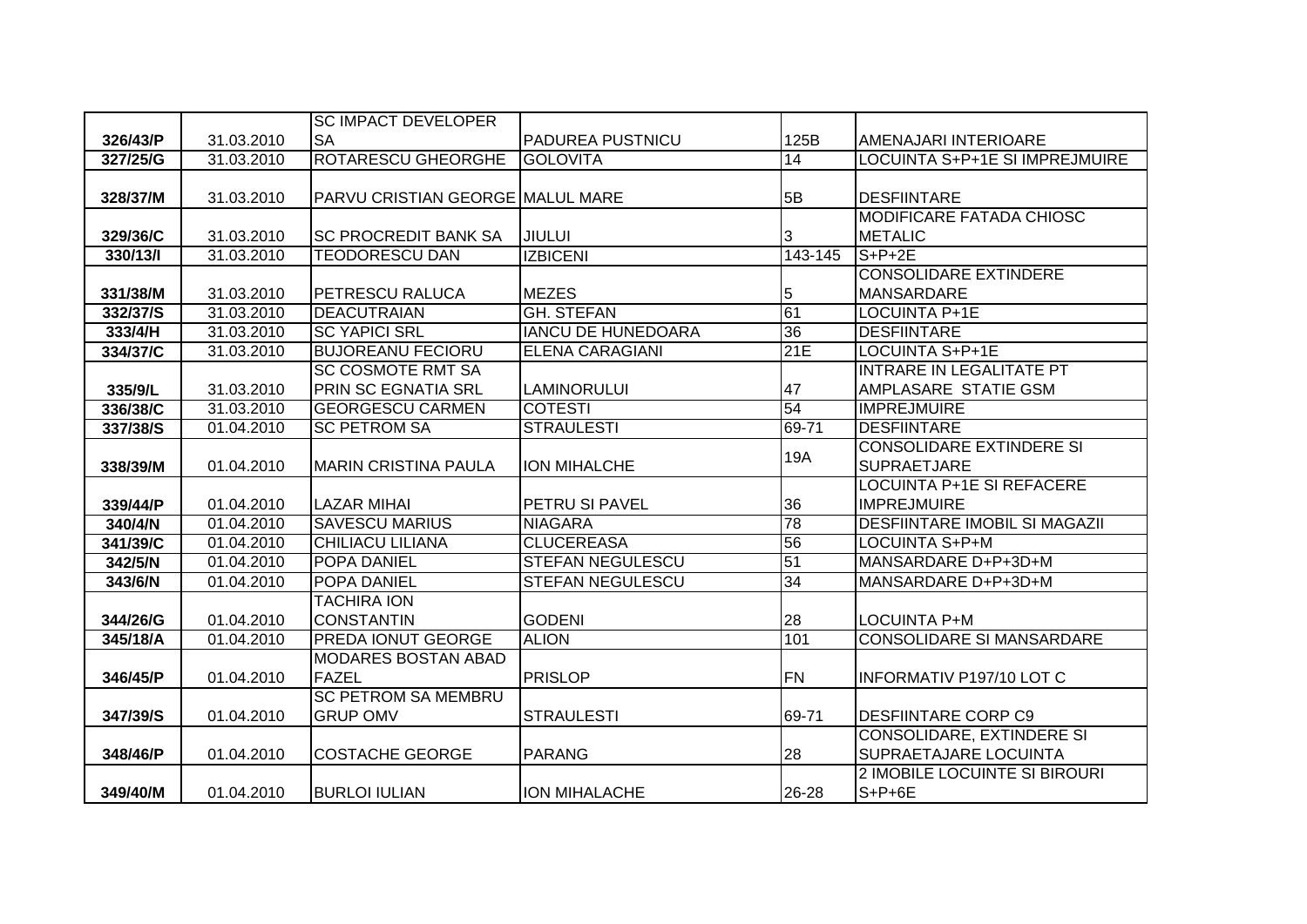| 350/40/C | 01.04.2010 | <b>ROMAN IOAN</b>            | <b>ELENA CARAGIANI</b>      | 24             | AMENAJARI INTERIOARE AP.54           |
|----------|------------|------------------------------|-----------------------------|----------------|--------------------------------------|
|          |            |                              |                             |                | <b>INTRARE IN LEGALITATE PT</b>      |
| 351/5/H  | 01.04.2010 | <b>DRAGNE IUSTINA</b>        | <b>SAVA HENTIA</b>          | 23             | <b>DESFIINTARE</b>                   |
|          |            |                              |                             |                | UMBRAR SI IMPREJMUIRE CLADIRE        |
| 352/47/P | 01.04.2010 | <b>ENCIU RADU</b>            | <b>PROMOROACA</b>           | $9 - 11$       | DE BIROURI S+P+4E+5.6RETRAS          |
|          |            | <b>ACCU PRIN DUMITRU</b>     |                             |                |                                      |
| 353/7/N  | 01.04.2010 | <b>MIHAI</b>                 | <b>NEAJLOVULUI</b>          | 5              | <b>CAPELA</b>                        |
| 354/48/P | 06.04.2010 | <b>SC MONEY PLAZA SRL</b>    | <b>PIPERA</b>               | $\overline{4}$ | <b>INTRARE IN LEGALITATE 2S+P+8E</b> |
| 355/8/R  | 06.04.2010 | <b>MITRICA VIRGIL</b>        | <b>REGIMNETULUI</b>         | 87             | <b>IPOTECA</b>                       |
| 356/27/B | 06.04.2010 | <b>DUMITRU IUSTINA</b>       | <b>BUCEGI</b>               | 45             | <b>ALIPIRE TERENURI</b>              |
|          |            |                              |                             |                |                                      |
|          |            |                              |                             |                | <b>LOCUINTE COLECTIVE</b>            |
| 357/8/N  | 06.04.2010 | KINDAKJI ELENA               | <b>NORDULUI</b>             | 94X            | 2S+P+4E+5RETRAS SI IMPREJMUIRE       |
| 358/19/A | 06.04.2010 | <b>GALATANU IOAN</b>         | <b>ALDENI</b>               | 33             | <b>EXTINDERE SUPRATEJARE</b>         |
|          |            |                              |                             |                | <b>CONSOLIDARE P+2E</b>              |
|          |            |                              |                             |                | <b>IMPREJMUIRE</b>                   |
| 359/9/R  | 06.04.2010 | <b>CRETU LAURENTIU</b>       | <b>RENASTERII</b>           | 45             | <b>PUT FORAT</b>                     |
| 360/49/P | 06.04.2010 | <b>SC IFIGENIA IMPEX SRL</b> | <b>POLIGRAFIEI</b>          | 1B             | <b>DEZMEMBRARE</b>                   |
|          |            |                              |                             |                | <b>AMENAJARI INTERIOARE</b>          |
| 361/15/T | 06.04.2010 | <b>IONESCU MADALIN PAUL</b>  | <b>NICOLAE TITULESCU</b>    | 16             | <b>INCHIDERE BALCON</b>              |
| 362/16/T | 06.04.2010 | <b>SAVULESCU GETA</b>        | <b>TARMULUI</b>             | 17             | <b>BAZA AGREMENT P+1E</b>            |
| 363/17/T | 06.04.2010 | <b>SAVULESCU GETA</b>        | <b>TARMULUI</b>             | 17             | <b>BAZA AGREMENT P+1E</b>            |
| 364/5/O  | 07.04.2010 | <b>JIPA CORNELIUS</b>        | <b>OASPETILOR</b>           | 42B            | <b>CONSOLIDARE SI SUPRAETAJARE</b>   |
| 365/41/M | 07.04.2010 | <b>RAZMOS RAZVAN</b>         | <b>ION MIHALACHE</b>        | 126            | AMENAJARI INTERIOARE                 |
| 366/20/D | 08.04.2010 | <b>MUNTEANU CONSTANTIN</b>   | RADUCU DUMITRU DURBAC       | 94B            | <b>LOCUINTA P+1E</b>                 |
| 367/18/T | 08.04.2010 | <b>VILAU VALERIU</b>         | <b>NEAGOE TEODOR</b>        | 69             | REAMENAJARE INTERIOARA               |
|          |            |                              |                             |                | CONSOLIDARE, SUPRAETAJARE,           |
| 368/15/F | 08.04.2010 | <b>ART OPERA SRL</b>         | <b>FLOREASCA</b>            | 25A            | REAMENJARE CORP A SP+P+2E+M          |
|          |            |                              |                             |                | <b>REORGANIZARE SANTIER</b>          |
| 369/27/G | 08.04.2010 | <b>PAICU CRISTIAN</b>        | <b>GHETARI</b>              | 15             | BIROURI S+P+4E-5E                    |
| 370/1/W  | 08.04.2010 | <b>ADEL IMOBILIARE SRL</b>   | <b>WITTING</b>              | $\overline{5}$ | HOTEL S+P+5E                         |
|          |            |                              |                             |                | <b>DESFIINTARE STATIE TELEFONIE</b>  |
| 371/28/B | 08.04.2010 | ISC ORANGE SA                | <b>BUCURESTI - PLOIESTI</b> | 10             | <b>MOBILA</b>                        |
|          |            |                              |                             |                | <b>DESFIINTARE STATIE TELEFONIE</b>  |
| 372/29/B | 08.04.2010 | <b>SC ORANGE SA</b>          | <b>TURDA</b>                | 125            | <b>MOBILA</b>                        |
| 373/40/S | 08.04.2010 | <b>MANOLESCU ELENA</b>       | AL. SNAGOV                  | 34-36          | LOCUINTA S+P+1E SI IMPREJMUIRE       |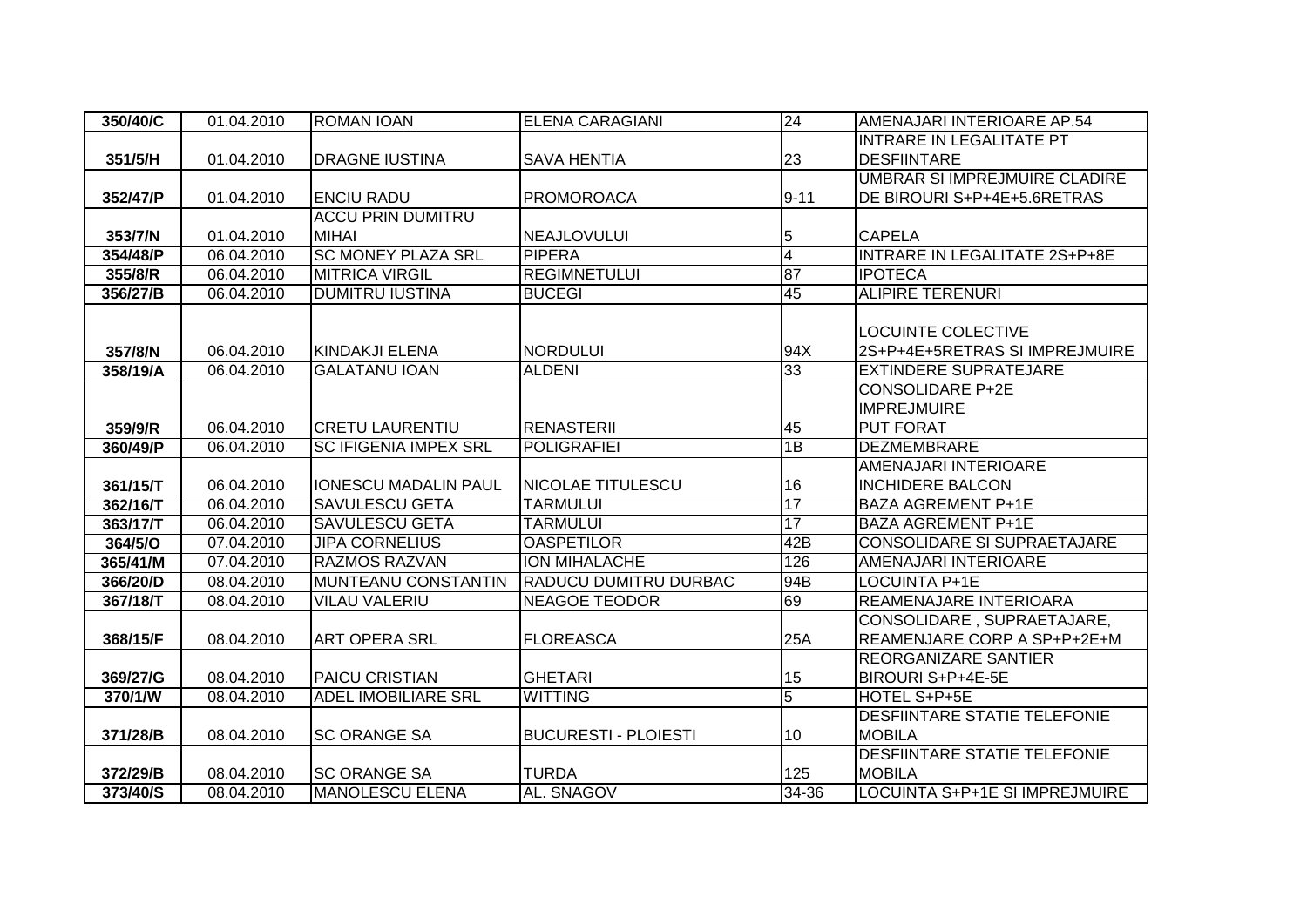| 374/42/M | 08.04.2010 | <b>OPREA CONSTANTA</b>        | <b>GRIGORE MANOLESCU</b>    | 31             | <b>IMPREJMUIRE PERIMETRALA</b>        |
|----------|------------|-------------------------------|-----------------------------|----------------|---------------------------------------|
| 375/50/P | 08.04.2010 | <b>NEAGU MARIN</b>            | <b>PADURII</b>              | 6A             | <b>INTRARE IN LEGALITATE</b>          |
|          |            |                               |                             |                | LOCUINTA S+P+2E+3RETRAS               |
|          |            |                               |                             |                | CONTINUARE LUCRARI SI INTRARE IN      |
| 376/6/H  | 08.04.2010 | <b>DRAGNE IUSTINA</b>         | <b>SAVA HENTIA</b>          | 23             | LEGALITATE                            |
|          |            | <b>NEAGU LAURENTIU PT</b>     |                             |                |                                       |
| 377/19/T | 09.04.2010 | <b>APA NOVA</b>               | <b>TARMULUI</b>             | 15             | <b>IMPREJMUIRE</b>                    |
| 378/20/A | 12.04.2010 | <b>OLARU MIHAELA GETA</b>     | <b>APICULTORILOR</b>        | 56             | LOCUINTE 2S+P+5E+6RETRAS              |
|          |            |                               |                             |                | SUPRAETAJARE S+P+2E SI                |
| 379/51/P | 12.04.2010 | <b>TUDOR CRISTOSU</b>         | V. PLESOIANU                | 87             | <b>SCHIMBARE DE FUNCTIUNE</b>         |
| 380/41/C | 12.04.2010 | <b>SIMION LIDIA</b>           | <b>CAPALNA</b>              | $\overline{5}$ | LOCUINTA S+P+3E                       |
|          |            |                               |                             |                |                                       |
| 381/30/B | 13.04.2010 | <b>ROMTELECOM SA</b>          | <b>BANU MANTA</b>           | 10             | REFACERE IMPREJMUIRE STRADALA         |
| 382/41/S | 14.04.2010 | <b>COMPLEX CARAIMAN</b>       | SOMESULUI NR.1A             | 1A             | HOSPICE S+P+2E                        |
|          |            | <b>SC BUTAN GAS</b>           |                             |                |                                       |
| 383/43/M | 14.04.2010 | <b>INTERNATIONAL</b>          | <b>MURMURULUI</b>           | $2 - 4$        | SUPRAETAJARE S+P+4E+5.6RETRAS         |
|          |            |                               |                             |                |                                       |
| 384/16/F | 15.04.2010 | <b>COJOCARU MARIUS</b>        | <b>DIONISIE FOTINO</b>      |                | <b>CLADIRE FUNCTIUNE MIXTA P+4E+M</b> |
|          |            |                               |                             |                | <b>EXTINDERE CONSOLIDARE SI</b>       |
|          |            |                               |                             |                | SUPRATEJARE LOCUINTA P+1E SI          |
| 385/21/A | 15.04.2010 | <b>CHIRICA VIRGILIU MIHAI</b> | <b>AUTOMATIZARII</b>        | 6C             | <b>GARAJ</b>                          |
|          |            |                               |                             |                | CONSOLIDARE, MANSARDARE               |
| 386/14/1 | 15.04.2010 | <b>CIUCA VALENTIN</b>         | <b>ISLAZ</b>                | 4A             | <b>LOCUINTA</b>                       |
| 387/28/G | 15.04.2010 | <b>SC PANROM SRL</b>          | <b>GRIVITEI</b>             | 166            | <b>LOCUINTA S+P+4E</b>                |
| 388/22/A | 16.04.2010 | <b>PRIBEAGU DAN GABRIEL</b>   | <b>AUTOMATIZARII</b>        | 6C             | <b>DESFIINTARE C2 SI C3</b>           |
|          |            |                               |                             |                | <b>CONSOLIDARE SI EXTINDERE</b>       |
| 389/21/D | 16.04.2010 | <b>RADUCANU LOREDANA</b>      | <b>DOBROGEI</b>             | 14             | LOCUINTA P+2E+M                       |
|          |            |                               |                             |                |                                       |
|          |            |                               |                             |                | EXTINDERE, RECOMPARTIMENTARE          |
| 390/10/V | 16.04.2010 | <b>COJOCARU DUMITRU</b>       | <b>VORNICENI</b>            | 8              | SI SUPRAETAJARE P+1E PARTIAL          |
| 391/42/S | 16.04.2010 | <b>SC PETROM SA</b>           | <b>CORARILOR</b>            | 20A            | <b>DESFIINTARE C9</b>                 |
|          |            | <b>SC DORUK CONSTRUCT</b>     |                             |                |                                       |
|          |            | <b>SRL</b>                    |                             |                |                                       |
|          |            | <b>SC BRAD 8587 SRL PRIN</b>  |                             |                | <b>PARCARE SI CONSTRUCTIE</b>         |
| 392/31/B | 16.04.2010 | <b>GUTU ION</b>               | <b>BUCURESTI - PLOIESTI</b> | 83             | <b>ADMINISTRATIVA AUTO</b>            |
| 393/43/S | 16.04.2010 | <b>CRETEANU EUGEN</b>         | <b>SPICULUI</b>             | 14             | CORP NOU LOCUINTA P+M                 |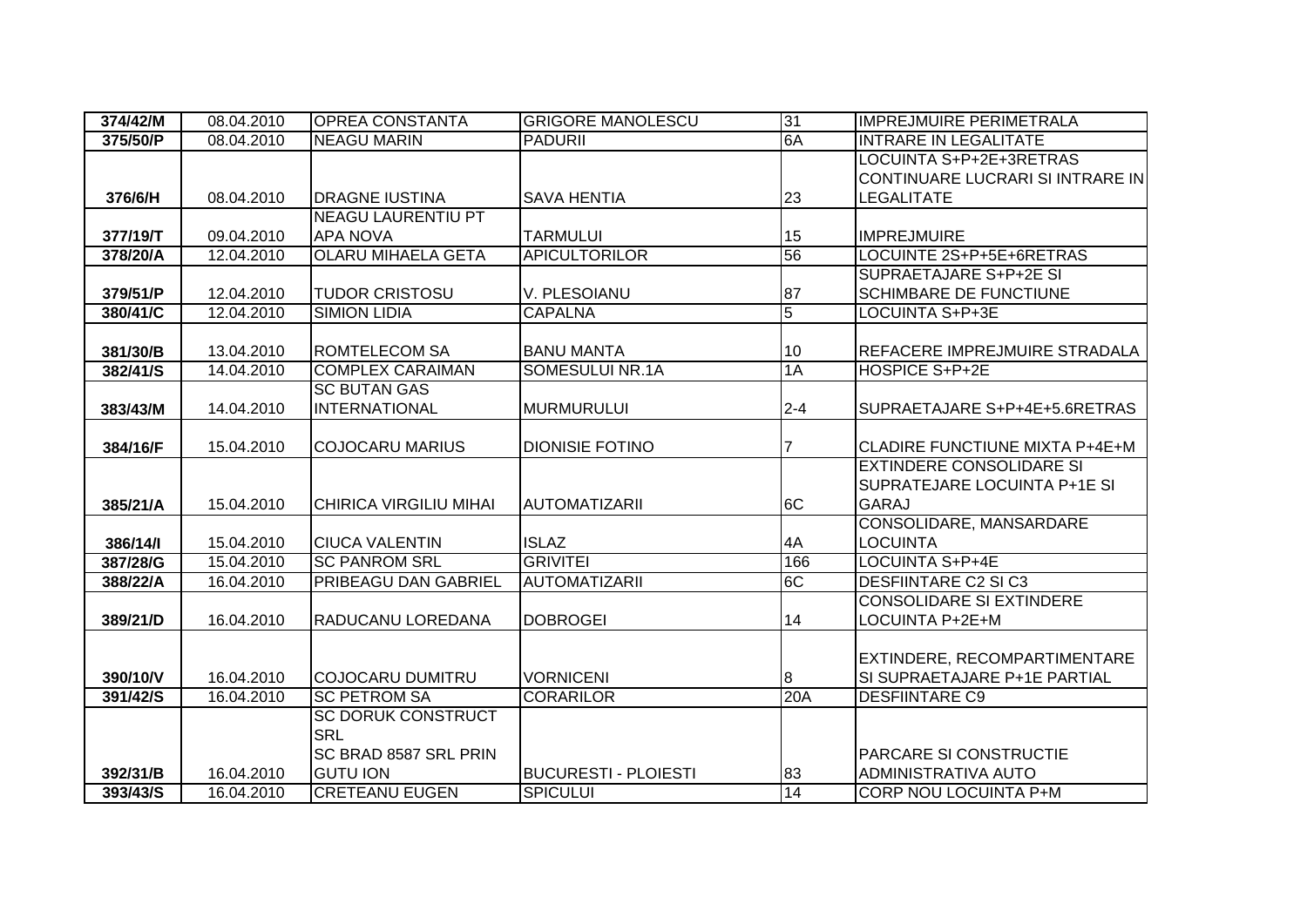| 394/32/B | 16.04.2010 | <b>SCURTU ARCADIE</b>                           | <b>BUCURESTI - TARGOVISTE</b> | 14A      | <b>IMPREJMUIRE</b>                                |
|----------|------------|-------------------------------------------------|-------------------------------|----------|---------------------------------------------------|
|          |            |                                                 |                               |          | <b>CONSOLIDARE SI EXTINDERE</b>                   |
|          |            | <b>ANCUTA COMANICI</b>                          |                               |          | <b>REAMENAJARE GRIGORE</b>                        |
| 395/7/H  | 16.04.2010 | <b>AUIUSP</b>                                   | <b>IANCU DE HUNEDOARA</b>     | 30-32    | <b>ALEXANDRESCU</b>                               |
| 396/44/S | 16.04.2010 | <b>CRETU VASILE</b>                             | <b>SMOCHINULUI</b>            |          | <b>SUPRAETAJARE LOCUINTA</b>                      |
|          |            | <b>ADMINISTRATIA</b>                            |                               |          |                                                   |
|          |            | <b>CIMITERELOR SI</b>                           |                               |          |                                                   |
| 397/9/N  | 16.04.2010 | <b>CREMATORIILOR UMAN</b>                       | <b>NEAJLOVULUI</b>            | 5        | <b>REAMAPA DE ACCES</b>                           |
|          |            |                                                 |                               |          | MODIFICARI COMPARTIMENTARE                        |
|          |            | <b>SC 3 INTERNATIOANL</b>                       |                               |          | <b>INTERIOARE AMENAJARE SPATII</b>                |
| 398/33/B | 16.04.2010 | <b>DESIGN SRL</b>                               | <b>BUCURESTI-PLOIESTI</b>     | 1A       | <b>BIROURI</b>                                    |
|          |            |                                                 |                               |          | <b>INTOCMIRE PUZ PT</b>                           |
| 399/42/C | 16.04.2010 | <b>IONESCU MARIANA</b>                          | <b>CERCEILOR</b>              | $1-3$    | S+P+3E+4RETRAS                                    |
|          |            | <b>SC TECTON</b>                                |                               |          |                                                   |
| 400/52/P | 16.04.2010 | <b>&amp;ARHITECTURE SRL</b>                     | <b>PRVIGHETORILOR</b>         | 86C      | $S+P+7E$                                          |
|          |            | <b>SC NISI CONSTRUCT SRL</b>                    |                               |          | SEDIU FIRMA D+P+2E SI REFACERE                    |
| 401/53/P | 16.04.2010 | PRIN VLAD MINODORA                              | <b>ARISTOTEL PAPPIA</b>       | 29       | <b>IMPREJMUIRE</b>                                |
|          |            |                                                 |                               |          | <b>IMOBIL CU FUNCTIUNEA MIXTA</b>                 |
|          |            | <b>GP HOLDING PRIN BRAD</b>                     |                               |          | <b>HOTEL</b>                                      |
| 402/10/R | 16.04.2010 | <b>ION</b>                                      | <b>TEODOSIE RUDEANU</b>       | 8, 12-14 | 2S+P+M+5E                                         |
|          |            | <b>SC PC MANAGEMENT</b>                         |                               |          |                                                   |
| 403/34/B | 16.04.2010 | <b>&amp;CONSULTING</b>                          | <b>BUCURESTI - PLOIESTI</b>   | 7-9A     | BIROURI 2S+D+P+6E+9ET RETRAS                      |
|          |            | <b>SC GLOBAL FOOD</b>                           |                               |          | AMENAJARE CONSTRUCTIE IN                          |
| 404/35/B | 19.04.2010 | <b>SERVICE SRL</b>                              | <b>BUCURESTI - PLOIESTI</b>   | 42D      | CADRUL CENTRULUI COMERCIAL                        |
|          |            | <b>CONSTANTINESCU</b>                           |                               |          | PARTER SI TERASA CU FUNCTIUNEA                    |
| 405/17/F | 19.04.2010 | <b>CRISTIAN</b>                                 | <b>FICUSULUI</b>              | 40       | <b>DE BAR</b>                                     |
|          |            |                                                 |                               |          | S+P+1E+M SI REFACERE                              |
| 406/29/G | 19.04.2010 | <b>PANAITE FLORIAN</b><br><b>CONSTANTIN</b>     | <b>GOLOVITA</b>               | 17       | <b>IMPREJMUIRE</b>                                |
|          |            | <b>CONSTANTIN</b>                               |                               |          |                                                   |
| 407/45/S | 19.04.2010 |                                                 | <b>GH. IONESCU SISESTI</b>    | 265-267  | LOCUINTA S+P+2E+3RETRAS                           |
|          |            |                                                 |                               |          | <b>IMPREJMUIRE SI AMENAJARE</b>                   |
| 408/22/D | 20.04.2010 | SC. GENERALA NR.178<br><b>LICEUL CONSTANTIN</b> | <b>DRIDU</b>                  | 2        | <b>INCINTA</b><br><b>IMPREJMUIRE SI AMENAJARE</b> |
|          |            |                                                 | <b>PAJUREI</b>                |          | <b>INCINTA</b>                                    |
| 409/54/P | 20.04.2010 | <b>BRANCOVEANU</b>                              |                               | 9        |                                                   |
|          |            |                                                 |                               |          | SUPRAETAJARE SI MODIFICARI                        |
| 410/44/M | 20.04.2010 | <b>GEORGESCU NICOLETA</b>                       | <b>MIRCESTI</b>               | 58       | <b>INTERIOARE</b>                                 |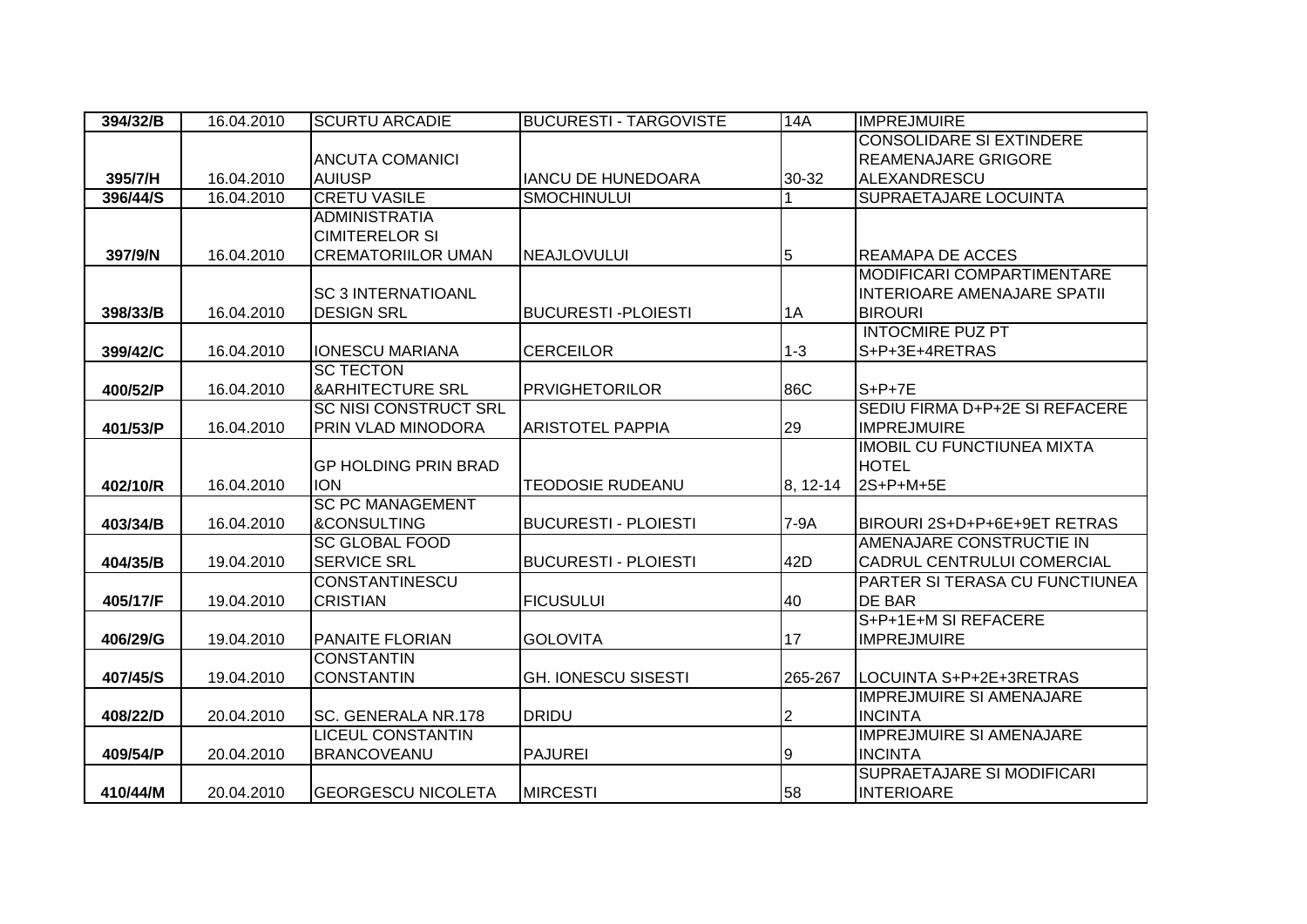|          |            |                             |                             | $125A-$              |                                         |
|----------|------------|-----------------------------|-----------------------------|----------------------|-----------------------------------------|
| 411/46/S | 20.04.2010 | <b>BITOIU VALENTIN</b>      | <b>STRAULESTI</b>           | 125B                 | <b>ALIPIRE TERENURI</b>                 |
|          |            |                             |                             | $125A-$              |                                         |
| 412/47/S | 20.04.2010 | <b>TANASOIU EMIL</b>        | <b>STRAULESTI</b>           | 125B                 | <b>ALIPIRE TERENURI</b>                 |
|          |            | <b>SC IMPACT</b>            |                             |                      |                                         |
| 413/55/P | 20.04.2010 | <b>DEVELOPMENT</b>          | <b>PADUREA NEGRA</b>        | 19-85                | 2S+P+5E                                 |
| 414/23/D | 20.04.2010 | <b>STANCULESCU EUGEN</b>    | <b>DOBROGEANU GHEREA</b>    | 123                  | <b>DESFIINTARE</b>                      |
|          |            |                             |                             |                      | <b>CONSOLIDARE, EXTINDERE SI</b>        |
| 415/20/T | 20.04.2010 | <b>CATUTI MARIANA</b>       | <b>TRIMFULUI</b>            | 121                  | SUPRAETAJARE LOCUINTA                   |
|          |            | <b>SC CIOPLEA PRIN</b>      |                             |                      |                                         |
| 416/43/C | 20.04.2010 | <b>ARCANSE CALOGERO</b>     | <b>PUTUL LUI ZAMFIR</b>     | 42                   | <b>DESFIINTARE</b>                      |
|          |            |                             |                             |                      | <b>DESFIINATRE CORP C1.3 SI PARTIAL</b> |
| 417/48/S | 20.04.2010 | <b>RADEF ROMANIAFILM</b>    | <b>STRAULESTI</b>           | $3-5$                | <b>NR.13</b>                            |
| 418/30/G | 20.04.2010 | HORHOIANU ELISABETA         | <b>VASILE GHERGHEL</b>      | 109                  | <b>DESFIINTARE</b>                      |
|          |            | <b>SC EURO ACCIONAL SRL</b> |                             |                      |                                         |
|          |            | PRIN ARH. ALEXANDRU         |                             |                      |                                         |
| 419/18/F | 20.04.2010 | <b>ORASANU</b>              | <b>16 FEBRUARIE</b>         | 3                    | <b>DESFIINTARE</b>                      |
| 420/31/G | 20.04.2010 | <b>PERIAN CAMIL</b>         | <b>GARLEI</b>               | $\overline{7}$       | <b>DESFIINTARE</b>                      |
|          |            | <b>SC SAGITARIUS</b>        |                             |                      |                                         |
| 421/44/C | 20.04.2010 | <b>COMUNICATIONS SA</b>     | <b>CARAMFIL</b>             | 59                   | <b>INFORMATIV</b>                       |
| 422/45/C | 20.04.2010 | SC NOVA FIT 2000 SRL        | <b>CERNESTI</b>             | $3 - 5$              | <b>ALIPIRE TERENURI</b>                 |
|          |            | PLAPCIANU MIRELA -          |                             | $\overline{2, 2C}$ , |                                         |
| 423/49/S | 20.04.2010 | <b>FILOMENA</b>             | SOLZILOR NR.                | 2D, 2E               | <b>ALIPIRE TERENURI</b>                 |
|          |            |                             |                             |                      | MODIFICARI INTERIOARE, INCHIDERE        |
| 424/24/D | 20.04.2010 | <b>HELLER ROBERT MIHAIL</b> | <b>DOROBANTILOR</b>         | 172-178              | <b>LOGII</b>                            |
|          |            |                             |                             |                      | <b>DESFIINTARE CONSTRUCTII</b>          |
| 425/23/A | 20.04.2010 | <b>CONSTANTIN ION</b>       | <b>AMICITIEI</b>            | 72                   | <b>EXISTENTE</b>                        |
| 426/50/S | 21.04.2010 | <b>TUDOR BEBE</b>           | <b>STEFAN IULIAN</b>        | 25                   | 2 LOCUINTE S+P+2E+M                     |
| 427/56/P | 21.04.2010 | <b>GROSU ANDREI</b>         | PRIPU GHEORGHE              | 22A                  | <b>DEZMEMBRARE</b>                      |
| 428/57/P | 21.04.2010 | <b>GROSU ANDREI</b>         | <b>PRIPU GHEORGHE</b>       | 22B                  | <b>DEZMEMBRARE</b>                      |
|          |            |                             |                             |                      |                                         |
|          |            |                             |                             |                      | FUNCTIUNI MIXTE S+P+2E+3RETRAS          |
| 429/51/S | 21.04.2010 | <b>DAN OANA</b>             | <b>STEGARULUI</b>           | 201                  | SI IMPREJMUIRE TEREN                    |
|          |            | <b>DORUK CONSTRUCT CO</b>   |                             |                      | PARCARE, CONSTRUCTII                    |
|          |            | <b>SRL</b>                  |                             |                      | ADMINISTRATIVE SPALATORIE AUTO          |
| 430/36/B | 21.04.2010 | <b>PRIN GUTU IOAN</b>       | <b>BUCURESTI - PLOIESTI</b> | 85-87                | SI IMPREJMUIRE                          |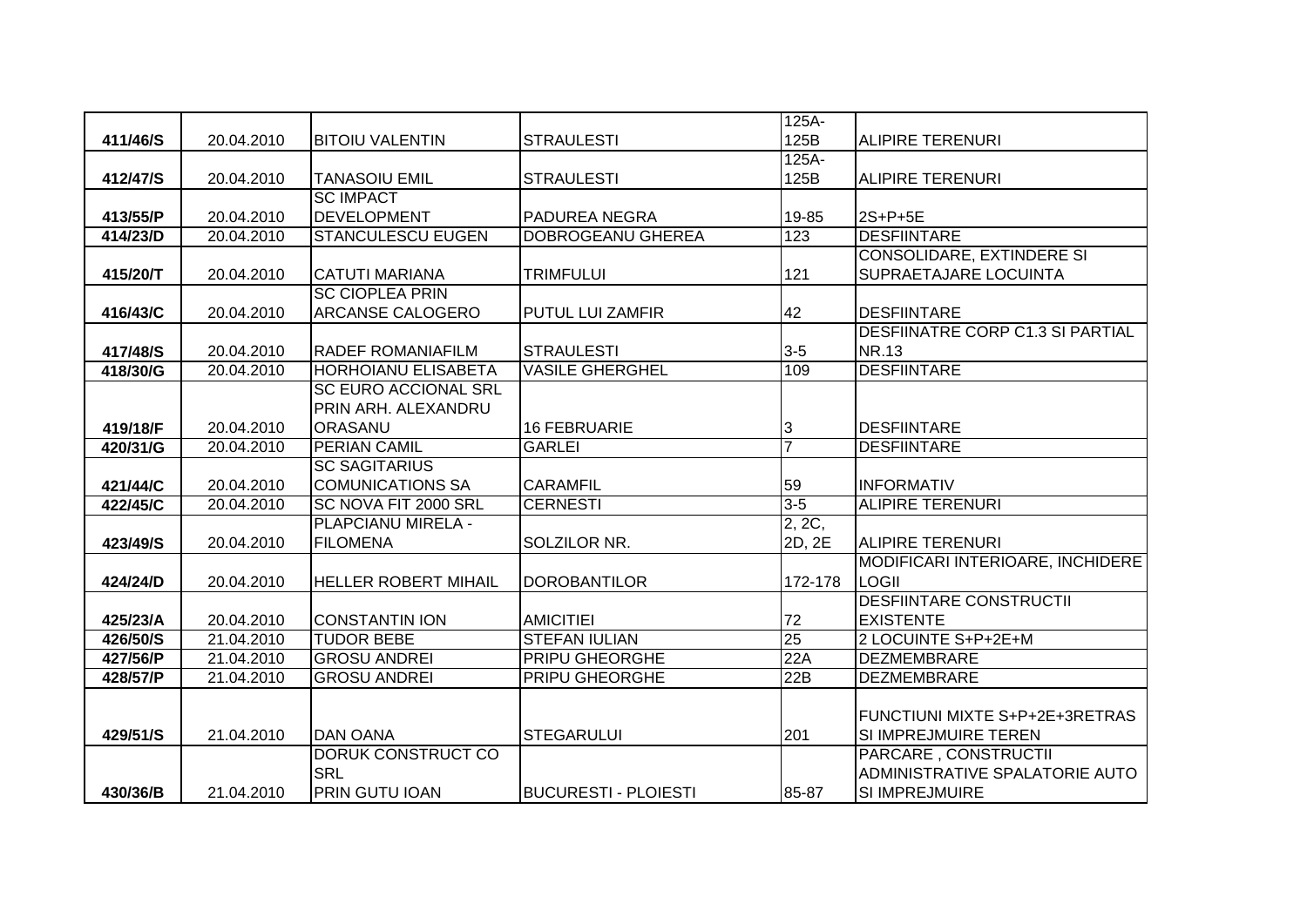|          |            | <b>SC ROEL ELECTONICS SA</b>                  |                                        |           |                                   |
|----------|------------|-----------------------------------------------|----------------------------------------|-----------|-----------------------------------|
| 431/10/L | 22.04.2010 | <b>PRIN SIMION VICTORIA</b>                   | <b>DR. LAPUS</b>                       | 15-25     | <b>INFORMARE</b>                  |
|          |            | ALEXANDRU                                     |                                        |           | <b>REABILITARE SI CONSOLIDARE</b> |
| 432/2/W  | 22.04.2010 | GOLDENBERG                                    | <b>WITTING</b>                         | 5         | AMENAJARI INTERIOARE              |
| 433/11/L | 22.04.2010 | POPA ALEXANDRU                                | <b>LONEA</b>                           | $21 - 25$ | LOCUINTA D+P+1E+M                 |
| 434/24/A | 22.04.2010 | <b>BARCA MIRCEA</b>                           | <b>ALUNULUI</b>                        | 37        | <b>INFORMATIV</b>                 |
|          |            |                                               |                                        |           |                                   |
|          |            | <b>ADMINISTRATIA</b>                          |                                        |           | RAMPA ACCES PENTRU PERSOANE       |
|          |            | <b>CIMITERELOR SI</b>                         |                                        |           | CU DIZABILITATI LOCOMOTORII SI    |
| 435/32/G | 22.04.2010 | <b>CREMATORIILOR UMAN</b>                     | <b>GRIVITEI (CIMITIRUL SF. VINERI)</b> | 202       | LUCRARI DE REAMENAJARE            |
|          |            |                                               |                                        |           |                                   |
| 436/46/C | 22.04.2010 | <b>TANASE IOANA</b>                           | <b>CHITILEI</b>                        | 243A      | REFACERE IMPREJMUIRE LA STRADA    |
|          |            | <b>SC EURO ACCIONAL SRL</b><br>PRIN ALEXANDRU |                                        |           |                                   |
| 437/47/C | 22.04.2010 | ORASANU                                       | <b>CHITILEI</b>                        | 196       | <b>DESFIINTARE</b>                |
|          |            |                                               |                                        |           | <b>CONSOLIDARE, MODIFICARI</b>    |
| 438/37/B | 22.04.2010 | <b>MIHAI DANIEL MARIUS</b>                    | <b>IANI BUZOAINI</b>                   | 38        | INTERIOARE SI SUPRAETAJARE        |
|          |            |                                               |                                        |           |                                   |
|          |            | <b>URBAN CRISTIAN DORINEL</b>                 |                                        |           |                                   |
| 439/21/T | 22.04.2010 | PRIN RACHITAN CRISTIAN TUDOR STEFAN           |                                        | 17        | LOCUINTA D+P+2E+M                 |
| 440/11/V | 22.04.2010 | <b>GHITULESCU GHEORGHE</b>                    | M. VULCANESCU                          | 78        | <b>SUPRAETAJRE P+2E</b>           |
| 441/45/M | 22.04.2010 | <b>STANESCU ION</b>                           | <b>MIMOZEI</b>                         | 74        | <b>IMPREJMUIRE TEREN</b>          |
|          |            |                                               | <b>FABRICA DE CARAMIDA CASA</b>        |           | INTRARE IN LEGALITATE LOCUINTA    |
| 442/19/F | 22.04.2010 | <b>MIRCEA VIORICA</b>                         | <b>NR.31</b>                           | 1A        | SP+P+1E+POD                       |
|          |            |                                               |                                        |           | 2IMOBILE LOCUINTE S+P+1E SI       |
| 443/52/S | 22.04.2010 | <b>MIRIUTA GABRIEL</b>                        | <b>IONESCU SISESTI</b>                 | 32A       | $S+P+4E$                          |
| 444/33/G | 22.04.2010 | <b>HORHOIANU ELISABETA</b>                    | <b>VASILE GHERGHEL</b>                 | 109       | LOCUINTE DS+P+3E+4RETRAS          |
| 445/34/G | 22.04.2010 | <b>ARITON ION</b>                             | <b>GH. STEFAN</b>                      | 17        | <b>IMPREJMUIRE</b>                |
| 446/20/F | 22.04.2010 | <b>HOTARAN EMIL</b>                           | <b>FICUSULUI</b>                       | 12        | <b>INCHIDERE TERASA</b>           |
|          |            |                                               |                                        |           | LOCUINTA DS+P+1E+M SI             |
| 447/48/C | 22.04.2010 | YLDIRITI NATALIA                              | <b>CAMPINITA</b>                       | 30        | <b>IMPREJMUIRE</b>                |
|          |            |                                               |                                        |           | CONSOLIDARE,                      |
|          |            |                                               |                                        |           | RECOMPARTIMENTARE, MODIFICARE     |
| 448/35/G | 22.04.2010 | <b>ALECU LIVIU</b>                            | <b>G. CALINESCU</b>                    | 29        | <b>SARPANTA</b>                   |
| 449/8/H  | 22.04.2010 | <b>SANDU MIHNEA</b>                           | <b>HARGITA</b>                         | 10        | <b>LOCUINTA P+1E</b>              |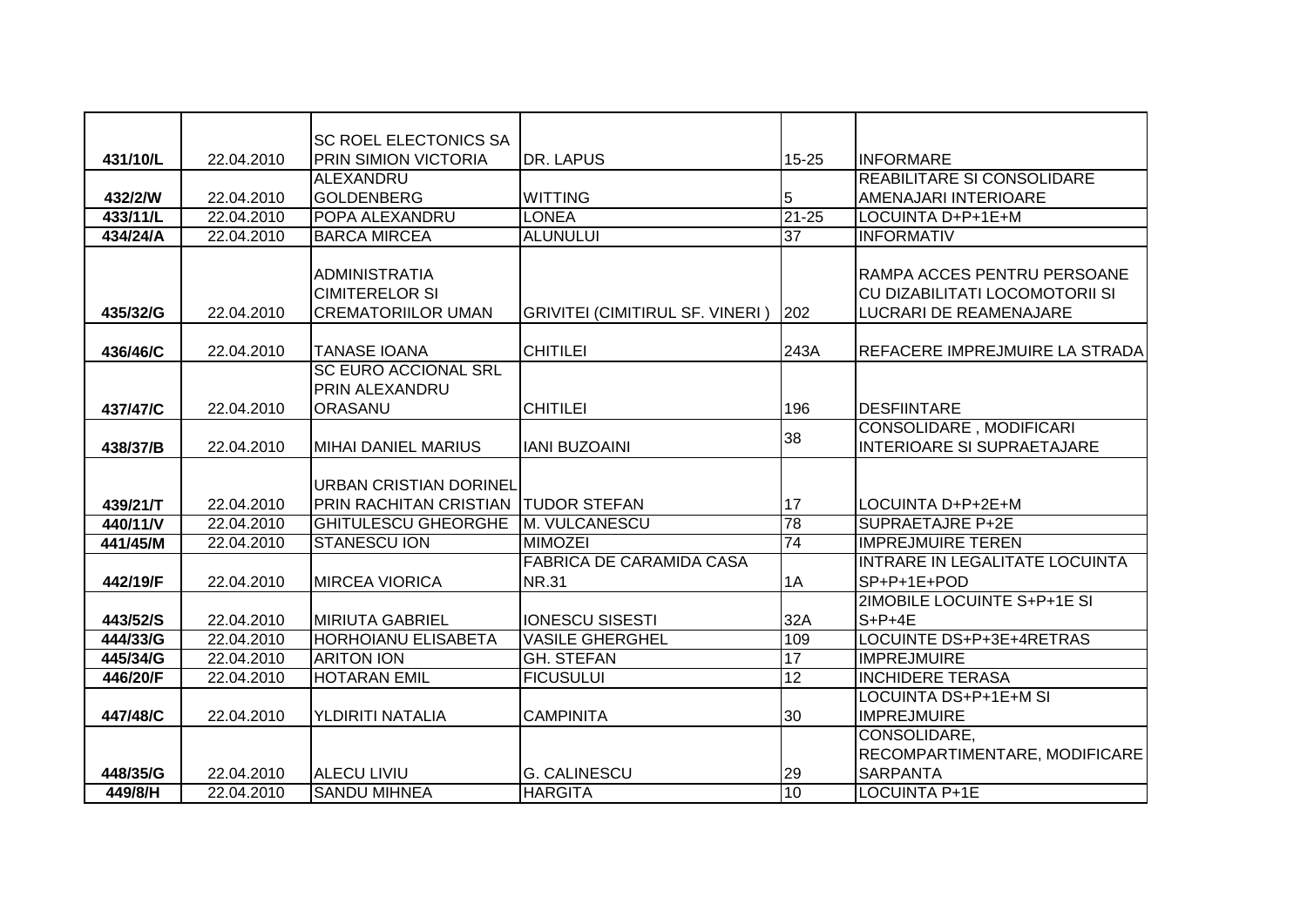|          |            |                                  |                         |                | <b>REFACERE IMPREJMUIRE,</b>          |
|----------|------------|----------------------------------|-------------------------|----------------|---------------------------------------|
|          |            |                                  |                         |                | TERMOIZOLARE, SCHIMBARE               |
| 450/53/S | 22.04.2010 | SERBANESCU UMBERTINO SCARLATESCU |                         | 3              | <b>DESTINATIE POD</b>                 |
|          |            |                                  |                         |                |                                       |
| 451/5/J  | 22.04.2010 | <b>PAUN COSMIN</b>               | <b>JITIA</b>            | 6              | TRANSFORMARE POD IN MANSARDA          |
|          |            |                                  |                         |                |                                       |
| 452/54/S | 22.04.2010 | SERBANESCU UMBERTINO SCARLATESCU |                         | 3              | <b>GARAJ</b>                          |
| 453/46/M | 22.04.2010 | <b>VALENTIN SIMONA</b>           | <b>ION MIHALCHE</b>     | $37 - 39$      | 3S+P+8E-SPITAL                        |
|          |            |                                  |                         |                | 2S+P+3E-4E-5E RETRAS CU               |
| 454/12/V | 23.04.2010 | <b>GHERASIM GABRIEL</b>          | <b>VESPASIAN</b>        | 56             | <b>FUNCTIUNI MIXTE</b>                |
|          |            |                                  |                         |                | ANVELOPARE, REABILITARE               |
|          |            |                                  |                         |                | <b>TERMICA HOTEL</b>                  |
| 455/49/C | 23.04.2010 | <b>STERE GHEORGHE</b>            | <b>CAMELIEI</b>         | 37             | S+P+3E+ET RETRAS                      |
| 456/58/P | 26.04.2010 | <b>ZEGREA ION</b>                | <b>POLONA</b>           | 125            | <b>PROMOVARE PUZ</b>                  |
|          |            |                                  |                         |                | <b>CONSOLIDARE SI INCHIDERE</b>       |
| 466/55/S | 26.04.2010 | <b>DIANA PAPALEA</b>             | DR. SERGIU              | 3              | <b>TERASA</b>                         |
|          |            |                                  | GH. IONESCU SISESTI /   |                |                                       |
| 467/56/S | 26.04.2010 | DIMA ADRIANA IOANA               | <b>EUGEN BROTE</b>      |                | 11B / 28A ALIPIRE TERENURI            |
| 468/11/R | 27.04.2010 | <b>CURELEA MIHAI</b>             | <b>REDEA</b>            | $\overline{2}$ | <b>LOCUINTA PARTER</b>                |
| 469/36/G | 28.04.2010 | <b>STANCULESCU EUGEN</b>         | DOBROGEANU GHEREA       | 123            | <b>AVIZ DE OPORTUNITATE</b>           |
|          |            |                                  |                         |                | <b>CONSOLIDARE EXTINDERE SI</b>       |
| 470/25/A | 28.04.2010 | <b>DIMA CATALIN GEORGE</b>       | <b>ATHANASIE ENESCU</b> | 9              | <b>SUPRAETAJARE</b>                   |
|          |            | <b>CIOPLEA INVEST SRL PRIN</b>   |                         |                |                                       |
|          |            | ANCARESC CALOGERA                |                         |                |                                       |
| 471/50/C | 28.04.2010 | <b>MARIA</b>                     | <b>G. CALINESCU</b>     | 55-55A         | LOCUINTA S+P+4E SI IMPREJMUIRE        |
| 472/51/C | 28.04.2010 | <b>BOTTA IULIAN MIHAI</b>        | N. CARAMFIL             | 22             | <b>DEZMEMBRARE</b>                    |
| 473/59/P | 28.04.2010 | <b>HUSTIN ALIN</b>               | <b>PLAIUL CAMPINEI</b>  | 27A            | <b>LOCUINTA D+P+2E SI IMPREJMUIRE</b> |
| 474/60/P | 28.04.2010 | <b>STIRBU GHEORGHE</b>           | <b>AVRAM PACURARU</b>   | 25             | <b>DESFIINTARE</b>                    |
| 475/47/M | 29.04.2010 | <b>DRAGAN DANIEL</b>             | <b>INTR. MAGRESTI</b>   | 16             | $LOC P+2E+M$                          |
| 476/48/M | 29.04.2010 | <b>IVAN FLORIN</b>               | <b>MEDRESTI</b>         | 34             | SEDIU BIROURI D+P+1E+M                |
|          |            | <b>SC RED SEA &amp;</b>          |                         |                |                                       |
|          |            | SHIKUN&BINUI REAL                |                         |                |                                       |
| 477/26/A | 29.04.2010 | <b>ESTATE</b>                    | <b>AVIONULUI</b>        | 52-70          | <b>ACT DE DEZMEMBRARE</b>             |
|          |            |                                  |                         |                | <b>INTOCMIRE PUD SI CONSTRUIRE</b>    |
| 478/52/C | 29.04.2010 | <b>SC EURO ACCIONAL SRL</b>      | <b>SOS. CHITILEI</b>    | 221            | PIATA AGROALIMENTARA                  |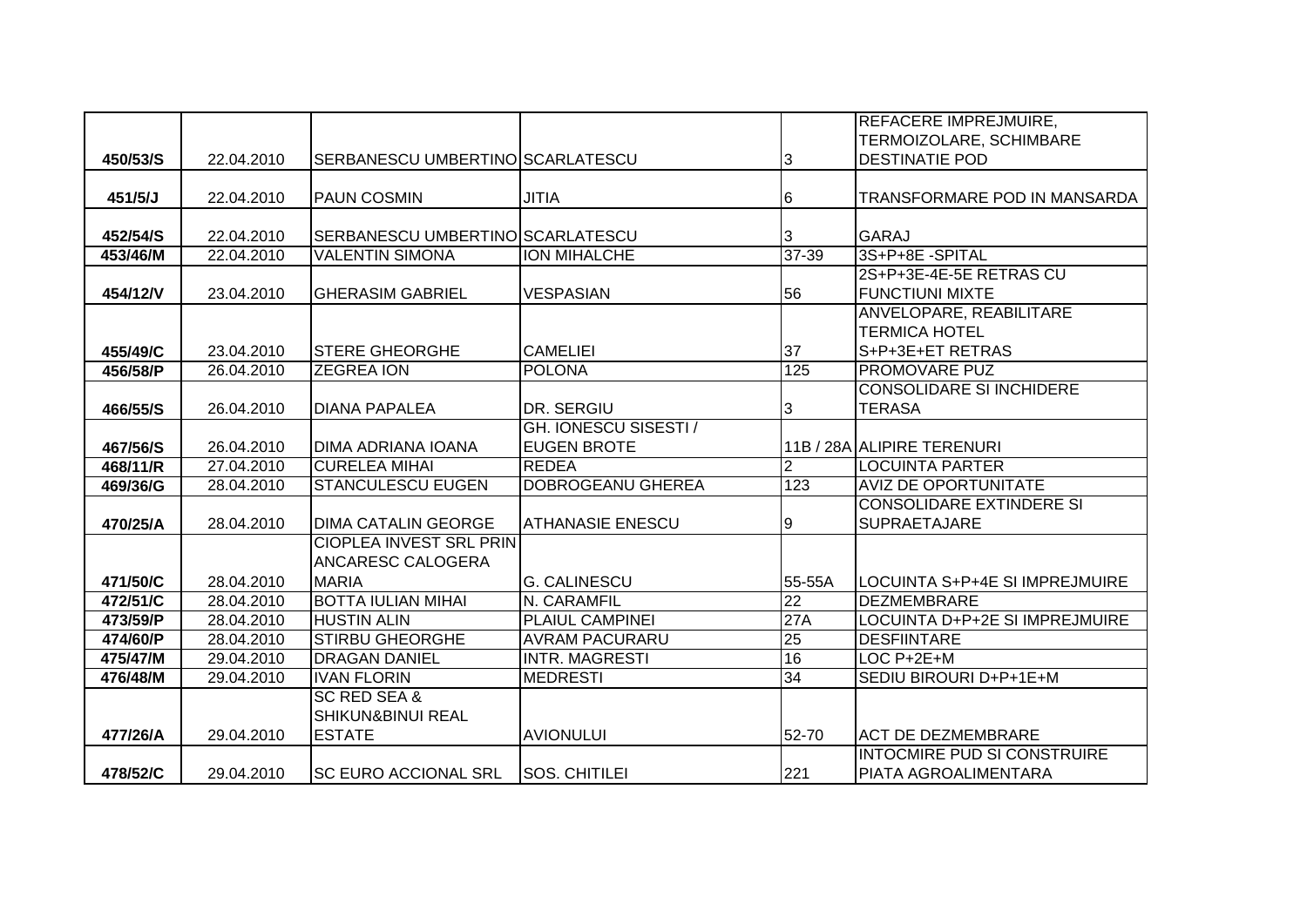|          |            |                                        |                             |                | <b>INTOCMIRE PUD SI CONSTRUIRE</b>   |
|----------|------------|----------------------------------------|-----------------------------|----------------|--------------------------------------|
| 479/53/C | 29.04.2010 | <b>ISC EURO ACCIONAL SRL</b>           | SOS. CHITILEI               | 221            | PIATA AGROALIMENTARA                 |
| 480/25/D | 30.04.2010 | <b>POPESCU ANA</b>                     | <b>DARZA</b>                |                | <b>EXTINDERE SI SUPRATEJARE</b>      |
| 481/37/G | 30.04.2010 | <b>HOFFMAN VALENTIN</b>                | <b>CONSTANTIN GODEANU</b>   | 55A            | <b>INFORMATIV</b>                    |
| 482/38/G | 30.04.2010 | <b>HOFFMAN VALENTIN</b>                | <b>CONSTANTIN GODEANU</b>   | 55A            | <b>INFORMATIV</b>                    |
| 483/39/G | 30.04.2010 | <b>HOFFMAN VALENTIN</b>                | <b>CONSTANTIN GODEANU</b>   | 55A            | <b>INFORMATIV</b>                    |
|          |            | <b>MANICATIDE DOMNICA</b>              |                             |                | <b>CONSOLIDARE, REABILITARE</b>      |
| 484/49/M | 30.04.2010 | <b>SUZANA</b>                          | AL. MEDELNICERULUI          | 4              | SI MODIFICARI INTERIOARE             |
|          |            |                                        |                             |                | <b>DESFIINTARE CONSTRUCTII</b>       |
| 485/27/A | 30.04.2010 | <b>OLTEANU COSTICA</b>                 | <b>ARAD</b>                 | 45             | <b>EXISTENTE</b>                     |
| 480/49/M | 03.05.2010 | <b>DRAGOMIR MARIANA</b>                | <b>MANZULUI</b>             | 30             | <b>DEZMEMBRARE</b>                   |
|          |            |                                        |                             | 128A           | CONSOLIDARE, REAMENAJARE SI          |
| 486/28/A | 04.05.2010 | <b>LAIOS VERONICA</b>                  | <b>ABRUD</b>                |                | <b>SUPRATEJARE</b>                   |
| 487/26/D | 04.05.2010 | <b>CARAIAN MIREL</b>                   | <b>DUMITRU DURBAC</b>       | 67             | LOCUINTA P+1E+M                      |
| 488/54/C | 04.05.2010 | <b>DUTA STELA</b>                      | <b>CARAIMAN</b>             | 36             | <b>SUPRAETAJARE</b>                  |
| 489/50/M | 04.05.2010 | <b>PETRESCU RALUCA</b>                 | <b>MEZES</b>                | $\overline{5}$ | <b>MANSARDARE</b>                    |
|          |            | <b>DRAGOTA ADRIAN</b>                  |                             |                | LOCUINTA COLECTIVA CU REGIM DE       |
| 490/10/N | 04.05.2010 | ALEXANDRU                              | <b>ION NECULCE</b>          | 39-41          | INALTIME S+P+1E+2RETRAS              |
|          |            | <b>DRAGOTA ADRIAN</b>                  |                             |                |                                      |
| 491/11/N | 04.05.2010 | ALEXANDRU                              | ION NECULCE                 | 39             | <b>DESFIINTARE</b>                   |
| 492/29/A | 04.05.2010 | <b>CONSTANTIN ION</b>                  | <b>AMICITIEI</b>            | 72             | <b>LOCUINTA P+1E</b>                 |
|          |            |                                        |                             |                | CONSOLIDARE, EXTINDERE SI            |
| 493/21/F | 04.05.2010 | OPROIU MIRELA STEFANIA FLUVIULUI       |                             | 22             | <b>MANSARDARE</b>                    |
|          |            |                                        |                             |                | <b>CONSOLIDARE, EXTINDERE SI</b>     |
| 494/12/N | 04.05.2010 | <b>GOGA LIOVIDA</b>                    | <b>IACOB NEGRUZZI</b>       | 13             | <b>SUPRAETAJARE LOCUINTA</b>         |
| 495/30/A | 04.05.2010 | <b>BANCA TRANSILVANIA</b>              | <b>AVIONULUI</b>            | 28             | <b>INFORMATIV</b>                    |
|          |            |                                        |                             |                |                                      |
| 496/27/D | 04.05.2010 | COJOCARU ADRIAN                        | <b>DOLOMITULUI</b>          | 46             | CONSOLIDARE SI MANSARDARE POD        |
|          |            |                                        |                             |                |                                      |
| 497/55/C | 04.05.2010 | NICULESCU DAN CRISTIAN OCTAV COCARASCU |                             | 79             | <b>INFORMATIV</b>                    |
| 498/61/P | 04.05.2010 | <b>GHICIU ION PETRISOR</b>             | <b>POETULUI</b>             | 46             | <b>ALIPIRE TERENURI</b>              |
|          |            |                                        |                             | 17/6, 8,       |                                      |
| 499/28/D | 04.05.2010 | <b>CHIRACU LILIANA</b>                 | MUNTII TATRA / DRAGOSLAVELE | 8A             | <b>ALIPIRE TERENURI</b>              |
| 500/8/E  | 04.05.2010 | <b>GIURA VICTORIA</b>                  | <b>ATHANASIE ENESCU</b>     | 18             | <b>DESFIINATRE PARTIALA LOCUINTA</b> |
|          |            | <b>BOGDAN MIHAI</b>                    |                             |                |                                      |
| 501/56/C | 04.05.2010 | DIACONESCU                             | <b>CLABUCET</b>             | 49             | REFACERE IMPREJMUIRE STRADALA        |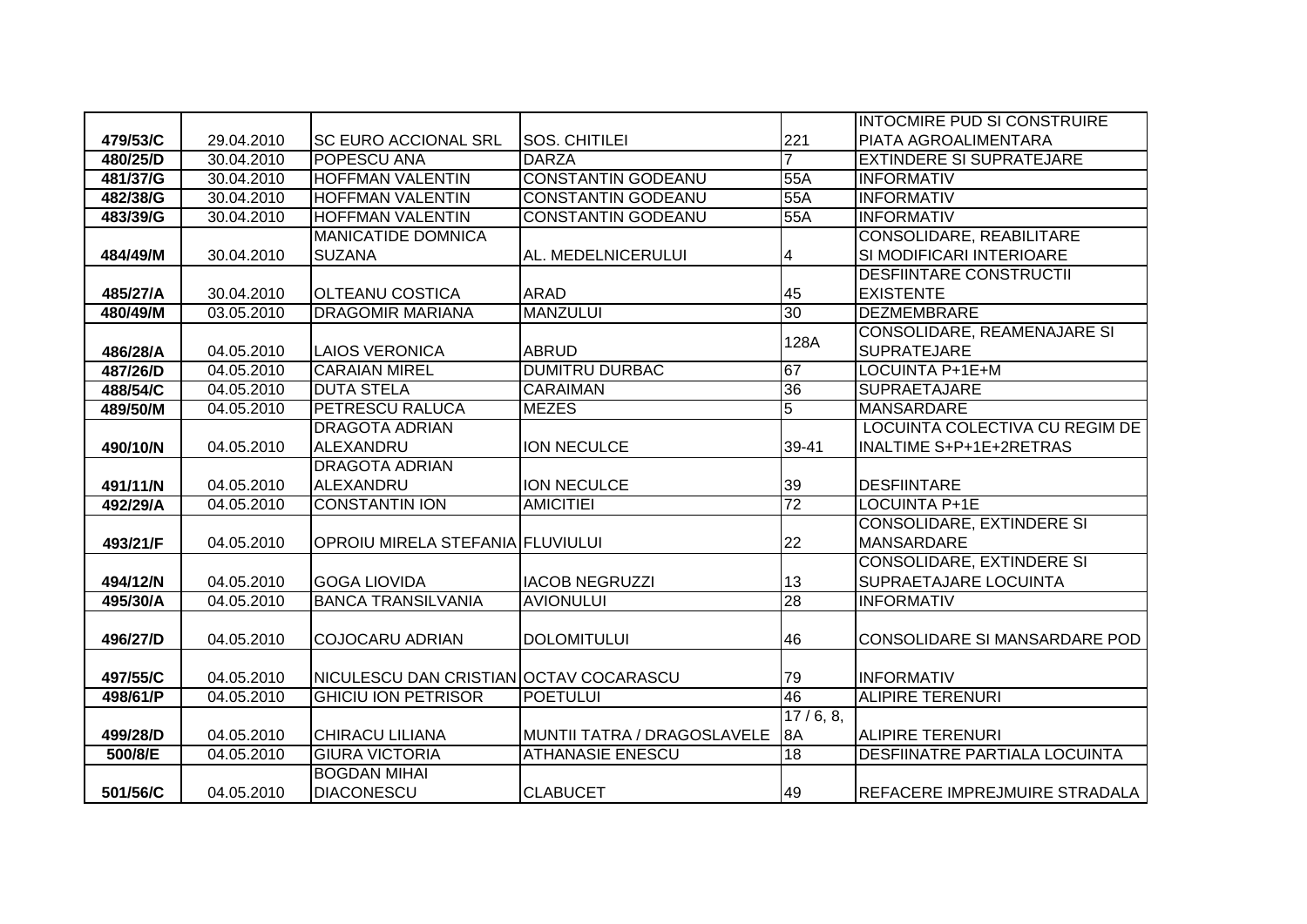| 502/57/S | 05.05.2010 | <b>MOIS GHEORGHE</b>          | <b>SEVASTOPOL</b>         | g              | <b>RECOMPARTIMENTARE</b>          |
|----------|------------|-------------------------------|---------------------------|----------------|-----------------------------------|
|          |            |                               |                           |                | <b>DESFIINTARE CONTRUCTII</b>     |
| 503/15/1 | 05.05.2010 | <b>DOBRE LUCICA</b>           | <b>IANCU DE HUNEDOARA</b> | 50A            | <b>EXISTENTE</b>                  |
|          |            | <b>SC OMV PETROM SA PRIN</b>  |                           |                |                                   |
| 504/58/S | 05.05.2010 | <b>ALEXE ION</b>              | AL. SERBANESCU            | 85             | <b>ALIPIRE TERENURI</b>           |
| 505/22/T | 05.05.2010 | <b>RACHITAN CRISTIAN</b>      | <b>TUDOR STEFAN</b>       | 17             | <b>DESFIINTARE PARTIALA</b>       |
| 506/51/M | 05.05.2010 | <b>STOICA FLORENTINA</b>      | <b>ION MIHALACHE</b>      | 121            | <b>MODIFICARE FATADA</b>          |
|          |            |                               |                           |                | LOCUINTA D+P+1E, GARAJ SI         |
| 507/31/A | 07.05.2010 | <b>CHIRICA VIRGILIU MIHAI</b> | <b>AUTOMATIZARII</b>      | 6C             | <b>IMPREJMUIRE</b>                |
| 508/32/A | 07.05.2010 | <b>CHIRICA VIRGILIU MIHAI</b> | <b>AUTOMATIZARII</b>      | 6C             | <b>DESFIINTARE</b>                |
| 509/5/Z  | 07.05.2010 | <b>FILIMON MADALINA</b>       | <b>DUMITRU ZOSSIMA</b>    | 13             | LOCUINTA S+P+1E SI IMPREJMUIRE    |
|          |            |                               |                           |                | <b>INTRARE IN LEGALITATE</b>      |
| 510/38/B | 10.05.2010 | <b>PASCU MIHAIL</b>           | <b>BARAJUL ARGES</b>      | 24-28          | 3S+P+4E+5.6RETRAS                 |
| 511/40/G | 10.05.2010 | <b>SCARLATESCU STELIAN</b>    | <b>GALA GALACTION</b>     | 14             | <b>DESFIINTARE ANEXE</b>          |
| 512/41/G | 10.05.2010 | <b>SCARLATESCU STELIAN</b>    | <b>GALA GALACTION</b>     | 14             | <b>LOCUINTA CORP C2 P+2E</b>      |
| 513/23/T | 10.05.2010 | <b>MINCU PAUL</b>             | AL. TEISANI               | 228-232        | LOCUINTA S+P+E+M                  |
| 514/24/T | 10.05.2010 | <b>MINCU PAUL</b>             | AL. TEISANI               | 228-232        | LOCUINTA S+P+E+M                  |
| 515/25/T | 10.05.2010 | <b>MINCU PAUL</b>             | AL. TEISANI               | 228-232        | LOCUINTA S+P+E+M                  |
| 516/26/T | 10.05.2010 | <b>MINCU PAUL</b>             | AL. TEISANI               | 228-232        | LOCUINTA S+P+E+M                  |
| 517/27/T | 10.05.2010 | <b>MINCU PAUL</b>             | AL. TEISANI               | 228-232        | LOCUINTA S+P+E+M                  |
| 518/28/T | 10.05.2010 | <b>MINCU PAUL</b>             | AL. TEISANI               | 228-232        | LOCUINTA S+P+E+M                  |
| 519/29/T | 10.05.2010 | <b>MINCU PAUL</b>             | AL. TEISANI               | 228-232        | LOCUINTA S+P+E+M                  |
| 520/30/T | 10.05.2010 | <b>MINCU PAUL</b>             | <b>AL. TEISANI</b>        | 228-232        | LOCUINTA S+P+E+M                  |
| 521/31/T | 10.05.2010 | <b>MINCU PAUL</b>             | AL. TEISANI               | 228-232        | LOCUINTA S+P+E+M                  |
| 522/32/T | 10.05.2010 | <b>MINCU PAUL</b>             | AL. TEISANI               | 228-232        | LOCUINTA S+P+E+M                  |
| 523/33/T | 10.05.2010 | <b>MINCU PAUL</b>             | AL. TEISANI               | $228 - 232$    | LOCUINTA S+P+E+M                  |
| 524/34/T | 10.05.2010 | <b>MINCU PAUL</b>             | <b>AL. TEISANI</b>        | $228 - 232$    | LOCUINTA S+P+E+M                  |
| 525/35/T | 10.05.2010 | <b>MINCU PAUL</b>             | AL. TEISANI               | $228 - 232$    | LOCUINTA S+P+E+M                  |
| 526/36/T | 10.05.2010 | <b>MINCU PAUL</b>             | AL. TEISANI               | 228-232        | LOCUINTA S+P+E+M                  |
| 527/37/T | 10.05.2010 | <b>MINCU PAUL</b>             | AL. TEISANI               | 228-232        | LOCUINTA S+P+E+M                  |
| 528/62/P | 10.05.2010 | <b>SIGARTAU VALENTIN</b>      | <b>AL.PRIVIGHETORILOR</b> | 1A             | LICEUL ANNE DE NOAIELLES P+2E     |
| 529/63/P | 11.05.2010 | <b>ORZAN GHEORGHE</b>         | <b>POPISTEANU</b>         | $\overline{8}$ | <b>EXTINDERE SPATIU COMERCIAL</b> |
| 530/16/1 | 11.05.2010 | <b>STIRBU GHEORGHE</b>        | <b>AVRAM PACURARU</b>     | 25             | P+1E LOCUINTA                     |
|          |            | <b>SC GREEN LAKE</b>          |                           |                |                                   |
|          |            | DEVELOPMENT&INVESTM           |                           |                |                                   |
| 531/39/B | 11.05.2010 | <b>ENT SRL</b>                | <b>BARAJUL ARGES</b>      | 8              | <b>ALIPIRE TERENURI</b>           |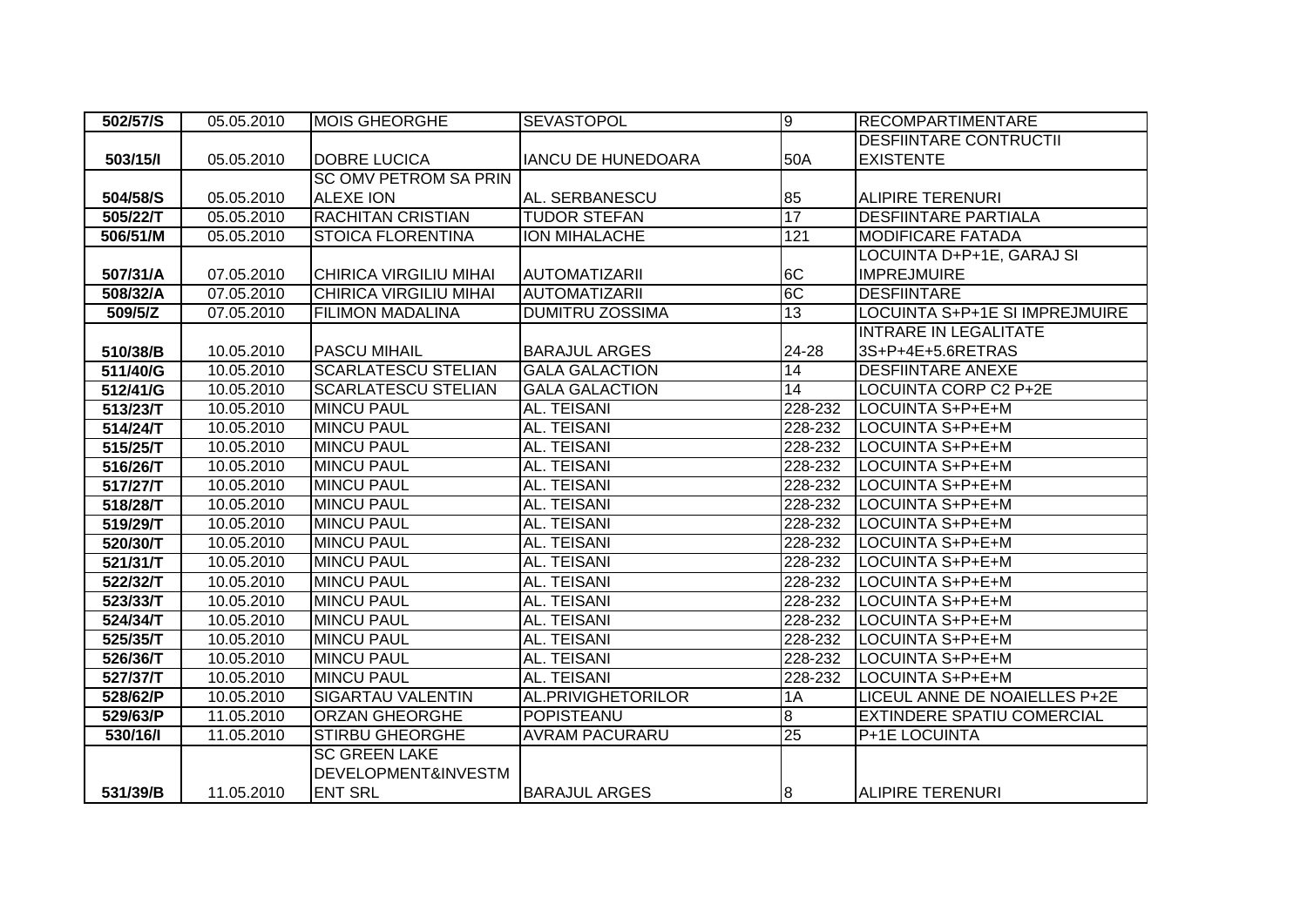|          |            | <b>SC INPACT DEVELOPER</b>     |                               |       |                                   |
|----------|------------|--------------------------------|-------------------------------|-------|-----------------------------------|
| 532/64/P | 11.05.2010 | <b>&amp;CONTRACTOR SA</b>      | DR. PADUREA NEAGRA            | 58    | <b>MODIFICARI INTERIOARE</b>      |
|          |            | <b>SC INPACT DEVELOPER</b>     |                               |       |                                   |
| 533/65/P | 11.05.2010 | <b>&amp;CONTRACTOR SA</b>      | DR. PADUREA NEAGRA            | 56    | <b>MODIFICARI INTERIOARE</b>      |
| 534/66/P | 11.05.2010 | <b>MIHAI SULTANA</b>           | PETRU SI PAVEL                | 6     | <b>EXTINDERE, CONSOLIDARE</b>     |
| 535/52/M | 11.05.2010 | <b>ZAMFIRESCU MIHAELA</b>      | <b>MUNTELE GAINA</b>          | 86A   | <b>DEZMEMBRARE TEREN</b>          |
| 536/40/B | 12.05.2010 | <b>SC AVIATIA UTILITARA SA</b> | <b>BUCURESTI - PLOIESTI</b>   | 40A   | <b>INTOCMIRE PUZ</b>              |
| 537/41/B | 12.05.2010 | <b>LUCIAN GIUNGAN</b>          | <b>BUZESTI / MUNTII TATRA</b> | 71/1  | <b>MODIFICARI INTERIOARE</b>      |
| 538/59/S | 12.05.2010 | <b>PRUTNAL RADU GEORGE</b>     | <b>SALVA</b>                  | 41    | <b>DESFIINTARE</b>                |
|          |            |                                |                               |       | <b>CONSOLIDARE, REAMENJARE SI</b> |
| 539/42/B | 12.05.2010 | <b>VISAN MARIAN</b>            | <b>BUNESTI</b>                | 5     | <b>EXTINDERE CONSTRUCTIE</b>      |
| 540/33/A | 12.05.2010 | <b>DELCEA MARIAN</b>           | <b>DR. AGATULUI</b>           | 97    | <b>ALIPIRE TERENURI</b>           |
| 541/39/E | 12.05.2010 | <b>SC RONATURSTEIN SRL</b>     | <b>EXPOZITIEI</b>             | 1F    | <b>DEZMEMBRARE</b>                |
|          |            |                                |                               |       | AMENJARI INTERIOARE SI INCHIDERE  |
| 542/42/G | 13.05.2010 | <b>BUCALOIU NICOLAE</b>        | <b>CAL.GRIVITEI</b>           | 395   | <b>BALCON</b>                     |
|          |            |                                |                               |       | AMENJARI INTERIOARE SI INCHIDERE  |
| 543/43/G | 13.05.2010 | POPESCU CRISTIAN               | <b>CAL.GRIVITEI</b>           | 395   | <b>BALCON</b>                     |
|          |            |                                |                               |       | <b>DESFIINTARE CONSTRUCTII</b>    |
| 544/34/A | 13.05.2010 | <b>CIOCANESCU MARIA</b>        | <b>ABRUD</b>                  | 62    | <b>EXISTENTE</b>                  |
| 545/43/B | 14.05.2010 | <b>DRAGOMIR ALEXANDRU</b>      | BAHLUIULUI                    | 34    | CONSTR S+P+2E+STUDIO              |
| 546/60/S | 17.05.2010 | <b>RTUDOR GEORGE</b>           | <b>IONESCU SISESTI</b>        | 325F  | LOCUINTA S+P+6E SI IMPREJMUIRE    |
| 547/67/P | 17.05.2010 | <b>BURLACU ROBERT</b>          | <b>PISCUL SARULUI</b>         | 61A   | S+P+2E LOCUINTA                   |
|          |            | MIU GRIGORE PT SC RO           |                               |       |                                   |
| 548/38/T | 17.05.2010 | <b>NATURSTEIN</b>              | <b>TIPOGRAFILOR</b>           | 32    | <b>DESFIINTARE C1.C2 SI C3</b>    |
| 549/12/L | 17.05.2010 | <b>SC COSMOTE RMT SA</b>       | <b>LAMINORULUI</b>            | 47    | <b>AVIZ OPORTUNITATE</b>          |
|          |            | <b>SC MAROLA GENERAL</b>       |                               |       | LOCUINTE S+P+4E+5R SI             |
| 550/57/C | 17.05.2010 | <b>ACTIVITIESSRL</b>           | <b>CHITILEI</b>               | 349   | <b>IMPREJMUIRE TEREN</b>          |
| 551/22/F | 18.05.2010 | <b>INVESTKREDIT BANK AG</b>    | <b>IACOB FELIX</b>            | 63-69 | AMENAJARI INTERIOARE              |
| 552/35/A | 18.05.2010 | <b>CIOCANESCU MARIA</b>        | <b>ABRUD</b>                  | 62    | LOCUINTA S+P+2E+M                 |
|          |            |                                |                               |       | AMENAJARE INTERIOARA              |
| 553/53/M | 18.05.2010 | <b>PETCU ADRIAN</b>            | <b>ION MIHALACHE</b>          | 70-85 | <b>MODIFICARE FATADA</b>          |
|          |            | <b>SC GRUP 3 CONTRACTING</b>   |                               |       |                                   |
| 554/58/C | 20.05.2010 | <b>SRL</b>                     | <b>CHITILEI</b>               | 196   | <b>INFORMATIV</b>                 |
|          |            |                                |                               |       |                                   |
| 555/59/C | 20.05.2010 | <b>HOCIOTA ELENA</b>           | <b>OCTAV COCARASCU</b>        | 92    | TRANSFORMARE POD IN MANSARDA      |
| 556/9/H  | 20.05.2010 | A.U.I.P.U.S.P                  | <b>HRISOVULUI</b>             | 24    | <b>EXTINDERE GRADINITA P+2E</b>   |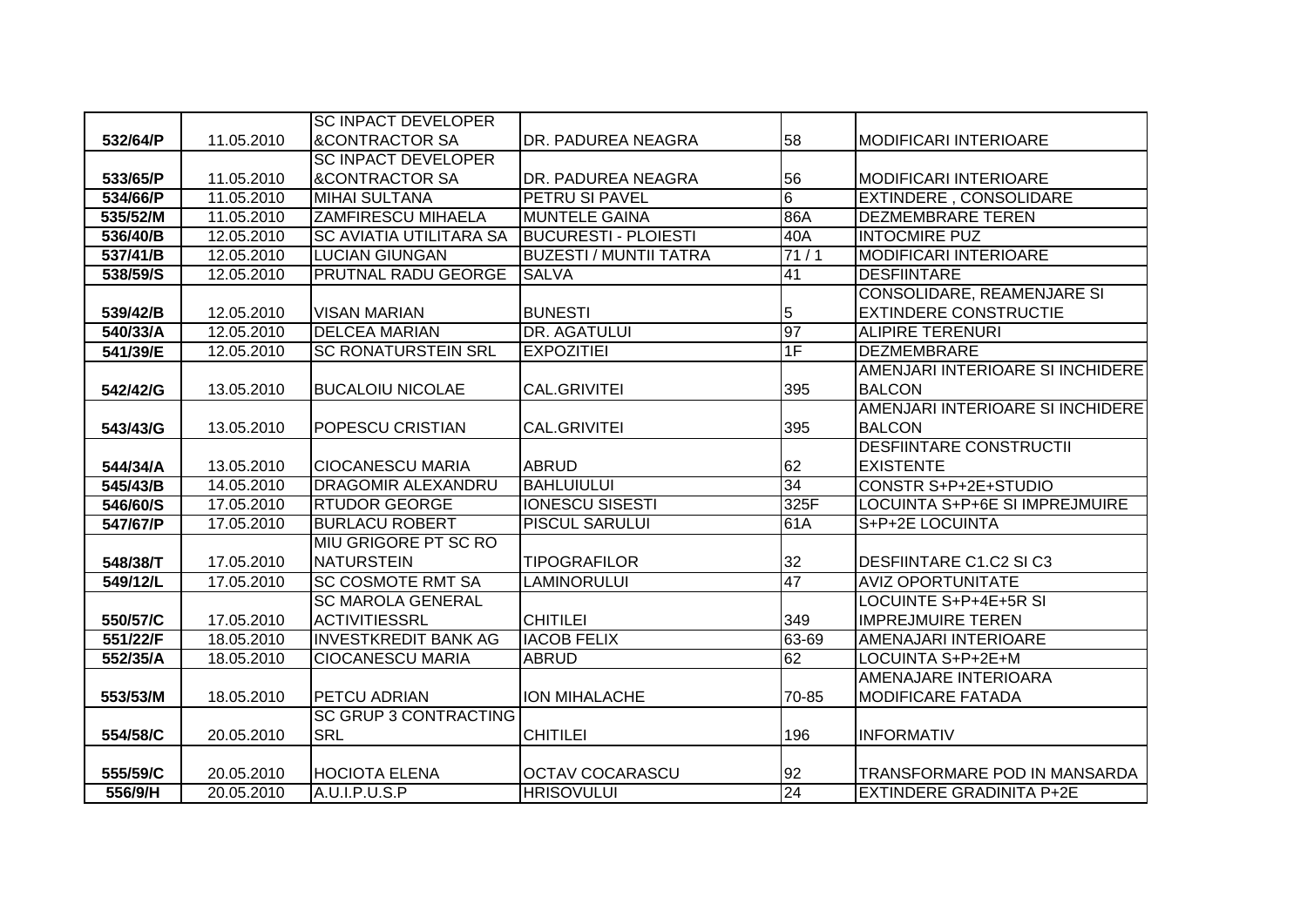| 557/6/J  | 21.05.2010 | <b>BONCIOG CORINA</b>          | <b>JIULUI</b>               | 11              | <b>LOCUINTA P+1E</b>            |
|----------|------------|--------------------------------|-----------------------------|-----------------|---------------------------------|
| 558/30/C | 25.05.2010 | <b>BARAITARU EMIL</b>          | <b>CRIVESTI</b>             | 3               | <b>MANSARDARE</b>               |
|          |            | <b>SC FOYLE DAMBOVITA</b>      |                             |                 |                                 |
| 559/68/P | 25.05.2010 | <b>VENTURES SRL</b>            | PETRE AURELIAN              | 51-55           | <b>AVIZ DE OPORTUNITATE</b>     |
| 560/13/N | 25.05.2010 | <b>TALPEANU GHEORGHE</b>       | <b>STEFAN NEGULESCU</b>     | 8               | <b>LOCUINTA D+P+2E</b>          |
|          |            | <b>SC GREEN LAKE</b>           |                             |                 |                                 |
|          |            | <b>DEVELOPMENT&amp;INVESTM</b> |                             |                 |                                 |
| 561/69/P | 26.05.2010 | <b>ENT SRL</b>                 | PETRE AURELIAN              | 62              | <b>DEZMEMBRARE</b>              |
|          |            | <b>SC GREEN LAKE</b>           |                             |                 |                                 |
|          |            | <b>DEVELOPMENT&amp;INVESTM</b> |                             |                 |                                 |
| 562/70/P | 26.05.2010 | <b>ENT SRL</b>                 | PETRE AURELIAN              | 70              | <b>DEZMEMBRARE</b>              |
|          |            | <b>SC CONLUX</b>               |                             |                 |                                 |
| 563/36/A | 26.05.2010 | <b>DEVELOPMENT SRL</b>         | <b>APICULTORILOR</b>        | 38A             | <b>DEZMEMBRARE</b>              |
|          |            | <b>STRAULESTI PROPERTY</b>     |                             |                 | <b>CONSTRUIRE PUNCT CONTROL</b> |
| 564/61/S | 27.05.2010 | <b>DEVELOPMENT SRL</b>         | <b>STRAULESTI</b>           | 37              | <b>ACCES</b>                    |
| 565/31/C | 27.05.2010 | <b>BOTEZ DORU STEFAN</b>       | <b>PLAIUL CAMPINEI</b>      | 19              | LOCUINTA D+P+1E SI IMPREJMUIRE  |
|          |            |                                |                             |                 | <b>CONSTRUIRE GRUP SANITAR</b>  |
| 566/23/F | 31.05.2010 | <b>TURTURICA LUVIEA</b>        | <b>FAGARAS</b>              | 36              | IN HOL COMUN                    |
| 567/32/C | 31.05.2010 | <b>NICA MARIAN</b>             | <b>CAMPINITA</b>            | 29              | <b>DESFIINTARE</b>              |
|          |            | <b>CERCEL NICOLAE</b>          |                             |                 |                                 |
| 568/10/E | 31.05.2010 | <b>DRAGOS</b>                  | <b>EXPOZITIEI</b>           | 24A             | <b>INFORMATIV</b>               |
| 569/44/B | 31.05.2010 | <b>TUDOR GEORGE</b>            | <b>VF. BEREVOIANUL MARE</b> | 99-103          | <b>DEZMEMBRARE</b>              |
| 570/33/C | 31.05.2010 | <b>OHANESIAN THEODORA</b>      | <b>CAMPINITA</b>            | 13              | <b>DEZMEMBRARE</b>              |
| 571/37/A | 31.05.2010 | <b>MISTOI OCTAVIAN</b>         | <b>ARICESCU</b>             | 10              | <b>EXTINDERE ET. TEHNIC</b>     |
|          |            | <b>RADULESCU RODICA</b>        |                             |                 |                                 |
| 572/13/V | 31.05.2010 | <b>VALENTINA</b>               | <b>VIRGILIU</b>             | 23              | <b>INFORMATIV</b>               |
| 573/34/C | 31.05.2010 | <b>LAZAR FLOAREA</b>           | <b>CHITILEI</b>             | 206             | <b>DEZMEMBRARE</b>              |
| 574/29/D | 31.05.2010 | <b>DIMA DOINA</b>              | <b>DOBROGEANU GHEREA</b>    | $\overline{15}$ | <b>COMASARE</b>                 |
| 575/24/F | 31.05.2010 | <b>SC ARMASE SRL</b>           | <b>IACOB FELIX</b>          | 77              | <b>INFORMATIV</b>               |
| 576/6/O  | 01.06.2010 | <b>SC ROMPOLYKEM</b>           | <b>ODAI</b>                 | 283-289         | <b>ALIPIRE TERENURI</b>         |
| 577/25/F | 01.06.2010 | <b>GIFAN STRONG</b>            | <b>IACOB FELIX</b>          | 24A-26          | <b>OPERATIUNI NOTARIALE</b>     |
| 578/35/C | 01.06.2010 | <b>MARGEAN SOFICA</b>          | <b>CHITILEI</b>             | 105             | <b>EXTINDERE P+M</b>            |
| 579/45/B | 01.06.2010 | <b>DUSCIUC JANA</b>            | <b>BIHOR</b>                |                 | CONSOLIDARE, SUPRAETEJARE       |
|          |            | <b>SC PERALE INVESTMENTS</b>   |                             |                 |                                 |
| 580/71/P | 01.06.2010 | <b>SRL</b>                     | POLIZU                      | 56              | BIROURI 2S+P+5E                 |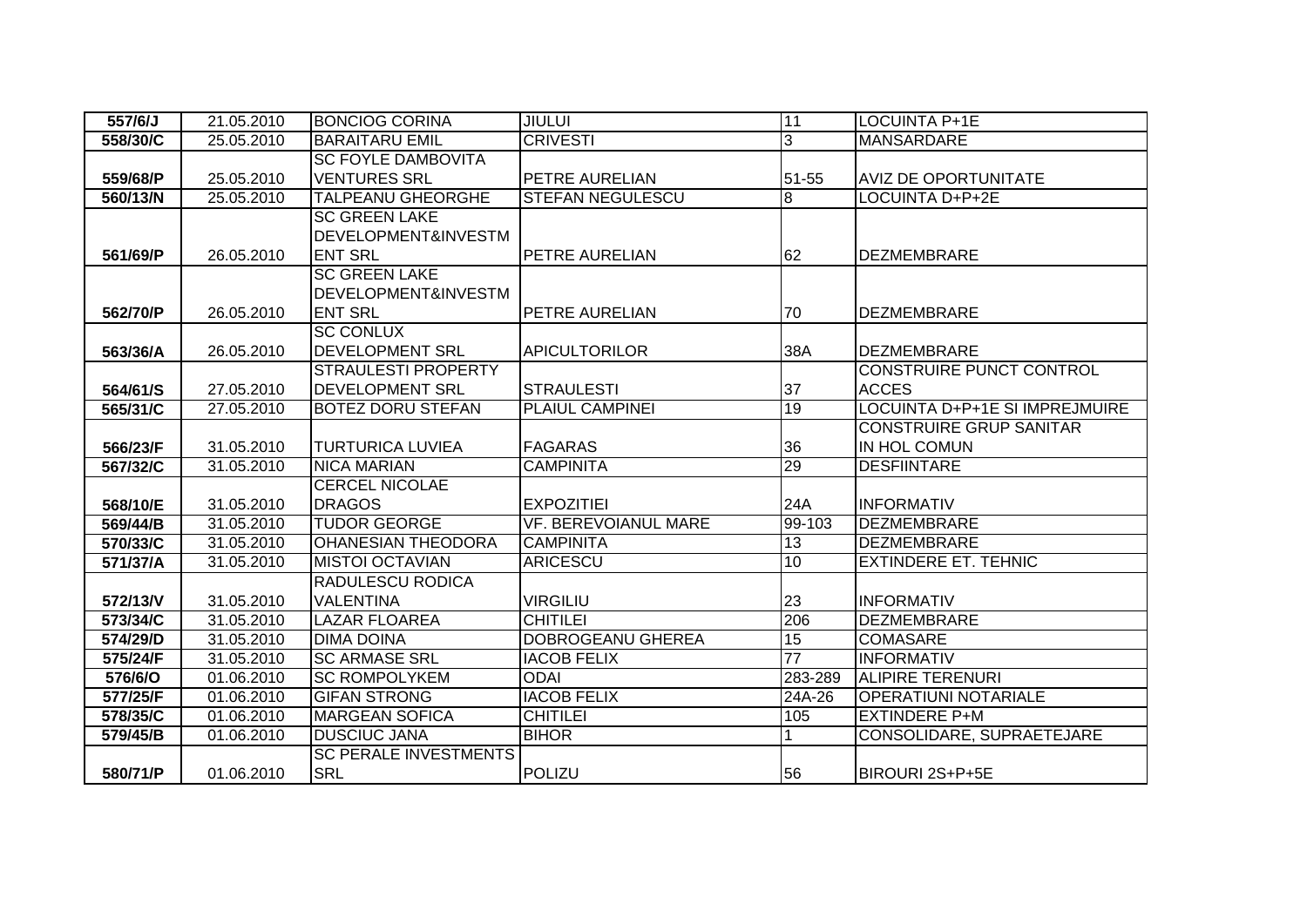|          |            |                                       |                             |                | LOCUINTA S+P+3E,                 |
|----------|------------|---------------------------------------|-----------------------------|----------------|----------------------------------|
| 581/54/M | 01.06.2010 | <b>EPIFAN RALUCA</b>                  | <b>MADRIGALULUI</b>         | 60             | <b>AVIZ OPORTUNITATE</b>         |
|          |            | <b>SC IMPACT DEVELOPER &amp;</b>      |                             |                |                                  |
| 582/72/P | 01.06.2010 | <b>CONTRACTOR SA</b>                  | PADUREA NEAGRA              | $1 - 17$       | <b>DEZMEMBRARE</b>               |
|          |            | <b>CONSTANTINESCU</b>                 |                             |                |                                  |
| 583/73/P | 01.06.2010 | <b>NICOLAE</b>                        | <b>PISCUL NOU</b>           | 46-48          | <b>DEZMEMBRARE</b>               |
| 584/55/M | 01.06.2010 | <b>EPIFAN RALUCA</b>                  | <b>MADRIGALULUI</b>         | 60             | <b>DESFIINTARE</b>               |
|          |            |                                       |                             |                |                                  |
| 585/56/M | 01.06.2010 | <b>SC LEVANTINA GAMES</b>             | <b>ION MIHALACHE</b>        | 60             | MODIFICARI INTERIOARE SI FATADE  |
| 586/46/B | 01.06.2010 | <b>CAMPEANU ADRIAN</b>                | <b>CONSTANTIN BALACESCU</b> | 11             | ANEXA GOSPODAREASCA              |
|          |            | <b>MANESCU MARIUS PT CEC</b>          |                             |                |                                  |
| 587/44/G | 01.06.2010 | <b>BANK</b>                           | <b>GRIVITEI</b>             | 198-200        | AMENAJARI INTERIOARE             |
|          |            | <b>SC GROUPAMA</b>                    |                             |                |                                  |
| 588/57/M | 01.06.2010 | <b>ASIGURARI SA</b>                   | <b>ION MIHALACHE</b>        | 121            | AMENAJARI INTERIOARE             |
| 589/74/P | 01.06.2010 | <b>GHICIU ION PETRISOR</b>            | <b>POETULUI</b>             | 46             | <b>DESFIINTARE</b>               |
|          |            | <b>SC FBCR PROJECT SRL PT</b>         |                             |                |                                  |
| 590/62/S | 01.06.2010 | <b>SC VODAFONE</b>                    | <b>STEFAN CEL MARE</b>      | 4              | <b>MONTARE ATM</b>               |
| 591/39/T | 01.06.2010 | <b>PADURE GHEROGHE</b>                | <b>TELEGA</b>               | $\overline{6}$ | INTRARE IN LEGALITATE 2S+P+13E   |
|          |            | <b>OPRITOIU ILEANA</b>                |                             |                |                                  |
|          |            | <b>DANIELA</b>                        | ALEX.CAMPEANU / SOLDAT      |                |                                  |
| 592/36/C | 01.06.2010 | <b>PRIN SANDERS VLAD</b>              | <b>RADUCANU</b>             | 25/22          | LOCUINTA S+P+2E+M                |
|          |            | <b>SC TENGHELMANN REAL</b>            |                             |                |                                  |
|          |            | <b>ESTATE INTERNATIONAL</b>           |                             |                |                                  |
| 593/37/C | 01.06.2010 | <b>ROMANIA</b>                        | <b>CHITILEI</b>             | 60A            | <b>IMPREJMUIRE</b>               |
| 594/47/B | 02.06.2010 | <b>IONCEA BOGDAN</b>                  | <b>BUCURESTI PLOIESTI</b>   | 42A            | AMENAJARI INTERIOARE             |
|          |            |                                       |                             |                |                                  |
| 595/38/C | 02.06.2010 | <b>MARINAS DIANA ANDREEA CIUCULUI</b> |                             | 5              | <b>SUPRAETAJARE</b>              |
| 596/63/S | 02.06.2010 | <b>SC ZEF TRADELINE IFN</b>           | <b>CONSTANTIN STERE</b>     | 64             | CONSOLIDARE, SUPRAETEJARE        |
| 597/39/C | 02.06.2010 | <b>SC NATURAL MIND SRL</b>            | <b>CHITILEI</b>             | 58             | AMPLASRE SKID GPL AUTO           |
| 598/30/D | 02.06.2010 | <b>GUGU FLORIN</b>                    | <b>DRUMUL AGATULUI</b>      | 55             | <b>LOCUINTA PARTER</b>           |
| 599/12/R | 02.06.2010 | <b>TASULEA MIHAI</b>                  | <b>RAZELOR</b>              | 11             | <b>EXTINDERE LOCUINTA</b>        |
| 600/64/S | 02.06.2010 | <b>MOSCU ION TEODOR</b>               | <b>STEFAN CEL MARE</b>      | 6              | <b>AMENAJARI INTERIOARE</b>      |
| 601/75/P | 02.06.2010 | <b>CIUCHE FLORIN ILARION</b>          | AV.POPISTEANU               | 20             | <b>INTRARE IN LEGALITATE</b>     |
| 602/40/T | 02.06.2010 | <b>SC PET PRODUCT SRL</b>             | <b>TURDA</b>                | 117-119        | <b>MODIFICARE FATADA</b>         |
| 603/6/Z  | 02.06.2010 | DOBRESCU VALENTIN                     | <b>ING.ZABLOVSCHI</b>       | 77             | <b>EXTINDERE SI SUPRAETAJARE</b> |
| 604/14/N | 02.06.2010 | <b>PERFECT TATIANA</b>                | <b>NAVODARI</b>             | 32A            | AMENAJARI INTERIOARE             |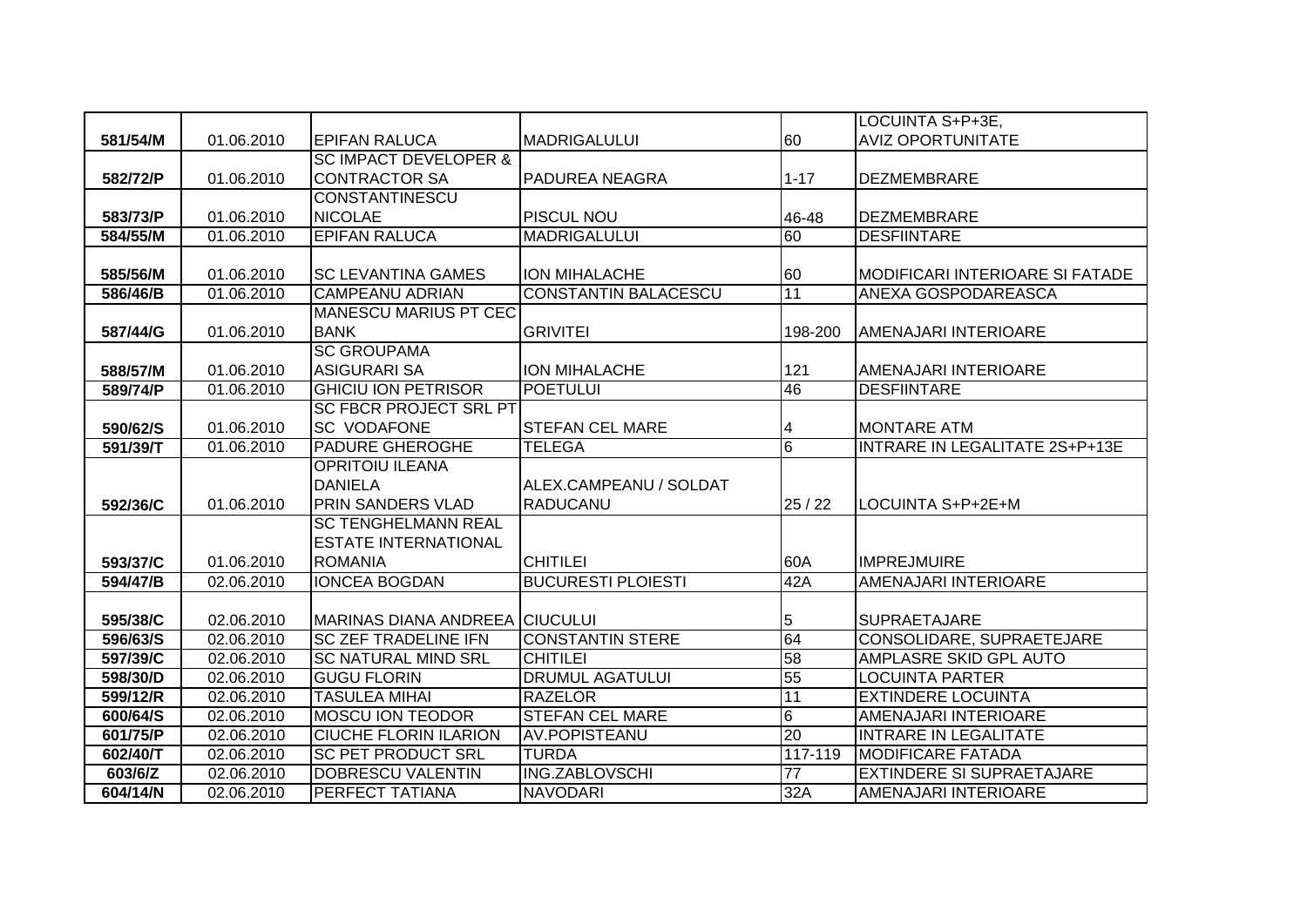|          |            | <b>SALITRAROVICI</b>   |                       |                 |                                       |
|----------|------------|------------------------|-----------------------|-----------------|---------------------------------------|
| 605/45/G | 02.06.2010 | <b>ALEXANDRU</b>       | <b>GOLOVITA</b>       | 15              | <b>MODIFICARE SARPANTA</b>            |
| 606/14/V | 02.06.2010 | <b>DINU GHERGHINA</b>  | <b>VALEA MERILOR</b>  | $\overline{25}$ | <b>SUPRAETAJARE</b>                   |
|          |            |                        |                       |                 | S+P+1E+M SI REFACERE                  |
| 607/76/P | 03.06.2010 | <b>SAVU TIBERIU</b>    | ROMEO POPESCU         | 79              | <b>IMPREJMUIRE</b>                    |
| 608/38/A | 03.06.2010 | <b>OLTEANU COSTICA</b> | <b>ARAD</b>           | 45              | LOCUINTA P+1E                         |
| 609/58/M | 03.06.2010 | <b>CORNA GABRIEL</b>   | <b>ION MIHALACHE</b>  | 104             | <b>AMENAJARI INTERIOARE</b>           |
| 610/10/H | 03.06.2010 | PETRESCU ANTON         | <b>HULUBITEI</b>      | $\overline{28}$ | <b>CONSOLIDARE SI SUPRAETAJARE</b>    |
|          |            |                        |                       |                 | REAMENAJARE, MODIFICARE               |
| 611/48/B | 03.06.2010 | <b>CIREASE VIRGIL</b>  | <b>BUZESTI</b>        | 59              | <b>FATADA</b>                         |
| 612/65/S | 03.06.2010 | PRUTNAL RADU GEORGE    | <b>SALVA</b>          | 41              | <b>LOCUINTA P+M</b>                   |
| 613/77/P | 03.06.2010 | <b>URSU VALENTIN</b>   | <b>ROMEO POPESCU</b>  | 48              | <b>ETAJARE PARTIALA</b>               |
| 614/7/O  | 03.06.2010 | <b>CRISTEA EMILIA</b>  | <b>OASPETILOR</b>     | 33              | <b>MODIFICARE ACOPERIS</b>            |
| 615/15/N | 03.06.2010 | <b>HANDREA PETRU</b>   | <b>NAVIGATIEI</b>     | 56              | <b>LOCUINTA P+1E</b>                  |
| 616/16/N | 03.06.2010 | <b>HANDREA PETRU</b>   | <b>NAVIGATIEI</b>     | 56              | <b>DESFIINTARE</b>                    |
|          |            | POPESCU ADRIANA        |                       |                 |                                       |
| 617/39/A | 03.06.2010 | <b>CLAUDIA</b>         | <b>ALDENI</b>         | 60              | <b>DESFIINTARE P+1E SI ANEXA</b>      |
| 618/46/G | 03.06.2010 | <b>ROMAN FLORIAN</b>   | <b>HAGI GHITA</b>     | 94              | P+2E+M LOCUINTA                       |
| 619/11/H | 04.06.2010 | <b>ROIBU SERBAN</b>    | <b>HOLBAN</b>         | $\overline{38}$ | <b>SUPRAETAJARE HOTEL</b>             |
| 620/59/M | 04.06.2010 | <b>TULICA COSTEA</b>   | <b>SF. MARIA</b>      | $\overline{7}$  | <b>SUPRAETAJARE</b>                   |
| 621/11/E | 07.06.2010 | PANTAZESCU MARIAN      | <b>ELOCINTEI</b>      | 80-82           | <b>IMPREJMUIRE</b>                    |
| 622/40/A | 07.06.2010 | <b>BOBOC FLORICA</b>   | <b>AVIATIEI</b>       | 70              | <b>EXTINDERE SI SUPRAETAJARE</b>      |
|          |            |                        |                       |                 | LOCUINTA S+P+2E+M SI                  |
| 623/17/1 | 07.06.2010 | <b>CARSTOIU MIHAI</b>  | <b>GH. I. SISESTI</b> | 113E            | <b>IMPREJMUIRE</b>                    |
|          |            |                        |                       |                 | <b>LOCUINTA S+P+2E+M SI</b>           |
| 624/18/1 | 07.06.2010 | <b>CARSTOIU MIHAI</b>  | <b>GH. I. SISESTI</b> | 113C            | <b>IMPREJMUIRE</b>                    |
| 625/78/P | 07.06.2010 | <b>CIOCEAN MARIAN</b>  | PL. CAMPINEI          | $22 - 84$       | <b>LOCUINTA S+P+5E SI IMPREJMUIRE</b> |
| 626/26/F | 08.06.2010 | PREDETEANU DENISA      | <b>IACOB FELIX</b>    | 95              | AMENAJARI INTERIOARE                  |
| 627/31/D | 09.06.2010 | <b>ANL PRIN PMB</b>    | DR. NISIPOASA         | 123-155         | <b>MODIFICARE PUZ</b>                 |
|          |            | <b>STOICA BOGDAN</b>   |                       |                 |                                       |
| 628/27/F | 09.06.2010 | <b>CONSTANTIN</b>      | V. FUICA              | 37              | D+P+1E SI IMPREJMUIRE                 |
| 629/12/H | 09.06.2010 | <b>ESEANU SORIN</b>    | <b>HRISOVULUI</b>     | 13              | <b>CONSTRUIRE BALCON</b>              |
|          |            | <b>COTOCU MADALINA</b> |                       |                 |                                       |
| 630/12/E | 09.06.2010 | <b>GEORGETA</b>        | <b>EPURESTI</b>       | 22              | TRANSFORMARE POD IN MANSARDA          |
| 631/40/C | 09.06.2010 | <b>MAIARON GABRIEL</b> | <b>CRICOVULUI</b>     | $\overline{5}$  | CONSOLIDARE, EXTINDERE                |
| 632/13/L | 09.06.2010 | <b>AWARKE DANIELA</b>  | <b>LAMINORULUI</b>    | 39              | LOCUINTA P+1E+M                       |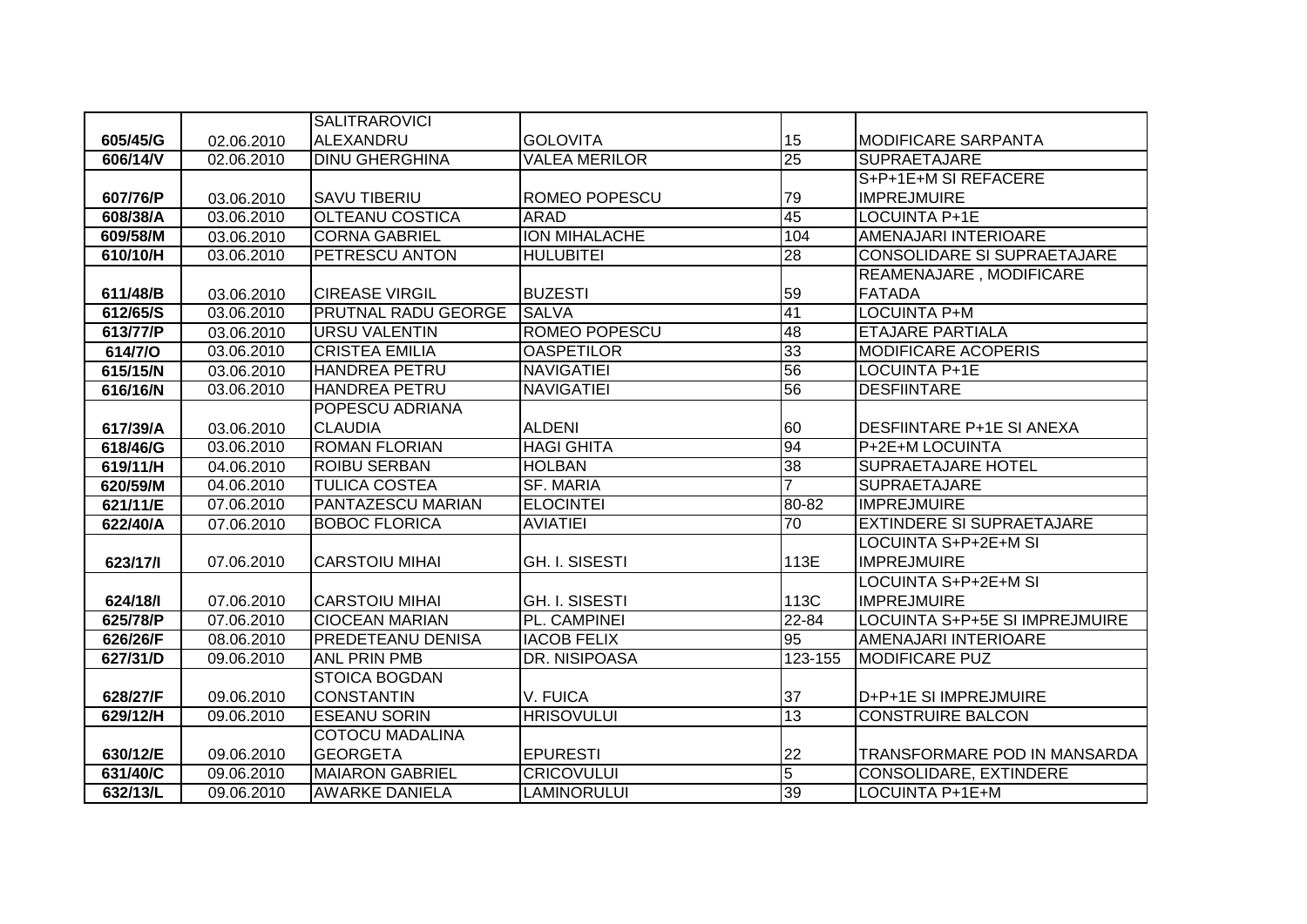| 633/14/L | 09.06.2010 | <b>AWARKE DANIELA</b>            | <b>LAMINORULUI</b>          | 39             | <b>DESFIINTARE</b>                  |
|----------|------------|----------------------------------|-----------------------------|----------------|-------------------------------------|
| 634/15/L | 09.06.2010 | <b>OLTEANU CRISTIAN</b>          | LONEA                       | $21 - 25$      | LOCUINTA P+1E                       |
|          |            | SC FRIMONA 2003 GROUP            |                             |                |                                     |
| 635/28/F | 09.06.2010 | <b>SA</b>                        | <b>FLOREASCA</b>            | 169            | BIROURI 3S+P+13E+14RETRAS           |
|          |            | <b>SC IMPACT DEVELOPER &amp;</b> |                             |                | ANSAMBLU REZIDENTIAL SI             |
| 636/79/P | 09.06.2010 | <b>CONTRACTOR SA</b>             | PADUREA NEAGRA              | 19-85          | <b>IMPREJMUIRE</b>                  |
|          |            |                                  | <b>MADRIGALULUI /</b>       |                |                                     |
| 637/60/M | 10.06.2010 | <b>PERIAN CAMIL</b>              | <b>GARLEI</b>               | 2/7            | <b>ALIPIRE TERENURI</b>             |
| 638/1/U  | 10.06.2010 | <b>BYBLOS CONSTRUCT</b>          | <b>AXINTE URICARU</b>       | $\overline{8}$ | <b>RECONFIGURARE ET. 5</b>          |
|          |            | <b>DEMETRA INVESTMENT</b>        |                             |                | <b>LOCUINTA CU FUNCTIUNE MIXTA</b>  |
| 639/49/B | 10.06.2010 | <b>PUBLIC SRL</b>                | <b>BUCURESTI - PLOIESTI</b> | 69L            | 2S+P+9E                             |
|          |            | TALAL KOHSOU PT SC               |                             |                |                                     |
| 640/80/P | 10.06.2010 | PICCOLO MONDO                    | <b>PAHARNICULUI</b>         | 15B            | AMENAJARI INTERIOARE                |
| 641/19/  | 10.06.2010 | <b>STOICAN IOSIF</b>             | <b>IZBICENI</b>             | 147            | <b>INTRARE IN LEGALITATE P+2E+M</b> |
| 642/66/S | 10.06.2010 | LUNGU DANIEL                     | <b>SOMESUL RECE</b>         | 79-79A         | LOCUINTA S+P+4E                     |
|          |            | <b>CUJBA MONICA -</b>            |                             |                | AMENAJARE INTERIOARA                |
| 643/41/A | 10.06.2010 | <b>AUGUSTA</b>                   | <b>AVIATIEI</b>             | 12             | <b>INCHIDERE BALCON</b>             |
|          |            |                                  |                             |                | CONSOLIDARE, REAMANAJARE SI         |
| 644/41/C | 10.06.2010 | <b>BATIR MACIOPOL</b>            | <b>CARAIMAN</b>             | 50             | <b>SUPRAETAJARE</b>                 |
|          |            | MUNTEANU ALEXANDRU               |                             |                | AMENAJARE INTERIOARA                |
| 645/67/S | 10.06.2010 | <b>ROBERT</b>                    | AL. SERBANESCU              | 21-23          | <b>INCHIDERE BALCON</b>             |
|          |            | <b>TACHIRA ION</b>               |                             |                | <b>CONSOLIDARE SI REAMENAJARE</b>   |
| 646/47/G | 10.06.2010 | <b>CONSTANTIN</b>                | <b>GODENI</b>               | 28             | LOCUINTA                            |
|          |            |                                  |                             |                | <b>CONSOLIDARE SI REAMENAJARE</b>   |
| 647/42/A | 10.06.2010 | <b>PREDA IONUT</b>               | <b>ALION</b>                | 101            | <b>LOCUINTA</b>                     |
| 648/50/B | 10.06.2010 | <b>IONICA VIOREL</b>             | <b>BIHOR</b>                | 29             | <b>DESFIINTARE</b>                  |
| 649/81/P | 10.06.2010 | <b>MIRESCU MARIA</b>             | <b>PUSCASULUI</b>           | 34             | <b>DESFIINTARE C2 SI C3</b>         |
| 650/61/M | 11.06.2010 | <b>CALCAN OVIDIU</b>             | <b>MUNTELE GAINA</b>        | 40-42          | LOCUINTA P+1E SI IMPREJMUIRE        |
| 651/68/S | 11.06.2010 | <b>FERSETA CONSTANTIN</b>        | <b>STEJARULUI</b>           | 26B            | MINIBAZA AGREMENT                   |
| 652/29/F | 11.06.2010 | POPA STEFANIA                    | <b>16 FEBRUARIE</b>         | 48             | <b>DESFIINTARE PARTIALA</b>         |
| 653/62/M | 11.06.2010 | PERIAN CAMIL                     | <b>MADRIGALULUI</b>         | $\overline{2}$ | IMPREJMUIRE, LOCUINTA P+1E          |
| 654/82/P | 11.06.2010 | <b>NITA ECATERINA</b>            | <b>PISCUL CORBULUI</b>      | $26 - 28$      | <b>LOCUINTA P+1E</b>                |
| 655/63/M | 11.06.2010 | <b>SERBOIU MIHAI</b>             | <b>ION MIHALACHE</b>        | 92             | AMENAJARI INTERIOARE                |
| 656/41/T | 11.06.2010 | <b>MARCU GABRIELA</b>            | <b>TARMULUI</b>             | $\overline{7}$ | <b>INSTRAINARE</b>                  |
|          |            | <b>SC LUX &amp;STYLE SRL</b>     |                             |                |                                     |
| 657/64/M | 11.06.2010 | PT. GOGORICI ANA                 | <b>ION MIHALACHE</b>        | 93-105         | AMENAJARE SPATIU COMERCIAL          |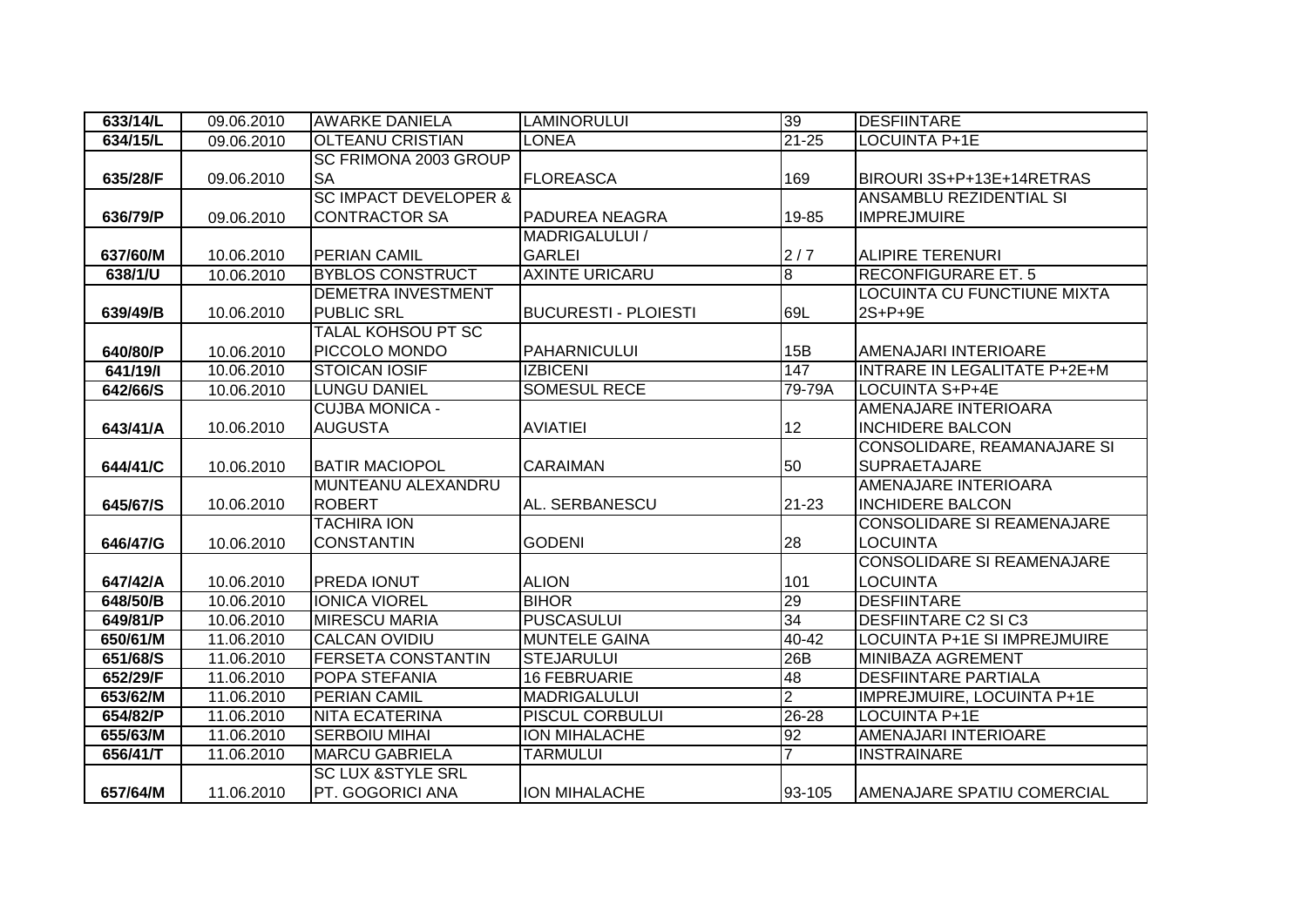|          |            | <b>POLIHRONIADE PAUL</b>        |                           |           |                                        |
|----------|------------|---------------------------------|---------------------------|-----------|----------------------------------------|
| 658/32/D | 11.06.2010 | <b>EUGEN</b>                    | AL. DEPARATEANU           | 20        | <b>ALIPIRE TERENURI</b>                |
|          |            | <b>FLEACA DANUT</b>             |                           |           |                                        |
| 659/42/C | 11.06.2010 | <b>PTR DGASPC</b>               | <b>COSMESTI</b>           | $15 - 19$ | <b>MANSARDARE</b>                      |
|          |            | <b>SC IMPACT DEVELOPER</b>      |                           |           |                                        |
| 195/19/P | 11.06.2010 | <b>&amp;CONTRACTOR SA</b>       | <b>PADUREA PUSTNICU</b>   | 127       | AMENAJARI INTERIOARE                   |
|          |            |                                 |                           |           | 2S+P+14E+15RETRAS SI                   |
| 660/48/G | 14.06.2010 | <b>ANGHEL SORIN</b>             | <b>G. GAFENCU</b>         | 49-57     | <b>IMPREJMUIRE</b>                     |
| 661/51/B | 14.06.2010 | <b>ILIE GHEORGHE</b>            | <b>GH. BARITIU</b>        |           | <b>CONSOLIDARE SI SUPRAETAJARE</b>     |
| 662/15/V | 14.06.2010 | <b>PALICARI GABRIEL</b>         | <b>VALIUG</b>             | 10        | <b>MODIFICARE AUTORIZATIE INITIALA</b> |
| 663/43/C | 14.06.2010 | <b>ADAM MIRELA</b>              | <b>CAMPUL CU MACI</b>     | 16        | <b>DEPOZIT</b>                         |
|          |            |                                 |                           |           |                                        |
| 664/83/P | 14.06.2010 | DICA ANDREI ALEXANDRU   PATULEA |                           | 6         | SP+P+1E SI IMPREJMUIRE                 |
|          |            |                                 |                           |           |                                        |
| 665/84/P | 14.06.2010 | DICA ANDREI ALEXANDRU PATULEA   |                           | 6         | <b>DESFIINTARE</b>                     |
| 666/52/B | 14.06.2010 | <b>FILIP AURELIA</b>            | <b>BIHOR</b>              | 39        | <b>MODIFICARE ACOPERIS</b>             |
|          |            |                                 |                           |           |                                        |
| 667/44/C | 14.06.2010 | <b>OVIDIU NICOLAE PALEA</b>     | <b>COMANA</b>             | 3A        | TRANSFORMARE POD IN MANSARDA           |
| 668/45/C | 14.06.2010 | POPESCU CLAUDIA                 | <b>CLABUCET</b>           | 34        | <b>DESFIINTARE</b>                     |
| 669/69/S | 14.06.2010 | <b>SC DAMBOVITA CENTER</b>      | <b>STIRBEI VODA</b>       | 174-176   | <b>COMPLEX MULTIFUNCTIONAL</b>         |
| 670/17/N | 14.06.2010 | <b>EDUARD EPURE</b>             | <b>IACOB NEGRUZZI</b>     | $22 - 24$ | CONSOLIDARE SI SUPRAETAJARE            |
| 671/16/L | 15.06.2010 | <b>COCOS ALEXANDRA</b>          | <b>LUGOJ</b>              | 53        | <b>DESFIINTARE MAGAZIE NR.C5</b>       |
| 672/65/M | 16.06.2010 | <b>MOLDOVEANU DORU</b>          | <b>ION MIHALACHE</b>      | 321       | AMENAJARI INTERIOARE                   |
|          |            | <b>ANCUTA COMANICI</b>          |                           |           | <b>EXTINDERE CU CORP</b>               |
| 673/13/H | 16.06.2010 | <b>AUIPUSP</b>                  | <b>IANCU DE HUNEDOARA</b> | 30-32     | 2S+P+4RETRAS                           |
|          |            |                                 |                           |           | LOCUINTE SI BIROURI                    |
| 674/16/V | 17.06.2010 | <b>SC ELTRIX SRL</b>            | VALIUG                    | 3         | S+P+4E+5RETRAS                         |
|          |            | <b>SC FLOREASCA CITY</b>        |                           |           |                                        |
| 675/30/F | 17.06.2010 | <b>CENTER SRL</b>               | <b>FLOREASCA</b>          | 246D      | BIROURI 2S+P+6E SI IMPREJMUIRE         |
| 676/20/1 | 17.06.2010 | <b>AFIUSP</b>                   | I. DE HUNEDOARA           | $30 - 32$ | DESFIINTARE C13.C22.C18                |
|          |            | <b>STAN THEODOR VALERIU</b>     |                           |           |                                        |
|          |            | PETRU PT                        |                           |           | <b>SCHIMBARE DE FUNCTIUNE</b>          |
| 677/17/V | 17.06.2010 | <b>SC ARCOM</b>                 | <b>VIRGILIU</b>           | 81        | DIN BIROURI IN APARTAMENTE             |
| 678/43/A | 17.06.2010 | <b>DERVIS DENISA CARMEN</b>     | <b>APICULTORILOR</b>      | 28D       | <b>DEZMEMBRARE</b>                     |
| 679/70/S | 17.06.2010 | <b>CIRCIUMARU EREMIA</b>        | <b>DR. REGIMENTULUI</b>   | 22U       | P+1E SI GARAJ                          |
| 680/42/T | 17.06.2010 | PETRE SIMONA EUGENIA            | <b>TURDA</b>              | 127       | <b>INCHIDERE BALCON</b>                |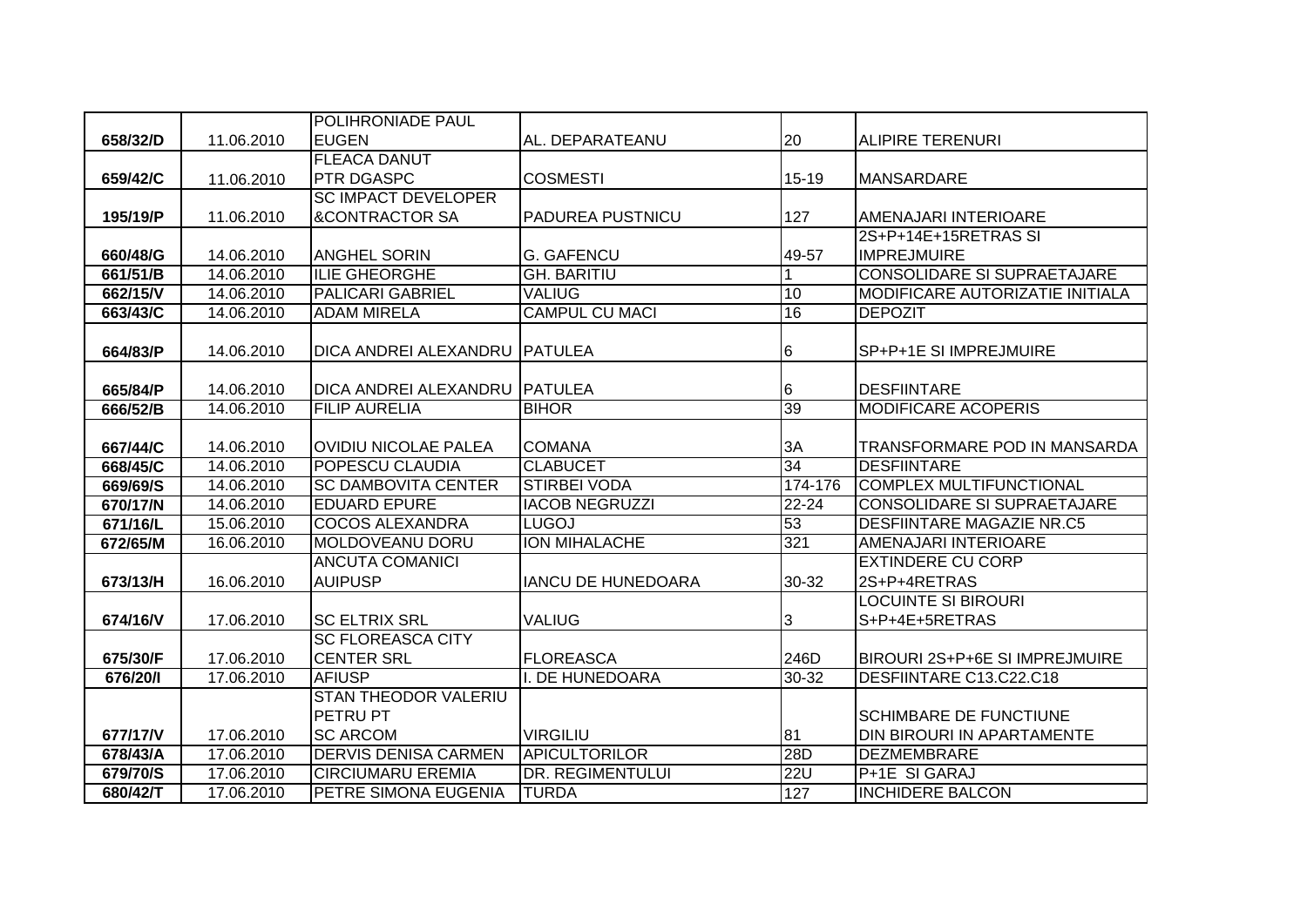|          |            |                                    |                                   |                 | <b>CONSOLIDARE SI MODIFICARI</b>             |
|----------|------------|------------------------------------|-----------------------------------|-----------------|----------------------------------------------|
| 681/66/M | 17.06.2010 | <b>INEAGU MARCELA</b>              | <b>MARGINEI</b>                   | 48              | <b>INTERIOARE</b>                            |
| 682/85/P | 17.06.2010 | <b>VARNA AURORA</b>                | <b>POETULUI</b>                   | 27A             | <b>CONSOLIDARE SI ETAJARE</b>                |
|          |            | <b>EPURE DOREL</b>                 |                                   |                 |                                              |
| 683/46/C | 17.06.2010 | <b>SIMONA FELICIA</b>              | <b>CARAGIANI</b>                  | 37              | <b>MANSARDARE</b>                            |
| 684/47/C | 17.06.2010 | <b>VISENOIU MARGARETA</b>          | <b>CHITILEI</b>                   | 224             | <b>IMPREJMUIRE</b>                           |
| 685/49/G | 17.06.2010 | <b>ANDREI ELENA</b>                | <b>DINICU GOLESCU</b>             | 31              | <b>AMENAJARI INTERIOARE</b>                  |
| 686/17/L | 17.06.2010 | <b>CALUGARU JUILETA</b>            | <b>VASILE LUPU</b>                | $6\overline{6}$ | <b>LOCUINTA DS+P+2E</b>                      |
|          |            |                                    |                                   |                 |                                              |
| 687/13/E | 17.06.2010 | <b>SC OSCAR DOWN STREAM ELIZEU</b> |                                   | 16              | $S+P+2E+M$                                   |
| 688/71/S | 17.06.2010 | <b>DIANA PAPALEA</b>               | <b>SERGIU</b>                     | $\overline{5}$  | 2S+P+5E+6RETRAS                              |
|          |            |                                    |                                   |                 |                                              |
|          |            | <b>REVANSIS DANIELA PT. SC</b>     |                                   |                 |                                              |
| 689/86/P | 17.06.2010 | MELAZ COMPANZ SRL                  | <b>PAJUREI</b>                    |                 | <b>MODIFICARI SPATIU COMERCIAL</b>           |
| 690/87/P | 17.06.2010 | <b>RADULESCU MIHAELA</b>           | POIANA PIETREI                    | $10 - 12$       | <b>DEPOZITE SI AMENAJARI</b>                 |
|          |            | <b>DUMITRESCU CLEOPATRA</b>        |                                   |                 | RECOMPARTIMENTARE LOCUINTA                   |
| 691/67/M | 17.06.2010 | <b>ELENA</b>                       | <b>SF. MARIA</b>                  | 78              | SI SUPRAETAJARE S+P+2E                       |
|          |            | <b>FINIS DANIEL</b>                |                                   |                 |                                              |
| 692/14/E | 17.06.2010 | <b>BARTOLOMEU</b>                  | <b>EXPOZITIEI</b>                 | 22-30           | VANZARE                                      |
| 693/43/T | 17.06.2010 | <b>SC NITECH SRL</b>               | <b>BUCURESTI - TARGOVISTE</b>     | 46              | <b>INFORMATIV</b>                            |
| 694/50/G | 17.06.2010 | <b>ILIE FLORIN</b>                 | SF. GHEORGHE                      | 23C             | LOCUINTA P+M SI IMPREJMUIRE                  |
|          |            |                                    |                                   |                 | <b>CONSOLIDARE, EXTINDERE SI</b>             |
| 695/88/P | 17.06.2010 | <b>ILIE FLORIN</b>                 | PETRU SI PAVEL                    | 60A             | <b>SUPRAETAJARE</b>                          |
|          |            |                                    |                                   |                 |                                              |
| 696/68/M | 17.06.2010 | <b>STEFAN MARIN</b>                | <b>MILCOV</b>                     | 14              | TRANSFORMARE POD IN MANSARDA                 |
|          |            | <b>MIHAELA ROSCA</b>               | <b>GEORGE BARITIU</b>             |                 | CONSOLIDARE, SUPRAETAJARE<br><b>PARTIALA</b> |
| 697/53/B | 17.06.2010 | <b>DUMBRAVA GEORGE</b>             |                                   | $\overline{2}$  |                                              |
|          | 18.06.2010 | <b>DANIEL</b>                      | PISCUL RUSULUI                    | 18-20           | <b>ALIPIRE TERENURI</b>                      |
| 698/13/R |            | <b>MIHAI DOLANESCU SI</b>          | <b>ODAI, CIMITIRUL STRAULESTI</b> |                 |                                              |
| 699/8/O  | 18.06.2010 | <b>MIHAI GHEORGHE</b>              | <b>NR. II LOT 471</b>             | <b>FN</b>       | <b>CONSTRUIRE CAVOU</b>                      |
| 700/7/J  | 18.06.2010 | <b>SC MEDUSA HOTEL</b>             | JANDARMERIEI NR.14A               | 14A             | COMPLEX S+P+1E                               |
| 701/18/N | 18.06.2010 | <b>OPREA RAZVAN</b>                | <b>NISIPARI</b>                   | 15              | <b>LOCUINTE D+P+4E</b>                       |
| 702/72/S | 18.06.2010 | <b>DRUTA MIHAELA</b>               | <b>GH. IONESCU SISESTI</b>        | 325             | CLINICA S+P+3E SI IMPREJMUIRE                |
|          |            | <b>AUIPUSP - LICEUL</b>            |                                   |                 |                                              |
| 703/89/P | 18.06.2010 | <b>BRANCOVEANU</b>                 | <b>PAJURA</b>                     |                 | <b>MODIFICARI INTERIOARE</b>                 |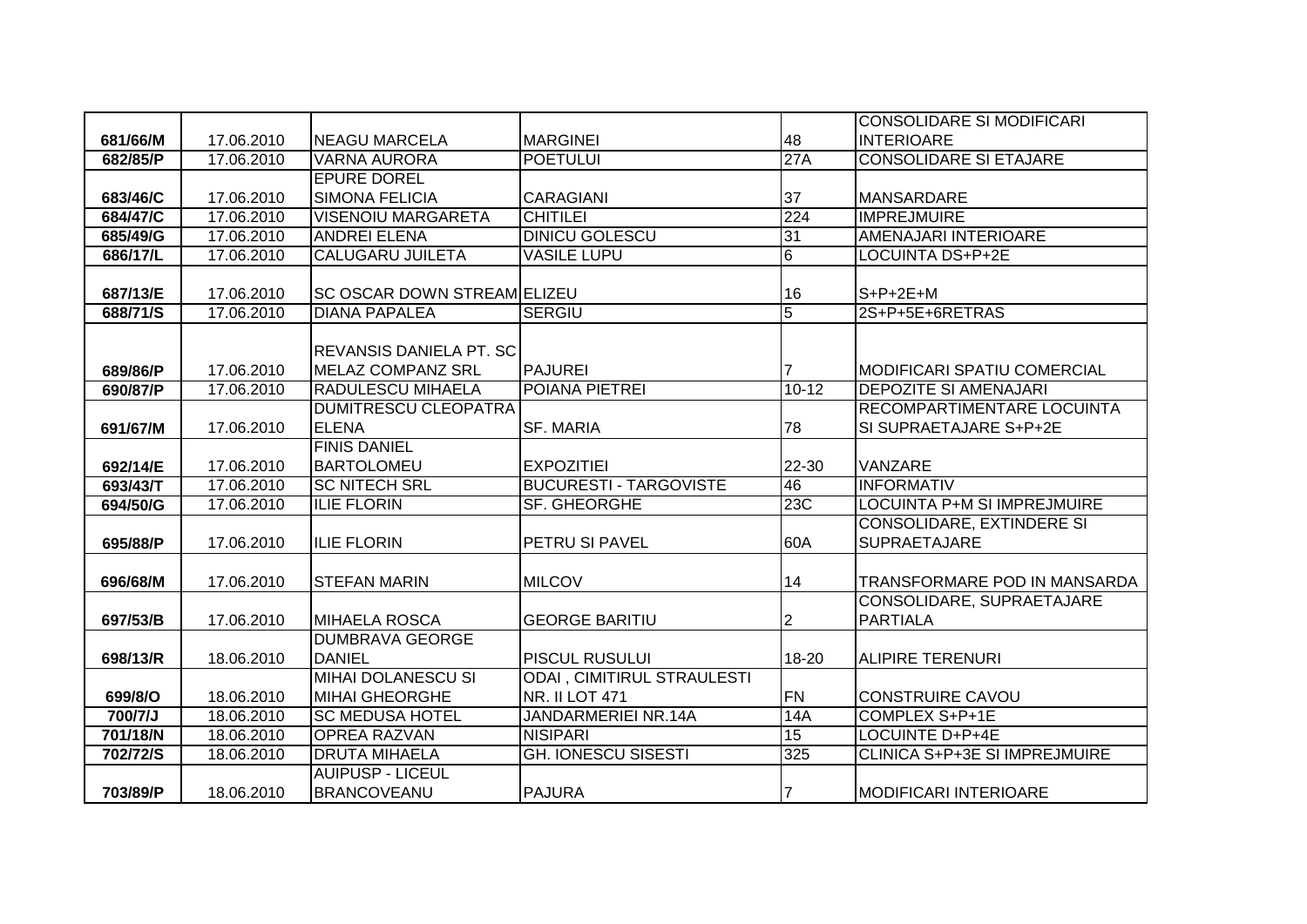| 704/33/D | 18.06.2010 | AUIPUSP - SC. 178            | <b>DRIDU</b>                | M               | <b>MODIFICARI INTERIOARE</b>         |
|----------|------------|------------------------------|-----------------------------|-----------------|--------------------------------------|
|          |            |                              |                             |                 | AMENAJARI INTERIOARE SI              |
|          |            |                              |                             |                 | <b>EXTERIOARE, SCHIMBARE DE</b>      |
| 705/31/F | 18.06.2010 | <b>CULAU GHEORGHE</b>        | I. FELIX                    | 32              | <b>FUNCTIUNE</b>                     |
| 706/48/C | 18.06.2010 | <b>HARTESCU RUXANDRA</b>     | AL. CAMPEANU                | 3A              | <b>TERMOIZOLARE AP.4</b>             |
| 707/49/C | 18.06.2010 | <b>CIOCIANU CORNEL</b>       | AL. CAMPEANU                | ЗA              | TERMOIZOLARE AP.1.2.3                |
| 708/73/S | 18.06.2010 | <b>TEODORESCU ANDREEA</b>    | <b>SERDARULUI</b>           | $\overline{9}$  | <b>AMENJARI INTERIOARE</b>           |
| 709/50/C | 18.06.2010 | <b>GHINEA ALEXANDRU</b>      | <b>CAIUTI</b>               | $\overline{8}$  | <b>LOCUINTA P+1E+M</b>               |
|          |            |                              |                             |                 | EXTINDERE, SUPRAETAJARE              |
| 710/32/F | 18.06.2010 | POPA STEFANIA                | <b>16 FEBRUARIE</b>         | 48              | $S+P+1E+M$                           |
| 711/74/S | 18.06.2010 | <b>DRAGOMAN ANCA</b>         | <b>COSTACHE SIBICEANU</b>   | 26              | <b>MANSARDARE SI IMPREJMUIRE</b>     |
| 712/90/P | 18.06.2010 | <b>FLORIN RUSSI</b>          | <b>INTR. POIANA</b>         | $\overline{22}$ | S+P+2E+M SI IMPREJMUIRE TEREN        |
|          |            | <b>OSAMA IBRAHIM ISSA AL</b> |                             |                 |                                      |
| 713/75/S | 18.06.2010 | <b>SAYEGH</b>                | <b>IONESCU SISESTI</b>      | 123-125         | <b>MANSARDARE</b>                    |
| 714/34/D | 18.06.2010 | <b>IONITA RAZVAN</b>         | <b>DUNACESTI</b>            | 6               | CONSOLIDARE, REAMANEJARE             |
| 715/51/C | 18.06.2010 | <b>MARCU DUMITRU</b>         | <b>NICOLAE CARAMFIL</b>     | 53              | SUPRAETAJARE CU UN NIVEL             |
| 716/44/A | 18.06.2010 | <b>BARCA MIRCEA</b>          | <b>ALUNULUI</b>             | $\overline{37}$ | LOCUINTA S+P+2E                      |
| 717/76/S | 21.06.2010 | <b>DRAGOTEANU DRAGOS</b>     | DR. DUMITRU SERGIU          | $8 - 10$        | <b>ALIPIRE TERENURI</b>              |
| 718/14/R | 21.06.2010 | <b>BERBEC ALEXANDRU</b>      | DR. REGIMENTULUI            | 38-42           | <b>DEZMEMBRARE</b>                   |
|          |            | <b>SC ODYSSEY</b>            |                             |                 |                                      |
| 719/15/E | 21.06.2010 | <b>INVESTMENTS RO SRL</b>    | <b>EPOCII</b>               | $8 - 12$        | <b>INFORMATIV</b>                    |
| 720/52/C | 21.06.2010 | <b>JIANU GHEORGHE</b>        | <b>CHITILEI</b>             | 111             | <b>DEZMEMBRARE</b>                   |
| 721/33/F | 21.06.2010 | <b>FLUTUR VOICHITA</b>       | <b>IONEL FERNIC</b>         | 16              | <b>INSTRAINARE IMOBIL</b>            |
| 722/54/B | 21.06.2010 | <b>NASSAR HASSAN</b>         | <b>BARGAULUI</b>            | 16              | <b>CONCESIONARE</b>                  |
|          |            |                              |                             | $57 - 59/$      |                                      |
| 723/55/B | 21.06.2010 | <b>DRAGOTEANU DRAGOS</b>     | <b>BUZESTI / DR. SERGIU</b> | $4 - 6$         | <b>ALIPIRE TERENURI</b>              |
| 724/21/1 | 21.06.2010 | <b>SC PAJURA SA</b>          | <b>IANCU DE HUNEDOARA</b>   | 16              | <b>INSTRAINARE IMOBIL</b>            |
|          |            | <b>SC BANEASA</b>            |                             |                 | <b>CONSTRUIRE STATIE DISTRIBUTIE</b> |
| 725/56/B | 21.06.2010 | DEVELOPMENT SRL              | <b>BUCURESTI - PLOIESTI</b> | 42-44           | <b>CARBURANTI</b>                    |
|          |            |                              |                             |                 |                                      |
| 726/16/E | 21.06.2010 | <b>CALINA VIRGIL</b>         | <b>EPOCII</b>               | 30              | SUPRAETAJARE S+P+4E+5.6RETRAS        |
|          |            |                              |                             |                 | <b>IMOBIL FUNCITUNE MIXTA</b>        |
| 727/57/B | 21.06.2010 | <b>SITY INTERNATIONAL</b>    | <b>BUCURESTI - PLOIESTI</b> | 147             | 2S+P+6E                              |
| 728/58/B | 21.06.2010 | <b>IONICA VIOREL</b>         | <b>BIHOR</b>                | $\overline{29}$ | <b>EXTINDERE</b>                     |
| 729/45/A | 21.06.2010 | <b>BUTUM IOAN</b>            | <b>AIUD</b>                 | 24              | <b>INFORMATIV</b>                    |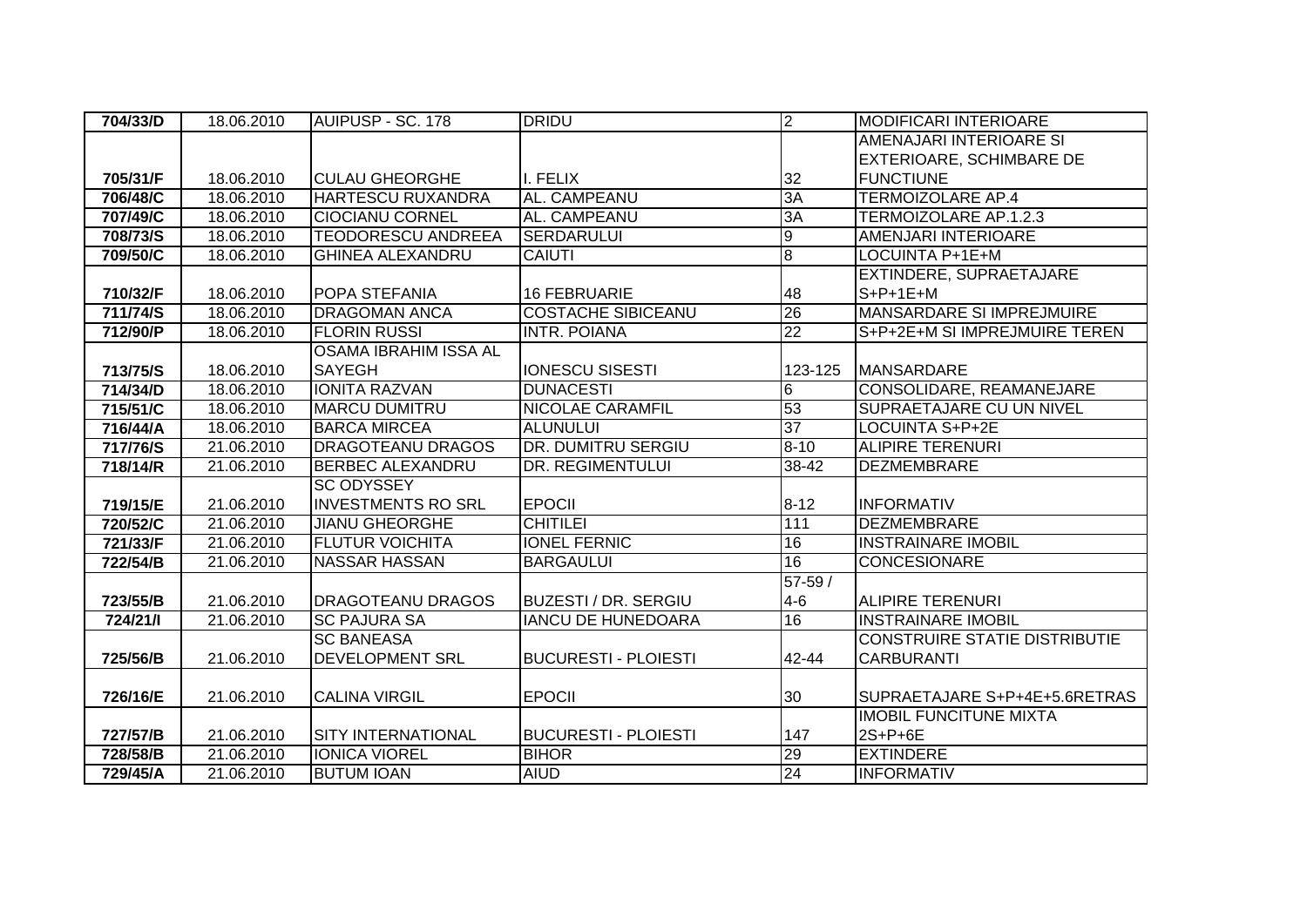|          |            |                             |                                    |                   | <b>CONSOLIDARE SI SCHIMBARE</b>         |
|----------|------------|-----------------------------|------------------------------------|-------------------|-----------------------------------------|
|          |            |                             |                                    |                   | <b>FUNCTIUNII DIN MAGAZIE IN CAMERA</b> |
| 730/51/G | 21.06.2010 | <b>BODOR MARICICA</b>       | <b>IORDACHE GOLESCU</b>            | 28                | <b>DE LOCUIT</b>                        |
|          |            |                             |                                    |                   | <b>ATELIER ARTA SI GARAJ</b>            |
| 731/52/G | 21.06.2010 | <b>MIHAI BAZGAN</b>         | <b>GRIVITEI</b>                    | 164A              | $DS+P+3E$                               |
| 732/46/A | 21.06.2010 | <b>PUIU ADRIAN</b>          | <b>AMICITIEI</b>                   | 36                | LOCUINTA P+2E+M                         |
|          |            |                             |                                    |                   | LOCUINTA S+P+1E+M                       |
| 733/35/D | 21.06.2010 | <b>STEFAN MARIAN</b>        | <b>DELTA DUNARII</b>               | 29                | SI REFACERE IMPREJMUIRE                 |
| 734/53/C | 21.06.2010 | <b>STOICA SALOMIA</b>       | <b>CHITILEI</b>                    | 48                | <b>AMENAJARI INTERIOARE</b>             |
| 735/59/B | 22.06.2010 | <b>SC MAR EXCLUSIV SRL</b>  | <b>BUCURESTI - PLOIESTI</b>        | 42D               | <b>AMPALSARE CHIOSC</b>                 |
| 736/19/N | 22.06.2010 | <b>NEW LAND INVEST</b>      | <b>NORDULUI</b>                    | 96                | S+P+4E LOCUINTA                         |
| 737/20/N | 22.06.2010 | <b>NEW LAND INVEST</b>      | <b>NORDULUI</b>                    | 96                | S+P+4E LOCUINTA                         |
|          |            | <b>DUMITRESCU TANTI</b>     |                                    |                   |                                         |
| 738/60/B | 22.06.2010 | <b>VERGINICA</b>            | <b>BUCURESTII NOI / ARCASILOR</b>  | $9/1-3$           | <b>DESFIINTARE</b>                      |
|          |            | <b>DUMITRESCU TANTI</b>     | <b>CHITILEI / BUCURESTII NOI /</b> | $2 - 8 / 7 - 9 /$ |                                         |
| 739/54/C | 22.06.2010 | <b>VERGINICA</b>            | <b>ARCASILOR</b>                   | $1 - 3$           | <b>ALIPIRE TERENURI</b>                 |
|          |            |                             |                                    |                   | <b>CONSOLIDARE SI AMENAJARI</b>         |
| 740/36/D | 23.06.2010 | <b>OPREA MARIA</b>          | <b>DORNEI</b>                      | 63                | <b>INTERIOARE</b>                       |
|          |            | <b>BANCA TRANSILVANIA</b>   |                                    |                   | <b>TRANSFORMARE SPATIU</b>              |
| 741/37/D | 24.06.2010 | PRIN SORIN PARPALA          | <b>DOROBANTILOR</b>                | 102-110           | <b>COMERCIAL IN BANCA</b>               |
|          |            | <b>BORSAN TUDOR</b>         |                                    |                   |                                         |
| 742/53/G | 24.06.2010 | ALEXANDRU                   | <b>GRIVITEI</b>                    | 182A              | <b>IMPREJMUIRE</b>                      |
|          |            |                             |                                    |                   | <b>INCHIDERE BALCON SI AMENAJARI</b>    |
| 743/69/M | 24.06.2010 | <b>CRACIUN FLOAREA</b>      | <b>ION MIHALACHE</b>               | 168               | <b>INTERIOARE</b>                       |
|          |            |                             |                                    |                   | CONSOLIDARE, AMENAJARI                  |
| 744/44/T | 24.06.2010 | <b>MANOLESCU MARIA</b>      | <b>TROTUSULUI</b>                  | 24                | <b>INTERIOARE</b>                       |
|          |            |                             |                                    |                   | <b>DESFIINTARE STATIE TELEFONIE</b>     |
| 745/17/E | 24.06.2010 | <b>SC VODAFONE SA</b>       | <b>EXPOZITIEI</b>                  | 2                 | <b>MOBILA</b>                           |
|          |            | <b>COMITETUL OLIMPIC SI</b> |                                    |                   |                                         |
|          |            | <b>SPORTIV ROMAN</b>        |                                    |                   |                                         |
| 746/9/K  | 24.06.2010 | <b>DOBRESCU IOAN</b>        | <b>KISELEFF</b>                    | 61                | <b>INFORMATIV</b>                       |
| 747/21/N | 24.06.2010 | <b>RAGEA MIHAI</b>          | <b>NISIPARI</b>                    | $20 - 22$         | <b>INFORMATIV</b>                       |
| 748/70/M | 24.06.2010 | <b>DIMITRIU MARIANA</b>     | <b>SF. MARIA</b>                   | <b>17A</b>        | <b>EXTINDERE</b>                        |
| 749/18/L | 24.06.2010 | <b>COJOCARU GHEORGHE</b>    | <b>STOICA LUDESCU</b>              | 45                | <b>DESFIINTARE PARTIALA</b>             |
| 750/19/L | 24.06.2010 | <b>COJOCARU GHEORGHE</b>    | <b>STOICA LUDESCU</b>              | 45                | <b>EXTINDERE SI IMPREJMUIRE</b>         |
| 751/54/G | 24.06.2010 | YASSIN MOHAMAD              | <b>DINICU GOLESCU</b>              | 23-25             | AMENAJARI INTERIOARE                    |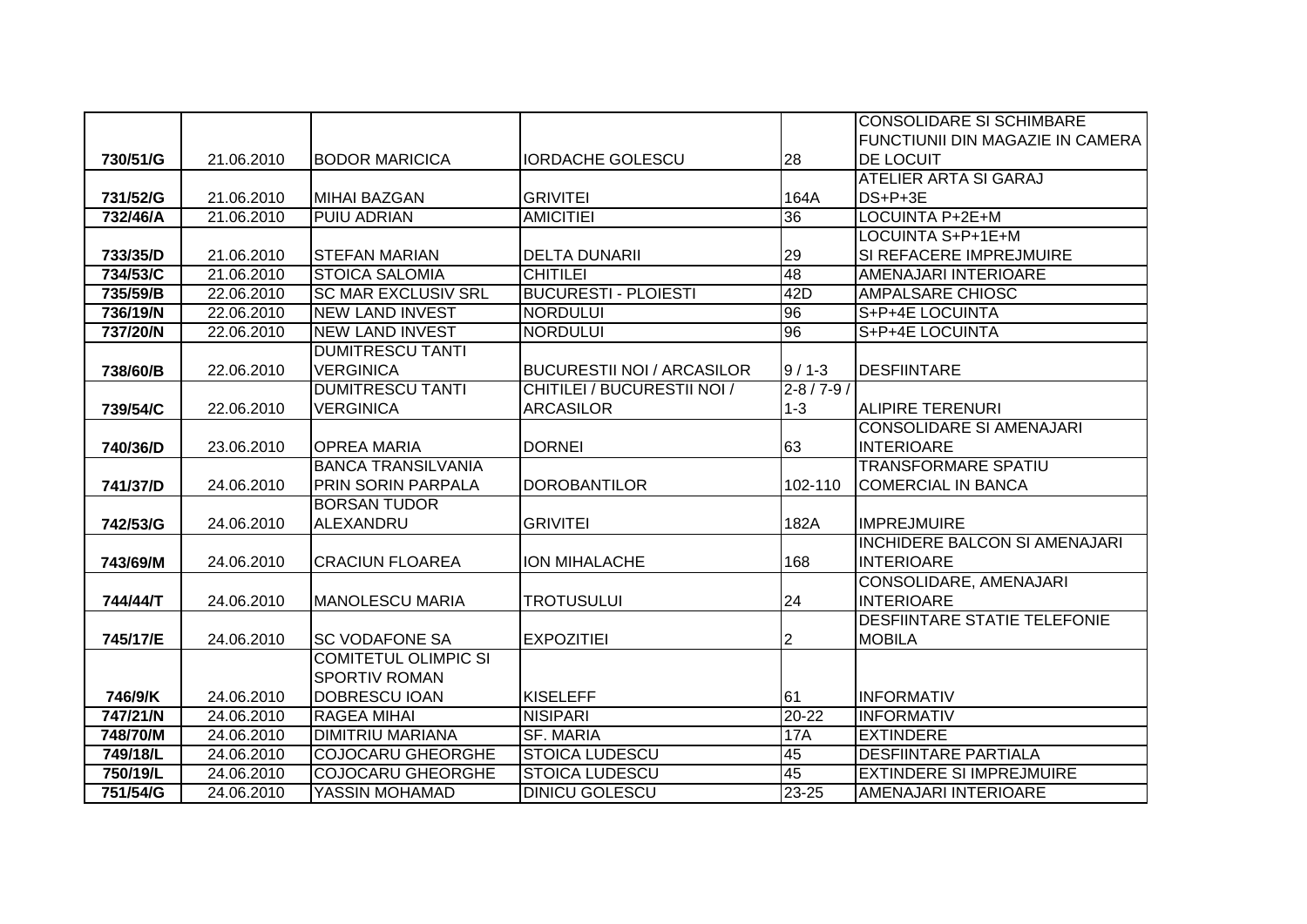| 752/71/M | 24.06.2010 | <b>MARIN SANDU</b>           | <b>MALU MARE</b>            | 23               | <b>EXTINDERE</b>                  |
|----------|------------|------------------------------|-----------------------------|------------------|-----------------------------------|
| 753/61/B | 24.06.2010 | <b>GHEORGHE STELA</b>        | <b>BUCURESTI - PLOIESTI</b> | 29               | <b>CONSTRUIRE BALCON</b>          |
| 754/55/G | 24.06.2010 | YASSIN MOHAMAD               | <b>DINICU GOLESCU</b>       | $23 - 25$        | AMENAJARI INTERIOARE              |
|          |            |                              |                             |                  |                                   |
| 755/18/V | 25.06.2010 | <b>MOTOI VALENTIN MANUEL</b> | <b>VACANTEI</b>             | 23               | LOCUINTA P+1E+M SI IMOPREJMUIRE   |
| 756/62/B | 25.06.2010 | <b>PMB</b>                   | <b>BUZESTI</b>              | 21               | <b>DESFIINTARE</b>                |
| 757/63/B | 25.06.2010 | <b>PMB</b>                   | <b>BALDOVIN PARCALABUL</b>  | 18               | <b>DESFIINTARE</b>                |
| 758/34/F | 25.06.2010 | <b>ANGHEL ILINCA</b>         | <b>CAL. FLOREASCA</b>       | 169              | <b>SUPRAETAJARE</b>               |
| 759/20/L | 25.06.2010 | <b>PREDATU CATALIN</b>       | <b>LIPOVA</b>               | 17               | <b>DESFIINTARE</b>                |
| 760/55/C | 22.06.2010 | <b>SC PROSPECTIUNI SA</b>    | <b>CHITILEI</b>             | 58-60            | DESFIINATARE C105.C111.C112       |
|          |            | <b>CHICHEANU MARIUS</b>      |                             |                  |                                   |
| 761/72/M | 25.06.2010 | <b>NICOLAE</b>               | ION MIHALACHE               | 28               | <b>ALIPIRE TERENURI</b>           |
|          |            | <b>STANICA IRINA</b>         |                             |                  |                                   |
| 762/38/D | 28.06.2010 | <b>FLORENTINA</b>            | <b>DARMANESTI</b>           | 39A              | <b>MANSARDARE</b>                 |
| 763/73/M | 30.06.2010 | <b>VINTILESCU AGRIPINA</b>   | <b>MALTOPOL</b>             | 30               | SUPRAETAJARE SI EXTINDERE         |
|          |            |                              |                             |                  | SUPRAETAJARE 2S+P+4E+POD          |
| 764/47/A | 01.07.2010 | <b>ENCIU RADU</b>            | <b>CONSTANTIN ARICESCU</b>  | $5-7$            | <b>SPATIU COMERCIAL</b>           |
| 765/39/D | 05.07.2010 | <b>ENESCU STELA</b>          | AL. DEPARATEANU             | 17               | CONSOLIDARE, SUPRAETAJARE         |
|          |            |                              |                             |                  | CONSOLIDARE, EXTINDERE            |
| 766/56/C | 05.07.2010 | POPESCU CLAUDIA              | <b>CLABUCET</b>             | 34               | <b>LOCUINTA P+1E</b>              |
| 767/74/M | 05.07.2010 | <b>DIMITRIU MARIANA</b>      | <b>SFANTA MARIA</b>         | 17A              | <b>DESFIINTARE ANEXA MAGAZIE</b>  |
| 768/64/B | 05.07.2010 | <b>DUMITRU JUSTINA</b>       | <b>BUCEGI</b>               | 45               | <b>SCHIMBARE DESTINATIE</b>       |
|          |            |                              |                             |                  | <b>INLOCUIRE TAMPLARIE,</b>       |
| 769/91/P | 05.07.2010 | <b>SC PARMI SRL</b>          | AV. POPISTEANU              | $\boldsymbol{8}$ | REMODELARE FATADA                 |
| 770/65/B | 05.07.2010 | <b>SERBAN DOREL</b>          | <b>CONSTANTIN BOGHIU</b>    | 11               | <b>SUPRAETAJARE</b>               |
| 771/57/C | 05.07.2010 | <b>GHINEA ALEXANDRU</b>      | CAIUTI                      | $\overline{8}$   | <b>LOCUINTA P+1E+M SI ANEXE</b>   |
|          |            |                              |                             |                  | AMENAJARI INTERIOARE SI           |
| 772/48/A | 05.07.2010 | <b>DAUS CARMEN</b>           | <b>AEROGARII</b>            | 22               | <b>STRASINA</b>                   |
|          |            |                              |                             |                  |                                   |
| 773/56/G | 05.07.2010 | SIMIONESCU CATALIN           | <b>GARLEI</b>               | 130A             | AVIZ DE OPORTUNITATE PT S+P+1E    |
| 774/58/C | 05.07.2010 | <b>EURO ACCIONAL SRL</b>     | <b>CHITILEI</b>             | 221              | <b>CONSOLIDARE SI REAMENAJARE</b> |
| 775/19/V | 05.07.2010 | <b>OANCEA TUDOR</b>          | <b>INTR. VALULUI</b>        | 10               | <b>INFORMATIV</b>                 |
|          |            | <b>ADMINISTRATIA</b>         |                             |                  |                                   |
|          |            | <b>CIMITERELOR SI</b>        |                             |                  |                                   |
| 776/21/L | 05.07.2010 | <b>CREMATORIILOR UMAN</b>    | <b>LAMINORULUI</b>          | 138              | <b>REALIZARE RAMPA ACCES</b>      |
| 777/40/D | 05.07.2010 | <b>ANL</b>                   | <b>NISIPOASA</b>            | 123-155          | LOCUINTA S+P+1E                   |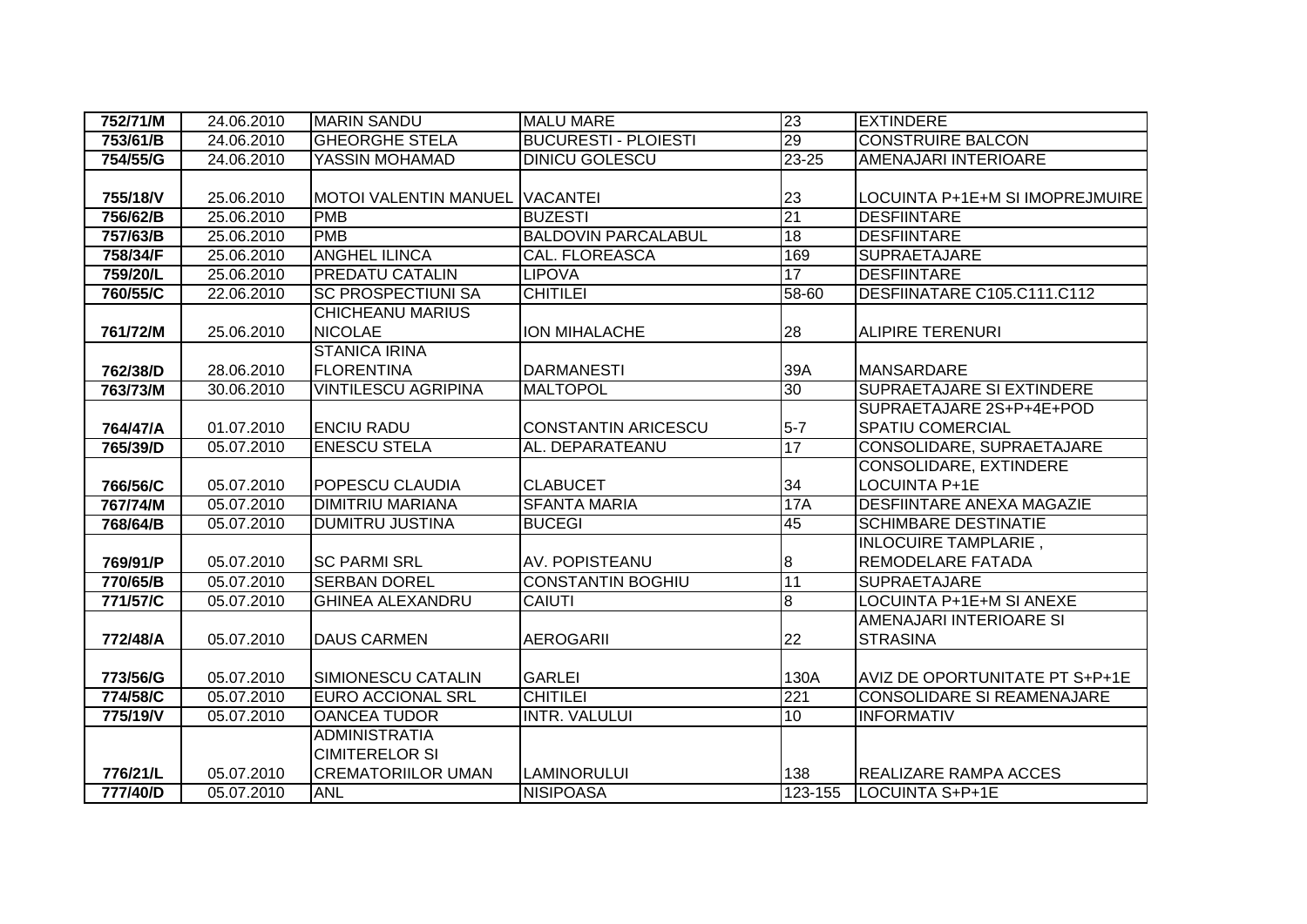|          |            |                             |                            |                  | CONSOLIDARE, EXTINDERE SI        |
|----------|------------|-----------------------------|----------------------------|------------------|----------------------------------|
| 778/77/S | 05.07.2010 | <b>LAZAR MAGDALENA</b>      | <b>SOIMULUI</b>            | 21               | <b>SUPRAETAJARE</b>              |
| 779/66/B | 05.07.2010 | <b>DUMITRU LACRAMIOARA</b>  | <b>BUCEGI</b>              | 6                | <b>DESFIINTARE ANEXA MAGAZIE</b> |
| 780/15/R | 05.07.2010 | <b>AL KHATIB JANA</b>       | <b>ROTASULUI</b>           | 16               | <b>EXTINDERE LOCUINTA</b>        |
| 781/59/C | 05.07.2010 | <b>VORNIC TIMA</b>          | AL. IOAN CUZA              | 95               | <b>DESFIINTARE PARTIALA</b>      |
| 782/45/T | 05.07.2010 | <b>TARHON CONSTANTIN</b>    | <b>TRUSESTI</b>            | 15               | <b>MODIFICARE PANTA ACOPERIS</b> |
| 783/46/T | 05.07.2010 | <b>DURBACA GABRIEL</b>      | <b>NICOLAE TITULESCU</b>   | 10               | AMENAJARI INTERIOARE             |
|          |            |                             |                            |                  | <b>SUPRAETAJARE</b>              |
| 784/41/D | 05.07.2010 | <b>CALINA VIRGIL</b>        | DANIEL DANIELOPOLU         | 40C              | 2S+P+4E+5.6RETRAS+POD            |
| 785/60/C | 05.07.2010 | <b>VILAU GHEORGHE</b>       | <b>COMANA</b>              | 18A              | <b>DESFIINTARE GARD EXISTENT</b> |
|          |            | <b>GROZEA ALEXANDRINA</b>   |                            |                  |                                  |
| 786/8/J  | 05.07.2010 | <b>GABRIELA</b>             | <b>JIULUI</b>              | 75               | AMENAJARI INTERIOARE             |
|          |            | <b>SC COSMOTE ROMANIAN</b>  |                            |                  |                                  |
|          |            | <b>MOBILE</b>               |                            | 10               |                                  |
| 787/22/1 | 05.07.2010 | <b>TELECOMUNICATIONS</b>    | ION IONESCU DE LA BRAD     |                  | <b>TELEFONIE MOBILA GSM</b>      |
|          |            |                             |                            | 17               | <b>LOCUINTA S+P+2E+M SI</b>      |
| 788/22/L | 05.07.2010 | <b>PREDAT CATALIN</b>       | <b>LIPOVA</b>              |                  | <b>IMPREJMUIRE</b>               |
| 789/16/R | 05.07.2010 | PETCU LAURENTIU             | <b>RADU DRAGOS</b>         | 5                | <b>DESFIINTARE</b>               |
| 790/75/M | 05.07.2010 | <b>STOIAN GHEORGHE</b>      | <b>GH. MISSAIL</b>         | 41               | <b>MANSARDARE</b>                |
| 791/78/S | 05.07.2010 | <b>MOGOS IOANA</b>          | <b>CONSTANTIN SI ELENA</b> | $\overline{37}$  | LOCUINTA S+P+2E+M                |
| 792/92/P | 06.07.2010 | <b>MERTIS LILIANA</b>       | PLAIUL CAMPINEI            | 19               | <b>LOCUINTA</b>                  |
| 793/42/D | 06.07.2010 | <b>DIMITRIU MARIANA</b>     | <b>PLAIUL CAMPINEI</b>     | 19               | <b>MODIFICARI INTERIOARE</b>     |
| 794/61/C | 06.07.2010 | <b>STAN VICTOR</b>          | <b>PUTUL LUI CRACIUN</b>   | $\overline{7}$   | <b>OPERATIUNI NOTARIALE</b>      |
| 795/76/M | 07.07.2010 | <b>LOGHIN IOANA</b>         | <b>MADRIGALULUI</b>        | 44               | <b>EXTINDERE</b>                 |
| 796/23/L | 07.07.2010 | <b>BALAN MARIA</b>          | <b>LUDUS</b>               | 42A              | <b>REPARATII ACOPERIS</b>        |
|          | 07.07.2010 |                             |                            | 5BIS             | SUPRAETAJARE S+P+3D+4 SI         |
| 797/93/P |            | <b>OLAH PAUL ANDREI</b>     | PUTUL LUI ZAMFIR           |                  | <b>CONSTRUIRE PERGOLA</b>        |
|          | 08.07.2010 | <b>AGACHE ADRIAN</b>        |                            | 45               |                                  |
| 798/35/F |            | <b>AGACHE CARMEN</b>        | <b>VASILE FUICA</b>        |                  | <b>MANSARDARE</b>                |
|          | 08.07.2010 |                             |                            | LOT <sub>2</sub> | LOCUINTA S+P+1E+M                |
| 799/20/V |            | <b>BRATICEVICI CRISTINA</b> | <b>VORNICENI</b>           |                  | SI REFACERE IMPREJMUIRE          |
| 800/79/S | 08.07.2010 | <b>PRUTNAL RADU GEORGE</b>  | <b>SALVA</b>               | 41               | IMPREJMUIRE, CONSOLIDARE         |
|          | 09.07.2010 | <b>DGASPC PRIN FLEACA</b>   |                            | 24-28            |                                  |
|          |            |                             |                            |                  |                                  |
| 801/22/N |            | <b>DANUT</b>                | <b>NAZARCEA</b>            |                  | AMENAJARI INTERIOARE             |
| 802/49/A | 09.07.2010 | <b>GORONESCU MARIAN</b>     | <b>AMINTIRII</b>           | 59               | <b>ALIPIRE TERENURI</b>          |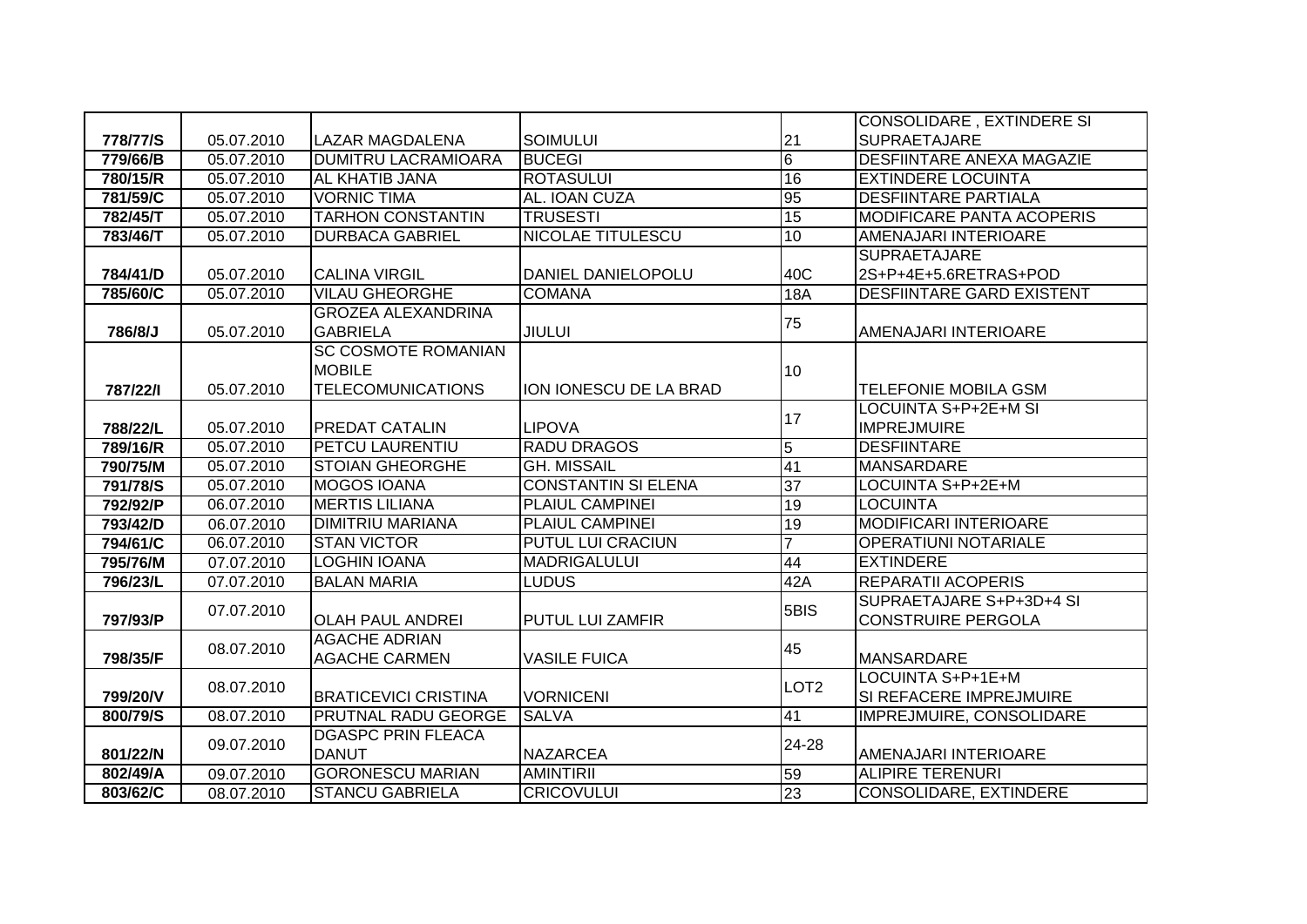|          |            |                             |                                 | <b>FN</b>       | <b>CENTRU OPERATIONAL</b>            |
|----------|------------|-----------------------------|---------------------------------|-----------------|--------------------------------------|
| 804/57/G | 14.07.2010 | <b>METROREX SA</b>          | <b>GRIVITEI</b>                 |                 | 3S+P+6E+7RETRAS                      |
|          | 14.07.2010 | <b>AROCONFORT ANDREAS</b>   |                                 | 53-63           |                                      |
| 803/23/N |            | <b>MANAGMENT</b>            | DR. NISIPOASA                   |                 | <b>INFORMATIV</b>                    |
| 804/63/C | 14.07.2010 | <b>FILOTI SULTANA</b>       | <b>ARON COTRUS</b>              | 55A             | <b>ALIPIRE TERENURI</b>              |
| 805/21/V | 14.07.2010 | <b>SC STRADA NR.50 SRL</b>  | <b>VADUL MOLDOVEI</b>           | 17              | <b>PROMOVARE PUZ</b>                 |
| 805/63/C | 14.07.2010 | <b>TODIREANU DOMNICA</b>    | <b>CAP. CALPAN GHEORGHE</b>     | 24              | <b>DESFIINTARE PARTIALA SI ANEXE</b> |
| 806/77/M | 14.07.2010 | <b>GILEA ELENA</b>          | <b>ION MIHALACHE</b>            | 154             | <b>AMENAJARI INTERIOARE</b>          |
| 807/67/B | 14.07.2010 | <b>PMB</b>                  | P-TA HARALAMBIE                 | 10              | <b>DESFIINTARE</b>                   |
| 808/68/B | 14.07.2010 | <b>PMB</b>                  | <b>BUZESTI</b>                  | $\overline{25}$ | <b>DESFIINTARE</b>                   |
| 809/69/B | 14.07.2010 | <b>PMB</b>                  | <b>BUZESTI</b>                  | $27 - 29$       | <b>DESFIINTARE</b>                   |
| 810/70/B | 14.07.2010 | <b>PMB</b>                  | <b>BUZESTI</b>                  | 17              | <b>DESFIINTARE</b>                   |
|          | 14.07.2010 |                             |                                 | 4               | CONSOLIDARE, REMODELARE              |
| 811/80/S |            | <b>ANDREI FLORIN MIRCEA</b> | <b>SCOALA FLOREASCA</b>         |                 | <b>EXTINDERE</b>                     |
| 812/21/V | 14.07.2010 | <b>PARLOG CRISTINA</b>      | <b>VESTEI</b>                   | 29A             | MANSARDAE C3 SI C4                   |
|          | 14.07.2010 | <b>DRAGOMIR CRISTIAN</b>    |                                 | 75              |                                      |
| 813/17/R |            | <b>THEODOR</b>              | <b>REGIMENTULUI</b>             |                 | <b>IMPREJMUIRE</b>                   |
|          | 14.07.2010 | <b>GHEORGHIAN BOGDAN</b>    |                                 | 3               | CONSOLIDARE, MODIFICARI              |
| 814/9/J  |            | <b>STEFAN</b>               | <b>JIULUI</b>                   |                 | <b>INTERIOARE REALIZARE TERASA</b>   |
| 815/94/P | 14.07.2010 | <b>JUGUREANU DRAGOS</b>     | <b>PRAHOVA</b>                  | 39              | <b>EXTINDERE LOCUINTA PARTER</b>     |
|          |            | <b>SC ANTREPRIZA DE</b>     |                                 |                 |                                      |
|          | 14.07.2010 | <b>CONSTRUCTII MONTAJ</b>   |                                 | 323A            |                                      |
| 816/78/M |            | <b>NR.1</b>                 | <b>ION MIHALACHE</b>            |                 | <b>DEZMEMBRARE</b>                   |
| 816/95/P | 14.07.2010 | <b>TONE MARIA</b>           | <b>PODULUI</b>                  | 9               | <b>DEZMEMBRARE</b>                   |
| 817/43/D | 14.07.2010 | <b>STEFAN MARIAN</b>        | <b>DELTA DUNARII</b>            | $\overline{22}$ | <b>INTRARE IN LEGALITATE P+1E+M</b>  |
| 818/58/G | 14.07.2010 | <b>STOICA VIRGIL</b>        | <b>GEMENI</b>                   | 90              | <b>EXTINDERE SI REALIZARE GARAJ</b>  |
|          | 14.07.2010 | <b>SC ACTIV ORTOPEDIC</b>   |                                 | 61              |                                      |
| 819/79/M |            | PRIN GHEBUTA FLOREA         | PETRU MAIOR                     |                 | <b>EXTINDERE SUBSOL</b>              |
|          | 14.07.2010 | <b>DRAGOMIR DRAGOS</b>      |                                 | 266A            |                                      |
| 820/23/1 |            | <b>MARIAN</b>               | <b>GHEORGHE IONESCU SISESTI</b> |                 | LOCUINTA S+P+1E SI IMPREJMUIRE       |
|          | 14.07.2010 | <b>DRAGOTA ADRIAN</b>       |                                 | 39-41           |                                      |
| 821/23/N |            | ALEXANDRU                   | ION NECULCE                     |                 | LOCUINTA S+P+2E+M                    |
| 822/80/M | 14.07.2010 | <b>RADU ION</b>             | <b>MEDIAS</b>                   | $\bf{8}$        | <b>AMPLASARE P+1E</b>                |
| 823/64/C | 14.07.2010 | <b>TODIREANU DOMNICA</b>    | <b>CPT. GH. CALPAN</b>          | $\overline{24}$ | <b>EXTINDERE SI REAMENAJARE</b>      |
|          | 14.07.2010 | <b>ASOCIATIA DE</b>         |                                 | 148             |                                      |
| 824/59/G |            | <b>PROPIETARI</b>           | <b>GRIVITEI</b>                 |                 | <b>CONSOLIDARE</b>                   |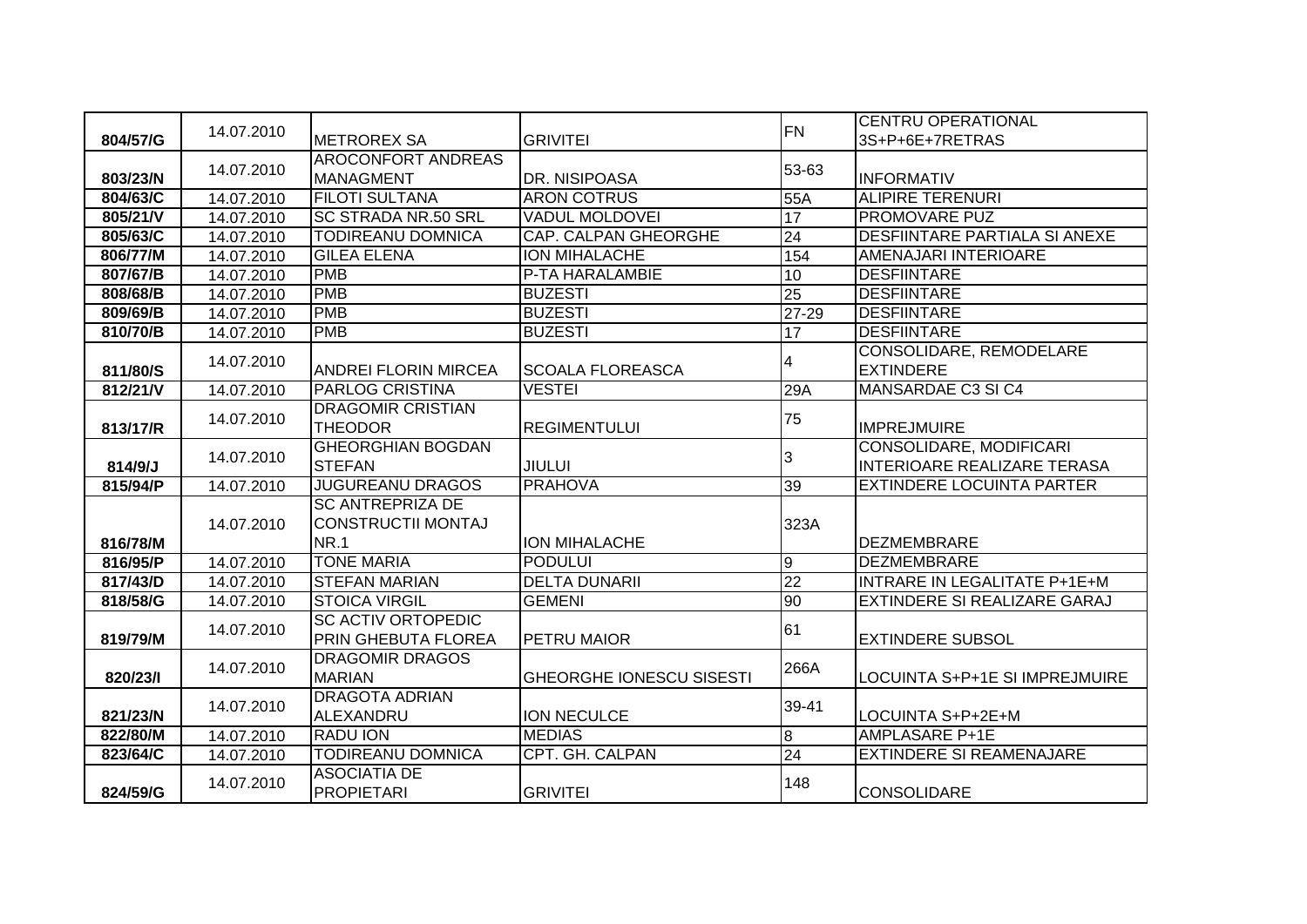|          |            | <b>MOCANU CRISTIAN</b>                   |                          |                |                                                              |
|----------|------------|------------------------------------------|--------------------------|----------------|--------------------------------------------------------------|
| 825/71/B | 15.07.2010 | <b>VICTOR</b>                            | <b>BELIZARIE</b>         | 16             | <b>MANSARDARE LOCUINTA</b>                                   |
|          | 15.07.2010 |                                          |                          |                | AMENAJARI INTERIOARE SI                                      |
| 826/18/R |            | <b>BOGDAN DRAGOI</b>                     | <b>NICOLAE RACOTA</b>    |                | <b>INCHIDERE TERASA</b>                                      |
| 827/96/P | 15.07.2010 | <b>ILIE ALEXANDRA</b>                    | <b>PRAHOVA</b>           | 45A            | <b>LOCUINTA P+1E</b>                                         |
| 828/81/S | 15.07.2010 | <b>IONASCU AMIRA DIANA</b>               | <b>STEFAN CEL MARE</b>   | $\overline{2}$ | <b>AMENAJARI INTERIOARE</b>                                  |
| 829/97/P | 15.07.2010 | <b>FILIP GERALD CATALIN</b>              | <b>PUTUL LUI ZAMFIR</b>  | 61             | <b>SPALATORIE AUTO</b>                                       |
|          | 15.07.2010 | <b>MOLDOVEANU ANCA</b>                   |                          | 18             |                                                              |
| 830/44/D |            | <b>MARIA CONSTANTIN</b>                  | <b>DELTA DUNARII</b>     |                | <b>DESFIINTARE ANEXE SI LOCUINTE</b>                         |
| 831/98/P | 15.07.2010 | <b>NITU FANEL</b>                        | <b>PISCUL NOU</b>        | $17 - 19$      | <b>IMPREJMUIRE</b>                                           |
| 832/99/P | 15.07.2010 | <b>SOLDEA DANIEL</b>                     | <b>PIPERA</b>            | <b>19A</b>     | <b>IMPREJMUIRE</b>                                           |
|          |            | <b>AUIUPSP-SCOALA NR.152</b>             |                          |                |                                                              |
|          | 15.07.2010 | <b>URUGUAY PRIN MATEI</b>                |                          | 40             |                                                              |
| 833/22/V |            | <b>MARIAN</b>                            | <b>VIRGILIU</b>          |                | <b>SALA SPORT P+1EPARTIAL</b>                                |
|          | 15.07.2010 |                                          |                          | 6              |                                                              |
| 834/81/M |            | <b>SELTEA CONSTANTIN</b>                 | <b>HORIA MACELARIU</b>   |                | TRANSFORMARE POD IN MANSARDA                                 |
| 835/72/B | 15.07.2010 | <b>MANOLESCU RADU</b>                    | <b>BUZESTI</b>           | 59             | <b>MODIFICARI INTERIOARE</b>                                 |
| 836/47/T | 15.07.2010 | <b>ARHIP ELENA CARMEN</b>                | N. TITULESCU             | 3              | <b>MODIFICARI INTERIOARE</b>                                 |
|          | 15.07.2010 | FUNDATIA PT. TINERET A                   |                          | 48             |                                                              |
| 837/73/B |            | <b>MUNICIPIULUI BUCURESTI</b>            | <b>BUCURESTII NOI</b>    |                | <b>DEZMEMBRARE</b>                                           |
|          | 15.07.2010 | <b>SC ROM SERVICE</b>                    |                          | 11A            |                                                              |
| 838/65/C |            | <b>CONSTRUCT SRL</b>                     | <b>CHITILEI</b>          |                | BIROURI 2S+P+5E+M                                            |
|          | 15.07.2010 | <b>CHIVORCHIAN MARIA</b>                 |                          | 6              |                                                              |
| 839/74/B |            | <b>ARSALUIS</b>                          | <b>CONSTANTIN BOGHIU</b> |                | LOCUINTA S+P+2E+3RETRAS                                      |
|          | 15.07.2010 |                                          |                          | 3              | <b>CONSOLIDARE, EXTINDERE SI</b>                             |
| 840/24/L |            | <b>VLADESCU SORIN MARIUS LIMPEJOAREI</b> |                          |                | <b>RECOMPARTIMENTARE</b>                                     |
|          | 15.07.2010 |                                          |                          | 24             |                                                              |
| 841/3/W  |            | SERBAN ILEANA ADRIANA                    | <b>WITTING</b>           |                | <b>INFORMATIV</b>                                            |
|          | 15.07.2010 |                                          |                          | 20             | REAMENAJARE LOCUINTA SI                                      |
| 842/66/C |            | <b>NICOLAE SABINA ELENA</b>              | <b>ELENA CLUCEREASA</b>  |                | <b>REFACERE ACOPERIS</b>                                     |
|          |            |                                          |                          |                |                                                              |
|          | 15.07.2010 | <b>SC POLYMAS MEDIA</b>                  |                          | 61C            | <b>CONSOLIDARE REABILITARE</b>                               |
| 843/67/C |            | <b>INVESMENT</b>                         | <b>NICOLAE CARAMFIL</b>  |                | SUPRAETAJARE S+P+3E LA S+P+4E                                |
|          |            |                                          |                          |                |                                                              |
|          |            |                                          |                          |                |                                                              |
| 844/60/G | 15.07.2010 | <b>SC ARION IMPORT</b><br><b>EXPORT</b>  | <b>HAGI GHITA</b>        | 89-91          | <b>LOCUINTE SI BIROURI</b><br>2S+P+4E+5RETRAS SI IMPREJMUIRE |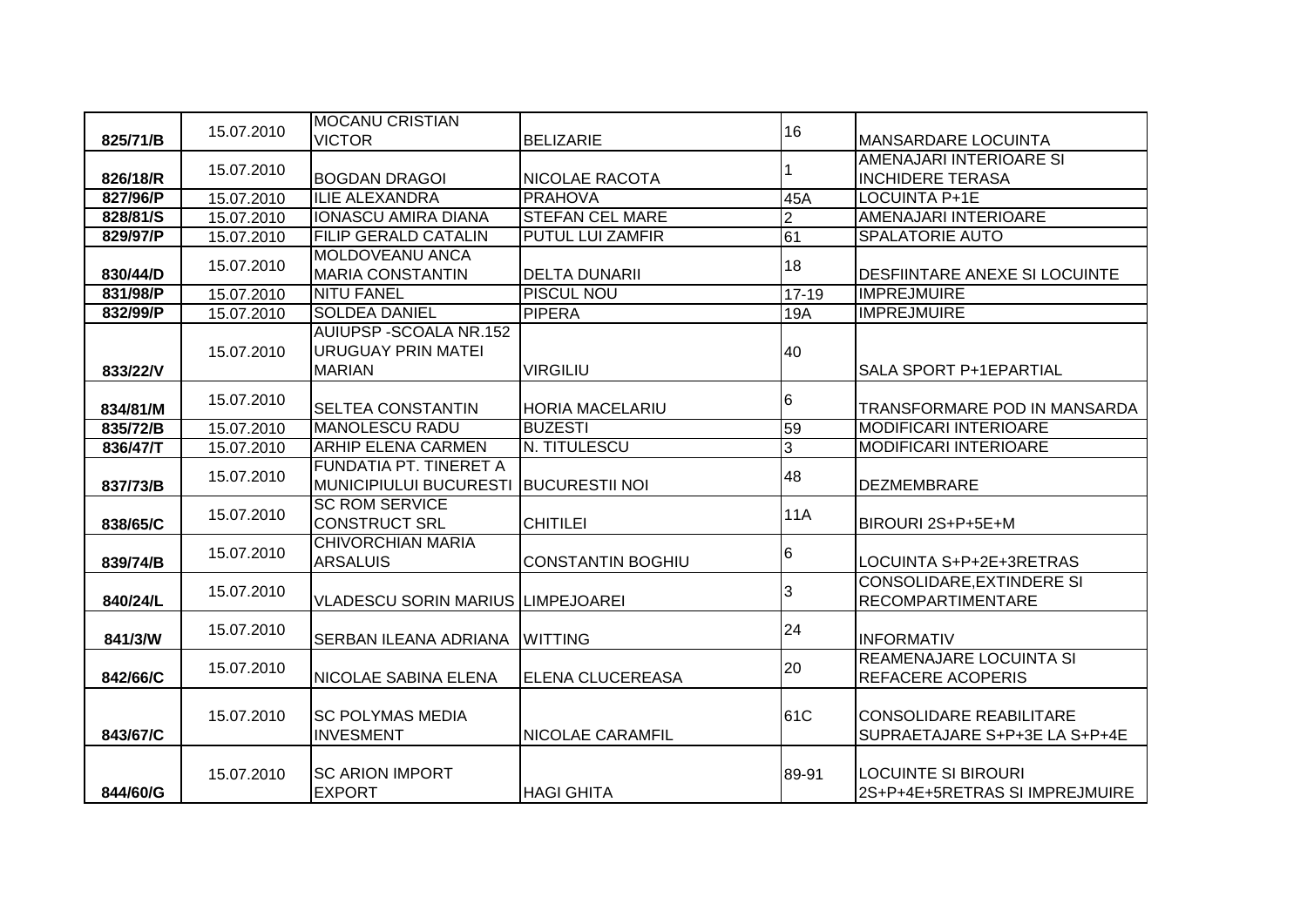| 845/75/B  | 15.07.2010 | <b>OPREA DORU JOHANN</b>                                                  | <b>BUZESTI</b>              | 76-80           | <b>MODIFICARI INNTERIOARE</b>                               |
|-----------|------------|---------------------------------------------------------------------------|-----------------------------|-----------------|-------------------------------------------------------------|
| 846/24/1  | 15.07.2010 | <b>CORNELIU DAN PAUN</b>                                                  | PICTOR IOSIF ISER           | 30              | $SP+P+1E+M$                                                 |
| 847/76/B  | 15.07.2010 | MIU CRISTIAN PT SC<br><b>PRODEROM</b>                                     | <b>BARAJUL ARGES</b>        | 36              | SUPRAETAJARE 2S+P+4E+5.6<br><b>RETRAS</b>                   |
| 848/45/D  | 15.07.2010 | POP EMIL SI POP CORINA                                                    | DANIEL DANIELOPOLU          | 10              | SUPRAETAJARE S+P+4E+5.6RETRAS                               |
| 849/100/P | 16.07.2010 | <b>GEORGESCU FLORENTIN</b><br><b>RAZVAN</b>                               | PISCUL PIETREI              | 44-48           | <b>INFORMATIV</b>                                           |
| 850/77/B  | 16.07.2010 | <b>MITREA ION</b>                                                         | <b>BUCEGI</b>               | 112             | <b>EXTINDERE BALCON</b>                                     |
| 851/78/B  | 16.07.2010 | <b>PMB</b>                                                                | <b>BUZESTI</b>              | 15              | <b>DESFIINTARE</b>                                          |
| 852/46/D  | 16.07.2010 | <b>RADU VIOREL VALENTIN</b>                                               | DUMITRU RADUCU DURBAC       | $\overline{20}$ | CONSTRUIRE LOCUINTA PARTER                                  |
| 853/82/S  | 16.07.2010 | <b>TRIF PAULINA</b>                                                       | <b>SALVA</b>                | 39              | <b>EXTINDERE</b>                                            |
| 854/83/S  | 19.07.2010 | <b>MARIN STEFANIA</b>                                                     | <b>SMARANDA BRAESCU</b>     | 47A             | <b>IMPREJMUIRE</b>                                          |
| 855/25/1  | 19.07.2010 | <b>CHITOIU DANIEL MIHAI</b>                                               | <b>IONESCU SISESTI</b>      | 11E             | <b>INFORMATIV</b>                                           |
| 856/82/M  | 19.07.2010 | <b>SC QUEEN INTL. GRUP</b>                                                | <b>MURES</b>                | 69              | CONCESIONARE, CONSOLIDARE<br><b>EXTINDERE</b>               |
| 857/50/A  | 19.07.2010 | <b>OPREA DIDINA</b>                                                       | <b>AFLUENTULUI</b>          | $\overline{2}$  | <b>SPALATORIE AUTO</b>                                      |
| 858/61/G  | 19.07.2010 | <b>GHEORGHE CORINA</b>                                                    | <b>IORDACHE GOLESCU</b>     | 28              | <b>TERASA</b>                                               |
| 859/79/B  | 19.07.2010 | <b>ILIE NICULAE</b>                                                       | <b>VF. BEREVOIANUL MARE</b> | $\overline{81}$ | <b>INFORMATIV</b>                                           |
| 860/101/P | 19.07.2010 | <b>ILIE NICULAE</b>                                                       | DR. PISCUL RUSULUI          | $\overline{24}$ | <b>INFORMATIV</b>                                           |
| 861/23/V  | 20.07.2010 | <b>SC VIVIROM COMIMPEX</b><br><b>PRIN MOGAN FLORIN</b>                    | <b>VF. INALT</b>            | 65              | <b>DESFIINTARE</b>                                          |
| 862/19/R  | 20.07.2010 | <b>SC GP HOLDING INVEST</b><br>PRIN ADINA ALBU                            | <b>TEODOSIE RUDEANU</b>     | 8               | DESFIINTARE                                                 |
| 863/9/O   | 20.07.2010 | <b>AXINIA MANUELA MONA</b><br><b>SC MONICA DESIGN IMPEX</b><br><b>SRL</b> | <b>ODAI</b>                 | 507-509         | <b>INFORMATIV</b>                                           |
| 864/20/R  | 20.07.2010 | <b>IMINOVICI RODICA</b><br><b>VALERIA</b>                                 | DR. REGIMENTULUI            | 38-42           | <b>INFORMATIV</b>                                           |
| 865/84/S  | 20.07.2010 | <b>TOMOIU GABRIEL</b>                                                     | <b>DOAMNA STANCA</b>        | $\overline{21}$ | <b>DESFIINTARE C1</b>                                       |
| 866/14/H  | 20.07.2010 | <b>COTOFREA MUDREA</b>                                                    | <b>HAGI MOSCU MARIA</b>     | 9               | <b>INTRARE IN LEGALITATE</b><br><b>PT EXTINDERE MAGAZIE</b> |
| 867/47/D  | 20.07.2010 | <b>BACAN MARIAN</b>                                                       | <b>MUNTELE GAINA</b>        | 103-105         | <b>CONTINUARE LUCRARI SI</b><br><b>MANSARDARE</b>           |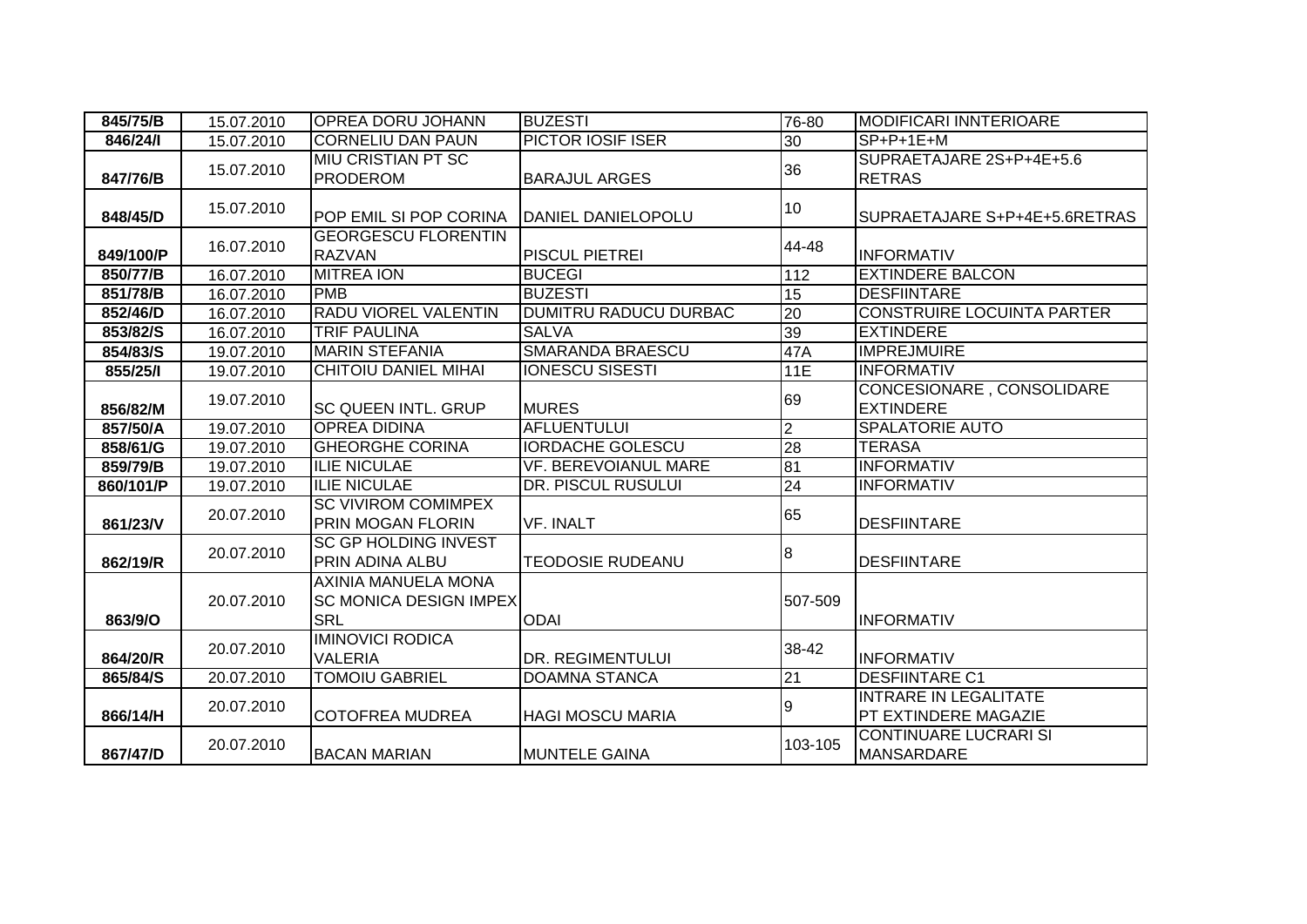|           |            | <b>ASOCIATIA DE</b>         |                            |                 |                                     |
|-----------|------------|-----------------------------|----------------------------|-----------------|-------------------------------------|
|           | 20.07.2010 | <b>PROPIETARI PRIN POP</b>  |                            | 15              |                                     |
| 868/85/S  |            | <b>MONICA</b>               | <b>GH. SIMIONESCU</b>      |                 | <b>IMPREJMUIRE</b>                  |
|           | 20.07.2010 | <b>SC BG CONSULT INVEST</b> |                            | 1D              |                                     |
| 869/83/M  |            | PRIN BILTEANU VERO          | <b>MOECIU</b>              |                 | <b>INFORMATIV</b>                   |
| 870/84/M  | 20.07.2010 | <b>ALEXANDRU SORIN</b>      | <b>ION MIHALACHE</b>       | 187             | <b>INCHIDERE BALCOANE</b>           |
| 871/86/S  | 20.07.2010 | <b>GHINEA MARIUS ANDREI</b> | AL. SOMESUL RECE           | 17              | <b>CONSTRUIRE BALCON</b>            |
| 872/62/G  | 20.07.2010 | <b>CHIRU VIRGIL</b>         | <b>CAL. GRIVITEI</b>       | 174             | AMENAJARE APARTAMENT                |
| 873/85/M  | 20.07.2010 | <b>CATANET DAN NICOLAE</b>  | <b>MAGURICEA</b>           | $\overline{27}$ | AMENAJARI INTERIOARE                |
| 874/26/1  | 21.07.2010 | <b>COZAC DOINA</b>          | <b>ION MIHALACHE</b>       | 172             | AMENAJARI INTERIOARE                |
|           | 21.07.2010 | <b>SC FIDO SRL</b>          |                            | 59              | PRELUNGIRE COS DE EVACUARE          |
| 875/36/F  |            | PRIN IRINA COMEGA           | <b>IACOB FELIX</b>         |                 | <b>EXISTENT PE FATADA CLADIRII</b>  |
| 876/68/C  | 21.07.2010 | POPA VANDA RALUCA           | <b>CAPALNA</b>             | 16              | <b>CONSTRUIRE BALCON</b>            |
| 877/48/T  | 21.07.2010 | <b>PREPELITA GABRIEL</b>    | <b>TURDA</b>               | 129             | <b>CONSTRUIRE BALCON</b>            |
|           | 21.07.2010 | <b>SC OTI EMA COM PRIN</b>  |                            | $6 - 8$         |                                     |
| 878/63/G  |            | <b>VALCEANU EMANOIL</b>     | <b>GARA DE NORD</b>        |                 | <b>MODIFICARI FATADA</b>            |
| 879/80/B  | 21.07.2010 | <b>STAVARACHE MIHAI</b>     | <b>BUCURESTII NOI</b>      | 56              | AMENAJARI INTERIAORE                |
|           |            | <b>SC GRIRO SA PRIN</b>     |                            |                 | <b>GARD PE TRONSONUL AB IN ZONA</b> |
| 880/64/G  | 21.07.2010 | ING. CODREANU ROMEO         | 353-357<br><b>GRIVITEI</b> |                 | <b>CAMINULUI DE NEFAMILISTI</b>     |
|           |            | <b>SC GRIRO SA PRIN</b>     |                            | 353-357         | GARD PE TRONSONUL CD LA VEST        |
| 881/65/G  | 21.07.2010 | <b>ING. CODREANU ROMEO</b>  | <b>GRIVITEI</b>            |                 | DE POLICLINICA EXISTENTA            |
| 882/69/C  | 21.07.2010 | <b>CIUCU DUMITRA</b>        | <b>COTESTI</b>             | 27A             | <b>DEZMEMBRARE</b>                  |
| 883/49/T  | 21.07.2010 | <b>STANESCU ELENA</b>       | <b>TUDOR STEFAN</b>        | $6\phantom{1}$  | LOCUINTA S+P+1E                     |
| 884/102/P | 21.07.2010 | <b>SINDILA ILIE</b>         | DR. STEGARULUI             | 401A            | <b>IMPREJMUIRE</b>                  |
|           |            | <b>NEACSU BOGDAN</b>        |                            |                 |                                     |
| 885/50/T  | 21.07.2010 | <b>CONSTANTIN</b>           | <b>TARMULUI</b>            | 19              | <b>IMPREJMUIRE</b>                  |
| 886/37/F  | 21.07.2010 | <b>FEDOROV VALENTIN</b>     | <b>FICUSULUI</b>           | $6\phantom{.}6$ | <b>AMENAJARI INTERIOARE</b>         |
|           |            |                             |                            |                 |                                     |
| 887/86/M  | 21.07.2010 | <b>NEACSU IULIAN</b>        | <b>ION MIHALACHE</b>       | 58              | REAMANEJARE SPATIU COMERCIAL        |
|           |            |                             |                            |                 | ANSAMBLU BIROURI, HOTEL SERVICII    |
| 888/70/C  | 21.07.2010 | <b>SC EURO ACCIONAL SRL</b> | <b>CHITILEI</b>            | 196             | <b>LOCUINTE</b>                     |
|           | 21.07.2010 |                             |                            | 13              |                                     |
| 889/103/P |            | <b>SC PROPERTY TEAM SRL</b> | <b>INTR. POIANA</b>        |                 | SUPRAETAJARE, RECONFIGURARE         |
|           | 21.07.2010 |                             |                            | 79              | <b>CONSOLIDARE, EXTINDERE SI</b>    |
| 890/87/S  |            | <b>AMUZA MARIA</b>          | <b>SAVENI</b>              |                 | <b>SUPRAETAJARE</b>                 |
| 891/66/G  | 21.07.2010 | <b>COCIS ANDREI</b>         | <b>GARLEI</b>              | 134             | FUNCTIUNE MIXTA S+P+2E+M            |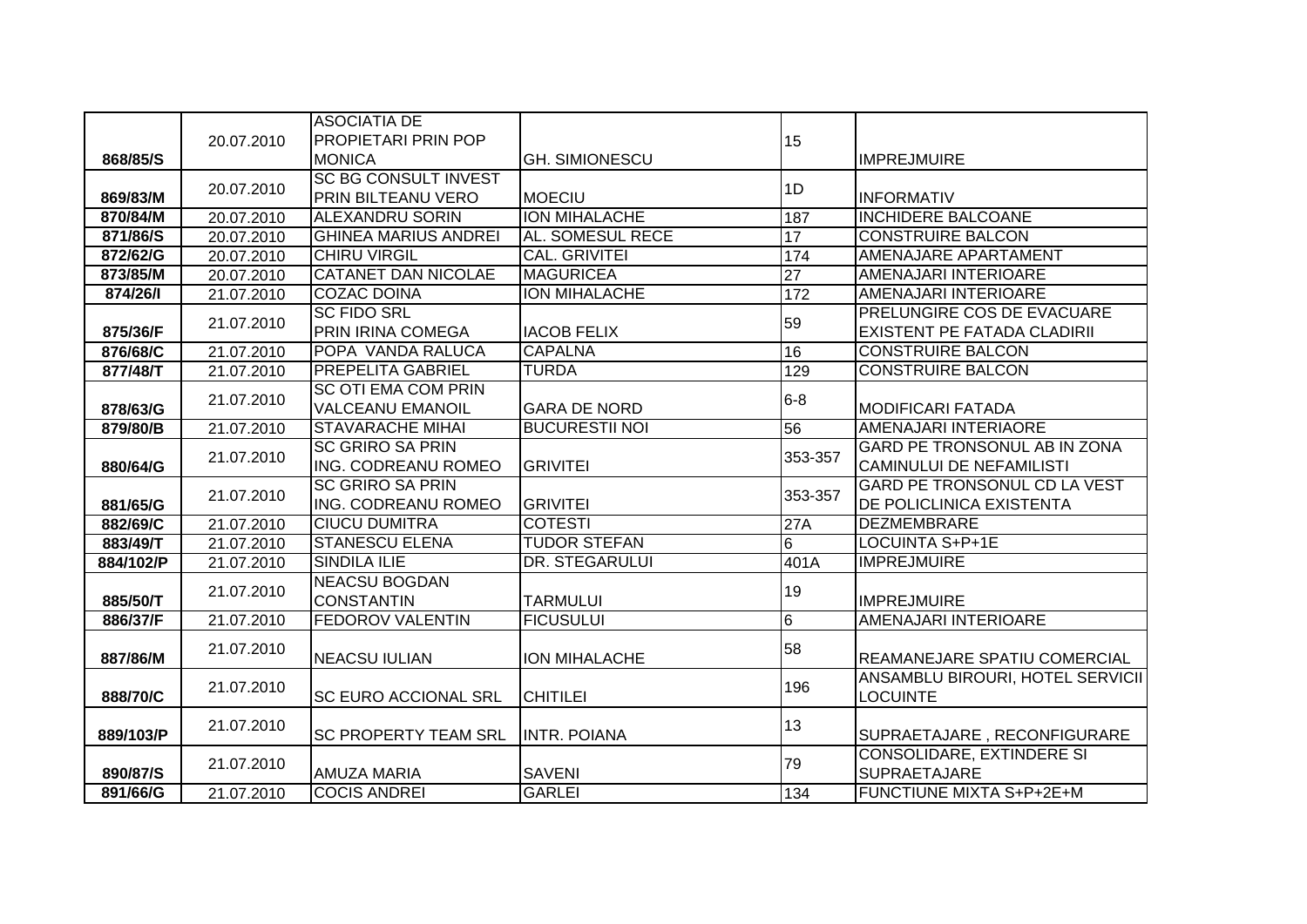|           |            | <b>DEMETRA REALITY</b>       |                            |                | SUPRAETAJARE ANSAMBLU             |
|-----------|------------|------------------------------|----------------------------|----------------|-----------------------------------|
| 892/87/M  | 21.07.2010 | <b>DEVELOPMENT SRL</b>       | AL. METEROLOGIEI           | 24A            | <b>RAZIDENTIAL</b>                |
|           |            |                              |                            |                | <b>EXTINDERE LOCUINTA P+1E SI</b> |
| 893/48/D  | 21.07.2010 | <b>ANL</b>                   | DR. NISIPOASA              | 123-155        | <b>IMPREJMUIRE</b>                |
| 894/81/B  | 21.07.2010 | <b>TIGOIANU ELENA</b>        | <b>GH. BARITIU</b>         | 12A            | LOCUINTA P+2E+M                   |
| 895/104/P | 21.07.2010 | <b>MANTA DOINA</b>           | <b>PUTUL LUI ZAMFIR</b>    | 9              | BIROURI S+P+2E+M                  |
| 896/82/B  | 21.07.2010 | YAHYA IMAD                   | <b>NORDULUI</b>            | 96C            | <b>INTRARE IN LEGALITATE</b>      |
| 897/21/R  | 21.07.2010 | <b>PETCU LAURENTIU</b>       | <b>RADU DRAGOS</b>         | $\overline{5}$ | <b>LOCUINTA P+1E</b>              |
| 898/71/C  | 21.07.2010 | <b>SC AGROVET SA</b>         | NICOLAE COCULESCU          | 1B             | <b>SUPRATEJARE S+P+6E</b>         |
| 899/88/M  | 22.07.2010 | <b>MELICA MIHAIL</b>         | <b>VASILE MIRONIUC</b>     | 19             | <b>MANSARDARE</b>                 |
|           | 22.07.2010 |                              |                            | 131            | <b>INTRARE IN LEGALITATE PT</b>   |
| 900/27/I  |            | <b>DINESCU GABRIELA</b>      | <b>IZBICENI</b>            |                | <b>EXTINDERE</b>                  |
| 901/51/A  | 22.07.2010 | <b>MURARIU STEFAN</b>        | <b>AUTOMATIZARII</b>       | $\overline{7}$ | LOCUINTA P+1E                     |
| 902/51/T  | 22.07.2010 | <b>BUCIUMAN MIHAI</b>        | <b>TARMULUI</b>            | $\overline{7}$ | <b>DESFIINTARE</b>                |
|           |            | <b>SC ANIMA SPECIALITY</b>   |                            |                |                                   |
|           | 22.07.2010 | <b>MEDICAL SERVICES PRIN</b> |                            | 228C           | AMENAJARE SPATIU COMERCIAL SI     |
| 903/72/C  |            | <b>MUTU CONSTANTIN</b>       | <b>CHITILEI</b>            |                | <b>SCHIMBARE DE FUNCTIUNE</b>     |
|           |            | <b>ASOCIATIA DE</b>          |                            |                |                                   |
|           | 22.07.2010 | PROPIETARI BL. 2LA SC.1      |                            | 72             |                                   |
| 904/73/C  |            | <b>ANTONIU MARDI</b>         | N. CARAMFIL                |                | <b>REABILITARE TERMICA</b>        |
|           | 22.07.2010 |                              |                            | 16-18          | INTRARE IN LEGALITATE S+P+2E+M    |
| 905/89/M  |            | <b>SC FLASH INVESTMENT'S</b> | <b>AV. MIRCEA PETRE</b>    |                | <b>BIROURI SI LOCUINTA</b>        |
|           | 22.07.2010 | <b>CHICHEANU MARIUS</b>      |                            | 285-287        |                                   |
| 905/89/M  |            | <b>NICOLAE</b>               | <b>ION MIHALACHE</b>       |                | HOTEL D+P+3E                      |
| 906/83/B  | 22.07.2010 | <b>PMB</b>                   | <b>BUZESTI</b>             | $\overline{7}$ | <b>DESFIINTARE</b>                |
| 907/49/D  | 22.07.2010 | <b>ANL</b>                   | <b>DR. NISIPOASA</b>       | 123-155        | <b>IMPREJMUIRE LA STRADA</b>      |
| 908/88/S  | 22.07.2010 | <b>DUMITRASCU TRAIAN</b>     | <b>STRAULESTI</b>          | 127A           | LOCUINTA D+P+1E                   |
|           | 22.07.2010 |                              |                            | 21             | <b>SUPRAETAJARE LOCUINTA</b>      |
| 909/25/L  |            | <b>SC TOTAL CONFORT SRL</b>  | <b>LIPOVA</b>              |                | COLECTIVA S+P+3E+M                |
| 910/74/C  | 23.07.2010 | <b>NICA MARIAN</b>           | <b>CAMPNITIA</b>           | 29             | LOCUINTA S+P+1E+POD               |
|           | 23.07.2010 | <b>NICOLESCU FLORIAN</b>     |                            | 8              |                                   |
| 911/84/B  |            | <b>EDUARD</b>                | <b>BELIZARIE</b>           |                | <b>INCHIDERE BALCOANE</b>         |
|           | 23.07.2010 |                              |                            | 66             | CONSOLIDARE, SUPRAETAJARE         |
| 912/75/C  |            | PARLEA FLORIN                | <b>OCTAV COCARASCU</b>     |                | <b>PARTIALA</b>                   |
| 913/22/R  | 23.07.2010 | <b>PETCU LAURENTIU</b>       | <b>RADU DRAGOS</b>         | 5              | <b>LOCUINTA P+1E</b>              |
| 914/89/S  | 26.07.2010 | <b>MIRIUTA GIGEL</b>         | <b>GH. IONESCU SISESTI</b> | 32A            | LOCUINNTE S+P+3E+4RETRAS          |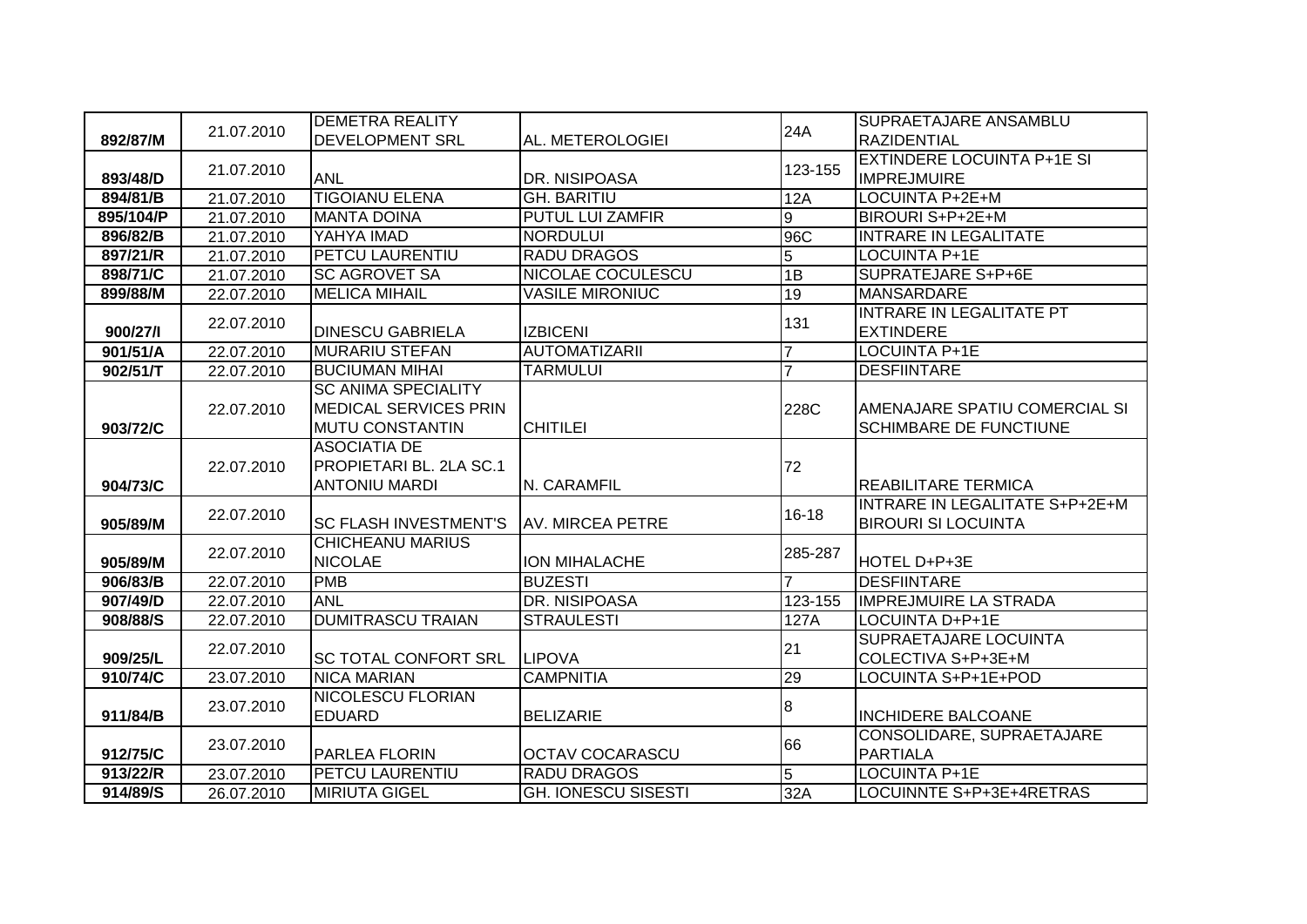| 915/38/F  | 26.07.2010 | <b>JOHANN DORU OPREA</b>                                | DR. I. FELIX               | 63-69    | <b>MODIFICARI INTERIAORE</b>                                          |
|-----------|------------|---------------------------------------------------------|----------------------------|----------|-----------------------------------------------------------------------|
| 916/39/F  | 26.07.2010 | <b>JOHANN DORU OPREA</b>                                | <b>BUZESTI</b>             | 76-80    | <b>MODIFICARI INTERIAORE</b>                                          |
| 917/40/F  | 26.07.2010 | <b>JOHANN DORU OPREA</b>                                | <b>BUZESTI</b>             | 76-80    | <b>MODIFICARI INTERIAORE</b>                                          |
| 918/41/F  | 26.07.2010 | <b>JOHANN DORU OPREA</b>                                | DR. FELIX                  | 63-69    | <b>MODIFICARI INTERIAORE</b>                                          |
| 919/42/F  | 26.07.2010 | <b>JOHANN DORU OPREA</b>                                | DR. FELIX                  | 63-69    | <b>MODIFICARI INTERIAORE</b>                                          |
| 920/43/F  | 26.07.2010 | <b>JOHANN DORU OPREA</b>                                | DR. FELIX                  | 63-69    | <b>MODIFICARI INTERIAORE</b>                                          |
| 921/44/F  | 26.07.2010 | JOHANN DORU OPREA                                       | <b>BUZESTI</b>             | 76-80    | <b>MODIFICARI INTERIAORE</b>                                          |
| 922/76/C  | 26.07.2010 | <b>TOMA SILVIU</b>                                      | <b>CAIERULUI</b>           | 12       | LOCUINTA P+1E+M                                                       |
| 923/77/C  | 26.07.2010 | <b>ERBASU MARIUS</b><br>ALEXANDRU                       | <b>NICOLAE CARAMFIL</b>    | 72       | AMENAJARI INTERIOARE                                                  |
| 924/78/C  | 26.07.2010 | <b>ERBASU MARIUS</b><br>ALEXANDRU                       | NICOLAE CARAMFIL           | 72       | <b>AMENAJARI INTERIOARE</b>                                           |
| 925/52/A  | 26.07.2010 | PETRARU VALERIA                                         | <b>ARAD</b>                | 49       | REAMENAJARE, SUPRAETAJARE<br><b>CONSTRUCTIE</b>                       |
| 926/91/M  | 27.07.2010 | DRAGOMIR ALEXANDRU<br><b>EMIL</b>                       | <b>COSTACHE MARINESCU</b>  | 15       | <b>EXTINDERE</b>                                                      |
| 927/24/V  | 27.07.2010 | <b>SC VIVIROM COMIMPEX</b><br><b>PRIN MOGAN FLORIN</b>  | <b>VF. INALT</b>           | 65       | MODIFICARE FATADE, AMENAJARI<br><b>INTERIOARE</b>                     |
| 928/67/G  | 27.07.2010 | <b>ENACHE DOREL</b>                                     | <b>GOLOVITA</b>            | 20       | AMPLASARE LOCUINTA D+P+1E SI<br><b>REFACERE IMPREJMUIRE</b>           |
| 929/79/C  | 27.07.2010 | <b>SC SIEL DEZVOLTARE</b>                               | <b>CARBUNARILOR</b>        | 14       | AMENAJARI INTERIOARE SI<br><b>RECONFIGURARE FATADE</b><br>$S+P+2E+3E$ |
| 930/50/D  | 27.07.2010 | <b>CALINA VIRGIL</b>                                    | DANIEL DANIELOPOLU         | 44A      | SUPRAETAJARE,<br><b>RECOMPARTIMENTARI</b><br>2S+P+4E+5RETRAS+POD      |
| 931/45/F  | 27.07.2010 | <b>GRIGORE GHEROGHE</b>                                 | <b>FLOREASCA</b>           | 42B      | LOCUINTA P+1E                                                         |
| 932/52/T  | 27.07.2010 | MEIDLINGER DONCEA DAN TROTUSULUI                        |                            | 98       | <b>MODIFICARE LUCRANA</b>                                             |
| 933/51/D  | 27.07.2010 | <b>DADALAU ION</b>                                      | <b>DEJ</b>                 | 69       | <b>EXTINDERE P+1E</b>                                                 |
| 934/90/S  | 27.07.2010 | <b>COJOCARESCU MARIA</b>                                | <b>SISESTI</b>             | 225-245  | <b>ANEXA GOSPODAREASCA</b>                                            |
| 935/26/L  | 27.07.2010 | <b>CRISTEA PETRUTA</b>                                  | <b>STOICA LUDESCU</b>      | 72       | <b>MANSARDARE</b>                                                     |
| 936/85/B  | 28.07.2010 | <b>SC ORANGE SA</b>                                     | <b>BANU ANTONACHE</b>      | 40-44    | AMPLASARE STATIE TEL MOBILA                                           |
| 937/15/H  | 28.07.2010 | UM 0929 BUCURESTI                                       | <b>HRISOVULUI</b>          | $18-A$   | <b>REMIZA AUTO</b>                                                    |
| 938/105/P | 28.07.2010 | <b>SC IMPACT DEVELOPER</b><br><b>&amp;CONTRACTOR SA</b> | DR. PADUREA NEAGRA NR.1-17 | $1 - 17$ | <b>DEZEMEMBRARE</b>                                                   |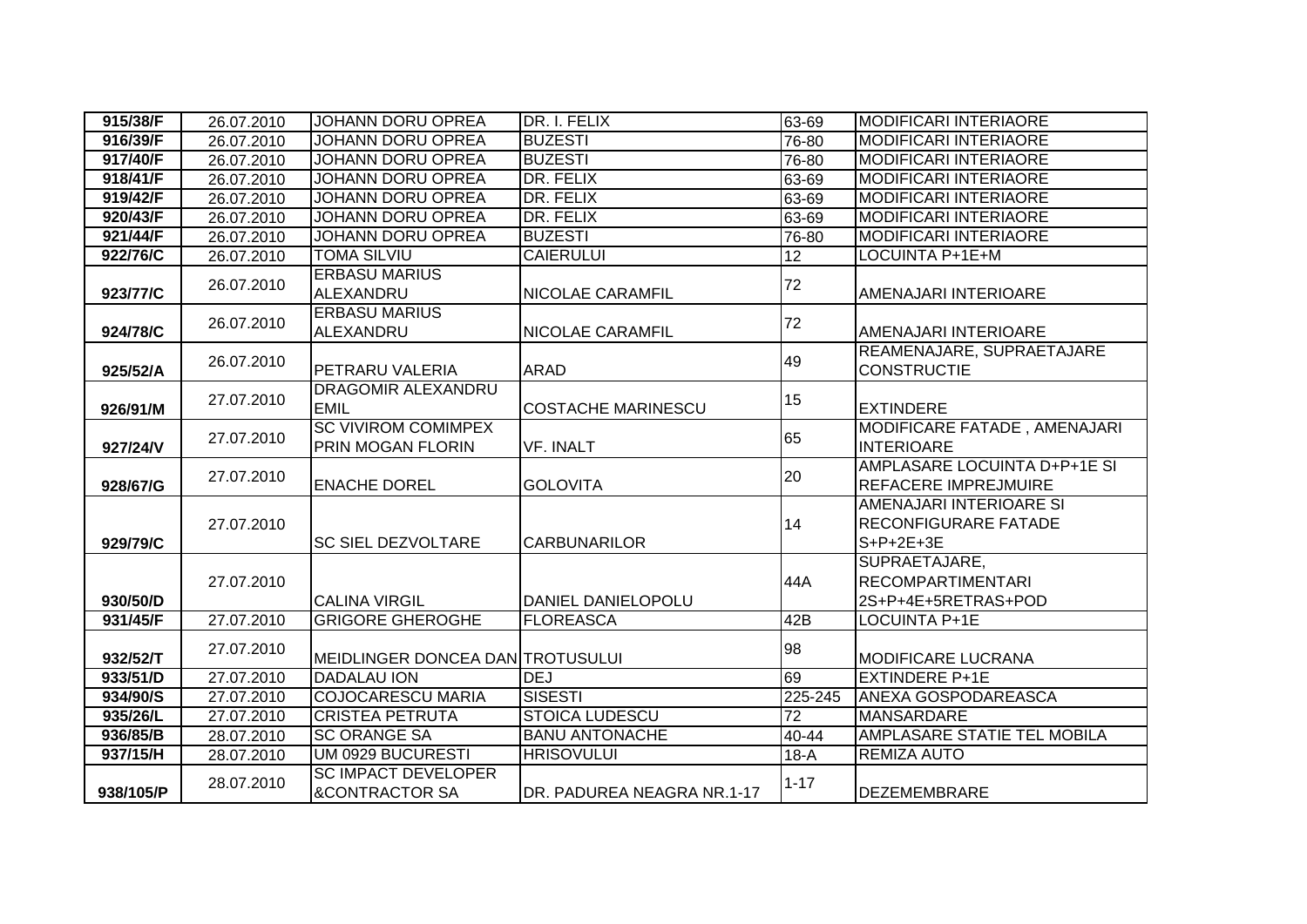| 939/91/S              | 02.08.2010 | <b>SIMIONESCU SORIN</b>     | <b>SALAJENI</b>             | 17                 | EXTINDERE LOCUINTA D+P+1E+M         |
|-----------------------|------------|-----------------------------|-----------------------------|--------------------|-------------------------------------|
|                       |            |                             |                             |                    | INTRARE IN LEGALITATE AMENAJARI     |
| 940/53/T              | 02.08.2010 | <b>DOBRESCU DAN OVIDIU</b>  | <b>TUDOR VIANU</b>          | $6-8$              | <b>INTERIOARE AP.1-2</b>            |
| 941/106/P             | 03.08.2010 | <b>URICHIANU ADRIAN ION</b> | PLAVIEI (FOSTA GORUNULUI)   | 4A                 | <b>IMPREJMUIRE TEREN</b>            |
| 942/92/S              | 03.08.2010 | <b>PANTELIMON OTILIA</b>    | <b>SOIMARESTILOR</b>        | œ                  | <b>ALIPIRE TERENURI</b>             |
| 943/80/C              | 03.08.2010 | <b>ABU ALIQAN MELUTA</b>    | <b>CHITILEI</b>             | 303A               | LOCUINTA P+2E SI IMPREJMUIRE        |
| 944/23/R              | 03.08.2010 | <b>GHITA GEORGE</b>         | <b>RETORTEI</b>             | 20A                | AMENAJARI INTERIOARE                |
|                       |            | <b>SC LAND MARK INVEST</b>  |                             |                    |                                     |
|                       |            | <b>SRL</b>                  |                             |                    | AMENAJARI INTERIOARE,               |
| 945/86/B              | 04.08.2010 | <b>PRIN PENES SORIN</b>     | <b>BARAJUL ARGES</b>        | 41E                | <b>SUPRAETJARE</b>                  |
| 946/53/A              | 04.08.2010 | <b>BADEA MARIUS ADRIAN</b>  | M. AVERESCU                 | $8 - 10$           | REFACERE GARD CORP C                |
|                       |            | <b>CONSTANTINESCU</b>       |                             |                    |                                     |
| 947/92/M              | 09.08.2010 | <b>LUCIANA</b>              | <b>ION MIHALACHE</b>        | 69                 | <b>CONSOLIDARE SI SUPRAETAJARE</b>  |
|                       |            | <b>CONSTANTINESCU</b>       |                             |                    |                                     |
| 948/93/M              | 09.08.2010 | <b>LUCIANA</b>              | <b>ION MIHALACHE</b>        | 69                 | <b>DESFIINTARE PARTIALA</b>         |
| 949/93/S              | 10.08.2010 | <b>SARBU MARIAN</b>         | <b>SURORILOR</b>            | 131                | LOCUINTA D+P+2E+M                   |
| 950/107/P             | 10.08.2010 | <b>CDIA MANAGMENT SRL</b>   | <b>POLIGRAFIEI</b>          | 49-51              | BIROURI 6S+P+27E-29RETRAS           |
| 951/10/J              | 10.08.2010 | <b>STOICAN IOSIF</b>        | <b>JIULUI</b>               | 93                 | <b>DESFIINTARE</b>                  |
| 952/94/M              | 10.08.2010 | <b>NEDEA IOANA</b>          | <b>GRIGORE MANOLESCU</b>    | $15 - 17$          | <b>DEZMEMBRARE</b>                  |
| $953/94/\overline{S}$ | 10.08.2010 | SC ELBI 2001 SRL            | <b>SFANTA MARIA</b>         | 65                 | <b>ALIPIRE</b>                      |
|                       |            | <b>DUMITRESCU MANUEL</b>    |                             |                    |                                     |
| 954/27/L              | 10.08.2010 | <b>DAVID</b>                | <b>LITA</b>                 | 17                 | <b>DESFIINTARE</b>                  |
|                       |            | <b>ALEXANDRU TEBEICA</b>    |                             |                    |                                     |
|                       |            | <b>REPREZENTANT SC</b>      |                             |                    | <b>EXTINDERE HOTEL PHEONICIA CU</b> |
| 955/95/S              | 10.08.2010 | <b>TRIUMF CONSTRUCT</b>     | AL. SERBANESCU              | 87                 | $S + P$                             |
|                       |            |                             |                             |                    | <b>CONSOLIDARE SI AMENAJARI</b>     |
| 956/81/C              | 11.08.2010 | <b>RADU ELENA</b>           | <b>OCTAV COCARASCU</b>      | 98                 | <b>INTERIOARE</b>                   |
| 957/82/C              | 11.08.2010 | <b>TIRVULEA MARIA</b>       | <b>COPSA MICA</b>           |                    | <b>CONSOLIDARE SI EXTINDERE</b>     |
| 958/96/S              | 12.08.2010 | RADU ABDURANIAN             | <b>STEFAN CEL MARE</b>      | $3 - 5$            | <b>REAMENAJARE POLICLINICA</b>      |
| 959/87/B              | 12.08.2010 | RADU ABDURANIAN             | <b>BUCURESTI - PLOIESTI</b> | 10                 | <b>REAMENAJARE POLICLINICA</b>      |
| 960/83/C              | 13.08.2010 | <b>MARCU ION</b>            | <b>INTR. CATEDREI</b>       | 29                 | <b>MODIFICARE AC</b>                |
|                       |            | <b>MOSNEAG RAZVAN</b>       |                             |                    |                                     |
| 961/88/B              | 16.08.2010 | <b>TEOFIL</b>               | <b>ION BIANU</b>            | 31                 | SUPRATEJARE P+1E MANSARDAT          |
|                       |            |                             |                             |                    | <b>CONSOLIDARE SI REPARARE</b>      |
| 962/89/B              | 16.08.2010 | <b>TORIAI MIHAI</b>         | <b>BALARIA</b>              | 50                 | <b>ACOPERIS</b>                     |
| 963/18/E              | 16.08.2010 | <b>DITC REAL ESTATE</b>     | <b>EXPOZITIEI</b>           | $\overline{22-30}$ | <b>PROMOVARE PUZ</b>                |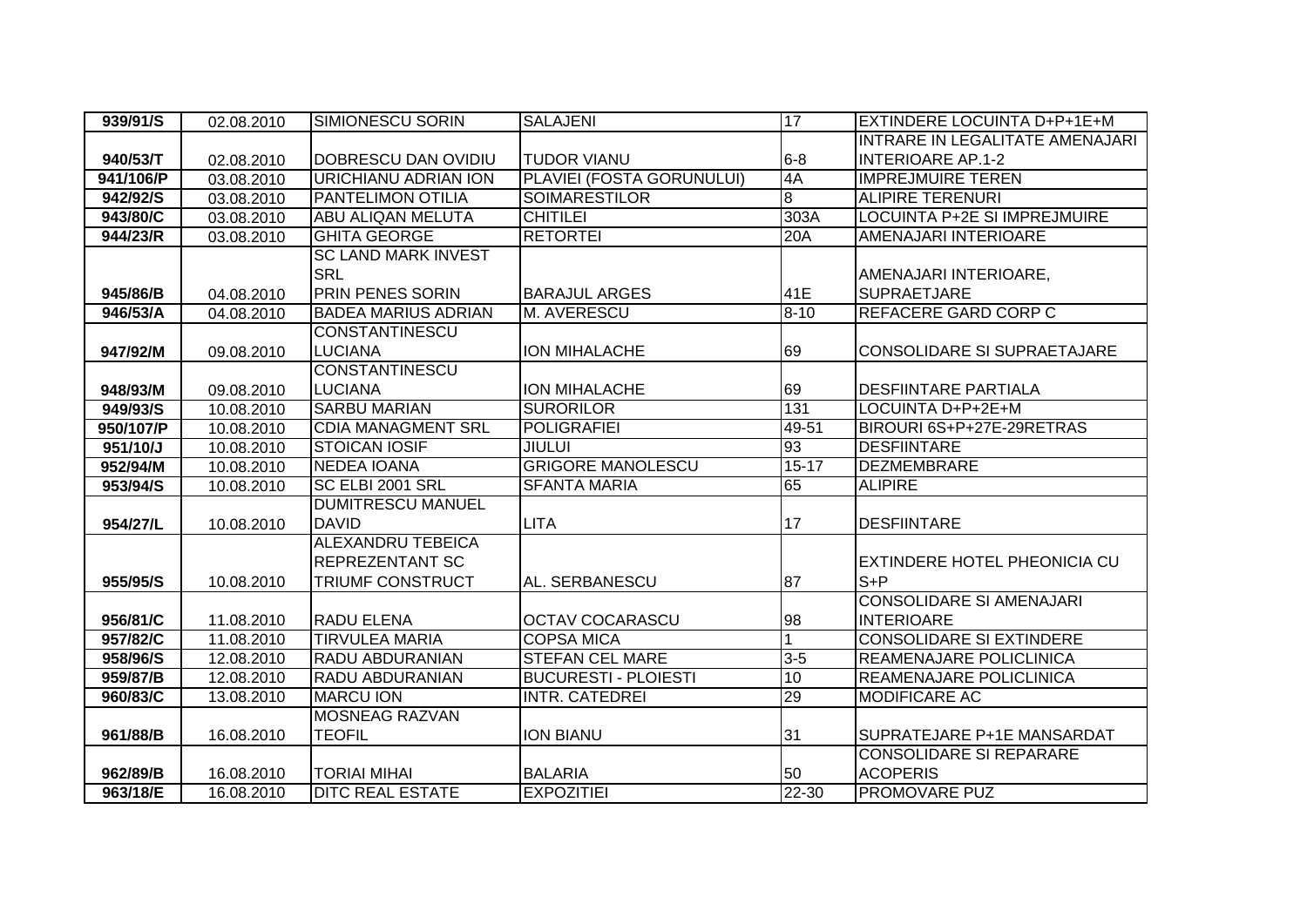|          |            | <b>SC PROFESIONAL PETRO</b>             |                              |                 |                                      |
|----------|------------|-----------------------------------------|------------------------------|-----------------|--------------------------------------|
| 964/28/1 | 16.08.2010 | <b>OFFICE SRL</b>                       | <b>IZBICENI</b>              | 117-119         | <b>IMODIFCARE AC</b>                 |
| 965/95/M | 16.08.2010 | <b>MITRACHE GEORGICA</b>                | <b>VALEA MERILOR</b>         | 11              | LOCUINTA P+2E+M                      |
| 966/25/V | 16.08.2010 | <b>MITRACHE GEORGICA</b>                | <b>VALEA MERILOR</b>         | 11              | <b>DESFIINTARE C1 SI C2</b>          |
|          |            | <b>TEODORESCU RAZVAN</b>                |                              |                 |                                      |
| 967/28/L | 16.08.2010 | <b>EMIL</b>                             | <b>LONEA</b>                 | $21 - 25$       | LOCUINTA P+1E LOTURI B/36            |
|          |            | <b>TEODORESCU ADRIAN</b>                |                              |                 |                                      |
| 968/29/L | 16.08.2010 | <b>MUGUREL</b>                          | <b>LONEA</b>                 | $21 - 25$       | LOCUINTA P+1E LOTURI B/29            |
|          |            | <b>GRADINITA DE COPII</b>               |                              |                 |                                      |
| 969/46/F | 16.08.2010 | NR.283                                  | <b>FICUSULUI</b>             | 25              | MODIFICARE AC 15/F DIN 2009          |
| 970/54/A | 16.08.2010 | <b>MIHAI GHEORGHE</b>                   | <b>AVRAMENI</b>              | 1               | <b>CONSTRUIRE S+P+2E</b>             |
|          |            | <b>DUMITRESCU DAVID</b>                 |                              |                 |                                      |
| 971/30/L | 16.08.2010 | <b>MANUEL</b>                           | LITA NR.17                   | 17              | LOCUINTA DS+P+2E+M                   |
|          |            |                                         |                              | 19,21,21        |                                      |
| 972/84/C | 17.08.2010 | <b>BOTEZ DAN STEFAN</b>                 | PLAIUL CAMPINEI NR.19,21.21A | A               | <b>ALIPIRE TERENURI</b>              |
|          |            | <b>SC RED SEA &amp;</b>                 |                              |                 |                                      |
|          |            | <b>SHIKUN&amp;BINUI REAL</b>            |                              |                 | AMENAJARI INTERIOARE SI LA           |
| 973/55/A | 18.08.2010 | <b>ESTATE</b>                           | <b>AVIONULUI</b>             | 52-70           | <b>FATADE</b>                        |
| 974/90/B | 18.08.2010 | <b>DOKA STEFAN</b>                      | <b>BUCURESTII NOI</b>        | $\overline{17}$ | <b>SCHIMBARE DESTINATIE AP.20-21</b> |
| 975/52/D | 18.08.2010 | <b>ANL</b>                              | DR. NISIPOASA                | 123-155         | LOCUINTA P+M P.530                   |
|          |            | <b>GEORGESCU ALICE</b>                  |                              |                 |                                      |
| 976/56/A | 19.08.2010 | <b>CORNELIA</b>                         | <b>AMINTIRII</b>             | 5               | S+P+4ERETRAS SI IMPREJMUIRE          |
|          |            |                                         |                              |                 | <b>LOCUINTE SI SERVICII</b>          |
| 977/57/A | 19.08.2010 | <b>APOSTOL RADU</b>                     | <b>AEROGARII</b>             | 38              | S+P+5E+6RETRAS                       |
| 978/58/A | 19.08.2010 | <b>APOSTOL RADU</b>                     | <b>AEROGARII</b>             | $\overline{38}$ | <b>DESFIINTARE PARTIALA</b>          |
|          |            | <b>RIZESCU CLAUDIA</b>                  |                              |                 |                                      |
| 979/85/C | 23.08.2010 | <b>IORDAN DANIEL</b>                    | <b>CLUJ</b>                  | 59-61           | LOCUINTA S+P+2E+M                    |
|          |            | <b>DIMA COSMIN MIRCEA</b>               |                              |                 |                                      |
| 980/91/B | 23.08.2010 | DIMA DARIANA IOANA                      | DRUMUL EUGEN BROTE           | 28A             | LOCUINTA S+P+2E                      |
|          |            |                                         |                              |                 | <b>DESFIINTARE CONSTRUCTII</b>       |
| 981/31/L | 23.08.2010 | <b>DINU GHEORGHE</b>                    | <b>LEANDRULUI</b>            | 13A             | <b>EXISTENTE</b>                     |
|          |            |                                         |                              |                 |                                      |
| 982/97/S | 24.08.2010 | <b>SC ASIT REAL ESTATE SRLISIRIULUI</b> |                              | 42-46           | RECOMPARTIMENTARI INTERIOARE         |
| 983/32/L | 24.08.2010 | <b>BURLOI IULIAN</b>                    | <b>LITA</b>                  | 32              | <b>DESFIINTARE CLADIRI EXISTENTE</b> |
|          |            | <b>BURLOI IULIAN</b>                    |                              |                 |                                      |
| 984/33/L | 24.08.2010 | OLTEANU CONSTANTIN                      | <b>LITA</b>                  | 30,32           | ALIPIRE TERENURI                     |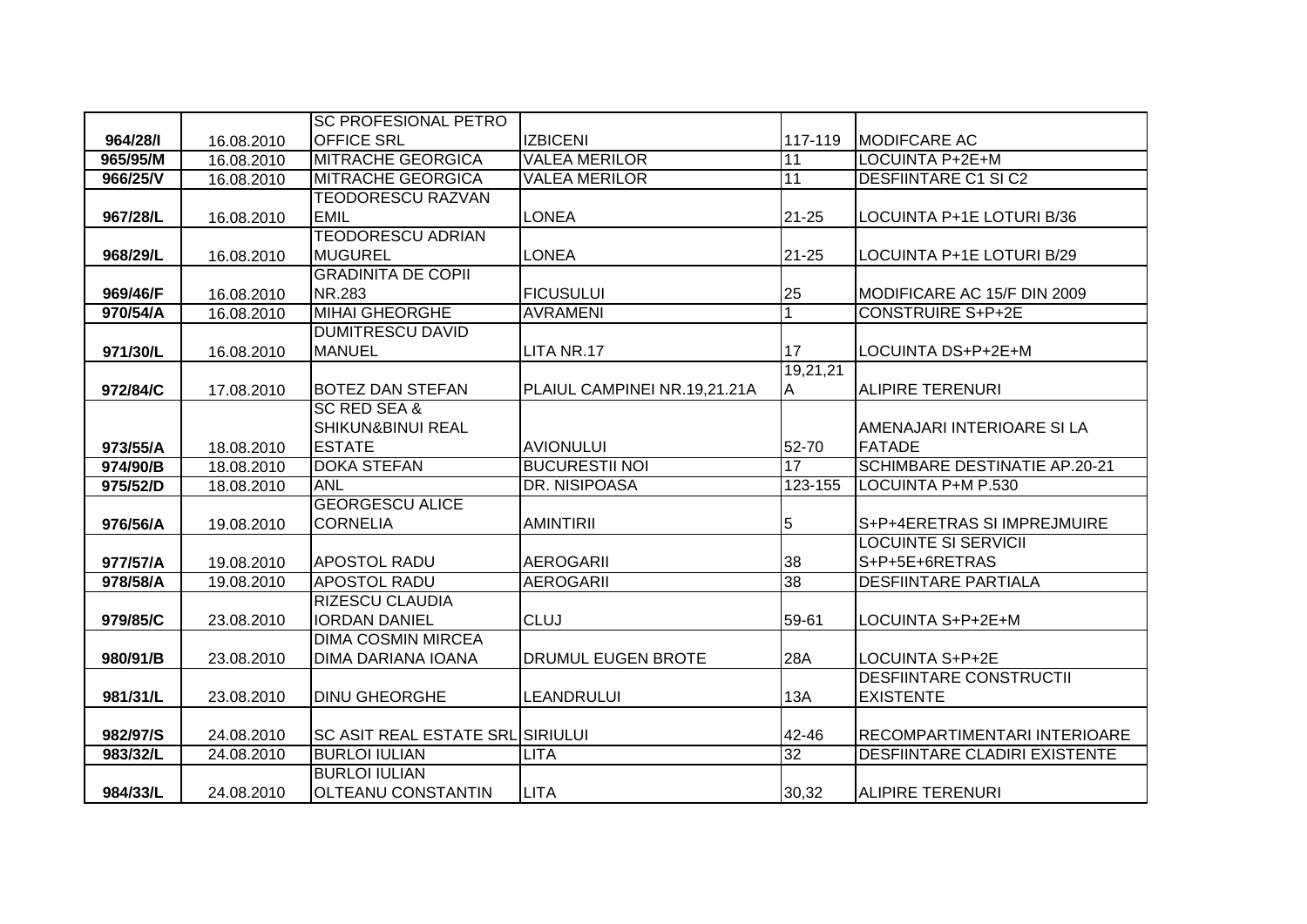|            |            |                                       |                             |                 | AVIZ DE OPORTUNITATE PUZ (IMOBIL      |
|------------|------------|---------------------------------------|-----------------------------|-----------------|---------------------------------------|
| 985/96/M   | 24.08.2010 | <b>SC AS LOCAV SRL</b>                | MALTOPOL / A.I.CUZA         | 4,8/34          | BIROURI 2S+P+7E)                      |
| 986/53/D   | 24.08.2010 | <b>CALIN ION</b>                      | PIATA DOROBANTI             | $\overline{2}$  | <b>REAMENAJARE AP.3</b>               |
|            |            |                                       |                             |                 | SUPRAETAJARE, MODIFICARI              |
| 987/92/B   | 25.08.2010 | DINICA DUMITRU CATALIN BANU ANTONACHE |                             | 43              | <b>INTERIOARE SI DE FATADE</b>        |
| 988/108/P  | 25.08.2010 | <b>IUROV DANIELA</b>                  | <b>PUTUL LUI ZAMFIR</b>     | $\overline{4}$  | <b>LOCUINTA S+P+2E</b>                |
|            |            |                                       |                             |                 | <b>IMOBIL FUNCTIUNE MIXTA</b>         |
| 989/68/G   | 25.08.2010 | <b>SC ELSID SA</b>                    | <b>GHETARILOR</b>           | 19-21           | 3S+P+5E+6ERETRAS                      |
|            |            |                                       |                             |                 | DEZMEMBRARE TEREN SI                  |
| 990/59/A   | 25.08.2010 | <b>SC ALIA INMOBILIRIA SRL</b>        | MARESAL AVERESCU            | 7A              | <b>CONSTRUCTII</b>                    |
| 991/19/E   | 25.08.2010 | <b>RAAPPS</b>                         | <b>MIRCEA ELIADE</b>        |                 | <b>EXTINDERE SALA FITNES</b>          |
| 992/54/D   | 25.08.2010 | <b>ANL</b>                            | <b>DR. NISIPOASA</b>        | 123-155         | LOCUINTA P+M P.531                    |
| 993/109/P  | 25.08.2010 | <b>RUSSI FLORIN</b>                   | <b>INTR. POIANA</b>         | 22              | LOCUINTA S+P+2E+M                     |
| 994/98/S   | 25.08.2010 | <b>MAICAN SANDA</b>                   | <b>SIRIULUI</b>             | $42 - 46$       | AMENAJARI INTERIOARE                  |
|            |            |                                       |                             |                 | DESFIINTARE CONSTRUCTII               |
| 995/99/S   | 25.08.2010 | <b>SARBU MARIAN</b>                   | <b>SURORILOR</b>            | 131             | <b>EXISTENTE</b>                      |
| 996/97/M   | 25.08.2010 | <b>SAON CODIN THEODOR</b>             | DR. MUNTELE GAINA           | 178             | <b>LOCUINTA S+P+1E</b>                |
| 997/11/J   | 25.08.2010 | <b>CIOCOIU HORIA DARIUS</b>           | <b>JANDARMERIEI</b>         | 3D              | <b>INFORMATIV</b>                     |
| 998/110/P  | 25.08.2010 | <b>TOMA ANUTA</b>                     | <b>PODULUI</b>              | 80              | ALIPIRE NUMERE CADASTRALE             |
|            |            |                                       |                             |                 | CONSOLIDARE, REAMENAJARE,             |
|            |            |                                       |                             |                 | <b>EXTINDERE, SUPRAETJARE</b>         |
| 999/55/D   | 25.08.2010 | <b>IONITA RAZVAN</b>                  | <b>DUNACESTI</b>            | $6\phantom{.}6$ | CONSTRUCTIE EXISTENTA                 |
| 1000/54/T  | 25.08.2010 | <b>CIOBOTEA LUCIA</b>                 | <b>EPISCOP TIMUS</b>        | $\overline{8}$  | <b>CONCESIONARE TEREN</b>             |
|            |            |                                       |                             |                 | <b>CONSTRUIRE BALCOANE PARTER</b>     |
| 1001/86/C  | 25.08.2010 | POPA MANDA RALUCA                     | <b>CAPALNA</b>              | 16              | AP.20                                 |
| 1002/60/A  | 25.08.2010 | <b>SAEED YELMAZ</b>                   | <b>ARCASILOR / CHITILEI</b> | 5A/16           | <b>ALIPIRE TERENURI</b>               |
| 1003/111/P | 25.08.2010 | <b>TOMA ANUTA</b>                     | <b>PODULUI</b>              | 80              | <b>CONSOLIDARE, EXTINDERE</b>         |
| 1004/112/P | 25.08.2010 | <b>TOMA ANUTA</b>                     | <b>PODULUI</b>              | 80              | <b>DESFIINTARE PARTIALA</b>           |
| 1005/87/C  | 25.08.2010 | <b>TUDORACHE NICULINA</b>             | <b>OCTAV COCARASCU</b>      | 78              | AMENAJARI INTERIOARE                  |
| 1006/113/P | 25.08.2010 | <b>BARLE STEFAN</b>                   | PUTUL LUI ZAMFIR            | 41              | CONSOLIDARE, SUPRAETAJARE             |
|            |            | STOIAN DEACONU MARIA                  |                             |                 | CONCESIONARE, EXTINDERE SI            |
| 1007/1/K   | 25.08.2010 | <b>LORENA</b>                         | <b>CAROL KNAPPE</b>         | 69              | ETAJARE P+1E                          |
| 1008/29/l  | 25.08.2010 | <b>CADAR EUGENIA</b>                  | <b>IACOB FELIX</b>          | 79              | REAMENAJARE, MANSARDARE               |
| 1009/93/B  | 25.08.2010 | PLETEA FLOAREA                        | <b>BUCEGI</b>               | 15              | CONSOLIDARE, REAMANEJARE              |
|            |            |                                       |                             |                 | <b>CONSTRUIRE SPATIU COMERCIAL SI</b> |
| 1010/47/F  | 25.08.2010 | <b>TANASE COJOCARU ION</b>            | 16 FEBRUARIE                | 53              | APARTAMENTE D+P+1E+M                  |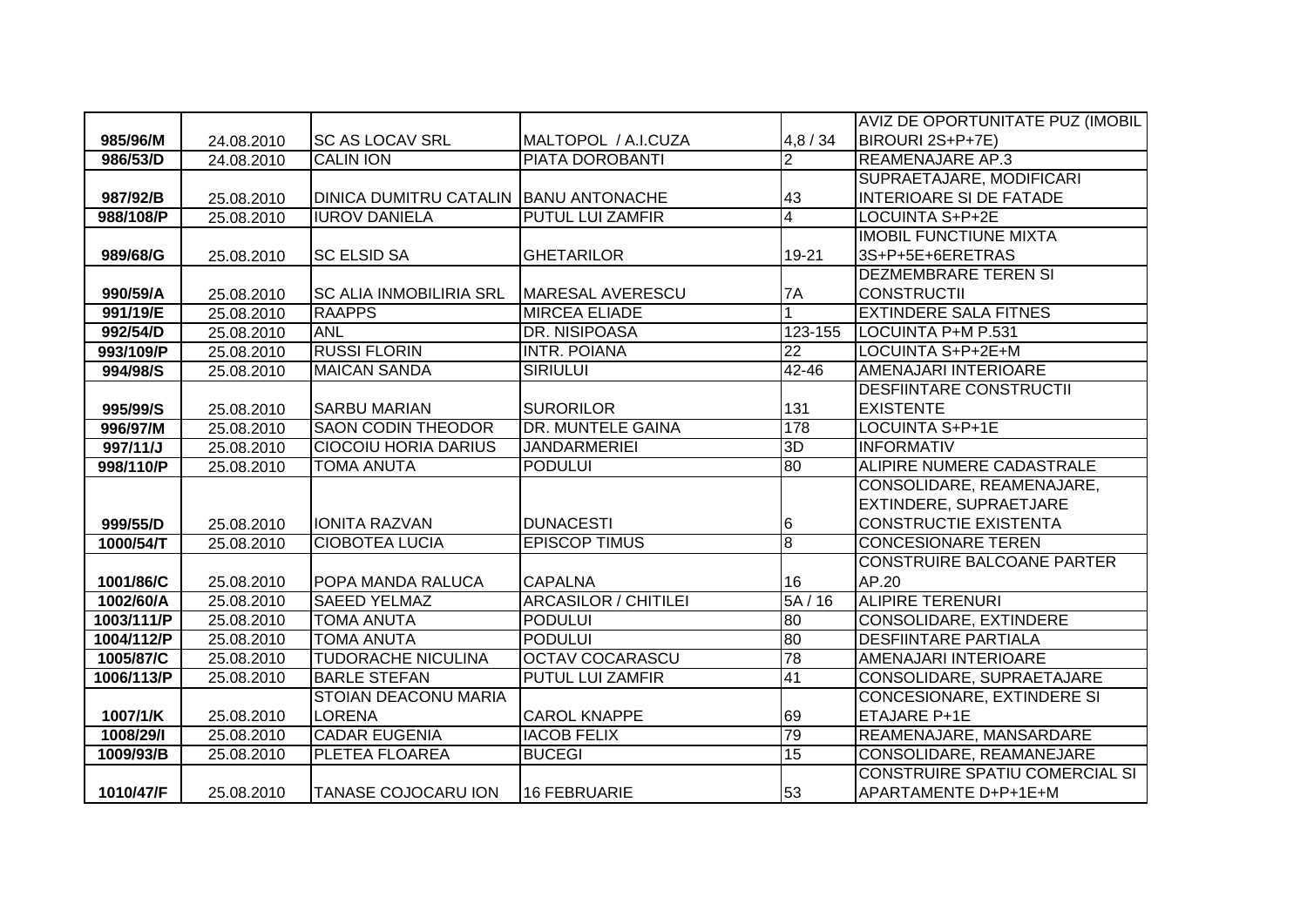|            |            |                              |                         |                 | LOCUINTA P+1E+M                     |
|------------|------------|------------------------------|-------------------------|-----------------|-------------------------------------|
| 1011/61/A  | 25.08.2010 | ISICHITIU MARIA              | <b>ARTARULUI</b>        | 43              | <b>SI IMPREJMUIRE</b>               |
|            |            |                              |                         |                 | INTRARE IN LEGALITATE PT P+1E SI    |
| 1012/26/V  | 25.08.2010 | <b>GRIGORESCU IOANA</b>      | <b>VESTEI</b>           | 56              | <b>GARAJ</b>                        |
| 1013/88/C  | 25.08.2010 | <b>SC ORANGE SA</b>          | <b>CEASORNICULUI</b>    | 17              | <b>AMPLASARE STATIE GSM</b>         |
|            |            |                              |                         |                 | <b>INTRARE IN LEGALITATE PT</b>     |
| 1014/34/L  | 25.08.2010 | <b>DINU GHEORGHE</b>         | LEANDRULUI              | 13A             | LOCUINTA SI IMPREJMUIRE             |
| 1015/69/G  | 25.08.2010 | <b>LUNGU NICOLAE</b>         | <b>GEMENI</b>           | 70A             | LOCUINTA P+2E+M                     |
| 1016/27/V  | 25.08.2010 | <b>FLORESCU DANIEL</b>       | <b>VERBINELOR</b>       | 71-73           | <b>LOCUINTA P+1E</b>                |
| 1017/98/M  | 25.08.2010 | <b>NICU CONSTANTIN</b>       | <b>STEFAN MAGHERI</b>   | 24              | <b>SUPRAETAJARE</b>                 |
| 1018/70/G  | 25.08.2010 | <b>GHITA LENUTA</b>          | <b>DIMITRIE GUSTI</b>   | $\overline{15}$ | <b>MANSARDARE</b>                   |
| 1019/71/G  | 25.08.2010 | <b>LAZAR CRISTIAN</b>        | <b>GRAUNTELUI</b>       | 19              | <b>EXTINDERE</b>                    |
|            |            | <b>SC NORD PROPERTY</b>      |                         |                 |                                     |
| 1020/24/N  | 26.08.2010 | <b>INVESTMENTS</b>           | <b>NORDULUI</b>         | 62D             | <b>INTRARE IN LEGALITATE</b>        |
| 1021/56/D  | 26.08.2010 | <b>BONTAS MARCELA</b>        | <b>DORNEI</b>           | $\overline{77}$ | <b>SUPRAETAJARE</b>                 |
| 1022/55/T  | 26.08.2010 | <b>PARVU ANCA</b>            | <b>TIMISULUI</b>        | 52              | <b>EXTINDERE</b>                    |
| 1023/10/O  | 30.08.2010 | <b>SC TECO SRL</b>           | <b>ODAI</b>             | 431             | <b>EXTINDERE HALA</b>               |
| 1024/89/C  | 30.08.2010 | <b>VILVOI ION</b>            | <b>CAMPNITA</b>         | 40              | <b>EXTINDERE LOCUINTA</b>           |
|            |            |                              |                         |                 | <b>MODIFICARI INTERIOARE FATADE</b> |
| 1025/56/T  | 31.08.2010 | <b>SC MULTIPREST HABITAT</b> | <b>TRIFESTI</b>         | 5A              | 2S+P+4E+5.6RETRAS                   |
| 1026/100/S | 31.08.2010 | <b>IONESCU GABRIELA</b>      | <b>INTR. STEGARULUI</b> | 28-34           | ALIPIRE TERENURI LOT 2/1            |
| 1027/94/B  | 31.08.2010 | <b>BANIC GENOVEVA</b>        | <b>BUZIAS</b>           | $\overline{26}$ | <b>INFORMATIV</b>                   |
| 1028/99/M  | 31.08.2010 | CIOCODEI ALEXANDRU           | <b>VERONICA MICLE</b>   | 24              | AMENAJARI INTERIOARE AP.5           |
|            |            |                              |                         |                 | AMENAJARI INTERIAORE SI             |
| 1029/101/S | 31.08.2010 | NAHORNIAC FLORIN             | <b>SERDARULUI</b>       | Ι9              | <b>INCHIDERE BALCON AP.26</b>       |
| 1030/57/T  | 31.08.2010 | <b>PETRE VALENTIN</b>        | <b>TURDA</b>            | 100             | <b>AMENAJARI INTERIOARE</b>         |
| 1031/90/C  | 31.08.2010 | <b>STAN ROMEO</b>            | <b>CORNATEL</b>         | $\overline{2}$  | SUPRAETAJARE S+P+5E                 |
|            |            | <b>RAAPPS PRIN MAXIM</b>     |                         |                 |                                     |
| 1032/20/E  | 31.08.2010 | <b>DOMNICA</b>               | <b>EXPOZITIEI</b>       | 22-30           | <b>DEZMEMBRARE</b>                  |
|            |            | <b>SC CARPATI MODERN</b>     |                         |                 |                                     |
|            |            | <b>FURNITURA SRL PRIN</b>    |                         |                 |                                     |
| 1033/95/B  | 31.08.2010 | <b>JUCA MARIANA</b>          | <b>BUCURESTII</b>       | 170             | <b>ALIPIRE TERENURI</b>             |
|            |            |                              |                         |                 | <b>AMENAJARI SI SCHIMBARE</b>       |
| 1034/62/A  | 31.08.2010 | <b>PARASCHIVESCU MIRCEA</b>  | <b>ACORDULUI</b>        | 15              | <b>FUNCTIUNE</b>                    |
| 1035/114/P | 31.08.2010 | <b>CAZANGIU RODICA</b>       | AV. POPISTEANU          | $\overline{5}$  | AMENAJARI INTERIOARE AP.7           |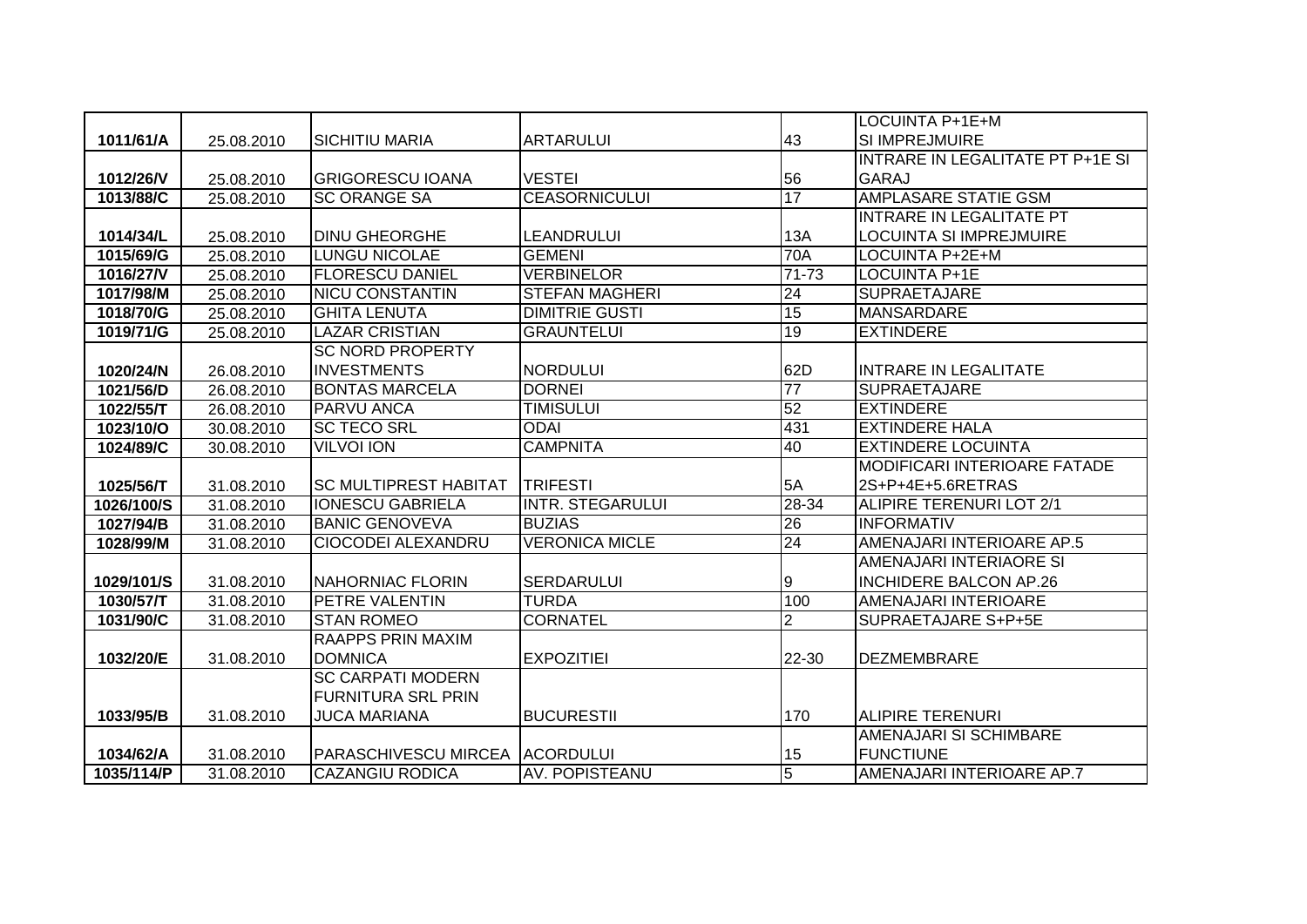|               |            |                              |                             |         | INTRARE IN LEGALITATE PENTRU         |
|---------------|------------|------------------------------|-----------------------------|---------|--------------------------------------|
| 1036/58/T     | 31.08.2010 | <b>DAVID IRINA</b>           | NICOLAE TITULESCU           | 121     | AMENAJARI INTERIOARE AP.15           |
| 1037/63/A     | 31.08.2010 | <b>ROSU AMALIA</b>           | <b>MARESAL AVERESCU</b>     | 24      | AMENAJARI INTERIOARE AP.2 SI 3       |
| 1038/30/I     | 31.08.2010 | <b>ICHIM MARIANA</b>         | <b>IONESCU SISESTI</b>      | 140H    | <b>EXTINDERE TERASA LOT 14</b>       |
|               |            |                              |                             |         | AMPLASARE STRUCTURA DE UTILAJ        |
| 1039/11/O     | 31.08.2010 | <b>ANGHELESCU DANIELA</b>    | <b>ODAI</b>                 | 307-309 | PE TERASA CORP A                     |
|               |            |                              |                             |         |                                      |
| 1040/64/A     | 31.08.2010 | MANEA LIVIU ALEXANDRU        | <b>ACORDULUI</b>            | 18      | <b>INFORMATIV</b>                    |
| <b>ANULAT</b> |            | <b>ANULAT</b>                | <b>ANULAT</b>               |         | <b>ANULAT</b>                        |
| 1041/72/G     | 31.08.2010 | <b>GHINESCU ELENA</b>        | <b>CAL. GRIVITEI</b>        | 192     | AMENAJARI INTERIOARE AP.10           |
|               |            |                              |                             |         | AMENAJARI INTERIOARE TRONSON C       |
| 1042/59/T     | 31.08.2010 | <b>FAGARASAN FLORIN</b>      | <b>TELEGA</b>               | 6       | AP.79                                |
| 1043/24/R     | 31.08.2010 | <b>CHITU MARIN</b>           | <b>RETORTEI</b>             | 52      | ANEXA GOSPODAREASCA                  |
| 1044/28/V     | 31.08.2010 | <b>GRIGORESCU IOANA</b>      | <b>VESTEI</b>               | 56      | <b>DESFIINTARE PARTIALA</b>          |
|               |            |                              |                             |         |                                      |
|               |            |                              |                             |         | <b>MODIFICARE ACOPERIS SI</b>        |
| 1045/96/B     | 31.08.2010 | <b>DUMITRU ELENA</b>         | <b>BANU ANTONACHE</b>       | 3       | TRANSFORMARE POD IN MANSARDA         |
|               |            |                              |                             |         | <b>SCHIMBARE INVELITOARE</b>         |
| 1046/100/M    | 31.08.2010 | <b>PETCULESCU FLORIAN</b>    | <b>MEZES</b>                | 7       | <b>IMPREJMUIRE</b>                   |
| 1047/48/F     | 31.08.2010 | <b>TANASE COJOCARU ION</b>   | 16 FEBRUARIE                | 53      | <b>DESFIINTARE</b>                   |
| 1048/91/C     | 31.08.2010 | <b>SPOIALA DANIEL SORIN</b>  | <b>NICOLAE CARAMFIL</b>     | 58-60   | AMENAJARI INTERIOARE AP.12           |
|               |            | <b>SC ELTRIX PRIN CAZACU</b> |                             |         |                                      |
| 1049/29/V     | 31.08.2010 | ALEXANDRU                    | <b>VALIUG</b>               | 18      | <b>DESFIINTARE</b>                   |
|               |            |                              |                             |         | <b>CONCESIONARE TEREN SI CONSTR.</b> |
| 1050/96/B     | 31.08.2010 | INASSAR HASSAN               | <b>BARGAULUI</b>            | 16      | LOCUINTA S+P+1E                      |
|               |            |                              |                             |         | <b>DESFIINTARE PARTIALA</b>          |
| 1051/57/D     | 31.08.2010 | <b>IONITA RAZVAN</b>         | <b>DUNACESTI</b>            | 6       | <b>DESFIINTARE ANEXA</b>             |
|               |            | <b>SC ACARTA CONSTRUCT</b>   |                             |         |                                      |
| 1052/97/B     | 31.08.2010 | <b>SRL</b>                   | <b>BUCURESTI - PLOIESTI</b> | 172-178 | <b>DEZMEMBRARE IMOBIL</b>            |
| 1053/115/P    | 31.08.2010 | <b>STANESCU VIOLETA</b>      | P.S. AURELIAN               | 35-49   | <b>DEZMEMBRARE</b>                   |
| 1054/12/J     | 31.08.2010 | <b>SC PAJURA SA</b>          | <b>JIULUI</b>               | 8       | VANZARE                              |
|               |            | <b>GHITURAN GEORGE</b>       |                             |         |                                      |
| 1055/102/S    | 31.08.2010 | ALEXANDRU                    | <b>CAL.FLOREASCA</b>        | 38      | <b>DESFIINTARE LOCUINTA SI ANEXA</b> |
|               |            | <b>GHITURAN GEORGE</b>       |                             |         |                                      |
| 1056/103/S    | 31.08.2010 | ALEXANDRU                    | CAL.FLOREASCA               | 38      | LOCUINTA P+1E                        |
| 1057/104/S    | 31.08.2010 | <b>CUZINO VALE STELA</b>     | <b>SIRET</b>                | 49      | <b>DESFIINTARE C2 ANEXA</b>          |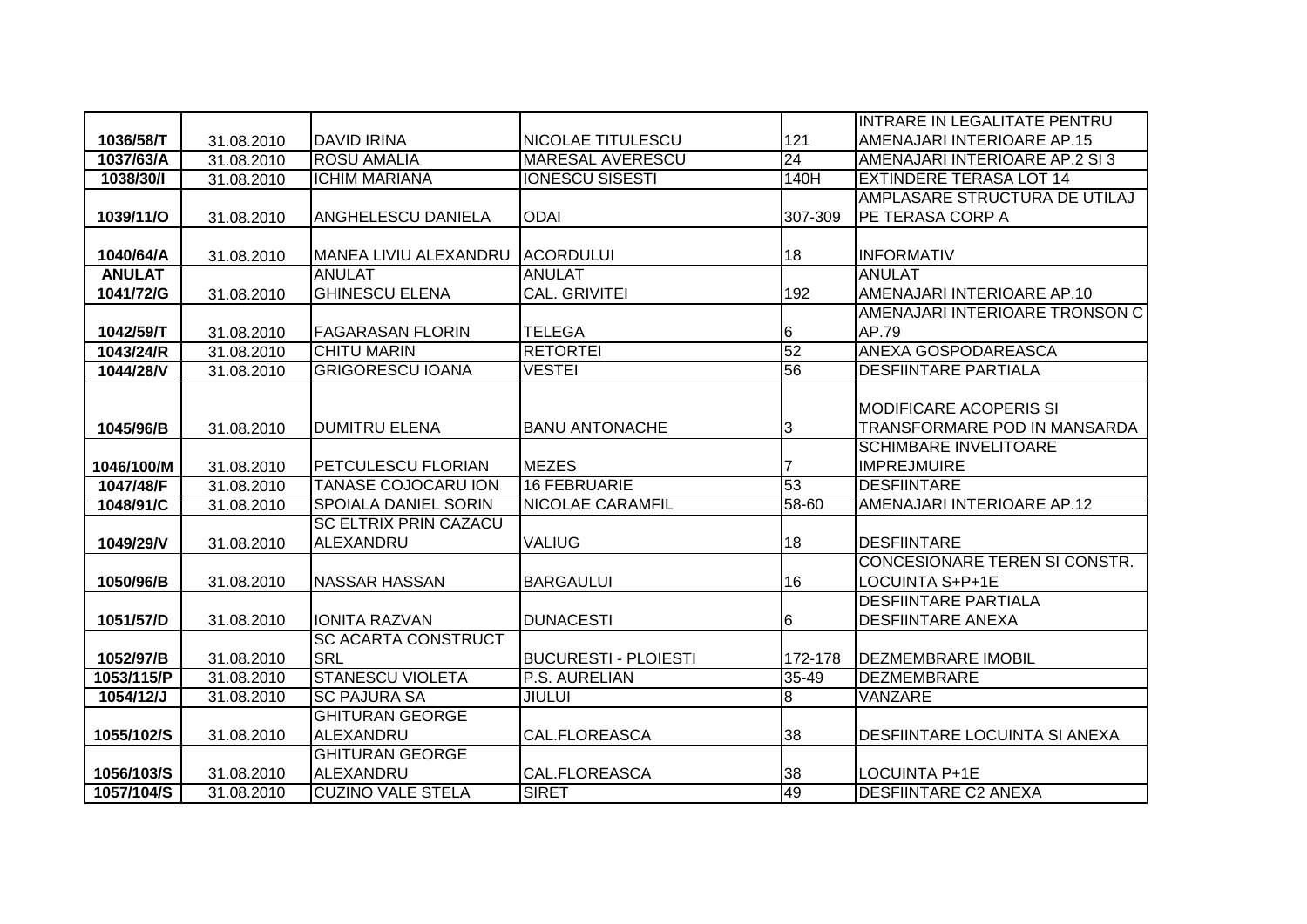| 1058/98/B  | 02.09.2010 | <b>STAN STAN LUISS</b>                | <b>BUCEGI</b>             | 80              | <b>DESFIINTARE</b>                    |
|------------|------------|---------------------------------------|---------------------------|-----------------|---------------------------------------|
| 1059/99/B  | 02.09.2010 | <b>STAN STAN LUISS</b>                | <b>BUCEGI</b>             | 80              | LOCUINTA DS+P+2E+M                    |
| 1060/12/0  | 02.09.2010 | PETRE DANIEL COSTEL                   | <b>HERMAN OBERTH</b>      | 67              | ALIPIRE APARTAMENTE AP.3 SI 2         |
| 1061/92/C  | 02.09.2010 | <b>SIMION EUGEN</b>                   | AL. IOAN CUZA             | 55              | <b>CONSOLIDARE CORP B</b>             |
| 1062/31/1  | 03.09.2010 | <b>CIUCA VALENTIN</b>                 | <b>ISLAZ</b>              | 4A              | CONSOLIDARE SI SUPRAETAJARE           |
| 1063/105/S | 03.09.2010 | <b>POPP CRISTIAN MIHAI</b>            | <b>IONESCU SISESTI</b>    | 191-199         | <b>LOCUINTA S+P+4E SI IMPREJMUIRE</b> |
| 1064/35/L  | 03.09.2010 | <b>PREDATU CATALIN</b>                | <b>LIPOVA</b>             | 17              | <b>IMPREJMUIRE S+P+2E+M</b>           |
|            |            | <b>SC CETA SRL</b>                    |                           |                 |                                       |
| 1065/101/M | 03.09.2010 | <b>RADULESCU CORNELIU</b>             | ION MIHALACHE             | 107             | AMENAJARI INTERIOARE AP.3             |
|            |            | <b>STRAULESTI PROPERTY</b>            |                           |                 |                                       |
|            |            | <b>DEVELOPMENT SRL</b>                |                           |                 |                                       |
|            |            | <b>PRIN STEFANIA</b>                  |                           |                 |                                       |
| 1066/106/S | 06.09.2010 | <b>CONSTANTINESCU</b>                 | <b>INTR. STRAULESTI</b>   | 37              | <b>CONSTRUIRE BARETE PROBA</b>        |
| 1067/102/M | 06.09.2010 | <b>STAN MONICA</b>                    | <b>SFANTA MARIA</b>       | 96              | <b>DEZMEMBRARE</b>                    |
| 1068/25/N  | 06.09.2010 | PORUMBITA MARIUS                      | <b>NAZARCEA</b>           | 61              | <b>EXTINDERE LOCUINTA</b>             |
| 1069/73/G  | 07.09.2010 | POTRA COSTEL                          | <b>GODENI</b>             | 30              | <b>EXTINDERE CONSTRUCTIE</b>          |
|            |            |                                       |                           |                 |                                       |
| 1070/116/P | 08.09.2010 | SC JND REAL ESTATE SRL PISCUL RUSULUI |                           | 24              | <b>INFORMATIV</b>                     |
| 1071/117/P | 08.09.2010 | <b>IONESCU MARIANA</b>                | PLAIUL NUCULUI            | 56-58           | LOCUINTA S+P+4E+5RETRAS               |
| 1072/74/G  | 08.09.2010 | <b>SCARLAT ECATERINA</b>              | <b>GRIVITEI</b>           | 134-138         | AMENAJARI INTERIOARE AP.41            |
| 1073/93/C  | 08.09.2010 | <b>DINULESCU MIHAIL</b>               | <b>NICOLAE CARAMFIL</b>   | 17              | REAMENAJARE SUPRAETAJARE              |
| 1074/36/L  | 08.09.2010 | <b>CADAR IONEL</b>                    | <b>LEORDINA</b>           | $\overline{34}$ | <b>EXTINDERE P+M</b>                  |
| 1075/118/P | 08.09.2010 | <b>TOMESCU BOGDAN</b>                 | PADUREA PUSTNICU          | 55E             | LOCUINTA P+1E SI IMPREJMUIRE          |
|            |            | <b>SC GRIVITA REZIDENTIAL</b>         |                           |                 |                                       |
| 1076/100/B | 08.09.2010 | <b>SRL</b>                            | <b>EUGEN BROTE</b>        | 33-41           | <b>MODIFICARE AC INTIALA</b>          |
| 1077/30/V  | 08.09.2010 | <b>TUDARCIOIU NICOLAE</b>             | <b>VIRGILIU</b>           | 35              | <b>REFACERE FATADA</b>                |
|            |            | <b>SC ROMCONSULTING</b>               |                           |                 |                                       |
| 1078/26/N  | 08.09.2010 | <b>OFFICE</b>                         | <b>NICOLAE CARAMFIL</b>   | 38              | AMENAJARI INTERIOARE AP.14            |
|            |            |                                       |                           |                 | CONSOLIDARE, REAMENAJARE              |
| 1079/103/M | 08.09.2010 | IOANA LIANA FLORENTINA                | <b>GHEORGHE MISSAIL</b>   | 97              | <b>SUPRAETAJARE</b>                   |
|            |            | <b>SC ROMSERVICE</b>                  |                           |                 |                                       |
| 1080/94/C  | 08.09.2010 | <b>CONSTRUCT SRL</b>                  | <b>CHITILEI</b>           | <b>11A</b>      | 2S+P+4E SI IMPREJMUIRE                |
| 1081/75/G  | 08.09.2010 | <b>STANILA IULIAN</b>                 | <b>CONSTANTIN GODEANU</b> | 44A             | <b>DEZMEMBRARE</b>                    |
| 1082/31/V  | 08.09.2010 | <b>FURDUI ILASCU SERGIU</b>           | <b>VALULUI</b>            | 10              | <b>DESFIINTARE</b>                    |
|            |            |                                       |                           |                 | LOCUINTA S+P+2E+M SI                  |
| 1083/32/V  | 08.09.2010 | <b>FURDUI ILASCU SERGIU</b>           | <b>VALULUI</b>            | 10              | <b>IMPREJMUIRE</b>                    |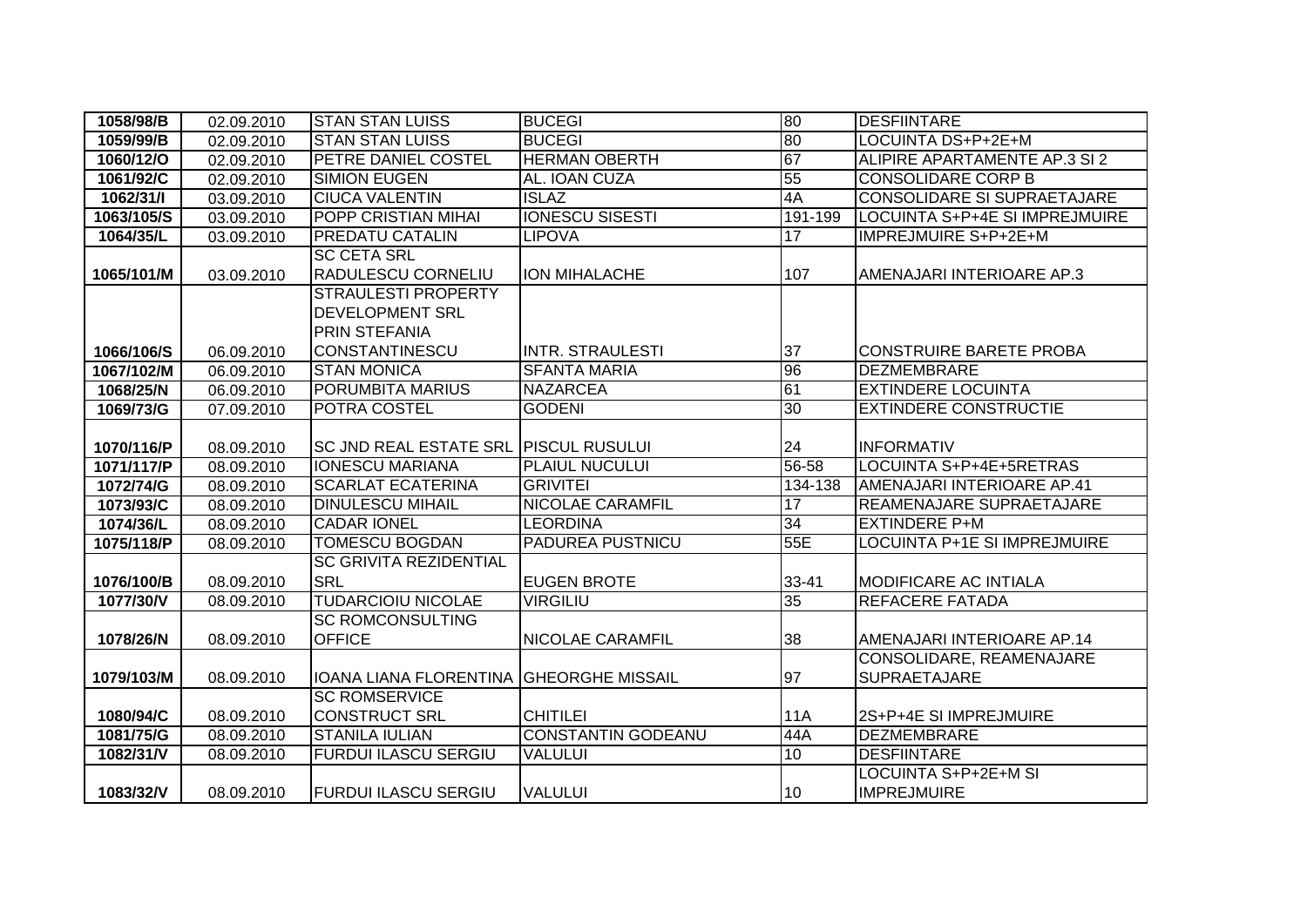|            |            | <b>SC SEDAVI COMERCIAL</b>   |                            |                |                                       |
|------------|------------|------------------------------|----------------------------|----------------|---------------------------------------|
| 1084/37/L  | 09.09.2010 | <b>SRL</b>                   | DR. LAPUS                  | 28-34          | ANSMABLU REZIDENTIAL                  |
|            |            | <b>SALAH ABDUL WAHAB</b>     |                            |                |                                       |
| 1085/49/F  | 09.09.2010 | <b>TURMANI</b>               | CAL.FLOREASCA              | 91-111         | <b>SUPRAETAJARE</b>                   |
|            |            |                              |                            |                |                                       |
| 1086/104/M | 09.09.2010 | <b>IANCU MARIN</b>           | <b>MACEDONIEI</b>          |                | TRANSFORMARE POD IN MANSARDA          |
| 1087/119/P | 09.09.2010 | <b>SAS CARMEN</b>            | <b>PISCUL PODULUI</b>      | 127            | LOCUINTA P+1E TARLA 213               |
|            |            |                              |                            |                | AMENAJARI INTERIOARE                  |
| 1088/101/B | 09.09.2010 | <b>TIMOFAN LINDA</b>         | <b>BANU MANTA</b>          | 2              | <b>MANSARDARE</b>                     |
| 1089/38/L  | 09.09.2010 | <b>CADAR IONEL</b>           | <b>LEORDINA</b>            | 34             | <b>DESFIINTARE CORP C1</b>            |
|            |            |                              |                            |                |                                       |
| 1090/120/P | 09.09.2010 | <b>CARBUNARU BACESCU</b>     | <b>BAICULESTI</b>          | 33             | <b>RECOMPARTIMENTARI SI EXTINDERE</b> |
| 1091/13/0  | 09.09.2010 | <b>ALEXE DAN</b>             | <b>HERMAN OBERTH</b>       | $\overline{7}$ | <b>EXTINDERE</b>                      |
| 1092/76/G  | 09.09.2010 | POTRA COSTEL                 | <b>GODENI</b>              | 30             | <b>DESFIINTARE PARTIALA</b>           |
| 1093/105/M | 09.09.2010 | <b>SC SMERY SRL</b>          | <b>MARASTI</b>             | 63             | <b>CHIOSC</b>                         |
|            |            | <b>SC MBCP INVESTMENT</b>    |                            |                |                                       |
| 1094/27/N  | 09.09.2010 | <b>SRL</b>                   | <b>NORDULUI</b>            | 96Z            | <b>DEZMEMBRARE</b>                    |
| 1095/32/I  | 09.09.2010 | <b>PATUREA DIDINA</b>        | <b>PANAIT ISTRATI</b>      | 56A            | <b>DESFIINTARE LOCUINTA SI ANEXA</b>  |
| 1096/25/R  | 09.09.2010 | PETRESCU ADRIANA             | <b>RACORDARII</b>          | 31-33          | <b>INFORMATIV</b>                     |
| 1097/77/G  | 09.09.2010 | <b>CARJALIU GHEORGHE</b>     | <b>GARLEI</b>              | 56             | <b>DESFIINTARE C2</b>                 |
|            |            | <b>SCBG CONSULT INVEST</b>   |                            |                |                                       |
| 1098/106/M | 09.09.2010 | <b>SRL</b>                   | <b>MOECIU</b>              | l1D            | <b>INFORMATIV</b>                     |
|            |            | <b>SC BLUE INVETMENTS</b>    |                            |                |                                       |
| 1099/107/S | 09.09.2010 | <b>INTERNATIONAL</b>         | <b>GH. IONESCU SISESTI</b> | 58             | <b>INFORMARE</b>                      |
| 1100/33/I  | 09.09.2010 | <b>SC TRANS BETON SRL</b>    | <b>GH. IONESCU SISESTI</b> | 261-263        | COMPLEX S+P+2E+3RETRAS                |
|            |            | <b>PBS REAL ESTATE</b>       |                            |                |                                       |
| 1101/26/R  | 09.09.2010 | <b>HOLDING SRL</b>           | <b>ROTASULUI</b>           | 14             | <b>AVIZ OPORTUNITATE</b>              |
| 1102/107/M | 09.09.2010 | <b>NEDEA IOANA</b>           | <b>GRIGORE MANOLESCU</b>   | $15 - 17$      | <b>DESFIINTARE</b>                    |
|            |            | <b>VODAFONE PRIN PUTINEI</b> |                            |                |                                       |
| 1103/39/L  | 09.09.2010 | <b>MARIUS</b>                | LAMAIULUI                  | 71             | AMPLASARE TURN ANTENA                 |
|            |            |                              |                            |                | <b>INTRARE IN LEGALITATE</b>          |
| 1104/108/S | 09.09.2010 | <b>STAN ION</b>              | <b>CONSTANTIN STERE</b>    | 30             | D+P+3E+POD                            |
| 1105/28/N  | 09.09.2010 | <b>CLAUDIA DESIGN ART</b>    | <b>NAVIGATIEI</b>          | 101A           | <b>LOCUINTA SP+P+1E</b>               |
| 1106/34/1  | 09.09.2010 | <b>TEAU ION</b>              | <b>IZBICENI</b>            | 102            | LOCUINTA D+P+1E+2RETRAS LOT 3         |
| 1107/60/T  | 09.09.2010 | <b>ADRIANA GHEORGHE</b>      | <b>NICOLAE TITULESCU</b>   | 92             | AMENAJARI INTERIOAE                   |
| 1108/40/L  | 09.09.2010 | <b>SPANU CONSTANTIN</b>      | <b>EUGEN LOVINESCU</b>     | 20             | AMENAJARI INTERIAORE                  |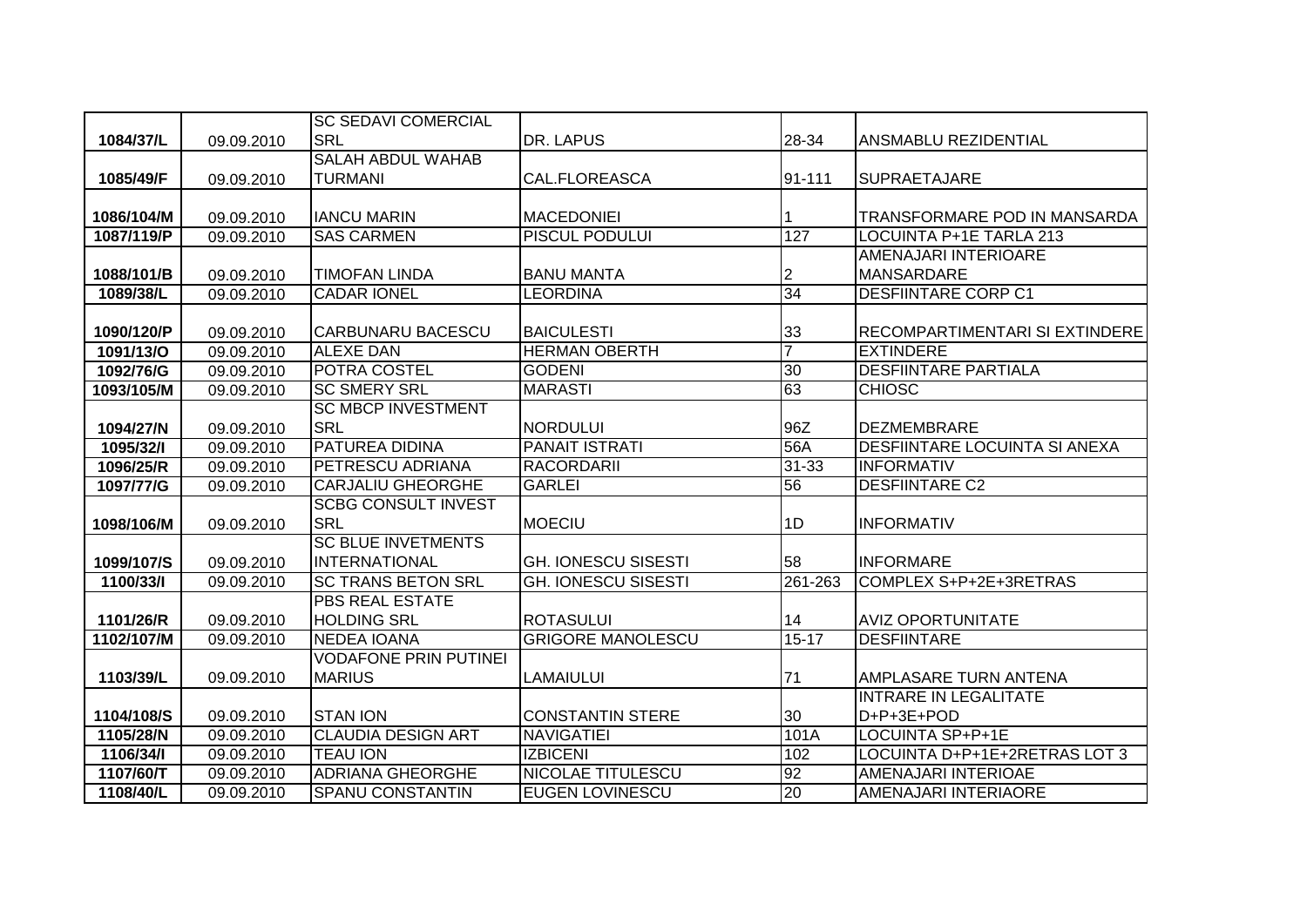| 1109/108/M | 09.09.2010 | <b>STEFANESCU DANIEL</b>                        | <b>MODESTIEI</b>            | 36              | LOCUINTA P+1E+M                    |
|------------|------------|-------------------------------------------------|-----------------------------|-----------------|------------------------------------|
| 1110/109/M | 09.09.2010 | <b>STEFANESCU DANIEL</b>                        | <b>MODESTIEI</b>            | 36              | <b>GARAJ PARTER</b>                |
|            |            |                                                 |                             |                 |                                    |
| 1111/110/M | 09.09.2010 | <b>STEFANESCU DANIEL</b>                        | <b>MODESTIEI</b>            | 36              | GARAJ PARTER SI LOCUINTA P+1E+M    |
| 1112/111/M | 09.09.2010 | <b>STEFANESCU DANIEL</b>                        | <b>MODESTIEI</b>            | 36              | <b>DESFIINTARE</b>                 |
| 1113/65/A  | 09.09.2010 | <b>COZOS MARIETA</b>                            | <b>ABRUD</b>                | 52              | <b>EXTINDERE SI IMPREJMUIRE</b>    |
|            |            | <b>AUIPUSP LICEUL GRECO-</b>                    |                             |                 |                                    |
| 1114/102/B | 09.09.2010 | <b>CATOLIC</b>                                  | <b>BUCEGI</b>               | 97              | $D+P+1E$                           |
| 1115/121/P | 09.09.2010 | <b>HASSAN HAGHIGHAT</b>                         | <b>PUTUL LUI CRACIUN</b>    | 35A             | <b>DESFIINTARE</b>                 |
|            |            |                                                 |                             | 31A, 33,        |                                    |
| 1116/109/S | 09.09.2010 | <b>PETREANU EUGENIA</b>                         | <b>TUDOR STEFAN</b>         | 33A, 35         | <b>AVIZ OPORTUNITATE</b>           |
|            |            |                                                 |                             |                 |                                    |
| 1117/78/G  | 09.09.2010 | ULARU MIHAELA CARMEN                            | <b>HAGI GHITA</b>           | 45              | <b>CONSOLIDARE SI REAMENAJARE</b>  |
| 1118/112/M | 09.09.2010 | <b>MANOLE SMARANDA</b>                          | <b>MINERVEI</b>             | $\overline{72}$ | <b>LOCUINTA P+1E</b>               |
| 1119/66/A  | 09.09.2010 | <b>BOTESCU DUMITRA</b>                          | <b>CONSTANTIN ARICESCU</b>  | 16A             | CONSOLIDARE, SUPRAETAJARE          |
|            |            |                                                 |                             |                 |                                    |
| 1120/29/N  | 09.09.2010 | <b>GELERIUS RODICA ELVIRA NICOLAE NICOLEANU</b> |                             | 28              | <b>DESSFIINTARE</b>                |
|            |            | <b>SC KAVIAR HOUSE PRIN</b>                     |                             |                 |                                    |
| 1121/122/P | 09.09.2010 | <b>MARICA ELENA</b>                             | <b>PRESEI</b>               | $\overline{8}$  | <b>DEZMEMBRARE</b>                 |
|            |            | <b>SC ALBET SRL PRIN</b>                        |                             |                 |                                    |
| 1122/110/S | 09.09.2010 | <b>TOMOTOS PAUL VASILE</b>                      | INTR. SOLZILOR              | 16              | <b>INFORMATIV</b>                  |
| 1123/61/T  | 09.09.2010 | <b>CHIRIGIU ALEX SORIN</b>                      | <b>NICOLAE TITULESCU</b>    | 89-91           | AMENAJARI INTERIOARE AP.50         |
| 1124/35/1  | 09.09.2010 | <b>SC TRANS BETON SRL</b>                       | <b>GH. I. SISESTI</b>       | 257-259         | COMPLEX S+P+2E+3RETRAS             |
| 1125/41/L  | 09.09.2010 | POPESCU DANIELA                                 | <b>LIPOVA</b>               | 29              | <b>CONSOLIDARE</b>                 |
| 1126/42/L  | 09.09.2010 | <b>SC BAD INDUSTRIEI SA</b>                     | <b>LAMINORULUI</b>          | 97-101          | <b>MODIFICARE ACOPERIS</b>         |
| 1127/33/V  | 09.09.2010 | <b>NEACSU VIRGILIU</b>                          | <b>ARTUR VARTEJEANU</b>     | 4               | <b>CONSOLIDARE SI SUPRAETAJARE</b> |
| 1128/36/1  | 09.09.2010 | <b>TITU GABRIEL</b>                             | <b>PANAIT ISTRATI</b>       | 104-106         | ALIPIRE S+P+2E+3.4RETRAS           |
|            |            |                                                 |                             |                 | <b>CONSOLIDARE SI</b>              |
| 1129/95/C  | 09.09.2010 | <b>NEGREA TRAIAN</b>                            | <b>CARAIMAN</b>             | 87              | <b>RECOMPARTIMENTARE</b>           |
|            |            | <b>SC SITY INTERNATIONAL</b>                    |                             |                 |                                    |
|            |            | <b>SRL PRIN RALUCA</b>                          |                             |                 |                                    |
| 1130/103/B | 10.09.2010 | PADURARIU                                       | <b>BUCURESTI - PLOIESTI</b> | 147             | BIROURI 2S+P+6E                    |
| 1131/96/C  | 10.09.2010 | <b>STOENESCU URANIA</b>                         | NICOLAE CONSTANTINESCU      | $\overline{7}$  | <b>TERMOIZOLARE AP.17</b>          |
| 1132/97/C  | 10.09.2010 | <b>STOENESCU URANIA</b>                         | NICOLAE CONSTANTINESCU      | $\overline{6}$  | <b>TERMOIZOLARE AP.17</b>          |
| 1133/123/P | 13.09.2010 | <b>IUSCU AURORA</b>                             | <b>PAJUREI</b>              | 3A              | <b>DESFIINTARE</b>                 |
| 1134/124/P | 13.09.2010 | <b>IUSCU AURORA</b>                             | <b>PAJUREI</b>              | 3A              | AVIZ DE OPORTUNITATE PUZ           |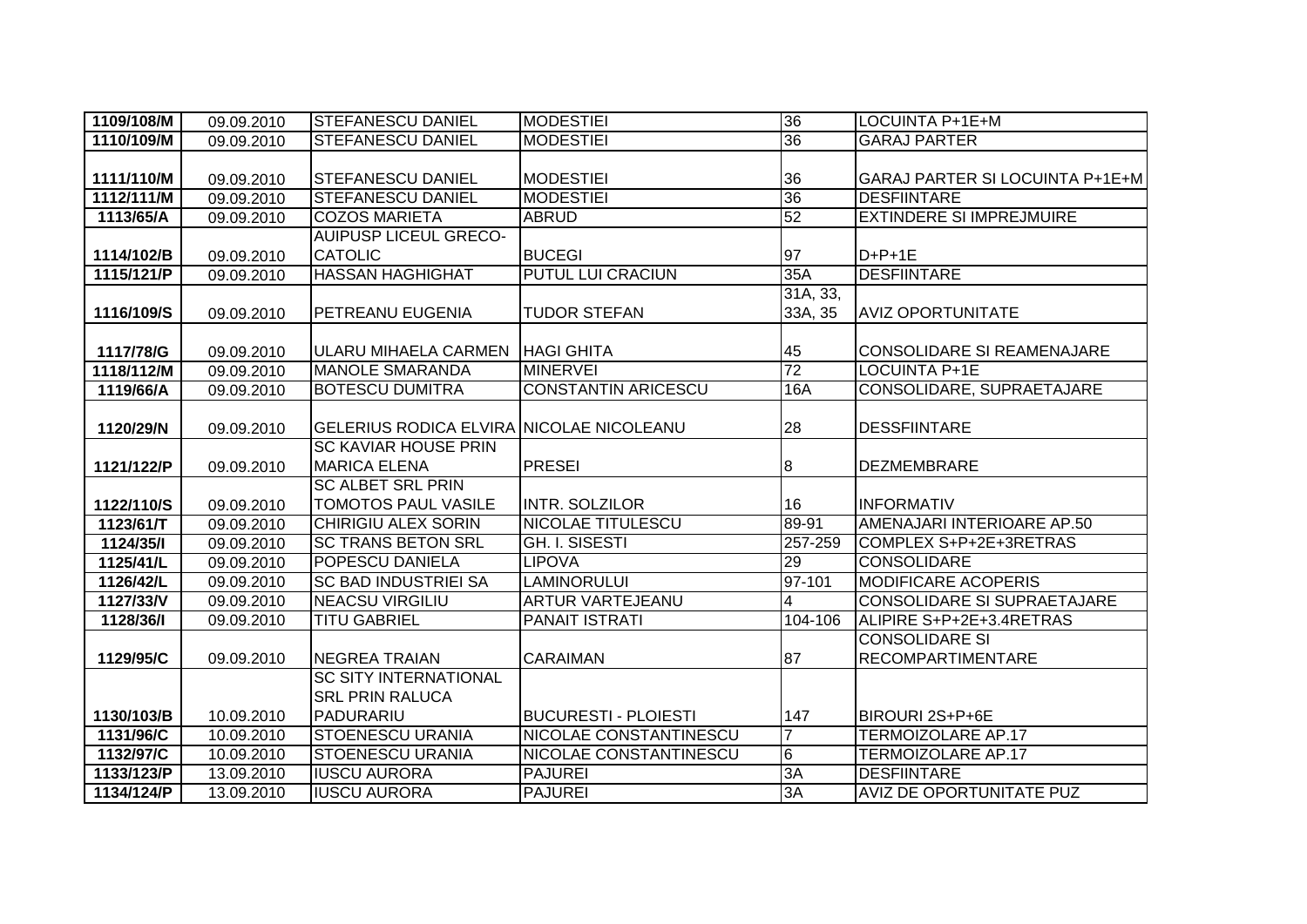|            |            |                              |                           |                 | <b>REAMENAJARE POD</b>                |
|------------|------------|------------------------------|---------------------------|-----------------|---------------------------------------|
| 1135/98/C  | 13.09.2010 | <b>PREDA CRISTIAN</b>        | AL. IOAN CUZA             | 78              | <b>SUPRAINALTARE</b>                  |
| 1136/79/G  | 13.09.2010 | <b>NICULESCU MIHAIL</b>      | <b>GORUNULUI</b>          | 27              | <b>LOCUINTA P+1E</b>                  |
| 1137/80/G  | 13.09.2010 | <b>NICULESCU MIHAIL</b>      | <b>GORUNULUI</b>          | $\overline{27}$ | <b>DESFIINTARE CORP C1 SI C2</b>      |
|            |            |                              |                           |                 | LOCUINTA S+P+2E+M SI                  |
| 1138/43/L  | 13.09.2010 | <b>BUNEA ROXANA</b>          | <b>LUGOJ</b>              | 12A             | <b>IMPREJMUIRE</b>                    |
| 1139/111/S | 13.09.2010 | PETREANU ANDREEA             | <b>TUDOR STEFAN</b>       | 35              | <b>DESFIINTARE</b>                    |
| 1140/34/V  | 13.09.2010 | <b>ANTOCI MIHAIL</b>         | <b>VORNICENI</b>          | 30              | LOCUINTA S+P+1E+M                     |
| 1141/58/D  | 13.09.2010 | <b>DOBRESCU MIRCEA</b>       | <b>DOBROGEANU GHEREA</b>  | 104             | <b>MANSARDARE LOCUINTA</b>            |
|            |            | <b>SC CORDIA RESIDENCE</b>   |                           |                 |                                       |
| 1142/125/P | 13.09.2010 | <b>SRL</b>                   | AL. PRIVIGHETORILOR       | 85-85A          | <b>ALIPIRE</b>                        |
| 1143/21/E  | 13.09.2010 | <b>PANTIRU STEFAN</b>        | <b>ELENA DOAMNA</b>       | 21              | <b>CONSOLIDARE SI REAMENAJARE</b>     |
|            |            | <b>SC ROM RAIL TRANSPORT</b> |                           |                 |                                       |
| 1144/104/B | 13.09.2010 | <b>SRL</b>                   | <b>BUCURESTI PLOIESTI</b> | 113A            | <b>MANSARDARE LOCUINTA</b>            |
|            |            |                              |                           |                 | CONSOLIDARE, MODIFICARI               |
| 1145/113/M | 13.09.2010 | <b>FERARU ION</b>            | <b>MASLINLUI</b>          | 4               | <b>INTERIOARE LOT II</b>              |
| 1146/44/L  | 13.09.2010 | <b>MARINCA AURICA</b>        | LOTRU                     | 27              | <b>LOCUINTA D+P+1E</b>                |
| 1147/114/M | 13.09.2010 | <b>DUMITRU CRISTINA</b>      | <b>GH. MISSAIL</b>        | 104             | <b>EXTINDERER</b>                     |
| 1148/99/C  | 13.09.2010 | <b>MOGOS MARIAN</b>          | <b>CEREMUSULUI</b>        | 24              | <b>INTRARE IN LEGALITATE</b>          |
| 1149/35/V  | 13.09.2010 | <b>CATANA LUCIAN</b>         | <b>VF. INALT</b>          | 56              | <b>DESFIINTARE</b>                    |
| 1150/36/V  | 13.09.2010 | <b>CATANA LUCIAN</b>         | <b>VF. INALT</b>          | 56              | LOCUINTA P+1E                         |
|            |            | <b>CEC BANEASA PRIN</b>      |                           |                 |                                       |
| 1151/59/D  | 13.09.2010 | <b>MARINESCU MARIUS</b>      | I.G. DUCA                 | $10 - 22$       | AMENAJARE AGENTIE BANCARA             |
|            |            | <b>DRAGOESCU ILEANA</b>      |                           |                 | <b>LOCUINTA P+2E+M</b>                |
| 1152/112/S | 13.09.2010 | <b>DANIELA</b>               | <b>SAVENI</b>             | 60              | SI REFACERE IMPREJMUIRE               |
|            |            |                              |                           |                 |                                       |
| 1153/115/M | 13.09.2010 | <b>NEDEA IOANA</b>           | <b>GRIGORE MANOLESCU</b>  | $15 - 17$       | <b>IMPREJMUIRE SI PSALATORIE AUTO</b> |
| 1154/100/C | 13.09.2010 | <b>PETRESCU GHEORGHE</b>     | <b>CASTANULUI</b>         | 34              | <b>DESFIINTARE</b>                    |
|            |            |                              |                           |                 | CONSOLIDARE,                          |
|            |            | <b>STEFANESCU DRAGOMIR</b>   |                           |                 | RECMPARTIMENTARE EXTINDERE SI         |
| 1155/105/B | 13.09.2010 | <b>CODRUT</b>                | <b>BANAT</b>              | 12A             | SUPRAETAJARE                          |
|            |            |                              |                           |                 | <b>SERVICE AUTO 5MASINI SI</b>        |
| 1156/14/O  | 13.09.2010 | <b>ROMAN CRISTIAN</b>        | <b>ODAI</b>               | 295             | <b>IMPREJMUIRE</b>                    |
| 1157/126/P | 13.09.2010 | <b>NICOLAE TALMACIU</b>      | <b>PARCULUI</b>           | 20              | <b>LOCUINTE SI BIROURI 2S+P+6E</b>    |
|            |            |                              |                           |                 | CONSOLIDARE, MODIFICARI               |
| 1158/101/C | 13.09.2010 | <b>STANCUTA ROXANA</b>       | <b>CRAIOVEI</b>           | 13              | <b>INTERIOARE</b>                     |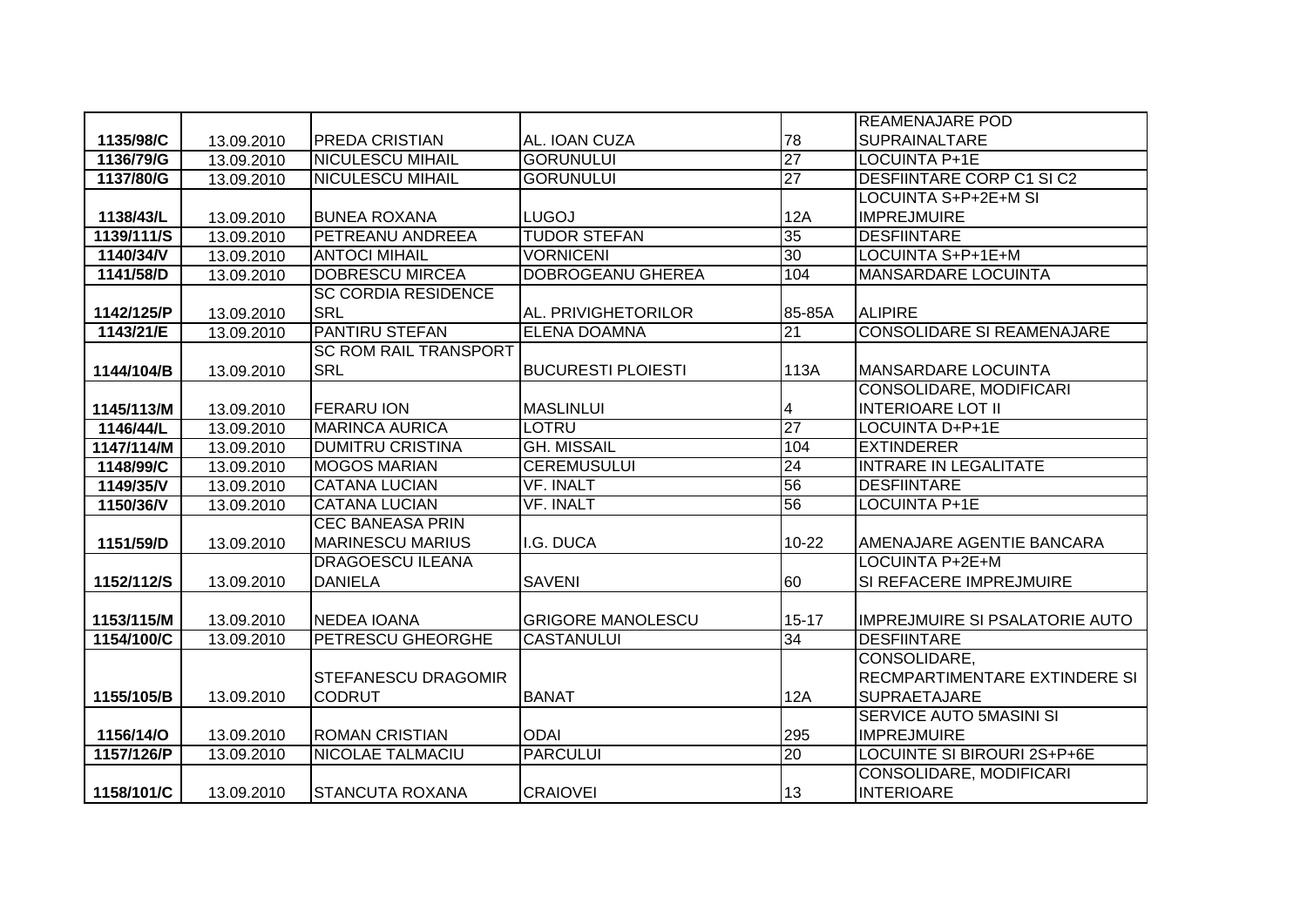| 1159/102/C | 13.09.2010 | MOISESCU IOANA IULIANA     | <b>CURTISOARA</b>           | 52-54          | <b>OPERATIUNI NOTARIALE</b>          |
|------------|------------|----------------------------|-----------------------------|----------------|--------------------------------------|
|            |            | <b>SC DESILVA INTERMED</b> |                             |                |                                      |
| 1160/60/D  | 13.09.2010 | <b>SRL</b>                 | DANIEL DANIELOPOL           | 44A-40C        | <b>OPERATIUNI NOTARIALE</b>          |
| 1161/13/J  | 13.09.2010 | <b>STAN VIORICA</b>        | <b>JIULUI</b>               | 121            | <b>DESFIINTARE</b>                   |
|            |            |                            |                             |                |                                      |
| 1162/116/M | 13.09.2010 | <b>CATANET DAN NICOLAE</b> | <b>MAGURICEA</b>            | 27             | <b>CONSTRUIRE BALCON PARTER AP.2</b> |
| 1163/106/B | 13.09.2010 | <b>GHEORGHE ROMAN</b>      | <b>BUCURESTI - PLOIESTI</b> | 47A            | <b>COMPLEX COMERCIAL</b>             |
|            |            |                            |                             |                | <b>STATIE DISTRIBUTIE ENERGIE</b>    |
| 1164/50/F  | 13.09.2010 | <b>SC ROMENERGO SRL</b>    | CAL.FLOREASCA               | 242-246        | ELECTRICA P+1E                       |
| 1165/113/S | 13.09.2010 | <b>DUMITRU ANDREI</b>      | <b>SALCUTEI</b>             | 3              | <b>DESFIINTARE</b>                   |
| 1166/107/B | 13.09.2010 | <b>PINTILIE MARIA</b>      | <b>BARU MARE</b>            | $\overline{5}$ | <b>INFORMATIV</b>                    |
| 1167/67/A  | 13.09.2010 | <b>CULETU MIHAI</b>        | <b>AVIATIEI</b>             | 15             | <b>CONSTRUIRE BALCON AP.2</b>        |
| 1168/114/S | 13.09.2010 | <b>PATATU SORIN</b>        | DR. SARMAS                  | 79-82          | LOCUINTA P+1E+M LOT 20               |
|            |            |                            |                             |                |                                      |
| 1169/27/R  | 13.09.2010 | <b>ALDEA ADRIAN</b>        | <b>RENASTERII</b>           | 102            | LOCUINTA P+2E+M SI IMPREJMUIRE       |
|            |            | <b>BONDOC LUCIAN</b>       |                             |                |                                      |
| 1170/45/L  | 14.09.2010 | <b>AUGUSTIN</b>            | <b>LOTRU</b>                | 32             | LOCUINTA S+P+2E                      |
| 1171/37/1  | 14.09.2010 | <b>OANCEA MARIA</b>        | THEODOR ILIESCU 1           | 13             | AMENAJARI INTERIOARE AP.2            |
| 1172/46/L  | 14.09.2010 | <b>DUMITRU ION</b>         | <b>LINISTEI</b>             | 57             | LOCUINTA SP+P+M                      |
| 1174/37/V  | 14.09.2010 | <b>CHIVA MIHAI</b>         | <b>VIRGILIU</b>             | 9              | <b>IMPREJMUIRE TEREN</b>             |
| 1175/127/P | 14.09.2010 | <b>VOICU GHEORGHE</b>      | PADUREA PUSTNICU            | 117            | <b>DEZMEMBRARE IMOBIL</b>            |
| 1176/115/S | 14.09.2010 | <b>MIRELA PARASCHIV</b>    | <b>MIRCEA PETRE</b>         | $\overline{2}$ | <b>AVIZ DE OPORTUNITATE</b>          |
|            |            |                            |                             |                | <b>MANSARDARE CONSTRUCTIE</b>        |
| 1177/117/M | 14.09.2010 | <b>MIUTA HONOIU</b>        | <b>MINERVEI</b>             | 53             | <b>EXISTENTA</b>                     |
| 1178/118/M | 14.09.2010 | <b>ENACHE SANDEL</b>       | <b>STEFAN MAGHERI</b>       | 15             | <b>DESFIINTARE</b>                   |
| 1179/119/M | 14.09.2010 | PINTEA SILVIA LAURA        | <b>ION MIHALACHE</b>        | 115            | AMENAJARI INTERIOARE AP.32           |
| 1180/120/M | 14.09.2010 | <b>HORAZIU EUGENIA</b>     | <b>ION MIHALACHE</b>        | 315            | AMENAJARI INTERIOARE AP.16           |
|            |            |                            |                             |                |                                      |
| 1181/108/B | 14.09.2010 | PANTEA STOIAN              | SMARANDA BRAESCU            | 11             | CONSTRUIRE BALCON AP.1 PARTER        |
|            |            |                            |                             |                | LOCUINTA S+P+2E+M                    |
| 1182/121/M | 14.09.2010 | <b>DRAGAN DANIEL</b>       | <b>INTR. MAGIRESTI</b>      | 16             | <b>SI IMPREJMUIRE</b>                |
| 1183/47/L  | 14.09.2010 | <b>BUNESCU ADRIAN</b>      | <b>LEBEDEI</b>              | 13             | <b>EXTINDERE S+P+1E+2RETRAS</b>      |
|            |            |                            |                             |                |                                      |
| 1184/116/S | 14.09.2010 | <b>BASESCU MARIAN</b>      | <b>SMOCHINULUI</b>          | 24A            | INTRARE IN LEGALITATE SP+P+1EM       |
| 1185/61/D  | 14.09.2010 | <b>BRUNARU NICOLAE</b>     | <b>DELTA DUNARII</b>        | 18             | <b>CONSOLIDARE, EXTINDERE</b>        |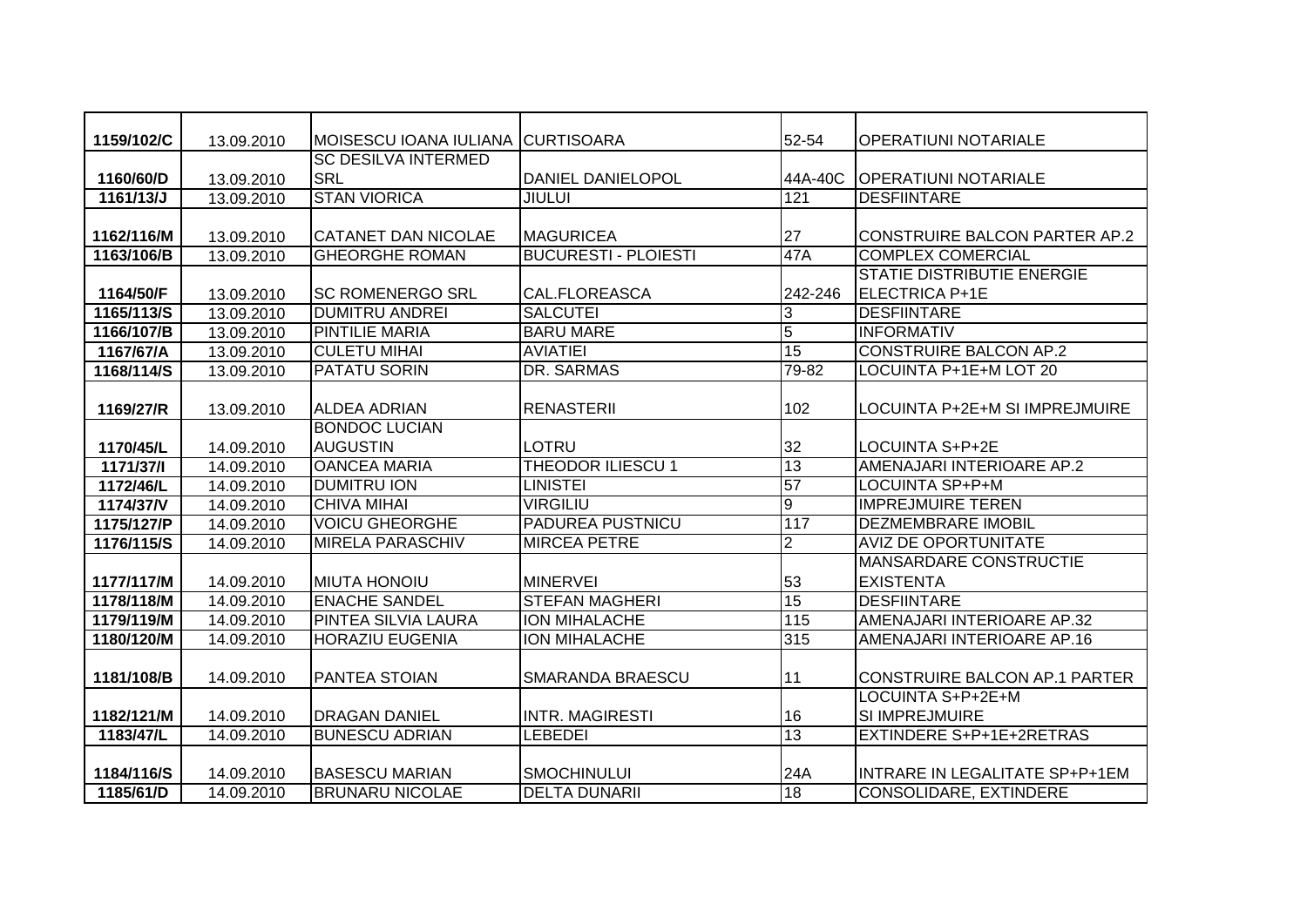| 1186/62/T  | 14.09.2010 | <b>ALEXE VASILE</b>         | <b>TRAIAN VASILE</b>    | 54              | <b>REFACERE IMPREJMUIRE</b>         |
|------------|------------|-----------------------------|-------------------------|-----------------|-------------------------------------|
| 1187/7/Z   | 14.09.2010 | <b>DOBRESCU VALENTIN</b>    | <b>ZABLOVSCHI</b>       | 77              | IEXTINDERE SP+P+1E                  |
| 1188/38/V  | 14.09.2010 | <b>GORNOAVA ELENA</b>       | <b>VF.MARE</b>          | $\overline{5}$  | <b>DESFIINTARE</b>                  |
| 1189/117/S | 14.09.2010 | <b>COMNEA MARIA</b>         | <b>SURORILOR</b>        | 74              | <b>INTRARE IN LEGALITATE P+1E+M</b> |
|            |            |                             |                         |                 | CONSOLIDARE, SUPRAETAJARE           |
| 1190/30/N  | 14.09.2010 | <b>ENACHE DOREL</b>         | <b>NIAGARA</b>          | 53              | SI REFACERE IMPREJMUIRE             |
| 1191/62/D  | 14.09.2010 | <b>GRADINARU LAURA</b>      | DOBROGEANU GHEREA       | 55D             | LOCUINTA S+P+2E SI IMPREJMUIRE      |
|            |            |                             |                         |                 | SUPRAETAJARE LOCUINTA P+2E SI       |
| 1192/128/P | 14.09.2010 | <b>HASSAN HAGHIGHAT</b>     | PUTUL LUI CRACIUN       | 35A             | <b>IMPREJMUIRE</b>                  |
| 1193/122/M | 14.09.2010 | <b>ENACHE SANDEL</b>        | <b>STEFAN MAGHERI</b>   | 15              | <b>LOCUINTA P+1E</b>                |
|            |            | <b>TERETEAN THEODOR</b>     |                         |                 | LOCUINTA P+1E+M                     |
| 1194/118/S | 14.09.2010 | <b>DINU</b>                 | <b>GH. STEFAN</b>       | 8               | <b>SI REFACERE IMPREJMUIRE</b>      |
| 1195/68/A  | 14.09.2010 | <b>MANEA GABRIEL VASILE</b> | <b>ACORDULUI</b>        | 18              | LOCUINTA SP+P+1E+M                  |
| 1196/48/L  | 14.09.2010 | <b>HORAZIU EUGENIA</b>      | <b>LITA</b>             | 45              | <b>IMPREMUIRE TEREN</b>             |
| 1197/129/P | 15.09.2010 | <b>MIRCEA MARINESCU</b>     | <b>PARCULUI</b>         | 65              | <b>DESFIINTARE PARTIALA</b>         |
| 1198/130/P | 15.09.2010 | <b>BANU GEORGETA</b>        | <b>DR. PISCUL</b>       | $3 - 5$         | <b>IMPREJMUIRE</b>                  |
| 1199/22/E  | 15.09.2010 | <b>CIOCHIR MIHAI</b>        | <b>ECHIPAJULUI</b>      | 11              | <b>INFORMATIV</b>                   |
|            |            |                             |                         |                 | <b>CONSOLIDARE, EXTINDERE SI</b>    |
| 1200/69/A  | 15.09.2010 | <b>SAIKALY GEORGES</b>      | <b>AEROGARII</b>        | 58              | <b>SUPRAETAJARE</b>                 |
| 1201/31/N  | 15.09.2010 | <b>NEAGOE ELENA</b>         | <b>NISIPARI</b>         | 17B             | <b>DESFIINTARE</b>                  |
|            |            | <b>BONDOC LUCIAN</b>        |                         |                 |                                     |
| 1202/49/L  | 15.09.2010 | <b>AUGUSTIN</b>             | LOTRU                   | 32              | <b>DESFIINTARE</b>                  |
| 1203/8/Z   | 15.09.2010 | <b>DOBRESCU VALENTIN</b>    | <b>ZABLOVSCHI</b>       | $\overline{77}$ | <b>DESFIINTARE</b>                  |
|            |            |                             |                         |                 | LOCUINTA S+P+1E SI IMPREJMUIRE      |
| 1204/63/D  | 15.09.2010 | <b>PESEL IOAN ANDREI</b>    | <b>DR. REGIMENTULUI</b> | 87              | LOT 4 SI 9                          |
| 1205/39/V  | 15.09.2010 | <b>RADULESCU RODICA</b>     | <b>VIRGILIU</b>         | 23              | <b>INFORMATIV</b>                   |
|            |            |                             |                         |                 | <b>CONSOLIDARE, EXTINDERE SI</b>    |
| 1206/64/D  | 15.09.2010 | <b>ROSESCU VALERIU</b>      | <b>DOCUMENTULUI</b>     | 5               | <b>SUPRAETAJARE</b>                 |
| 1207/38/1  | 15.09.2010 | <b>PATURICA DIDINA</b>      | <b>PANAIT ISTRATI</b>   | 56A             | <b>LOCUINTA P+1E+POD</b>            |
|            |            |                             |                         |                 |                                     |
| 1208/65/D  | 15.09.2010 | <b>SC ORANGE ROMANIA SA</b> | II.G. DUCA              | 10-22           | <b>AMPLASARE STATEI GSM</b>         |
|            |            |                             |                         |                 |                                     |
| 1209/123/M | 15.09.2010 | <b>SC VODAFONE SA</b>       | ION MIHALACHE           | 337             | AMPLASARE STATIE TELEFONIE GSM      |
| 1210/124/M | 15.09.2010 | <b>SCOARTA DUMITRU</b>      | <b>MUNTELE GAINA</b>    | 40-42           | <b>DEZMEMBRARE</b>                  |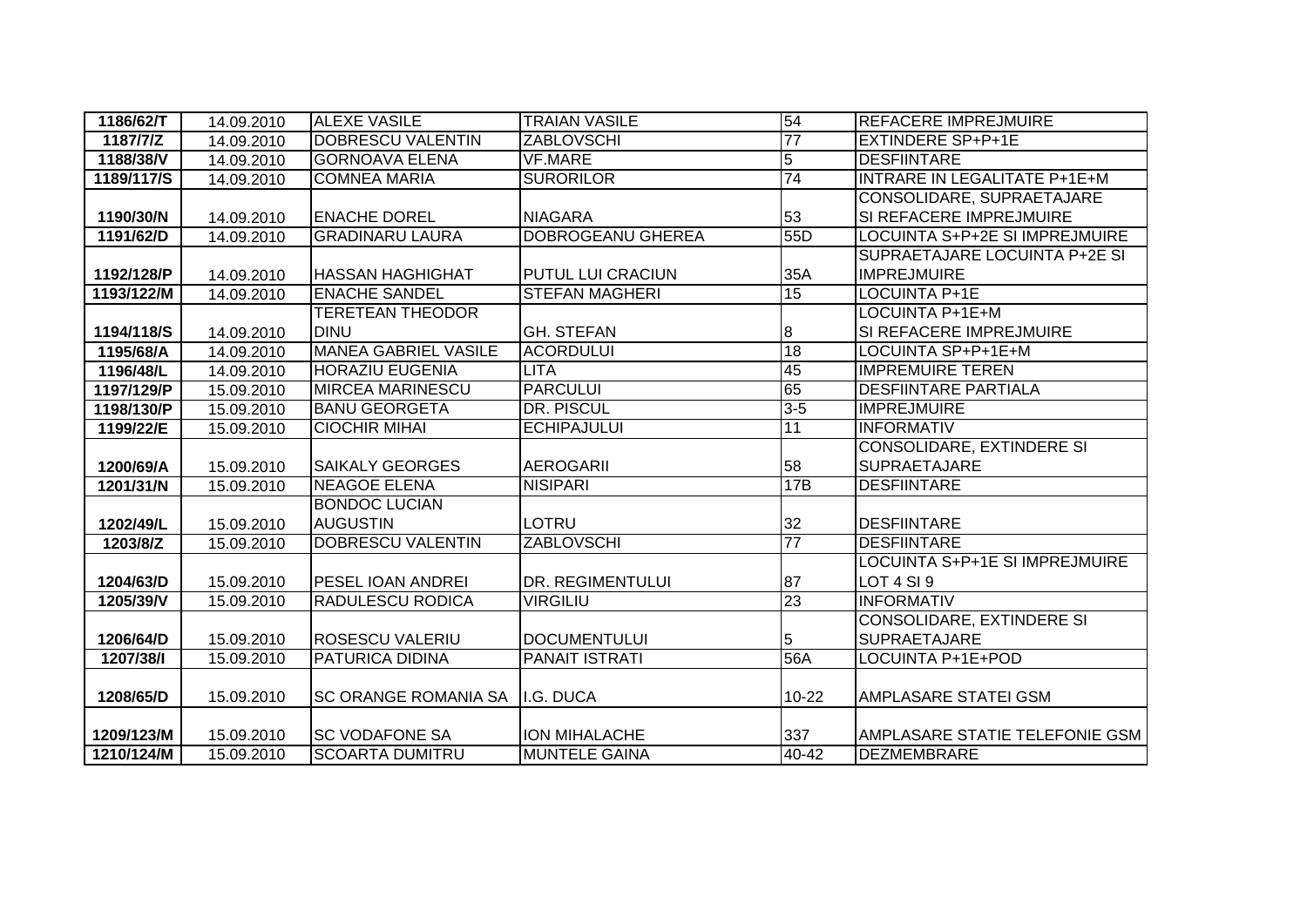|            |            | <b>SC ANAMA RESTAURANT</b>      |                            |                |                                     |
|------------|------------|---------------------------------|----------------------------|----------------|-------------------------------------|
|            |            | <b>&amp;PUB SRL PRN ILIESCU</b> |                            |                |                                     |
| 1211/70/A  | 15.09.2010 | <b>ION RAZVAN</b>               | <b>BANU ANTONACHE</b>      | 40-44          | <b>AMENAJARE SPATIU</b>             |
|            |            | <b>GHEORGHE ALEXANDRU</b>       |                            |                |                                     |
| 1212/63/T  | 15.09.2010 | <b>SERGIU</b>                   | <b>TRAIAN VASILE</b>       | 54             | <b>ALIPIRE</b>                      |
|            |            | <b>SC ALBERT SRL</b>            |                            |                | AVIZ DE OPORTUNITATE PUZ (IMOBIL    |
| 1213/119/S | 15.09.2010 | <b>TOMOTAS PAUL VASILE</b>      | <b>SOLZILOR</b>            | 16             | BIROURI S+P+5E+6R)                  |
| 1214/2/U   | 15.09.2010 | <b>STAN ANDREI</b>              | <b>UNDITEI</b>             |                | <b>SUPRAETAJARE S+P+5E</b>          |
| 1215/40/V  | 15.09.2010 | <b>MITROFAN EDUARD</b>          | <b>VRANCEA</b>             | $\overline{5}$ | AMENAJARI INTERIAORE                |
| 1216/131/P | 15.09.2010 | <b>BRATU MARIAN</b>             | <b>PECHEA</b>              | 28             | <b>DESFIINTARE</b>                  |
|            |            |                                 |                            |                | LOCUINTA S+P+1E SI IMPREJMUIRE      |
| 1217/66/D  | 15.09.2010 | <b>POP PAUL IOSIF</b>           | DR. REGIMENTULUI           | 87             | <b>LOT 20</b>                       |
| 1218/103/C | 15.09.2010 | <b>BEBI ION</b>                 | <b>CAMPINITA</b>           | 13             | <b>LOCUINTA P+M</b>                 |
| 1219/132/P | 15.09.2010 | <b>STANCIOIU LUCIAN</b>         | <b>PECHEA</b>              | 30             | <b>DESFIINTARE</b>                  |
|            |            |                                 |                            |                | LOCUINTA S+P+1E SI IMPREJMUIRE      |
| 1220/67/D  | 15.09.2010 | <b>STEFANESCU MARIUS</b>        | <b>REGIMENTULUI</b>        | 87             | LOT <sub>3</sub>                    |
|            |            |                                 |                            |                | <b>SCHIMBARE ACOPERIS SI</b>        |
| 1221/81/G  | 15.09.2010 | PETRE IOANA                     | <b>VASILE GHERGHEL</b>     | 71             | <b>SUPRAETAJARE</b>                 |
|            |            | <b>BARBU GABRIELA</b>           |                            |                |                                     |
| 1222/64/T  | 15.09.2010 | <b>VALENTINA</b>                | <b>TRIUMFULUI</b>          | 118            | <b>LOCUINTA P+M</b>                 |
| 1223/133/P | 15.09.2010 | <b>MIRCEA MARINESCU</b>         | <b>PARCULUI</b>            | 65, 67-71      | MODERNIZARE, REABILITARE            |
| 1224/68/D  | 15.09.2010 | <b>MATASA ADINA</b>             | <b>CAPITAN RADU DRAGOS</b> | 48             | LOCUINTA P+E SI IMPREJMUIRE         |
|            |            |                                 |                            |                | SUPRAETAJARE P+3E+4E-5E             |
| 1225/32/N  | 15.09.2010 | <b>SHAKERI NADER</b>            | <b>NISIPARI</b>            | 13A            | <b>LOCUINTE</b>                     |
| 1226/41/V  | 15.09.2010 | <b>FURDUI CONSTANTIN</b>        | L. VARNALI                 | 11             | <b>LOCUINTA P+4E CORP B</b>         |
| 1227/109/B | 15.09.2010 | <b>DRAGOTEANU DRAGOS</b>        | <b>BUZESTI</b>             | $55 - 57$      | <b>AMENAJARE PARCARE</b>            |
| 1228/125/M | 16.09.2010 | <b>BALOSANU MARIA</b>           | <b>ION MIHALACHE</b>       | 148D           | BIROURI S+P+2E+M                    |
|            |            |                                 |                            |                | ETAJARE, REFUNCTIONALIZARE          |
| 1229/16/H  | 20.09.2010 | <b>SC DINAMICA IMPEX SRL</b>    | <b>STEFAN HOLBAN</b>       | 40             | HOTEL SP+P+1E                       |
|            |            |                                 |                            |                | LOCUINTA S+P+1E+2RETRAS             |
| 1230/33/N  | 20.09.2010 | NEAGOE ELENA                    | <b>NISIPARI</b>            | 17B            |                                     |
| 1231/82/G  | 20.09.2010 | <b>ALEXE IOANA MIHAELA</b>      | <b>GEORGE CALINESCU</b>    | <b>9A</b>      | <b>CONSTRUIRE SERVITUTE TRECERE</b> |
|            |            |                                 |                            |                | <b>INFORMATIV PARCELA A168 LOT</b>  |
|            |            |                                 |                            |                |                                     |
| 1232/28/R  | 20.09.2010 | <b>ILIE NICOLAE</b>             | DR. REGIMENTULUI           | 101            | 39/3/6                              |
| 1233/42/V  | 20.09.2010 | <b>CHIVA MIHAI</b>              | <b>VIRGILIU</b>            | Θ<br>93        | <b>INFORMATIV</b>                   |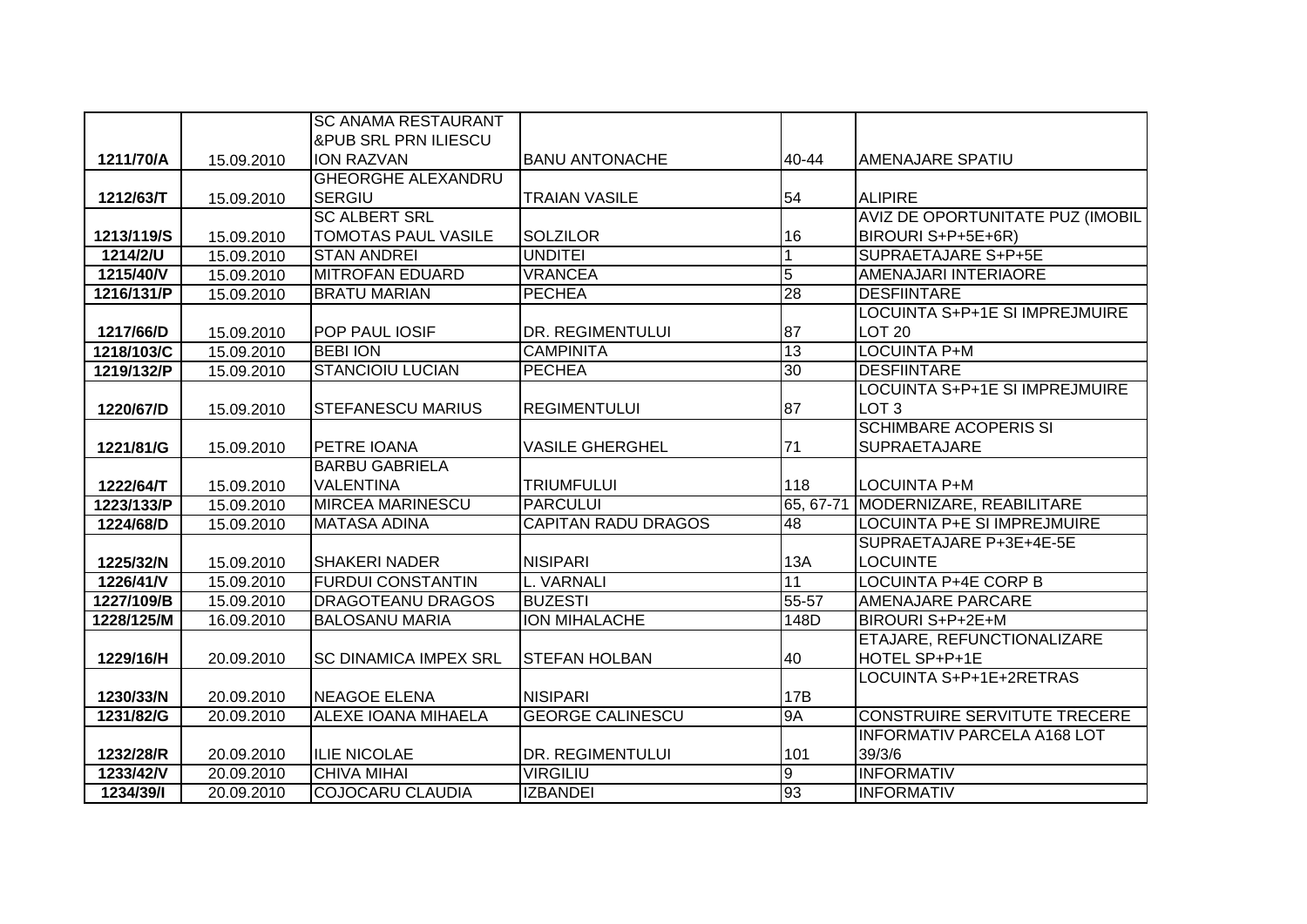| 1235/51/F  | 20.09.2010 | <b>MASCA IRINA</b>         | <b>SCOALA FLOREASCA</b>     | 14           | ALIPIRE APARTAMENTE AP.1 SI 2 |
|------------|------------|----------------------------|-----------------------------|--------------|-------------------------------|
| 1236/40/1  | 21.09.2010 | <b>STANCIU VICTOR</b>      | <b>INSULEI</b>              | 1            | <b>EXTINDERE LOCUINTA</b>     |
| 1237/43/V  | 21.09.2010 | <b>TARANU CRISTINA</b>     | <b>ELENA VACARESCU</b>      | 15A          | AMENAJARI INTERIOARE AP.18    |
|            |            | <b>SC IMPACT DEVELOPER</b> |                             |              | <b>OPERATIUNI NOTARIALE</b>   |
| 1238/134/P | 21.09.2010 | <b>&amp;CONTRACTOR SA</b>  | DR. PADUREA NEAGRA          | 19-85        | LOT 4/2 SI LOT 3              |
|            |            | <b>SC IMPACT DEVELOPER</b> |                             |              | AMENAJARI INTERIOARE          |
| 1239/135/P | 21.09.2010 | <b>&amp;CONTRACTOR SA</b>  | DR. PADUREA NEAGRA          | 60A          | LOT 5/2 CORP B AP.1           |
|            |            | <b>SC IMPACT DEVELOPER</b> |                             |              | AMENAJARI INTERIOARE          |
| 1240/136/P | 21.09.2010 | <b>&amp;CONTRACTOR SA</b>  | DR. PADUREA NEAGRA          | 60A          | LOT 5/2 CORP A AP.8           |
|            |            | <b>SC IMPACT DEVELOPER</b> |                             |              | AMENAJARI INTERIOARE          |
| 1241/137/P | 21.09.2010 | <b>&amp;CONTRACTOR SA</b>  | DR. PADUREA NEAGRA          | 58           | LOT 7/2 CORP A AP.11          |
|            |            | <b>SC IMPACT DEVELOPER</b> |                             |              | AMENAJARI INTERIOARE          |
| 1242/138/P | 21.09.2010 | <b>&amp;CONTRACTOR SA</b>  | DR. PADUREA NEAGRA          | 60A          | LOT 5/2 CORP B AP.11          |
|            |            |                            |                             |              |                               |
| 1243/34/N  | 23.09.2010 | <b>TUCA FLORENTIN</b>      | <b>NORDULUI</b>             | 94M          | SUPRAETJARE S+P+2E+3.4RETRAS  |
| 1244/104/C | 23.09.2010 | <b>SC ARTIMA SA</b>        | <b>NICOLAE CARAMFIL</b>     | 71-73        | AMENAJARE SPATIU COMERCIAL    |
| 1245/120/S | 23.09.2010 | <b>RADU ION</b>            | <b>SANGERULUI</b>           | 13           | <b>VANZARE TEREN</b>          |
|            |            |                            |                             |              | <b>INTRARE IN LEGALITATE</b>  |
| 1244/121/S | 23.09.2010 | <b>ONORIU EUGENIA</b>      | <b>SIMIONESCU</b>           | 19           | S+P+4E+5R+POD                 |
|            |            | <b>EUSMA ROM</b>           |                             |              |                               |
| 1245/139/P | 23.09.2010 | <b>DEVELOPMENT SRL</b>     | <b>DRIDU</b>                | 1B           | <b>COMPLEX MULTIFUNCIONAL</b> |
| 1246/29/R  | 23.09.2010 | <b>DINU GABRIEL</b>        | <b>REGIMENTULUI</b>         | 87           | DUPLEX S+P+1E+M LOT 10        |
|            |            | <b>SC BAVARIA COMPLEX</b>  |                             | <b>TARLA</b> |                               |
| 1247/110/B | 23.09.2010 | <b>SRL</b>                 | <b>BUCURESTI - PLOIESTI</b> | 696          | COMPLEX S+D+P+M+5/6E          |
| 1248/50/L  | 23.09.2010 | <b>LAZEA ADRIAN</b>        | <b>LONEA</b>                | $21 - 25$    | LOCUINTA SP+P+1E LOT B/3      |
| 1249/69/D  | 23.09.2010 | <b>BRUMARU NICOLAE</b>     | <b>DELTA DUNARII</b>        |              | <b>DESFIINTARE</b>            |
| 1250/126/M | 23.09.2010 | <b>STOICEA GHEORGHITA</b>  | <b>MACULUI</b>              |              | <b>DESFIINTARE PARTIALA</b>   |
|            |            | <b>GHEORGHE ALEXANDRU</b>  |                             |              |                               |
| 1251/65/T  | 23.09.2010 | <b>SERGIU</b>              | <b>TRAIAN VASILE</b>        | 54           | <b>DESFIINTARE</b>            |
| 1252/83/G  | 23.09.2010 | <b>RTFC CALATORI SA</b>    | <b>GRIVITEI</b>             | 347          | <b>CONSOLIDARE DEPOU</b>      |
| 1253/70/D  | 23.09.2010 | <b>NEAGOE EDUARD</b>       | <b>RADUCU DURBAC</b>        | 16           | LOCUINTA D+P+1E+M             |
| 1254/66/T  | 24.09.2010 | <b>PARVU ANCA</b>          | <b>TIMISULUI</b>            | 52           | <b>DESFIINTARE PARTIALA</b>   |
| 1255/127/M | 24.09.2010 | <b>PETREANU RADU</b>       | <b>GAINA</b>                | 111E         | <b>LOCUINTA P+1E</b>          |
| 1257/128/M | 24.09.2010 | <b>STOICEA GHEORGHITA</b>  | <b>MACULUI</b>              |              | <b>SUPRAETAJARE P+1E</b>      |
| 1258/71/A  | 27.09.2010 | <b>MARIN ALEXANDRA</b>     | AMMAN                       | 29           | <b>INFORMATIV</b>             |
| 1259/30/R  | 27.09.2010 | <b>ION MONICA</b>          | <b>REDISOARA</b>            | 3            | <b>INFORMATIV</b>             |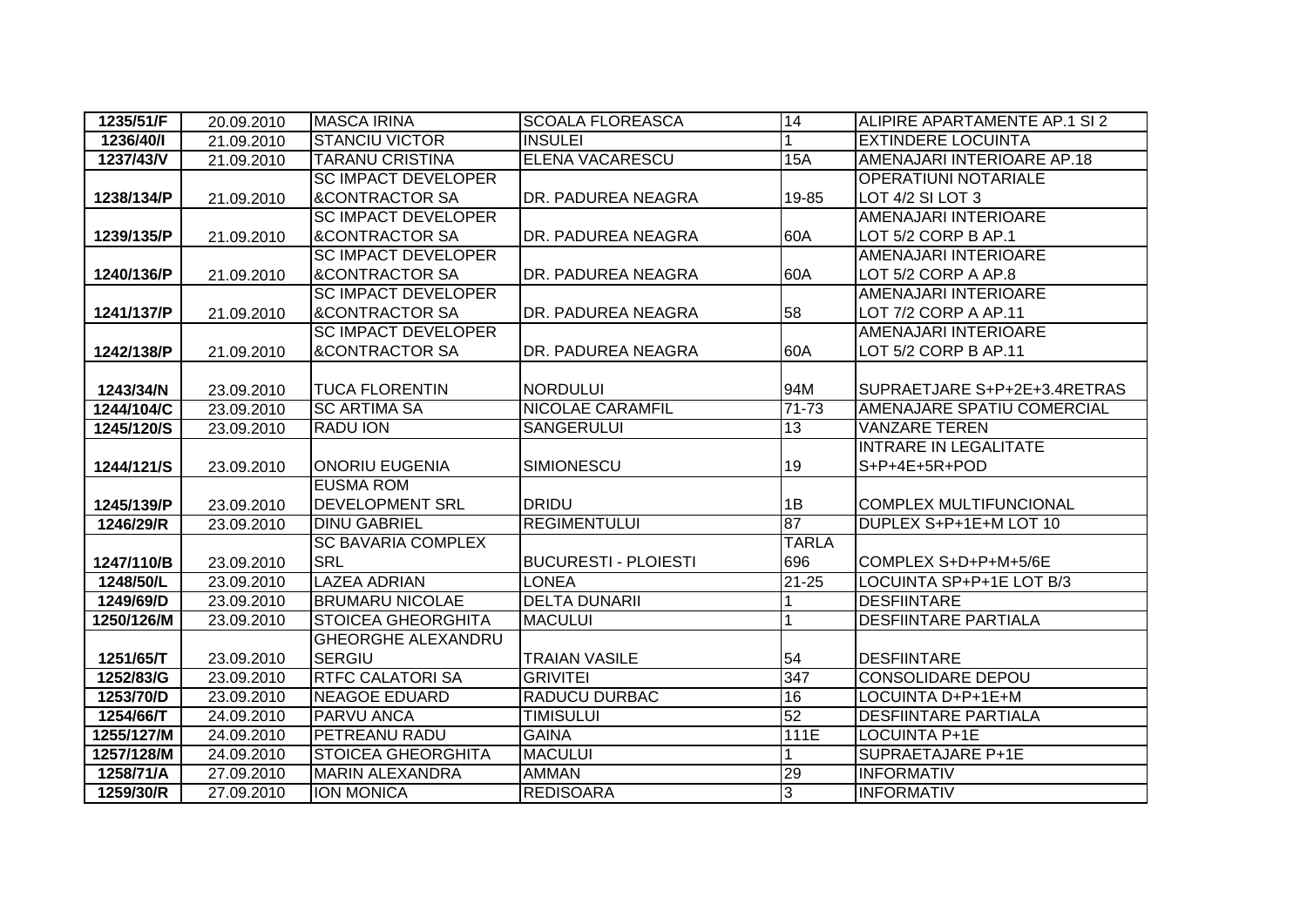|            |            |                             |                          |           | <b>LOCUINTA S+P+2E SI REFACERE</b> |
|------------|------------|-----------------------------|--------------------------|-----------|------------------------------------|
| 1260/23/E  | 27.09.2010 | <b>SUCIU ADINA MARIA</b>    | <b>ELANULUI</b>          | 22        | <b>IMPREJMUIRE</b>                 |
| 1261/17/H  | 27.09.2010 | PERESCU ANTON               | <b>HULUBITEI</b>         | 28        | <b>CONSOLIDARE SI ETAJARE</b>      |
| 1262/51/F  | 27.09.2010 | PELEA DANA FLORIN           | <b>FLOREASCA</b>         | 34        | <b>INFORMATIV</b>                  |
|            |            | <b>SC IMPACT DEVELOPER</b>  |                          |           | AMENAJARI INTERIOARE               |
| 1263/140/P | 27.09.2010 | <b>&amp;CONTRACTOR SA</b>   | <b>PADUREA NEAGRA</b>    | 56-64     | APARTAMENT                         |
|            |            | <b>SC IMPACT DEVELOPER</b>  |                          |           | <b>AMENAJARI INTERIOARE</b>        |
| 1264/141/P | 27.09.2010 | <b>&amp;CONTRACTOR SA</b>   | PADUREA NEAGRA           | 58        | APARTAMENT CORP A, AP.1            |
|            |            |                             |                          |           |                                    |
| 1265/72/A  | 30.09.2010 | <b>SC OMEGA PROIECT SRL</b> | ARICESCU                 | 29        | TRANSFORMARE GARAJ IN BIROURI      |
| 1266/122/S | 30.09.2010 | <b>ENACHE RADU DANIEL</b>   | <b>STRAULESTI</b>        | 93-199    | <b>ALIPIRE</b>                     |
|            |            |                             |                          |           | <b>CONSOLIDARE, EXTINDERE SI</b>   |
| 1267/18/H  | 01.10.2010 | <b>CARCEL CRISTINA</b>      | <b>HULUBITEI</b>         | 14, 16    | <b>SUPRAETAJARE</b>                |
|            |            |                             |                          |           | <b>CONSOLIDARE, EXTINDERE SI</b>   |
| 1268/105/C | 01.10.2010 | <b>STELEA VICTOR</b>        | AV. NICOLAE CAPSA        | 2BIS      | <b>SUPRAETAJARE</b>                |
|            |            | <b>SC MC ESTATE</b>         |                          |           |                                    |
|            |            | <b>INTERNATIONAL</b>        |                          |           |                                    |
|            |            | <b>PRIN MIHAILA</b>         |                          |           | <b>REAMENAJARE TERASEI SI</b>      |
| 1269/106/C | 01.10.2010 | <b>FLORENTINA</b>           | <b>ARON COTRUS</b>       | 55        | <b>REALIZARE ACCES</b>             |
| 1270/111/B | 01.10.2010 | <b>ASAN NICOLETA</b>        | <b>BACULUI</b>           | 58        | <b>DESFIINTARE C4</b>              |
|            |            | <b>SC CASA ALBA PRIN</b>    |                          |           | <b>CONSOLIDARE SI MODERNIZARE</b>  |
| 1271/142/P | 01.10.2010 | <b>ILIESCU GHEORGHE</b>     | <b>PRIVIGHETORILOR</b>   | $1 - 3$   | <b>BRASERIE</b>                    |
| 1272/52/F  | 01.10.2010 | <b>SC DOVAS SRL</b>         | <b>BD. FICUSULUI</b>     | 42        | <b>EXTINDERE</b>                   |
|            |            | <b>SERBAN STEFANITA</b>     |                          |           |                                    |
| 1273/107/C | 01.10.2010 | <b>CODRUT</b>               | <b>DANIEL CIUGUREANU</b> | 17        | CONSOLIDARE, REAMANEJARE           |
| 1274/108/C | 01.10.2010 | <b>MARIN GABRIELA</b>       | <b>DANIEL CIUGUREANU</b> | 19        | <b>CONSOLIDARE SI SUPRAETAJARE</b> |
| 1275/84/G  | 01.10.2010 | <b>CARJALIU GHEORGHE</b>    | <b>GARLEI</b>            | 56        | <b>MANSARDARE POD</b>              |
| 1276/19/H  | 01.10.2010 | <b>NICA IULIU - VIOREL</b>  | <b>STEFAN HOLBAN</b>     | 53N       | <b>LOCUINTA D+P+2E</b>             |
| 1277/67/T  | 01.10.2010 | <b>SPATARU STELUTA</b>      | <b>TROTUSULUI</b>        | 63        | LOCUINTA SP+P+1E+2M                |
| 1278/123/S | 01.10.2010 | <b>POPP CRISTIAN MIHAI</b>  | <b>IONESCU SISESTI</b>   | 191-199   | <b>LOCUINTA P+POD SI GARD</b>      |
| 1279/112/B | 01.10.2010 | LUCA   MARIANA              | <b>BUCURESTII NOI</b>    | 170       | <b>MODIFICARE FATADA</b>           |
|            |            |                             |                          |           | EXTINDERE, SUPRAETAJARE            |
|            |            | <b>CENTRUL MEDICAL</b>      |                          |           | <b>CLADIRE BIROURI, AMENAJARI</b>  |
| 1280/85/G  | 01.10.2010 | <b>UNIREA</b>               | <b>DOBROGEANU GHEREA</b> | 85        | <b>INTERIAORE</b>                  |
| 1281/44/V  | 01.10.2010 | <b>PIARLOG CRISTINA</b>     | <b>VESTEI</b>            | 29A       | <b>CONSOLIDARE SI SUPRAETAJARE</b> |
| 1282/113/B | 01.10.2010 | <b>NEGULEI ELENA</b>        | ALEXANDRU BRATU          | $23 - 25$ | LOCUINTA 2S+P+4E+5.6RETRAS         |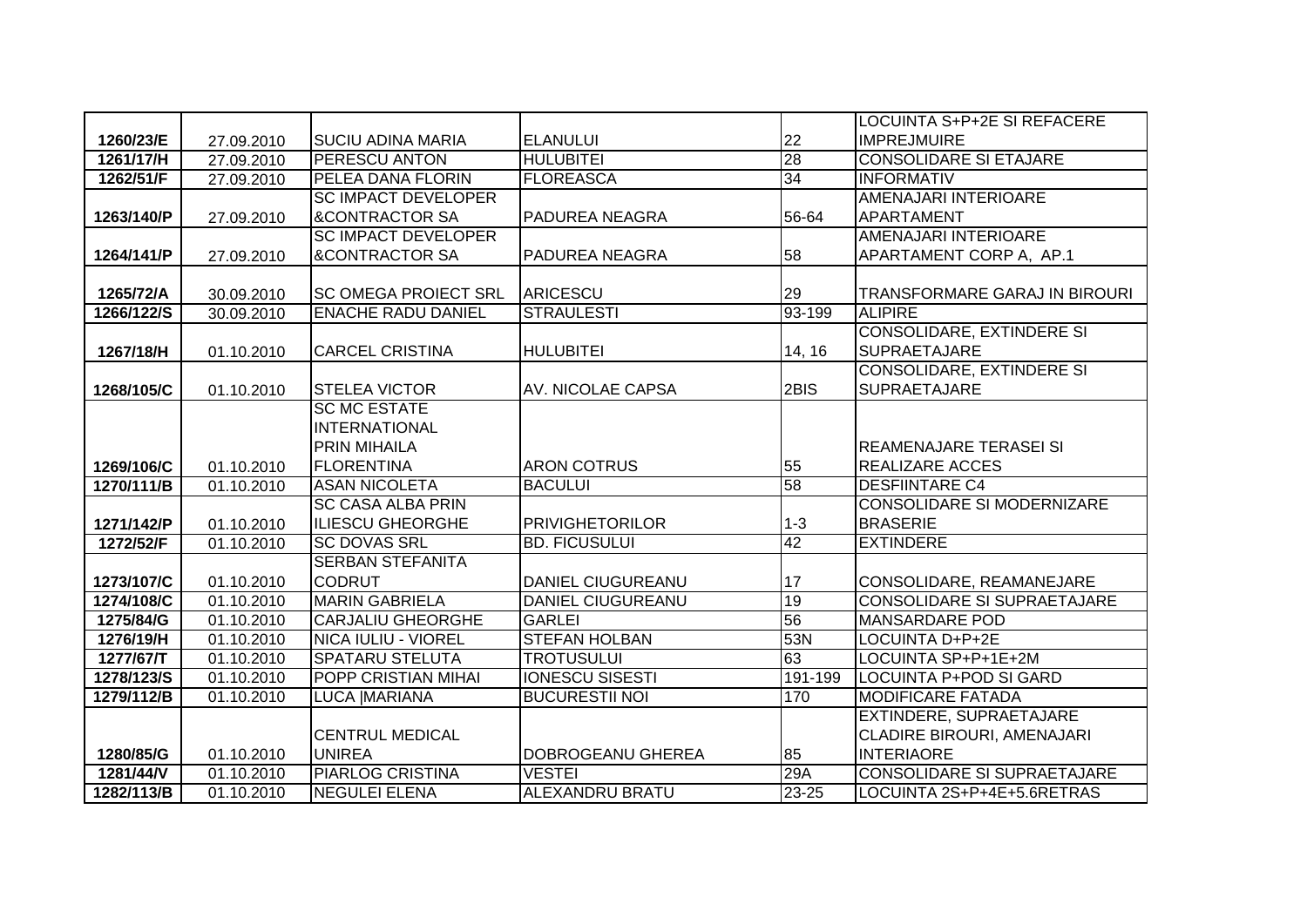|            |            |                             |                                 |           | <b>MODIFICARI INTERIOARE SI LA</b> |
|------------|------------|-----------------------------|---------------------------------|-----------|------------------------------------|
| 1283/68/T  | 01.10.2010 | <b>NEACSU IULIAN</b>        | <b>NICOLAE TITULESCU</b>        | 95-103    | <b>FATADE</b>                      |
| 1284/124/S | 01.10.2010 | <b>TUDOR BEBE</b>           | <b>STEFAN IULIAN</b>            | 25        | <b>REFACERE IMPREJMUIRE</b>        |
| 1285/69/T  | 04.10.2010 | <b>ZAMFIRESCU FLORIN</b>    | <b>TELESCOPULUI</b>             | $2 - 8$   | <b>INFORMATIV</b>                  |
| 1286/41/I  | 04.10.2010 | <b>TRONCEA GHEORGHE</b>     | <b>INOVATORILOR</b>             | 13        | <b>INFORMATIV</b>                  |
|            |            | <b>BANCA COMERCIALA</b>     |                                 |           |                                    |
| 1287/86/G  | 04.10.2010 | <b>FEROVIARA</b>            | <b>GRIVITEI</b>                 | 139       | COMPARTIMENT SPATIU COMERCIAL      |
|            |            |                             |                                 | 22, 24,   |                                    |
| 1288/143/P | 04.10.2010 | SIMION MIHAELA LILIANA      | POIANA CORNULUI                 | 26/2      | <b>ALIPIRE</b>                     |
| 1289/144/P | 04.10.2010 | <b>SOLOMON HAI</b>          | <b>PRIVIGHETORILOR</b>          | 86        | ANSAMBLU REZIDENTIAL S+P+5-7E      |
|            |            |                             |                                 |           | <b>INTRARE IN LEGALITATE</b>       |
| 1290/109/C | 04.10.2010 | <b>ARABAGIU VASILE</b>      | <b>CRICOVULUI</b>               | 72        | S+P+1E+POD                         |
| 1291/42/1  | 04.10.2010 | <b>ANDRONE ION</b>          | <b>INSITUTUL MEDICO MILITAR</b> | 12        | ORGANIZARE DE SANTIER              |
|            |            |                             |                                 |           | <b>INTRARE IN LEGALITATE PT</b>    |
| 1292/45/V  | 04.10.2010 | <b>PETRACHE COSTINEL</b>    | <b>VIZANTEA</b>                 | 30        | <b>EXTINDERE</b>                   |
| 1293/114/B | 04.10.2010 | <b>VIZIREANU CRISTINA</b>   | <b>BUCEGI</b>                   | 44        | <b>INTRARE IN LEGALITATE</b>       |
|            |            |                             |                                 |           | INTRARE IN LEGALITATE LOCUINTA     |
| 1294/125/S | 04.10.2010 | <b>BOLEA IONEL</b>          | <b>STRABUNA</b>                 | 133       | <b>PARTER</b>                      |
|            |            | <b>SC FAMILY IMPORT</b>     |                                 |           | <b>INTRARE IN LEGALITATE PT</b>    |
|            |            | <b>EXPORT SRL PRIN</b>      |                                 |           | AMENAJARI INTERIOARE SI            |
| 1295/87/G  | 04.10.2010 | <b>GARANTI BANK</b>         | <b>GRIVITEI</b>                 | 395       | <b>EXTERIOARE</b>                  |
|            |            | <b>CRISAN ROXANA</b>        |                                 |           |                                    |
| 1296/129/M | 04.10.2010 | <b>GABRIELA</b>             | <b>MADRIGALULUI</b>             | 32, 38    | <b>ALIPIRE</b>                     |
|            |            | <b>SC MILLENIUM CONSULT</b> |                                 |           |                                    |
| 1297/145/P | 04.10.2010 | INVEST 2002                 | PADUREA NEAGRA                  | 19-85     | ALIPIRE LOT 4/2 SI LOT 3           |
|            |            |                             |                                 |           | AMENAJARI INTERIOARE SI            |
| 1298/53/F  | 04.10.2010 | <b>HERINEAN DIANA</b>       | <b>IACOB FELIX</b>              | 59        | <b>INCHIDERE BALCON AP.24</b>      |
| 1299/115/B | 04.10.2010 | <b>SCHINAGEL C. HELMUT</b>  | <b>BUCURESTI-PLOIESTI</b>       | $42 - 44$ | <b>ALIPIRE</b>                     |
| 1300/73/A  | 04.10.2010 | <b>SERSESCU RADU MIRON</b>  | <b>MAICA ALEXANDRA</b>          | 30        | AMENAJARI INTERIOARE AP.3          |
| 1301/74/A  | 05.10.2010 | <b>JOSEPH DRUCKMAN</b>      | <b>AVIONULUI</b>                | 50        | <b>DEZMEMBRARE</b>                 |
|            |            | <b>SC CLAUDIA DESIGN</b>    |                                 |           | AMPLASARE EUROCONTAINERE SI        |
| 1302/15/O  | 05.10.2010 | PRIN TUCA FLORIN            | <b>ODAI</b>                     | 367       | <b>IMPREJMUIRE TEREN</b>           |
|            |            |                             |                                 |           | CONSOLIDARE, AMANJARE BAZA         |
| 1303/70/T  | 05.10.2010 | <b>SAVULESCU GETA</b>       | <b>TARMULUI</b>                 | 17        | AGREMENT P+1E LOT 1/2              |
|            |            | <b>SC MASIV FOREST</b>      |                                 |           |                                    |
| 1304/24/E  | 07.10.2010 | <b>PRODUCT SRL</b>          | <b>EXPOZITIEI</b>               | 22-30     | AMENAJARE PARCARE                  |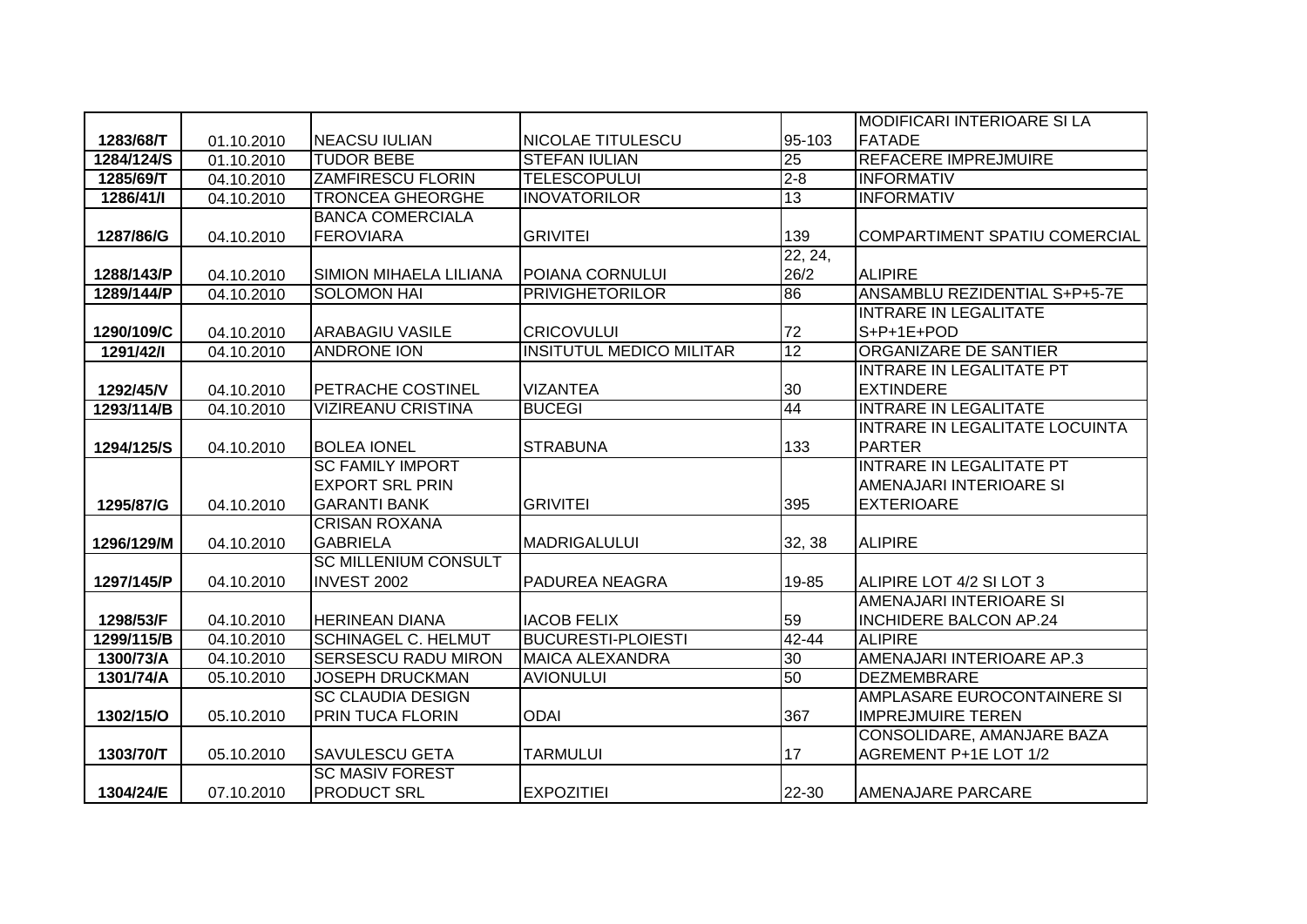|            |            | <b>COSTACHE ION</b>          |                      |                  |                                    |
|------------|------------|------------------------------|----------------------|------------------|------------------------------------|
|            |            | <b>PRIN DAVID BOGDAN</b>     |                      |                  |                                    |
| 1305/146/P | 11.10.2010 | <b>FLORIN</b>                | <b>POLONA</b>        | 115              | AMENAJARI INTERIOARE AP.21         |
| 1306/110/C | 11.10.2010 | <b>MINCA CUPAR</b>           | <b>CHITILEI</b>      | 421A             | <b>DEZMEMBRARE IMOBIL</b>          |
| 1307/130/M | 11.10.2010 | <b>PINTEA SILVIA LAURA</b>   | <b>ION MIHALACHE</b> | $\overline{115}$ | AMENAJARI INTERIOARE AP.32         |
| 1308/88/G  | 11.10.2010 | <b>VOCNECI LAURENTIU</b>     | <b>GEMENI</b>        | 46               | <b>INTRARE IN LEGALITATE</b>       |
| 1309/89/G  | 11.10.2010 | <b>VOCNECI LAURENTIU</b>     | <b>GEMENI</b>        | 46               | <b>DESFIINTARE PARTIALA</b>        |
|            |            | <b>SC CORDIA RESIDENCE</b>   |                      |                  |                                    |
| 1310/147/P | 11.10.2010 | <b>SRL</b>                   | AL. PRIVIGHETORILOR  | 85-85A           | <b>DEZMEMBRARE</b>                 |
|            |            | <b>STOIAN DEACONU MARIA</b>  |                      |                  |                                    |
| 1311/2/K   | 11.10.2010 | <b>LORENA</b>                | <b>CAROL KNAPPE</b>  | 69               | <b>CONCESIONARE</b>                |
| 1312/111/C | 11.10.2010 | <b>OVIDIU NICOLAE PALEA</b>  | <b>COMANA</b>        | 3A               | CONSOLIDARE, SUPRAETAJARE          |
|            |            | <b>SC NORD PROPERTY</b>      |                      |                  | <b>INTRARE IN LEGALITATE PT</b>    |
| 1313/35/N  | 11.10.2010 | <b>INVESTMENTS</b>           | <b>NORDULUI</b>      | 62D              | <b>MODIFICARE FATADE</b>           |
| 1314/9/Z   | 12.10.2010 | <b>SC EPSO ADVISING SRL</b>  | <b>ZELETIN</b>       | 8                | S+P+6E+7RETRAS                     |
|            |            |                              |                      |                  | LOCUINTA SI BIROURI                |
| 1315/10/Z  | 12.10.2010 | <b>HUBERT MARIUS ROMEO</b>   | <b>ZAGAZULUI</b>     | 3                | $S+P+3E$                           |
| 1316/11/Z  | 12.10.2010 | <b>SC MULTIPREST HABITAT</b> | <b>ZELETIN</b>       | 18-20            | LOCUINTA 2S+P+4E+5RETRAS           |
|            |            |                              |                      |                  |                                    |
| 1317/16/O  | 12.10.2010 | <b>MANEA ANETA ANTONETA</b>  | <b>HERMAN OBERTH</b> | 5                | <b>INALTARE POD</b>                |
| 1318/112/C | 12.10.2010 | <b>POPESCU CORNELIA</b>      | <b>CARPATI</b>       | 102              | <b>INFORMATIV</b>                  |
| 1319/46/V  | 12.10.2010 | PUTINEL MARIUS EUGEN         | <b>VALULUI</b>       | 5B               | <b>INFORMATIV</b>                  |
|            |            | <b>SC IMPACT DEVELOPER</b>   |                      |                  | AMENAJARI INTERIOARE               |
| 1320/148/P | 12.10.2010 | <b>&amp;CONTRACTOR SA</b>    | DR. PADUREA PUSTNICU | 115              | CORP B AP.20                       |
|            |            | <b>SC IMPACT DEVELOPER</b>   |                      |                  | <b>AMENAJARI INTERIOARE</b>        |
| 1321/149/P | 12.10.2010 | <b>&amp;CONTRACTOR SA</b>    | DR. PADUREA NEAGRA   | 26               | CORP A AP.8                        |
| 1322/75/A  | 12.10.2010 | <b>PANAIT GABRIEL</b>        | <b>AVIATIEI</b>      | 10               | <b>INTRARE IN LEGALITATE AP.66</b> |
|            |            | <b>SC IMPACT DEVELOPER</b>   |                      |                  | AMENAJARI INTERIOARE               |
| 1323/150/P | 12.10.2010 | <b>&amp;CONTRACTOR SA</b>    | DR. PADUREA NEAGRA   | 24               | CORP B AP.20                       |
|            |            | <b>SC IMPACT DEVELOPER</b>   |                      |                  | AMENAJARI INTERIOARE               |
| 1324/151/P | 12.10.2010 | <b>&amp;CONTRACTOR SA</b>    | DR. PADUREA NEAGRA   | 24               | CORP B AP.20                       |
|            |            | <b>SC IMPACT DEVELOPER</b>   |                      |                  | AMENAJARI INTERIOARE               |
| 1325/152/P | 12.10.2010 | <b>&amp;CONTRACTOR SA</b>    | DR. PADUREA NEAGRA   | 58A              | CORP A AP.8                        |
|            |            | <b>SC IMPACT DEVELOPER</b>   |                      |                  | AMENAJARI INTERIOARE               |
| 1326/153/P | 12.10.2010 | <b>&amp;CONTRACTOR SA</b>    | DR. PADUREA NEAGRA   | 58A              | CORP A AP.11                       |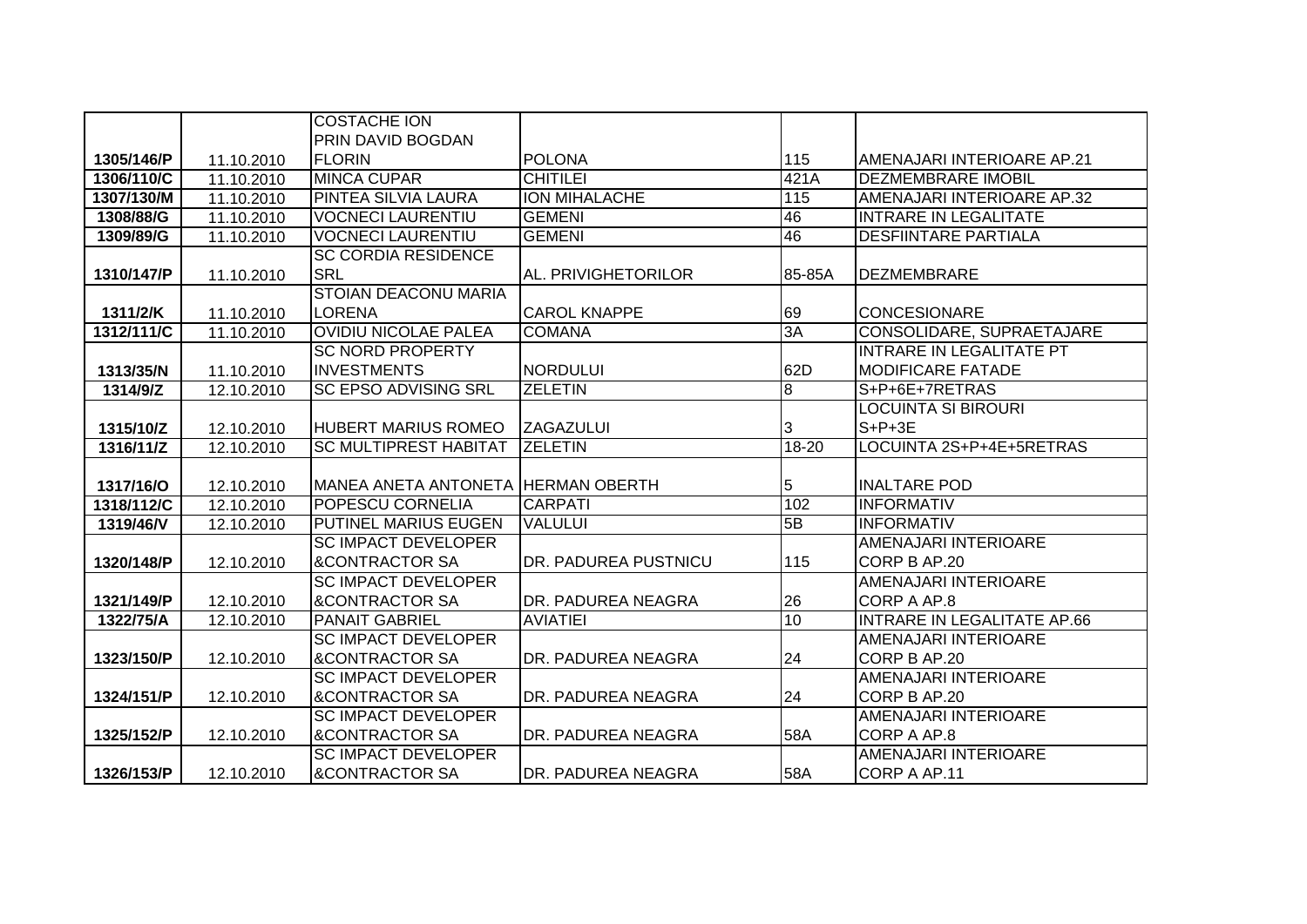|            |            | <b>SC IMPACT DEVELOPER</b>   |                             |           | AMENAJARI INTERIOARE               |
|------------|------------|------------------------------|-----------------------------|-----------|------------------------------------|
| 1327/154/P | 12.10.2010 | <b>&amp;CONTRACTOR SA</b>    | DR. PADUREA NEAGRA          | 62        | CORP A AP.5                        |
|            |            | <b>SC IMPACT DEVELOPER</b>   |                             |           | AMENAJARI INTERIOARE               |
| 1328/155/P | 12.10.2010 | <b>&amp;CONTRACTOR SA</b>    | DR. PADUREA NEAGRA          | 58A       | CORP B AP.11                       |
|            |            | <b>SC IMPACT DEVELOPER</b>   |                             |           | AMENAJARI INTERIOARE               |
| 1329/156/P | 12.10.2010 | <b>&amp;CONTRACTOR SA</b>    | DR. PADUREA NEAGRA          | 24        | CORP A AP.10                       |
| 1330/36/N  | 12.10.2010 | <b>HASEGAN MARIA</b>         | <b>NORDULUI</b>             | 50        | <b>IMPREJMUIRE</b>                 |
|            |            |                              |                             |           | <b>INTRARE IN LEGALITATE PT</b>    |
| 1331/126/S | 12.10.2010 | <b>OITA ION</b>              | <b>IONESCU SISESTI</b>      | 262-266   | <b>EXTINDERE</b>                   |
| 1332/127/S | 12.10.2010 | <b>VLADU PAUL</b>            | <b>SFANTA MARIA</b>         | 18B       | <b>AMENAJARI INTERIOARE</b>        |
| 1333/128/S | 12.10.2010 | <b>IDUMITRU MARIA</b>        | <b>COSTACHE SIBICEANU</b>   | 16        | <b>EXTINDERE</b>                   |
| 1334/37/N  | 12.10.2010 | <b>MILEA LUIZA</b>           | <b>ION NECULCE</b>          | 40A       | <b>CONSOLIDARE SI SUPRAETAJARE</b> |
| 1335/90/G  | 14.10.2010 | <b>STOICA MIHAI</b>          | <b>GARLEI</b>               | 57A       | <b>OPERATIUNI NOTARIALE</b>        |
|            |            | <b>IRINA IANCULESCU SC</b>   |                             |           |                                    |
|            |            | UNILEVER SOUTH               |                             |           |                                    |
| 1336/116/B | 14.10.2010 | <b>CENTRAL</b>               | <b>BUCURESTI - PLOIESTI</b> | 42-44     | AMENAJARI INTERIAOARE CORP B       |
| 1337/91/G  | 14.10.2010 | <b>CAPRA MARIOARA</b>        | <b>GRIVITEI</b>             | 212       | AMENAJARI INTERIOARE AP.8          |
| 1338/129/S | 14.10.2010 | <b>CONSTANTIN DANIEL</b>     | <b>IONESCU SISESTI</b>      | 17        | <b>LOCUINTA P+3E</b>               |
| 1339/117/B | 14.10.2010 | <b>PAIU VIRGIL</b>           | <b>BUCURESTI - PLOIESTI</b> | 165-169   | LOCUINTA SI BIROURI LOT 2          |
| 1340/71/T  | 14.10.2010 | <b>ATE BANK ROMANIA SA</b>   | NICOLAE TITULESCU           | 56        | <b>INTRARE IN LEGALITATE</b>       |
| 1341/76/A  | 14.10.2010 | <b>CASULETE MONICA</b>       | <b>AEROGARII</b>            | $2 - 8$   | <b>INTRARE IN LEGALITATE</b>       |
| 1342/38/N  | 14.10.2010 | <b>TABUSCA PAVEL</b>         | <b>NEATARNARII</b>          | 15        | <b>ACOPERIRE TERASA</b>            |
| 1343/113/C | 14.10.2010 | <b>POSTELNICU MARIA</b>      | <b>CHITILEI</b>             | 291       | <b>DESFIINTARE PARTIALA</b>        |
| 1344/118/B | 14.10.2010 | <b>DUMITRU ELENA</b>         | <b>BANU ANTONACHE</b>       | 3         | AMENAJARI INTERIOARE               |
| 1345/114/C | 14.10.2010 | <b>STANCIULESCU VOICHITA</b> | <b>CRICOVULUI</b>           | 23        | <b>DESFIINTARE</b>                 |
| 1346/131/M | 15.10.2010 | <b>SERAFIM IULIA CLAUDIA</b> | <b>ION MIHALACHE</b>        | 158       | AMENAJARI INTERIOARE AP.49         |
| 1347/51/L  | 18.10.2010 | <b>POPESCU AUREL</b>         | <b>LONEA</b>                | FN        | <b>INFORMATIV</b>                  |
| 1348/39/N  | 18.10.2010 | <b>TAIATU LAURENTIU</b>      | <b>NUFERILOR</b>            | 61        | <b>IMPREJMUIRE</b>                 |
| 1349/71/D  | 18.10.2010 | <b>STEFAN MARIAN</b>         | <b>DELTA DUNARII</b>        | 29        | <b>DESFIINTARE</b>                 |
| 1350/92/G  | 18.10.2010 | <b>SEREDIUC DANIELA</b>      | <b>VASILE GHERGHEL</b>      | 33        | <b>SUPRAETAJARE</b>                |
| 1351/119/B | 18.10.2010 | <b>FIERARU GHEORGHE</b>      | <b>BIHOR</b>                | 23        | CONSOLIDARE, MANSARDARE            |
| 1352/72/D  | 18.10.2010 | <b>SC MULTIPREST HABITAT</b> | <b>ZELETIN</b>              | $18 - 20$ | <b>DESFIINTARE</b>                 |
| 1353/31/R  | 19.10.2010 | <b>BOICIUC RODICA</b>        | <b>THEODOSIE RUDEANU</b>    | 19        | <b>INFORMATIV</b>                  |
|            |            | <b>DRAGOTA ADRIAN</b>        |                             |           |                                    |
| 1354/43/1  |            | ALEXANDRU                    | <b>ION NECULCE</b>          | 39-41     | <b>ALIPIRE</b>                     |
|            | 19.10.2010 |                              |                             |           |                                    |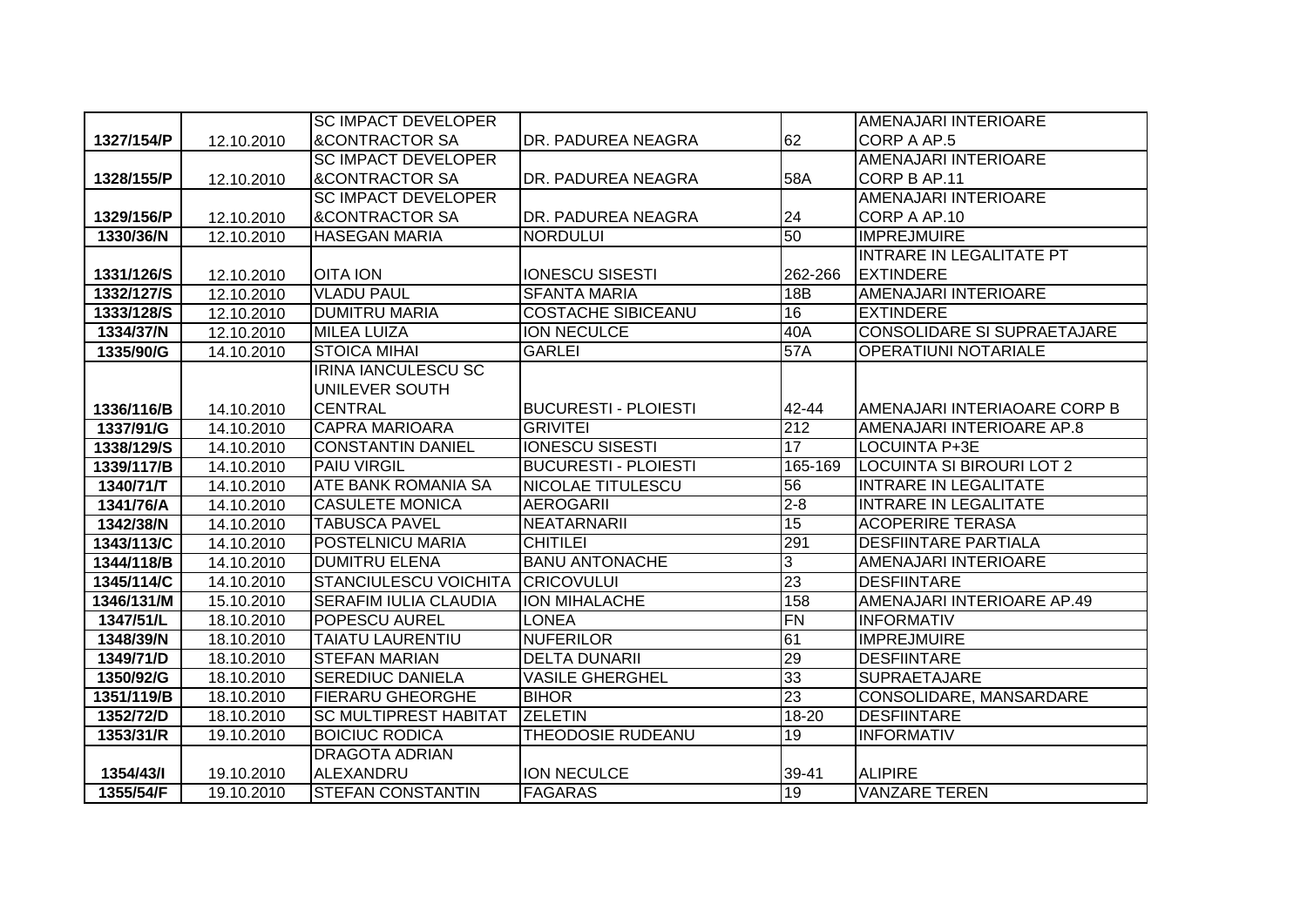| 1356/47/V  | 19.10.2010 | <b>DUSE BARBONI ANDREI</b>                 | <b>VF. INALT</b>            | 42                            | <b>INFORMATIV</b>                          |
|------------|------------|--------------------------------------------|-----------------------------|-------------------------------|--------------------------------------------|
| 1357/52/L  | 19.10.2010 | <b>BUNESCU ADRIAN</b>                      | <b>LEBEDEI</b>              | 13                            | <b>DESFIINTARE PARTIALA SI ANEXA</b>       |
| 1358/120/B | 19.10.2010 | <b>PAIU VIRGIL</b>                         | <b>BUCURESTI - PLOIESTI</b> | 165-169                       | P+1E PARTIAL DEPOZIT SI BIROURI            |
| 1359/20/H  | 19.10.2010 | <b>NEGUTU FLORIN</b>                       | <b>HELIULUI</b>             | 4A-4B                         | <b>ALIPIRE</b>                             |
| 1360/121/B | 19.10.2010 | <b>DUMITRU ELENA</b>                       | <b>BANUL ANTONACHE</b>      | 3                             | <b>RECONFIGURARE ACOPERIS</b>              |
| 1361/115/C | 20.10.2010 | <b>IORDACHE ELENA</b>                      | <b>MAN. CALDARUSANI</b>     | $\overline{7}$                | <b>OPERATIUNI NOTARIALE</b>                |
| 1362/130/S | 20.10.2010 | <b>TEBEICA ALEX</b>                        | AL. SERBANESCU              | 87                            | <b>ANEXA PARTER</b>                        |
| 1363/53/L  | 21.10.2010 | <b>POPESCU AUREL</b>                       | LONEA                       | FN                            | <b>ALIPIRE 2LOTURI</b>                     |
| 1364/157/P | 21.10.2010 | <b>SC UNION TOWER SRL</b>                  | <b>AV. POPISTEANU</b>       | 1A                            | LOCUINTE 2S+P+MZ+4E                        |
| 1365/122/B | 21.10.2010 | <b>MCDONALDS ROMANIA</b>                   | <b>BUCURESTII NOI</b>       | 18A, 20,<br>22, 24,<br>26, 28 | <b>RESTAURANT PARTER</b>                   |
|            |            |                                            |                             |                               | LOCUINTA S+P+2E+M SI                       |
| 1366/131/S | 25.10.2010 | <b>STEFAN MARIAN</b>                       | <b>STRABUNA</b>             | 59A                           | <b>IMPREJMUIRE</b>                         |
| 1367/132/S | 25.10.2010 | <b>STEFAN MARIAN</b>                       | <b>STRABUNA</b>             | 59A                           | <b>DESFIINTARE</b>                         |
| 1368/123/B | 25.10.2010 | <b>CACOVEANU ELENA</b>                     | <b>BUCURESTII NOI</b>       | 169                           | CONSOLIDARE, SUPRAETAJARE                  |
| 1369/93/G  | 25.10.2010 | <b>GRIGORI VIRGIL</b>                      | <b>GALILEA</b>              | 9                             | <b>DESFIINTARE</b>                         |
| 1370/54/L  | 25.10.2010 | <b>CADAR IONEL</b>                         | <b>LEORDINA</b>             | 34                            | <b>EXTINDERE LOCUINTA</b>                  |
| 1371/116/C | 25.10.2010 | <b>STANCIULESCU VOICHITA</b>               | <b>CRICOVULUI</b>           | 23                            | LOCUINTA S+P+1E+M SI<br><b>IMPREJMUIRE</b> |
| 1372/77/A  | 25.10.2010 | <b>DINU CONSTANTA</b>                      | DR. AGATULUI                | 80-82                         | <b>DEZMEMBRARE</b>                         |
| 1373/158/P | 25.10.2010 | <b>SC PERAMAR</b><br><b>CONSULTING SRL</b> | PUTUL LUI ZAMFIR            | 5                             | <b>AMPLASARE PERGOLA</b>                   |
| 1374/117/C | 25.10.2010 | POSTELNICU MARIA                           | <b>CHITILEI</b>             | 291                           | <b>EXTINDERE SI SUPRAETAJARE</b>           |
| 1375/118/C | 25.10.2010 | <b>PURNICHE ELENA</b>                      | <b>COMANA</b>               | 21                            | <b>ALIPIRE</b>                             |
| 1376/78/A  | 25.10.2010 | <b>CONLUX DEVELOPMENT</b><br><b>SRL</b>    | <b>APICULTORILOR</b>        | 70-72                         | SUPRAETAJARE 2S+P+5E+6RETRAS               |
| 1377/72/T  | 25.10.2010 | <b>SC GP HOLDING INVEST</b><br><b>SRL</b>  | TH. RUDEANU                 | 8, 12-14                      | <b>ALIPIRE</b>                             |
| 1378/48/V  | 25.10.2010 | <b>GIOLU MADALINA</b>                      | <b>VALEA MERILOR</b>        | 46                            | <b>DESFIINTARE PARTIALA</b>                |
|            |            |                                            |                             |                               | EXTINDERE, MODERNIZARE,                    |
| 1379/55/F  | 25.10.2010 | <b>PMB</b>                                 | <b>FICUSULUI</b>            | 20-26                         | <b>REABILITARE</b>                         |
|            |            | <b>GEORGESCU ALICE</b>                     |                             |                               | <b>DESFIINTARE CONSTRUCTII</b>             |
| 1380/79/A  | 25.10.2010 | <b>CORNELIA</b>                            | <b>AMINTIRII</b>            | 66                            | <b>EXISTENTE</b>                           |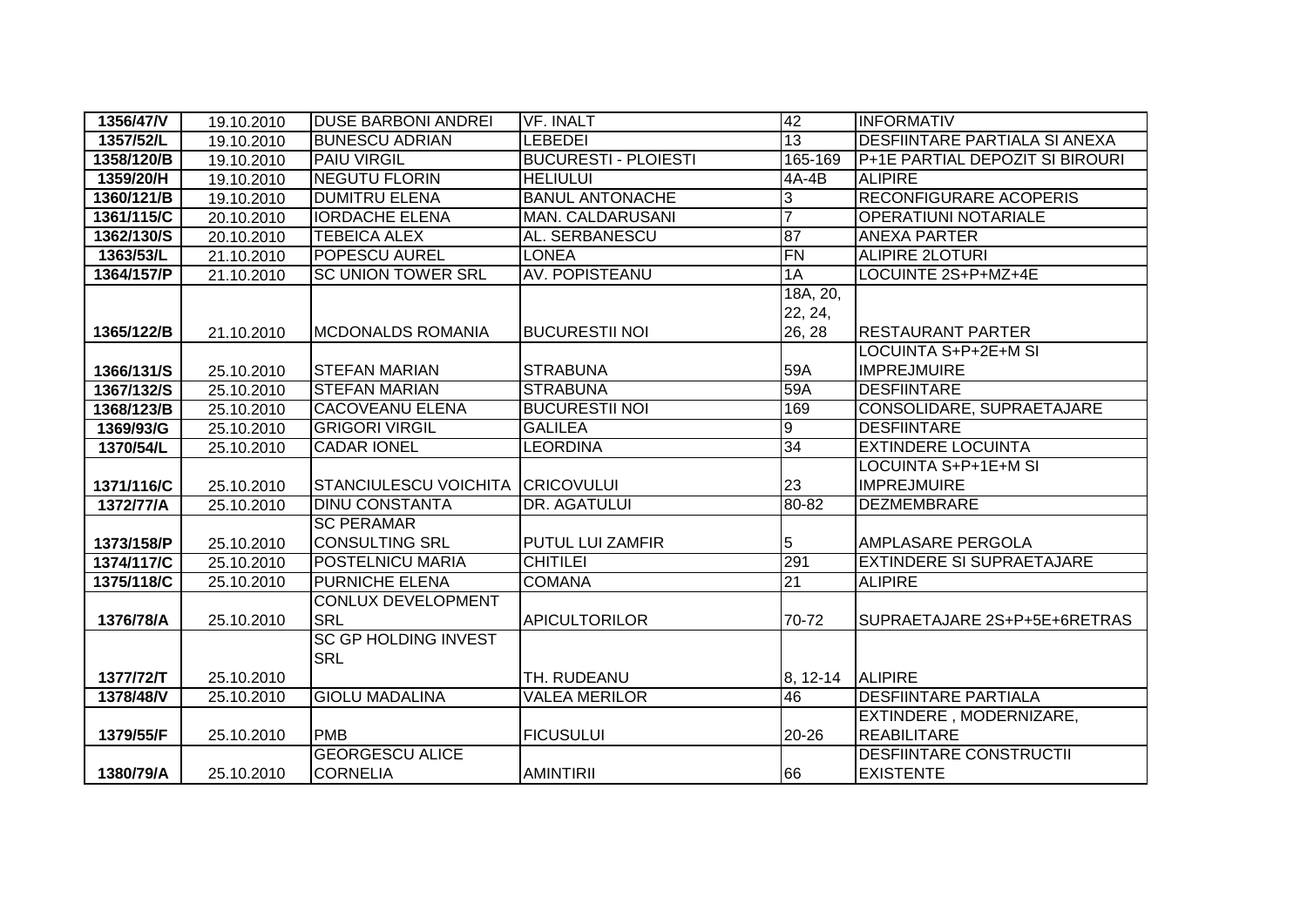|            |            | <b>SC GAMA MAC GROUP</b>     |                                  |                 |                                   |
|------------|------------|------------------------------|----------------------------------|-----------------|-----------------------------------|
| 1381/132/M | 25.10.2010 | <b>SRL</b>                   | <b>MAICA TEOFANA</b>             | 17              | PROMOVARE PUZ                     |
| 1382/124/B | 25.10.2010 | <b>DANCIU PETRU</b>          | <b>INTR. BROSTENI</b>            | 2A              | <b>CONSOLIDARE, EXTINDERE</b>     |
| 1383/73/D  | 25.10.2010 | <b>ANL</b>                   | DR. NISIPOASA                    | $123 - 155$     | <b>IMPREJMUIRE</b>                |
| 1384/40/N  | 25.10.2010 | <b>OPREA RAZVAN</b>          | <b>NISIPARI</b>                  | 15              | LOCUINTA S+P+2E+M                 |
| 1385/74/D  | 25.10.2010 | <b>ZAMFIR ILINCA</b>         | <b>CAL.DORBANTI</b>              | 172-178         | <b>MODIFICARE FATADE</b>          |
| 1386/119/C | 25.10.2010 | <b>ATANASIU MIRUNA</b>       | <b>NICOLAE CARAMFIL</b>          | 50              | AMENAJARI INTERIOARE AP.12        |
| 1387/125/B | 25.10.2010 | <b>SC BLUE BOX SRL</b>       | <b>BUCURESTI - PLOIESTI</b>      | $42 - 44$       | <b>CONSOLIDARE</b>                |
| 1388/32/R  | 25.10.2010 | <b>MARTIN DUMITRU</b>        | <b>RADU DRAGOS</b>               |                 | 49C, 49H ALIPIRE TERENURI         |
| 1389/120/C | 26.10.2010 | <b>NICULESCU MIHAIL</b>      | <b>CLUJ</b>                      | $\overline{37}$ | <b>INFORMATIV</b>                 |
| 1390/126/B | 27.10.2010 | <b>CHIRITA MARIANA</b>       | <b>BUCURESTI - PLOIESTI</b>      | 64              | <b>REABILITARE SERE</b>           |
| 1391/127/B | 27.10.2010 | <b>HAI SOLOMON</b>           | <b>SMARANDA BRAESCU</b>          | 42              | LOCUINTA S+P+4E SI IMPREJMUIRE    |
|            |            | <b>SC MAROLA GENERAL</b>     |                                  |                 | LOCUINTA SI BIROURI               |
| 1392/121/C | 01.11.2010 | <b>ACTIVITIES SRL</b>        | <b>CHITILEI</b>                  | 349             | S+4E+5.6RETRAS                    |
| 1393/159/P | 01.11.2010 | <b>GHEORGHE COPOS</b>        | <b>POLIGRAFIEI</b>               | 1A              | <b>INFORMATIV</b>                 |
| 1394/128/B | 02.11.2010 | <b>SC UNILEVER SCE SRL</b>   | <b>BUCURESTI - PLOIESTI</b>      | $42 - 44$       | <b>AMENAJARI INTERIAORE</b>       |
| 1395/133/M | 02.11.2010 | <b>PREDESCU MIHAI</b>        | <b>ION MIHALACHE</b>             | 313             | AMENAJARI INTERIOARE AP.3         |
| 1396/80/A  | 02.11.2010 | <b>GROZAVESCU GABRIEL</b>    | <b>GRIGORE ALEXANDRESCU</b>      | 7A              | <b>CONSTRUIRE GARAJE</b>          |
| 1397/160/P | 03.11.2010 | <b>DODE LUCIAN</b>           | <b>DR. PISCUL MARE</b>           |                 | <b>INFORMATIV</b>                 |
|            |            | <b>CENTRAL RESIDENTIAL</b>   |                                  |                 |                                   |
| 1398/25/E  | 05.11.2010 | <b>PARK</b>                  | <b>EXPOZITIEI</b>                | 22A, 22B        | <b>IMOBIL MULTIFUNCTIONAL</b>     |
|            |            |                              |                                  |                 | <b>EXTINDERE HOTEL</b>            |
| 1399/133/S | 05.11.2010 | TRIUMF CONSTRUCT SA          | AL. SERBANESCU                   | 87              | S+P+MZ+7E                         |
| 1400/49/V  | 08.11.2010 | <b>DUMITRESCU MARIAN</b>     | <b>VIRGILIU</b>                  | 61A             | <b>IMPREJMUIRE</b>                |
| 1401/129/B | 08.11.2010 | <b>GHITULESCU GONUL</b>      | <b>BIHOR</b>                     | $7-9$           | <b>ALIPIRE</b>                    |
| 1402/75/D  | 08.11.2010 | <b>AUIUPSP SCOALA NR.178</b> | <b>DRIDU</b>                     | $\overline{2}$  | <b>DEZMEMBRARE</b>                |
| 1403/76/D  | 08.11.2010 | <b>MOCANU GABRIELA</b>       | <b>DOCUMENTULUI</b>              | 1               | <b>DESFIINTARE</b>                |
| 1404/130/B | 08.11.2010 | <b>SC GLOBAL EYE SRL</b>     | <b>BUCURESTI - PLOIESTI</b>      | 53              | <b>INTOCMIRE SI PROMOVARE PUZ</b> |
| 1405/134/S | 09.11.2010 | <b>FUSU MARIA</b>            | SMARANDA BRAESCU                 | 17              | AMENAJARI INTERIOARE AP.27        |
| 1406/122/C | 09.11.2010 | <b>MARCU BOGDAN</b>          | NICOLAE CARAMFIL                 | 53              | <b>EXTINDERE</b>                  |
|            |            |                              |                                  |                 | ANSAMBLU DE LOCUINTE AVIZ DE      |
| 1407/123/C | 09.11.2010 | <b>HALIU NICOLAE</b>         | <b>CAMPUL PIPERA</b>             | FN              | <b>OPORTUNITATE</b>               |
| 1408/131/B | 09.11.2010 | <b>VLAD ION</b>              | <b>BUZESTI</b>                   | $\overline{71}$ | <b>AMENAJARE TERASA</b>           |
| 1409/124/C | 09.11.2010 | <b>HOCIOTA ELENA</b>         | <b>OCTAV COCARASCU</b>           | 92              | <b>EXTINDERE SI REAMENAJARE</b>   |
|            |            |                              |                                  | 6, 8, 8A/       |                                   |
| 1410/77/D  | 09.11.2010 | <b>CHIRACU LILIANA</b>       | <b>DRAGOSLAVELE / MTII TATRA</b> | 17              | <b>INTOCMIRE SI PROMOVARE PUZ</b> |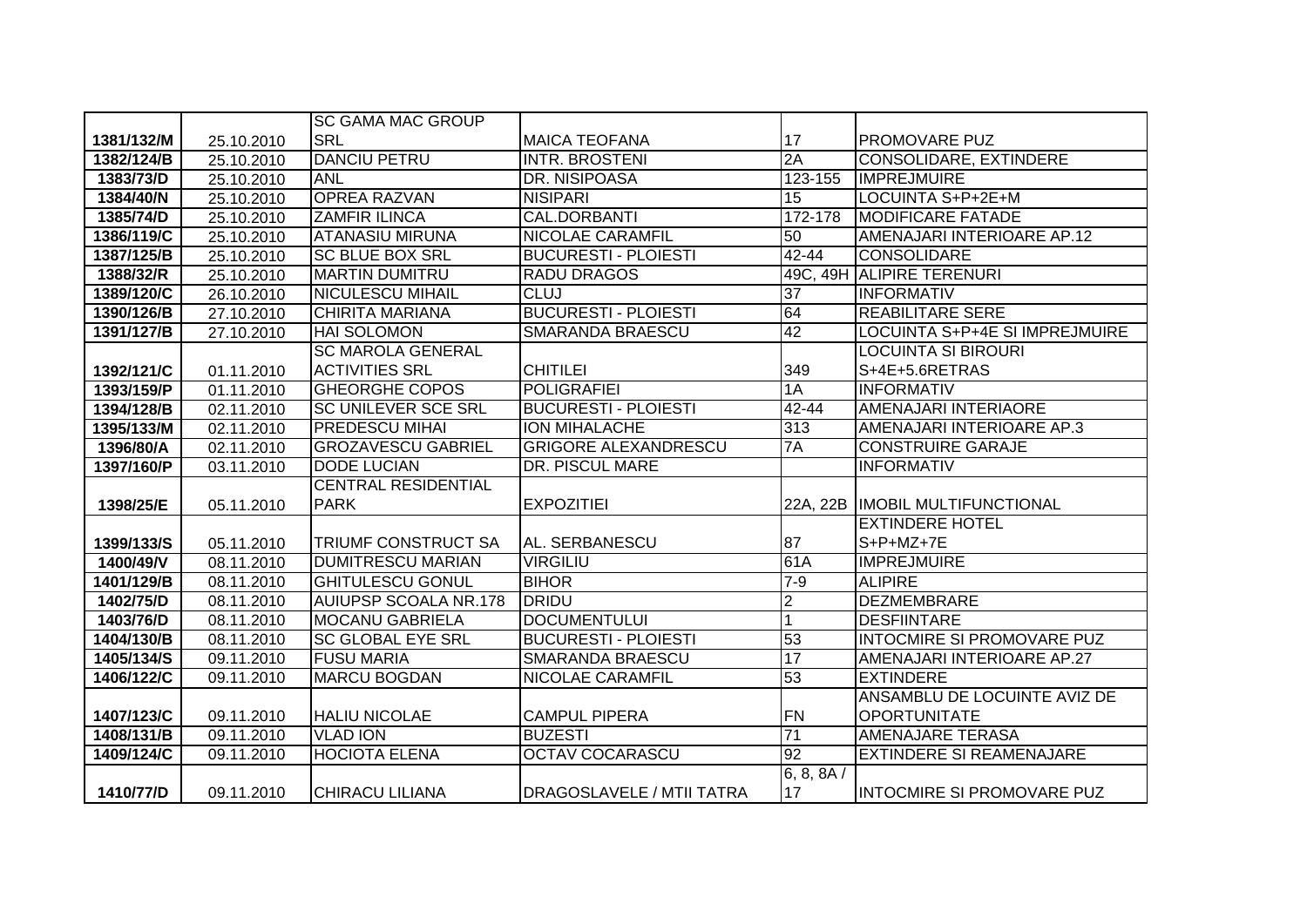|            |            | <b>PREDESCU FLORIAN</b>          |                               |           | LOCUINTA S+P+1E+2RETRAS         |
|------------|------------|----------------------------------|-------------------------------|-----------|---------------------------------|
| 1411/94/G  | 09.11.2010 | <b>CATALIN</b>                   | <b>HAGI GHITA</b>             | 24        |                                 |
|            |            | <b>PREDESCU FLORIAN</b>          |                               |           |                                 |
| 1412/95/G  | 09.11.2010 | <b>CATALIN</b>                   | <b>HAGI GHITA</b>             | 24        | <b>REFACERE IMPREJMUIRE</b>     |
|            |            | <b>SC GENERAL NIC PRIN</b>       |                               |           |                                 |
| 1413/161/P | 09.11.2010 | <b>GHINEA NICOLAE</b>            | <b>PUTUL LUI ZAMFIR</b>       | 2         | <b>DESFIINTARE</b>              |
|            |            |                                  |                               | 108C,     |                                 |
| 1414/135/S | 09.11.2010 | ANGHEL GABRIEL VICTOR STRAULESTI |                               | 108-110   | <b>ALIPIRE</b>                  |
| 1415/125/C | 09.11.2010 | <b>DURIGA AUREL</b>              | ELENA CLUCEREASA              | 78        | <b>INFORMATIV</b>               |
| 1416/162/P | 09.11.2010 | <b>SANDULACHE VIRGIL</b>         | <b>PLAVIEI</b>                | 41        | <b>DESFIINTARE</b>              |
|            |            | <b>SC FLOREASCA CITY</b>         |                               |           |                                 |
| 1417/56/F  | 09.11.2010 | <b>CENTER SRL</b>                | CAL.FLOREASCA                 | 246C      | MODIFICARE AC 111/7/F 2008      |
| 1418/134/M | 09.11.2010 | <b>DARIEN OLTEANU</b>            | <b>ION MIHALACHE</b>          | 174       | AMENAJARI INTERIOARE            |
|            |            |                                  |                               |           | AMENAJARI INTERIOARE CORP A     |
| 1419/81/A  | 09.11.2010 | POPESCU VLAD GEORGE              | <b>AGRONOMIEI</b>             | $1-5$     | AP.3                            |
|            |            | <b>SC IMPACT DEVELOPER</b>       |                               |           | AMENAJARI INTARIOARE SI         |
| 1420/163/P | 10.11.2010 | <b>&amp;CONTRACTOR SA</b>        | PADUREA NEAGRA                | 58A       | <b>BALCONCORP B PARTER AP.3</b> |
|            |            | <b>SC IMPACT DEVELOPER</b>       |                               |           | AMENAJARI INTARIOARE SI         |
| 1421/164/P | 10.11.2010 | <b>&amp;CONTRACTOR SA</b>        | <b>PADUREA NEAGRA</b>         | 62A       | <b>BALCONCORP A PARTER AP.3</b> |
|            |            | <b>SC IMPACT DEVELOPER</b>       |                               |           | AMENAJARI INTARIOARE SI         |
| 1422/165/P | 10.11.2010 | <b>&amp;CONTRACTOR SA</b>        | PADUREA NEAGRA                | 62A       | <b>BALCONCORP B PARTER AP.1</b> |
|            |            | <b>SC IMPACT DEVELOPER</b>       |                               |           | AMENAJARI INTARIOARE SI         |
| 1423/166/P | 10.11.2010 | <b>&amp;CONTRACTOR SA</b>        | PADUREA NEAGRA                | 58A       | <b>BALCONCORP A PARTER AP.1</b> |
| 1424/55/L  | 10.11.2010 | <b>EFTENE SORIN CRISTIAN</b>     | <b>LOTRU</b>                  | $26 - 28$ | <b>DESFIINTARE</b>              |
|            |            | <b>SC IMPACT DEVELOPER</b>       |                               |           | AMENAJARI INTARIOARE SI         |
| 1425/167/P | 10.11.2010 | <b>&amp;CONTRACTOR SA</b>        | PADUREA NEAGRA                | 58A       | <b>BALCONCORP B PARTER AP.1</b> |
|            |            | <b>SC IMPACT DEVELOPER</b>       |                               |           | AMENAJARI INTARIOARE SI         |
| 1426/168/P | 10.11.2010 | <b>&amp;CONTRACTOR SA</b>        | <b>PADUREA NEAGRA</b>         | 60A       | <b>BALCONCORP A PARTER AP.1</b> |
|            |            | <b>SC IMPACT DEVELOPER</b>       |                               |           | AMENAJARI INTARIOARE SI         |
| 1427/169/P | 10.11.2010 | <b>&amp;CONTRACTOR SA</b>        | PADUREA NEAGRA                | 58        | <b>BALCONCORP B PARTER AP.1</b> |
| 1428/73/T  | 10.11.2010 | <b>GORJ ALEXANDRE</b>            | <b>TUDOR STEFAN</b>           | 26        | <b>AMENAJARE GARAJ</b>          |
| 1429/74/T  | 10.11.2010 | <b>MITREA LAURENTIU</b>          | <b>TRIBUNEI</b>               | ю         | <b>DESFIINTARE</b>              |
| 1430/132/B | 10.11.2010 | <b>STOICA HRISTACHE</b>          | <b>BIRUINTEI</b>              | 15        | <b>DESFIINTARE</b>              |
|            |            | PORTAL IMOBILIARE                |                               |           |                                 |
| 1431/21/H  | 10.11.2010 | <b>PRIN RADU MIRCEA</b>          | <b>BD. IANCU DE HUNEDOARA</b> | 4         | AMENAJARI INTERIOARE AP.25-26   |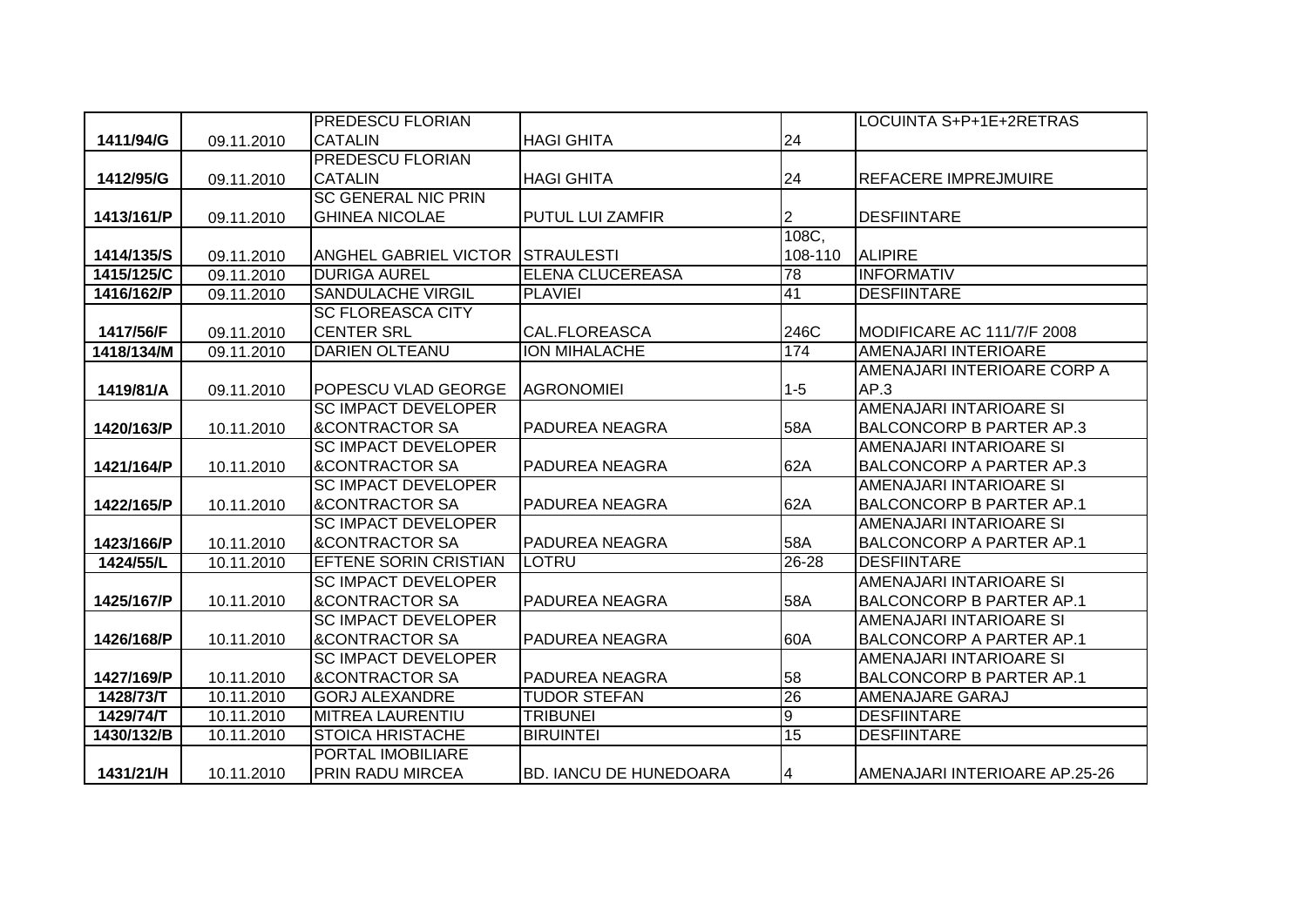| 1432/50/V  | 10.11.2010 | MIHAIU VICENTIU GEORGE ELENA VACARESCU       |                            | 21             | AMENAJARI INTERIOARE AP.22 SI 23 |
|------------|------------|----------------------------------------------|----------------------------|----------------|----------------------------------|
| 1433/136/S | 10.11.2010 | <b>MARCU DUMITRU</b>                         | <b>PLAIUL SARULUI</b>      | $3 - 7$        | <b>INFORMATIV</b>                |
|            |            | <b>SC BUTAN GAS</b>                          |                            |                | MODIFICARE SUBSOL, INTERIOARE    |
| 1434/135/M | 10.11.2010 | <b>INTERNATIONAL</b>                         | MURMURULUI                 | $2 - 4$        | SI EXTERIOARE                    |
|            |            | <b>SC CREDIT EUROPE BANK</b>                 |                            |                |                                  |
| 1435/78/D  | 10.11.2010 | <b>SA</b>                                    | <b>DOROBANTILOR</b>        | 164            | AMENAJARI INTERIOARE             |
| 1436/17/0  | 10.11.2010 | <b>SC OMNICO SRL</b>                         | <b>OCNA SIBIULUI</b>       | $50 - 58$      | <b>INSTRAINARE IMOBIL</b>        |
| 1437/82/A  | 10.11.2010 | <b>PASLARU ECATERINA</b>                     | <b>CONSTANTIN ARICESCU</b> | 27A            | <b>REALIZARE GARAJ</b>           |
|            |            |                                              |                            |                |                                  |
| 1438/79/D  | 10.11.2010 | <b>CREMENE PAUL CRISTIAN DR. PISCUL MARE</b> |                            | 105-107        | S+P+2E+M SI IMPREJMUIRE TEREN    |
|            |            | <b>SC UNIREA TRADING 95</b>                  |                            |                | AMENAJARE COMPLEX COMERCIAL      |
| 1439/57/F  | 10.11.2010 | <b>SRL</b>                                   | <b>FLOREASCA</b>           | 111-113        | FLOREASCA                        |
| 1440/133/B | 10.11.2010 | <b>VOICU ADRIAN</b>                          | <b>BUCURESTII NOI</b>      | 50A            | <b>DEZMEMBRARE</b>               |
| 1441/170/P | 10.11.2010 | <b>ILIE FLORIN</b>                           | <b>PAJUREI</b>             | $\overline{2}$ | AMENAJARI INTERIOARE             |
| 1442/171/P | 10.11.2010 | <b>AILINCA ALEXANDRA</b>                     | <b>STEFAN PROTOPOPESCU</b> | 3              | AMENAJARI INTERIOARE             |
| 1443/136/M | 11.11.2010 | <b>NEGULEI ELENA</b>                         | <b>VALEA MERILOR</b>       | $50 - 52$      | <b>INFORMATIV</b>                |
| 1444/83/A  | 11.11.2010 | <b>MIREA IOANA</b>                           | <b>AVIATIEI</b>            | 10             | <b>INTRARE IN LEGALITATE</b>     |
| 1445/51/V  | 12.11.2010 | <b>NAUM ALIN</b>                             | <b>ELENA VACARESCU</b>     | 86             | <b>EXTINDERE SI SUPRAETAJARE</b> |
|            |            | ION FLOREA PT SC                             |                            |                |                                  |
| 1446/26/E  | 18.11.2010 | <b>BOG'ART</b>                               | <b>EXPOZITIEI</b>          | 1F             | 2S+P+14E+ET TEHNIC               |
| 1447/80/D  | 18.11.2010 | <b>VASILESCU TEODORA</b>                     | LT.COL. DTR. DURBAC        | 139A           | <b>DESFIINTARE ANEXA MAGAZIE</b> |
|            |            |                                              |                            |                | AMENAJARI INTARIOARE SI          |
| 1448/81/D  | 18.11.2010 | <b>IANCU BOGDAN ANDREI</b>                   | <b>DOBROGEI</b>            | 16             | <b>MANSARDARE</b>                |
|            |            |                                              |                            |                | <b>CONSOLIDARE SI MODIFICARI</b> |
| 1449/172/P | 18.11.2010 | <b>VASILE COSTINA</b>                        | PETRU SI PAVEL             | 80             | <b>INTERIOARE</b>                |
| 1450/56/ L | 18.11.2010 | <b>SAPTEFRATI MONICA</b>                     | <b>LONEA</b>               | $21 - 25$      | <b>LOCUINTA P+1E</b>             |
|            |            |                                              |                            |                |                                  |
| 1451/96/G  | 18.11.2010 | TOMESCU ROXANA MARIA DINICU GOLESCU          |                            | 35             | AMENAJARI INTERIOARE             |
| 1452/137/S | 18.11.2010 | <b>MATEI DOINA CRAITA</b>                    | <b>GH. IONESCU SISESTI</b> | $92 - 96$      | <b>INFORMATIV</b>                |
|            |            | <b>SC DAMADA CONSTRUCT</b>                   |                            |                |                                  |
| 1453/134/B | 18.11.2010 | <b>INTERNATIONAL SRL</b>                     | <b>BUCURESTII NOI</b>      | 189A           | LOCUINTA S+P+M                   |
|            |            | <b>SCCMS INTERNATIONAL</b>                   |                            |                |                                  |
| 1454/135/B | 18.11.2010 | <b>INC SRL</b>                               | <b>BARAJUL ARGES</b>       | 41A            | <b>DEZMEMBRARE</b>               |
| 1455/82/D  | 18.11.2010 | <b>SEMEN FLORIAN</b>                         | DOBROGEANU GHEREA          | 19             | <b>ALIPIRE</b>                   |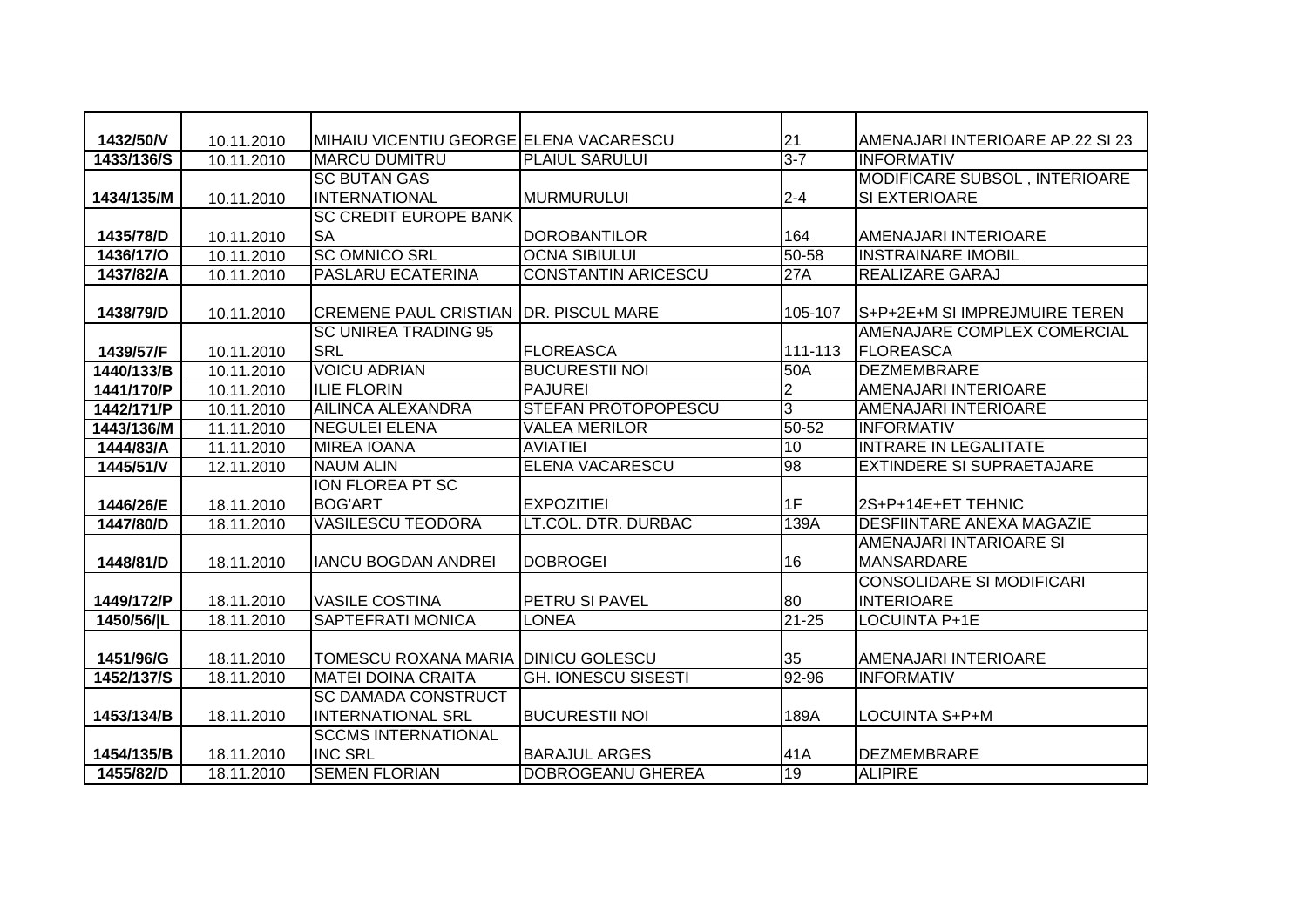|            |            |                              |                          | 6A, 6B,   |                                     |
|------------|------------|------------------------------|--------------------------|-----------|-------------------------------------|
| 1456/137/M | 18.11.2010 | <b>IENACHE MIHAELA</b>       | MADRIGALULUI             | 6C, 6F    | <b>OPERATIUNI NOTARIALE</b>         |
| 1457/41/N  | 18.11.2010 | <b>DINCA TEODORA</b>         | <b>NICOLAE NICOLEANU</b> | $43 - 45$ | <b>LOCUINTA P+1E</b>                |
| 1458/126/C | 18.11.2010 | PREDA PARASCHIVA             | ALEXANDRU IOAN CUZA      | 32        | <b>CONSOLIDARE</b>                  |
|            |            | <b>SC TOSTO IMMOBILIARE</b>  |                          |           | AMENAJARI INTERIOARE,               |
| 1459/138/S | 18.11.2010 | <b>SRL</b>                   | <b>SAVARSIN</b>          | $3-5$     | <b>MANSARDARE, LIFT</b>             |
|            |            | <b>ROMAN DRAGOS</b>          |                          |           | <b>DESFIINTARE CONSTRUCTII</b>      |
| 1460/84/A  | 18.11.2010 | <b>VALENTIN</b>              | <b>ABRUD</b>             | 92        | <b>EXISTENTE</b>                    |
|            |            |                              |                          |           | <b>LOCUINTA S+P+1E ANEXA PARTER</b> |
| 1461/57/L  | 19.11.2010 | POPA ALEXANDRU               | <b>LONEA</b>             | $21 - 25$ | <b>GARD</b>                         |
|            |            |                              |                          |           | CONSOLIDARE,                        |
|            |            |                              |                          |           | RECOMPARTIMENTARE, REFACERE         |
| 1462/52/V  | 22.11.2010 | <b>GIOLU MADALINA</b>        | <b>VALEA MERILOR</b>     | 46        | <b>IMPREJMUIRE</b>                  |
| 1463/83/D  | 22.11.2010 | <b>DOBRESCU MIRCEA</b>       | DOBRGEANU GHEREA         | 104       | <b>AMENAJARI INTERIOARE</b>         |
|            |            | <b>WEIBRIDGE PROPERTY</b>    |                          |           | <b>COMPLEX MULTIFUNCTIONAL</b>      |
| 1464/136/B | 22.11.2010 | CO                           | <b>BUZESTI</b>           | 82-92     | 4S+P+4E/9E/12E                      |
|            |            | <b>CENTRUL MEDICAL</b>       |                          |           | REAMENAJARE,                        |
| 1465/127/C | 22.11.2010 | <b>UNIREA</b>                | <b>CLUCERULUI</b>        | 55        | <b>RECOMPARTIMENTARE</b>            |
| 1466/97/G  | 22.11.2010 | <b>WARGHA EMAYATO</b>        | <b>DOBROGEANU GHEREA</b> | 85        | MODIFCARE AC 319/17/G DIN 2009      |
|            |            |                              |                          |           | ANSAMBLU BLOCURI S+P+6-10ET SI      |
| 1467/98/G  | 22.11.2010 | TRIUMF CONSTRUCT SA          | <b>C-TIN GODEANU</b>     |           | <b>IMPREJMUIRE</b>                  |
|            |            |                              |                          |           | <b>EXTINDERE SI</b>                 |
| 1468/42/N  | 22.11.2010 | <b>PERFECT TITIANA</b>       | <b>NAVODARI</b>          | 32A       | <b>RECOMPARTIMENTARE</b>            |
|            |            |                              |                          |           |                                     |
|            |            | <b>SC DESDEMONA HOLDING</b>  |                          |           | INTRARE IN LEGALITATE 4S+P+5E+6-    |
| 1469/137/B | 22.11.2010 | <b>SRL</b>                   | <b>BUZESTI</b>           | 50-52     | 13RETRAS+14ET. TEHNIC               |
| 1470/75/T  | 22.11.2010 | <b>SPATARU STELUTA</b>       | <b>TROTUSULUI</b>        | 63        | CONSOLIDARE, SUPRAETAJARE           |
| 1471/138/B | 22.11.2010 | <b>VEDUTA ALINA</b>          | RADU BOIANGIU            | $4 - 6$   | AMENAJARI INTERIOARE                |
|            |            |                              |                          |           | <b>CONSOLIDARE SI REPARATII</b>     |
| 1472/138/M | 22.11.2010 | <b>DINU ELISABETA</b>        | ION MIHALACHE            | 54        | <b>ACOPERIS</b>                     |
| 1473/44/1  | 22.11.2010 | <b>MARICA IONEL CRISTIAN</b> | <b>IONESCU SISESTI</b>   | 240-242   | <b>INFORMATIV</b>                   |
|            |            | <b>STEFANESCU DRAGOMIR</b>   |                          |           | CONSOLIDARE, AMENAJARI              |
| 1474/139/B | 22.11.2010 | <b>CODRUT</b>                | <b>BANAT</b>             | 12A       | <b>INTERIOARE SI SUPRAETJARE</b>    |
|            |            |                              |                          |           | <b>CONSOLIDARE, REMENAJARE SI</b>   |
| 1475/84/D  | 22.11.2010 | <b>VASILESCU TEODORA</b>     | DTR. RADUCU DURBAC       | 139       | <b>EXTINDERE LOCUINTA</b>           |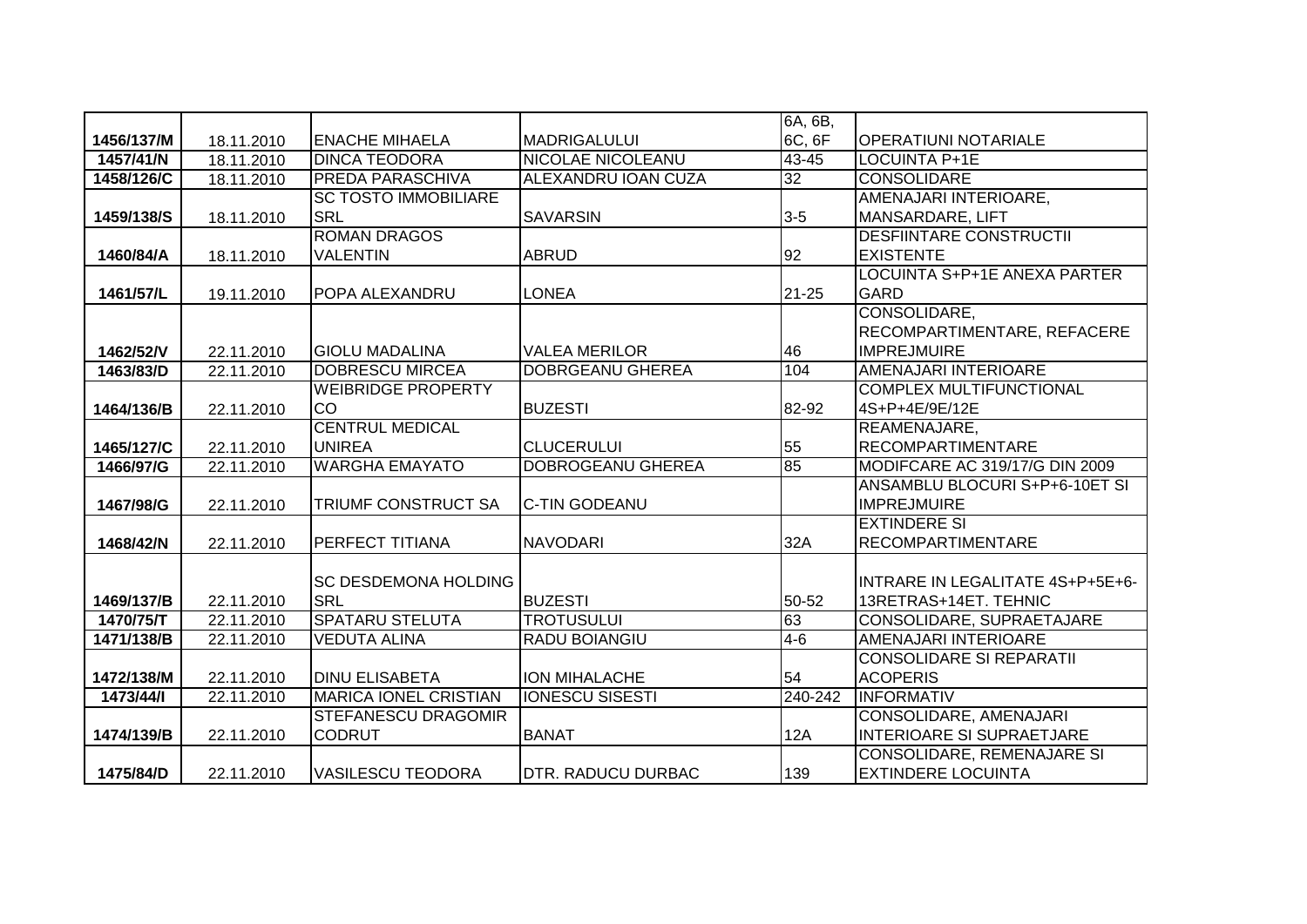|            |            |                              |                             |                | AMENAJARI INTERIAORE SI              |
|------------|------------|------------------------------|-----------------------------|----------------|--------------------------------------|
| 1476/128/C | 22.11.2010 | <b>SC PAN DESIGN SRL</b>     | <b>CEREMUSULUI</b>          | $3-5$          | <b>SCHIMBARE DE FUNCTIUNE</b>        |
|            |            | <b>SC IRIDEX GROUP</b>       |                             |                |                                      |
| 1477/173/P | 22.11.2010 | <b>EXPORT SRL</b>            | <b>DR. POIANA TRESTIEI</b>  | $17 - 27$      | <b>EXTINDERE HALA INCINERATOR</b>    |
| 1478/85/D  | 23.11.2010 | <b>APOSTU BOGDANA</b>        | I.G. DUCA                   | 21             | <b>INTRARE IN LEGALITATE MAGAZIE</b> |
| 1479/12/Z  | 23.11.2010 | <b>ROTARU STELA</b>          | <b>D.ZOSSIMA</b>            | 50             | CONSOLIDARE, MANSARDARE              |
| 1480/18/O  | 23.11.2010 | <b>CAZACU ALEXANDRU</b>      | <b>ODAI</b>                 | 431            | HALA P+1E                            |
| 1481/86/D  | 23.11.2010 | <b>CRISTEA ELENA</b>         | <b>VICTOR DAIMACA</b>       | 17             | <b>MANSARDARE SI ANEXA</b>           |
|            |            |                              |                             |                | <b>LOCUINTA S+P+2E+M SI</b>          |
| 1482/174/P | 23.11.2010 | <b>APOSTOL VASILE</b>        | <b>POPASULUI</b>            | 12             | <b>IMPREJMUIRE</b>                   |
| 1483/87/D  | 23.11.2010 | <b>MOCANU GABRIELA</b>       | <b>DOCUMENTULUI</b>         | 1              | <b>LOCUINTA S+P+2E SI GARD</b>       |
| 1484/33/R  | 23.11.2010 | <b>ION MONICA</b>            | <b>REDISOARA</b>            | 3              | EXTINDERE P+1E+M SI ANEXA            |
| 1485/129/C | 23.11.2010 | <b>FOCSA OVIDIU MIHAI</b>    | <b>CARPATI</b>              | 98             | S+P+2E+M SI IMPREJMUIRE TEREN        |
|            |            |                              |                             |                | <b>CONSOLIDARE SUPRAETAJARE</b>      |
| 1486/130/C | 23.11.2010 | <b>DIACONU RADU CRISTIAN</b> | <b>OCTAV COCARASCU</b>      | 51             | P+1E+2E RETRAS                       |
| 1487/27/E  | 23.11.2010 | POPESCU MIHAIL               | <b>EPOCII</b>               | 16             | <b>PARCARE LA SOL</b>                |
| 1488/131/C | 23.11.2010 | <b>MIHAIESCU RODICA</b>      | <b>COMANA</b>               | $\overline{9}$ | SUPRAETAJARE S+P+2E+M                |
| 1489/139/S | 23.11.2010 | <b>DUMITRESCU CRISTIAN</b>   | <b>SINCA</b>                | 11             | <b>EXTINDERE LOCUINTA</b>            |
|            |            | <b>VRABIE BOGDAN</b>         |                             |                |                                      |
| 1490/140/B | 24.11.2010 | <b>CONSTANTIN</b>            | <b>BUCURESTI - PLOIESTI</b> | 45             | <b>INFORMATIV</b>                    |
|            |            | <b>VRABIE BOGDAN</b>         |                             |                |                                      |
| 1491/141/B | 24.11.2010 | <b>CONSTANTIN</b>            | <b>BUCURESTI - PLOIESTI</b> | 45             | <b>INFORMATIV</b>                    |
|            |            | <b>VRABIE BOGDAN</b>         |                             |                |                                      |
| 1492/45/1  | 24.11.2010 | <b>CONSTANTIN</b>            | I. IONESCU DE LA BRAD       | 2              | <b>INFORMATIV</b>                    |
|            |            | <b>VRABIE BOGDAN</b>         |                             |                |                                      |
| 1493/46/1  | 24.11.2010 | <b>CONSTANTIN</b>            | I. IONESCU DE LA BRAD       | 2              | <b>INFORMATIV</b>                    |
|            |            | <b>VLAD DOMNICA</b>          |                             |                | <b>INTRARE IN LEGALITATE</b>         |
| 1494/53/V  | 24.11.2010 | <b>MAGDALENA</b>             | <b>MIRCEA VULCANESCU</b>    | 139            | $P+M$                                |
|            |            | ION LAURENTIU                |                             |                |                                      |
| 1495/140/S | 25.11.2010 | <b>GHEORGHE</b>              | <b>SOMESUL RECE</b>         | 55-55A         | <b>INFORMATIV</b>                    |
|            |            |                              |                             |                | MODERNIZARE, REPARATII               |
| 1496/47/1  | 25.11.2010 | <b>SCDP BANEASA</b>          | ION IONESCU DE LA BRAD      | 4              | <b>CONSTRUCTII EXISTENTE</b>         |
|            |            | <b>CONSTANTINESCU</b>        |                             |                |                                      |
| 1497/58/L  | 26.11.2010 | <b>TUDORA</b>                | <b>LONEA</b>                | $21 - 25$      | LOCUINTA S+P+1E SI IMPREJMUIRE       |
|            |            | <b>CONSTANTINESCU</b>        |                             |                |                                      |
| 1498/59/L  | 26.11.2010 | <b>TUDORA</b>                | <b>LONEA</b>                | $21 - 25$      | LOCUINTA S+P+1E SI IMPREJMUIRE       |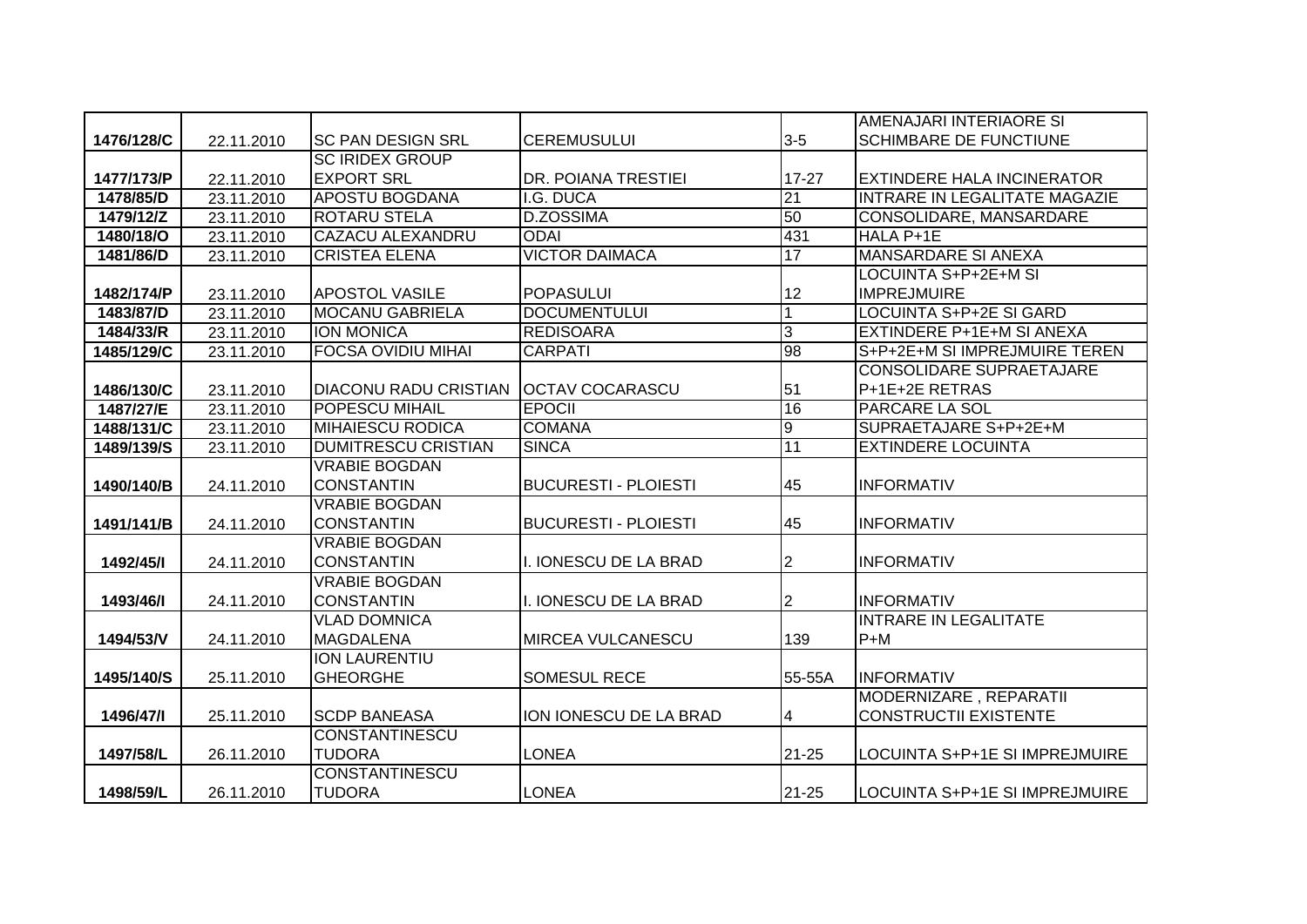|           |            | <b>CONSTANTINESCU</b>                  |              |           |                                |
|-----------|------------|----------------------------------------|--------------|-----------|--------------------------------|
| 1499/60/L | 26.11.2010 | <b>TUDORA</b>                          | LONEA        | $21 - 25$ | LOCUINTA S+P+1E SI IMPREJMUIRE |
|           |            | <b>CONSTANTINESCU</b>                  |              |           |                                |
| 1500/61/L | 26.11.2010 | <b>TUDORA</b>                          | <b>LONEA</b> | $21 - 25$ | LOCUINTA S+P+1E SI IMPREJMUIRE |
|           |            | <b>CONSTANTINESCU</b>                  |              |           |                                |
| 1501/62/L | 26.11.2010 | <b>TUDORA</b>                          | <b>LONEA</b> | $21 - 25$ | LOCUINTA S+P+1E SI IMPREJMUIRE |
|           |            | <b>CONSTANTINESCU</b>                  |              |           |                                |
| 1502/63/L | 26.11.2010 | <b>TUDORA</b>                          | <b>LONEA</b> | $21 - 25$ | LOCUINTA S+P+1E SI IMPREJMUIRE |
|           |            | <b>CONSTANTINESCU</b>                  |              |           |                                |
| 1503/64/L | 26.11.2010 | <b>TUDORA</b>                          | <b>LONEA</b> | $21 - 25$ | LOCUINTA S+P+1E SI IMPREJMUIRE |
|           |            | <b>CONSTANTINESCU</b>                  |              |           |                                |
| 1504/65/L | 26.11.2010 | <b>TUDORA</b>                          | <b>LONEA</b> | $21 - 25$ | LOCUINTA S+P+1E SI IMPREJMUIRE |
|           |            | <b>CONSTANTINESCU</b>                  |              |           |                                |
| 1505/66/L | 26.11.2010 | <b>TUDORA</b>                          | <b>LONEA</b> | $21 - 25$ | LOCUINTA S+P+1E SI IMPREJMUIRE |
|           |            | <b>CONSTANTINESCU</b>                  |              |           |                                |
| 1506/67/L | 26.11.2010 | <b>TUDORA</b><br><b>CONSTANTINESCU</b> | <b>LONEA</b> | 21-25     | LOCUINTA S+P+1E SI IMPREJMUIRE |
| 1507/68/L | 26.11.2010 | <b>TUDORA</b>                          | <b>LONEA</b> | 21-25     | LOCUINTA S+P+1E SI IMPREJMUIRE |
|           |            | <b>CONSTANTINESCU</b>                  |              |           |                                |
| 1508/69/L | 26.11.2010 | <b>TUDORA</b>                          | <b>LONEA</b> | $21 - 25$ | LOCUINTA S+P+1E SI IMPREJMUIRE |
|           |            | <b>CONSTANTINESCU</b>                  |              |           |                                |
| 1509/70/L | 26.11.2010 | <b>TUDORA</b>                          | <b>LONEA</b> | $21 - 25$ | LOCUINTA S+P+1E SI IMPREJMUIRE |
|           |            | <b>CONSTANTINESCU</b>                  |              |           |                                |
| 1510/71/L | 26.11.2010 | <b>TUDORA</b>                          | <b>LONEA</b> | $21 - 25$ | LOCUINTA S+P+1E SI IMPREJMUIRE |
|           |            | <b>CONSTANTINESCU</b>                  |              |           |                                |
| 1511/72/L | 26.11.2010 | <b>TUDORA</b>                          | <b>LONEA</b> | $21 - 25$ | LOCUINTA S+P+1E SI IMPREJMUIRE |
|           |            | <b>CONSTANTINESCU</b>                  |              |           |                                |
| 1512/73/L | 26.11.2010 | <b>TUDORA</b>                          | <b>LONEA</b> | $21 - 25$ | LOCUINTA S+P+1E SI IMPREJMUIRE |
|           |            | <b>CONSTANTINESCU</b>                  |              |           |                                |
| 1513/74/L | 26.11.2010 | <b>TUDORA</b>                          | <b>LONEA</b> | $21 - 25$ | LOCUINTA S+P+1E SI IMPREJMUIRE |
|           |            | <b>CONSTANTINESCU</b>                  |              |           |                                |
| 1514/75/L | 26.11.2010 | <b>TUDORA</b>                          | <b>LONEA</b> | $21 - 25$ | LOCUINTA S+P+1E SI IMPREJMUIRE |
|           |            | <b>CONSTANTINESCU</b>                  |              |           |                                |
| 1515/76/L | 26.11.2010 | <b>TUDORA</b>                          | <b>LONEA</b> | $21 - 25$ | LOCUINTA S+P+1E SI IMPREJMUIRE |
|           |            | <b>CONSTANTINESCU</b>                  |              |           |                                |
| 1516/77/L | 26.11.2010 | <b>TUDORA</b>                          | <b>LONEA</b> | $21 - 25$ | LOCUINTA S+P+1E SI IMPREJMUIRE |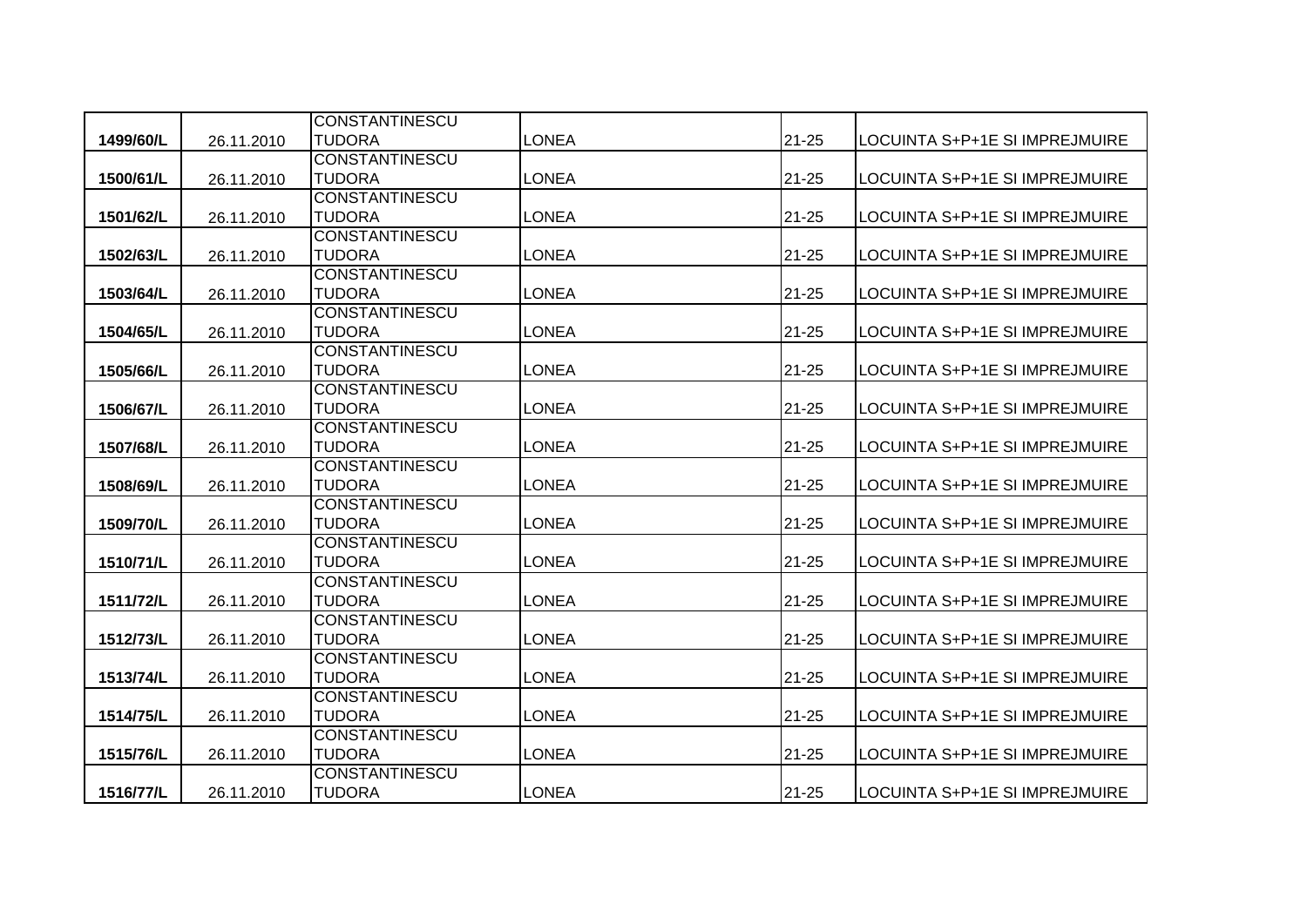|            |            | <b>SC IONIS CARM</b>                         |                                     |                 |                                           |
|------------|------------|----------------------------------------------|-------------------------------------|-----------------|-------------------------------------------|
| 1517/48/1  | 30.11.2010 | <b>CONSTRUCT</b>                             | PICTOR IOSIF ISER                   | 33              | <b>DESFIINTARE LOCUINTA SI ANEXA</b>      |
|            |            | <b>SC IONIS CARM</b>                         |                                     |                 | LOCUINTA S+P+2E+M SI                      |
| 1518/49/1  | 30.11.2010 | <b>CONSTRUCT</b>                             | PICTOR IOSIF ISER                   | 33              | <b>IMPREJMUIRE</b>                        |
| 1519/85/A  | 30.11.2010 | <b>MANEA GABRIEL VASILE</b>                  | <b>ACORDULUI</b>                    | 18              | LOCUINTA SP+P+1E+M                        |
| 1520/99/G  | 30.11.2010 | POTRA COSTEL                                 | <b>GODENI</b>                       | 30              | <b>EXTINDERE P+1E</b>                     |
| 1521/100/G | 30.11.2010 | <b>NEACSU CONSTANTIN</b>                     | <b>GALICENI</b>                     | 34              | <b>LOCUINTA P+M</b>                       |
| 1522/175/P | 30.11.2010 | <b>SC MARKTEL SRL</b>                        | <b>PAJUREI</b>                      | 13              | AMENAJARI INTERIOARE                      |
| 1523/176/P | 30.11.2010 | <b>SC MARKTEL SRL</b>                        | <b>PAJUREI</b>                      | 13              | AMENAJARI INTERIOARE                      |
| 1524/86/A  | 30.11.2010 | <b>BUDEANU GEORGE</b>                        | <b>AMICITIEI</b>                    | 15              | <b>CONSOLIDARE SI EXTINDERE</b>           |
|            |            |                                              |                                     |                 |                                           |
| 1525/87/A  | 30.11.2010 | <b>BUDEANU GEORGE</b>                        | <b>AMICITIEI</b>                    | 15              | TRANSFORMARE POD IN MANSARDA              |
| 1526/13/Z  | 30.11.2010 | <b>CALOTA AURICA</b>                         | <b>DUMITRU ZOSIMA</b>               | 54              | <b>INTRARE IN LEGALITATE</b>              |
|            |            | <b>SC CEZION</b>                             |                                     |                 |                                           |
| 1527/101/G | 30.11.2010 | <b>INTERNATIONAL</b>                         | <b>GARLEI</b>                       | 30A             | <b>AMENAJARI INTERIOARE</b>               |
|            |            |                                              |                                     |                 | LOCUINTA S+P+1E+M GARAJ SI                |
| 1528/141/S | 30.11.2010 | <b>BULIGAN LAVINIU</b>                       | <b>IONESCU SISESTI</b>              | 58              | <b>IMPREJMUIRE</b>                        |
| 1529/132/C | 30.11.2010 | <b>DINU NICOLITA</b>                         | <b>CHITILEI</b>                     | 123             | <b>EXTINDERE SI ETAJARE</b>               |
|            |            |                                              |                                     |                 |                                           |
|            |            | <b>OPREA ALEXANDRU</b>                       | <b>ANINULUI</b>                     | 26              | CONSOLIDARE SI MANSARDARE POD             |
| 1530/88/A  | 30.11.2010 |                                              |                                     |                 |                                           |
| 1531/142/B | 30.11.2010 | <b>STOICA HRISTACHE</b>                      | <b>BIRUINTEI</b>                    | 15              | LOCUINTA SI GARAJ SP+P                    |
| 1532/54/V  | 30.11.2010 | PETRESCU ANCA                                | <b>TRAIAN VASILE</b>                | 58              | CONSOLIDARE SI SUPRAETAJARE               |
| 1533/89/A  | 30.11.2010 | <b>CIOBANU VICTOR</b>                        | <b>ATLASULUI</b>                    | 15              | <b>CONSOLIDARE SI EXTINDERE</b>           |
| 1534/102/G | 30.11.2010 | <b>NITA MIHAI CRISTIAN</b>                   | <b>GOLOVITA</b>                     | $\overline{24}$ | LOCUINTA SP+P+1E+M                        |
|            |            | <b>NEAGOE FLORICA</b>                        |                                     |                 |                                           |
| 1535/90/A  | 30.11.2010 | <b>AURELIA</b>                               | <b>ARTARULUI</b>                    | 28              | <b>INTRARE IN LEGALITATE</b>              |
| 1536/143/B | 30.11.2010 | <b>RUSU LUCIA</b>                            | <b>BUCURESTII NOI</b>               | 235             | <b>LOCUINTA P+1E</b>                      |
| 1537/144/B | 30.11.2010 | <b>MANTA ANCA MARIA</b>                      | <b>BUCURESTI - PLOIESTI</b>         | 42              | <b>AMENAJARI INTERIOARE</b>               |
| 1538/22/H  | 06.12.2010 | <b>NEGUTU FLORIN</b>                         | <b>HELIULUI</b>                     | 4A-4B           | <b>OPERATIUNI NOTARIALE</b>               |
|            |            | <b>SC LAND MARK INVEST</b>                   |                                     |                 |                                           |
|            |            | <b>SRL</b>                                   |                                     |                 | <b>INCHIDERE TERASE</b>                   |
| 1539/145/B | 07.12.2010 | PRIN PENES SORIN                             | <b>BARAJUL ARGES</b>                | 41E             | AMENAJARI INTERIOARE                      |
|            |            |                                              |                                     |                 | <b>LOCUINTE SI SERVICII</b>               |
| 1540/177/P | 07.12.2010 | <b>EL TAYEB EUGENIA</b>                      | <b>ANDREI POPOVICI</b>              | 71              | $S+P+2E+4E$                               |
| 1541/139/M | 07.12.2010 | <b>ANDON SERGIU</b><br><b>FLUSBERG DAVID</b> | <b>MIHALACHE</b><br><b>NORDULUI</b> | 325C<br>94A     | <b>INFORMATIV</b><br>AMENAJARI INTERIOARE |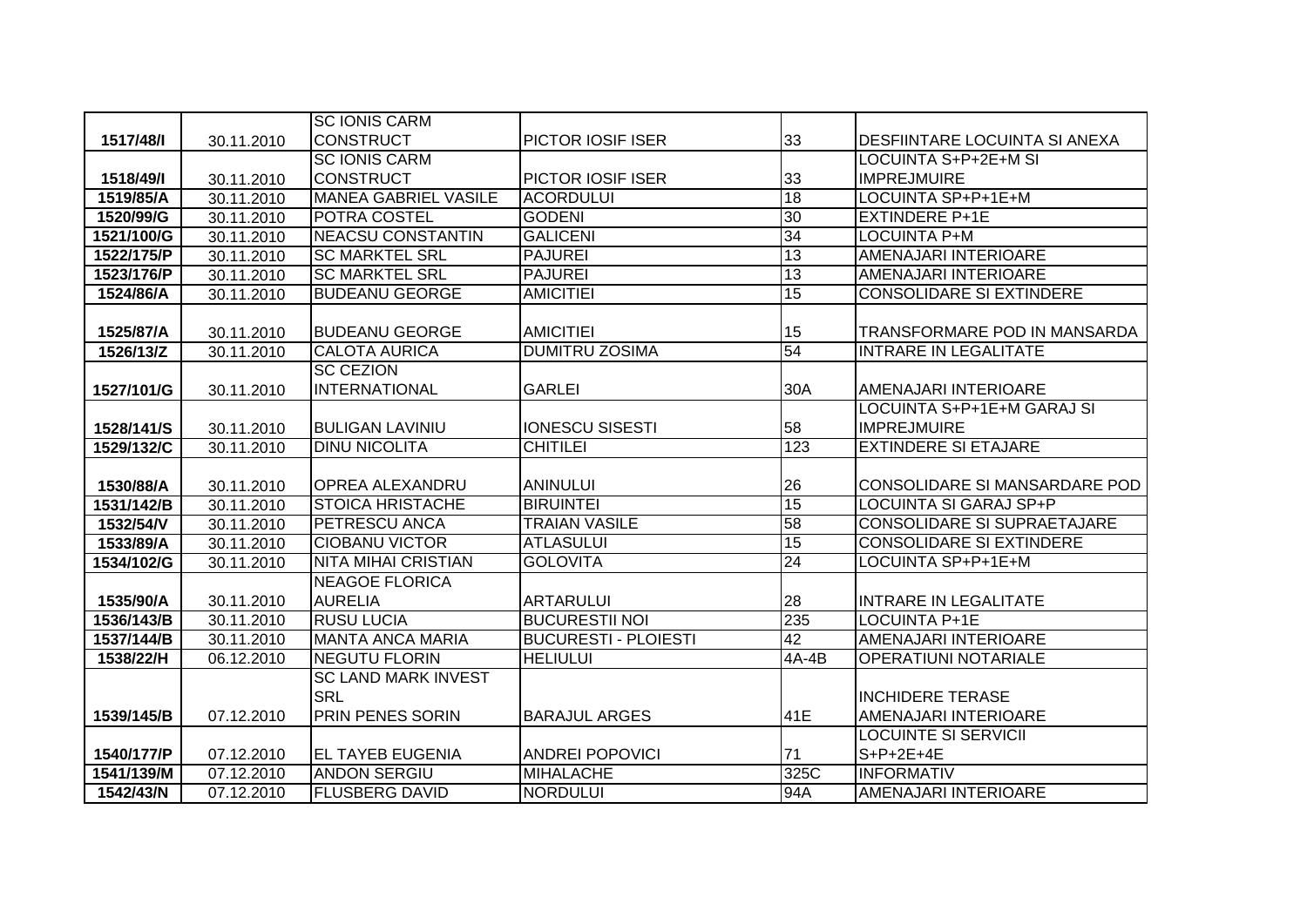|            |                          |                                          |                               |           | <b>IMPREJMUIRE LOCUINTA</b>         |
|------------|--------------------------|------------------------------------------|-------------------------------|-----------|-------------------------------------|
| 1543/78/L  | 07.12.2010               | DUMITRESCU CRISTINA                      | <b>LAINICI</b>                | 52        | S+P+1E+2RETRAS                      |
| 1544/140/M | 07.12.2010               | <b>ICONARU MARIANA</b>                   | <b>ION MIHALACHE</b>          | 265       | <b>INFORMATIV</b>                   |
| 1545/50/1  | 07.12.2010               | <b>MATEI TAMARA</b>                      | <b>IONESCU SISESTI</b>        | 256-260   | <b>AMENAJARI INTERIOARE</b>         |
|            |                          |                                          |                               |           |                                     |
| 1546/79/L  | 07.12.2010               | <b>VLADESCU SORIN MARIUS LIMPEJOAREI</b> |                               | 3         | MODIFICARE AC 366/9/L/2010          |
| 1547/141/M | 07.12.2010               | <b>DGASPC SECTOR 1</b>                   | <b>MINERVEI</b>               | $31 - 33$ | SUPRAETAJARE P+3E+POD               |
| 1548/14/Z  | 07.12.2010               | <b>SC ART GROUP INT. SRL</b>             | <b>ZAGAZULUI</b>              | $13 - 19$ | AMENAJARI INTERIOARE                |
| 1549/15/Z  | $\overline{07}$ .12.2010 | SC ART GROUP INT. SRL                    | ZAGAZULUI                     | $13 - 19$ | AMENAJARI INTERIOARE                |
| 1550/146/B | 07.12.2010               | <b>ILIEVICI SILVIU</b>                   | <b>SMARANDA BRAESCU</b>       |           | 43A, 43B IMPREJMUIRE S+P+5E+6RETRAS |
| 1551/88/D  | 07.12.2010               | <b>OLTEANU NICOLAE</b>                   | DR. SARMAS                    | 35-43     | LOCUINTA P+1E+M                     |
| 1552/89/D  | 07.12.2010               | <b>OLTEANU NICOLAE</b>                   | DR. SARMAS                    | 53-57     | LOCUINTA P+1E+M                     |
| 1553/90/D  | 07.12.2010               | <b>OLTEANU NICOLAE</b>                   | DR. HOMOROD                   | $5-9$     | LOCUINTA P+1E+M                     |
| 1554/14/J  | 08.12.2010               | <b>VLAICU GHEORGHE</b>                   | <b>JIULUI</b>                 | $2 - 4$   | AMENAJARI INTERIOARE                |
| 1555/15/J  | 08.12.2010               | <b>SAVA OVIDIU MIHAI</b>                 | <b>JANDARMERIEI</b>           | 227-231   | LOCUINTA DS+P+2E                    |
|            |                          | <b>MAGNOTTA INVESTMENTS</b>              |                               |           |                                     |
| 1556/55/V  | 13.12.2010               | <b>SRL</b>                               | <b>INTR. VALULUI</b>          | 10        | $S+D+P+2E+M$                        |
|            |                          | <b>SC TRIUMF CONSTRUCT</b>               |                               |           |                                     |
| 1557/142/M | 14.12.2010               | <b>SA</b>                                | DR. PISCUL MOSULUI            | $4-6$     | <b>OPERATIUNI NOTARIALE</b>         |
| 1558/178/P | 15.12.2010               | <b>RA-APPS</b>                           | <b>PIPERA</b>                 | 79-81     | <b>INFORMATIV</b>                   |
| 1559/103/G | 17.12.2010               | <b>HUDITA DECEBAL</b>                    | <b>GARLEI</b>                 | 80        | <b>DESFIINTARE</b>                  |
| 1560/104/G | 17.12.2010               | <b>HUDITA DECEBAL</b>                    | <b>GARLEI</b>                 | 80        | <b>AVIZ OPORTUNITATE</b>            |
| 1561/147/B | 20.12.2010               | LAZARESCU DAN                            | <b>VF. BEREVOIUL</b>          | 87-89     | <b>INFORMATIV</b>                   |
| 1562/23/H  | 20.12.2010               | <b>MARIN STEFAN</b>                      | <b>HAGI MOSCU</b>             |           | AMENAJARI INTERIOARE                |
| 1563/133/C | 20.12.2010               | <b>URSACHESCU RADU</b>                   | <b>CLABUCET</b>               | 2A        | D+P+4E+5R BIROURI SI LOCUINTE       |
| 1564/105/G | 20.12.2010               | <b>LUCHIAN IOSEFINA</b>                  | <b>GALA GALACTION</b>         | 46        | <b>DESFIINTARE</b>                  |
| 1565/106/G | 20.12.2010               | <b>LUCHIAN IOSEFINA</b>                  | <b>GALA GALACTION</b>         | 46        | $S+P+2E$                            |
| 1566/91/D  | 21.12.2010               | <b>GEMINI CAPITAL</b>                    | CAL. DOROBANTILOR             | 140       | <b>SCARA EXTERIOARA</b>             |
|            |                          |                                          |                               |           | LOCUINTA DS+P+1E+M SI               |
| 1567/134/C | 22.12.2010               | <b>PRUNDEA MUGUREL</b>                   | DR. CAVNIC                    | 33        | <b>IMPREJMUIRE</b>                  |
| 1568/148/B | 22.12.2010               | <b>MARIUS GABUREANU</b>                  | <b>BUZESTI / MUNTII TATRA</b> | 83/14     | 2S+P+12E                            |
| 1569/107/G | 22.12.2010               | <b>COSTACHE TRIFU</b>                    | <b>GHETARILOR</b>             | 17        | <b>FINALIZARE LUCRARI</b>           |
| 1570/24/H  | 22.12.2010               | <b>CRISTESCU IULIA</b>                   | DR. HULUBESTI                 | $8 - 14$  | <b>INFORMATIV</b>                   |
| 1571/149/B | 23.12.2010               | <b>PELE ELENA</b>                        | <b>BACULUI</b>                | 28        | <b>INFORMATIV</b>                   |
| 1572/135/C | 24.12.2010               | <b>SC INPROX SRL</b>                     | <b>CHITILEI</b>               | 242       | <b>INFORMATIV</b>                   |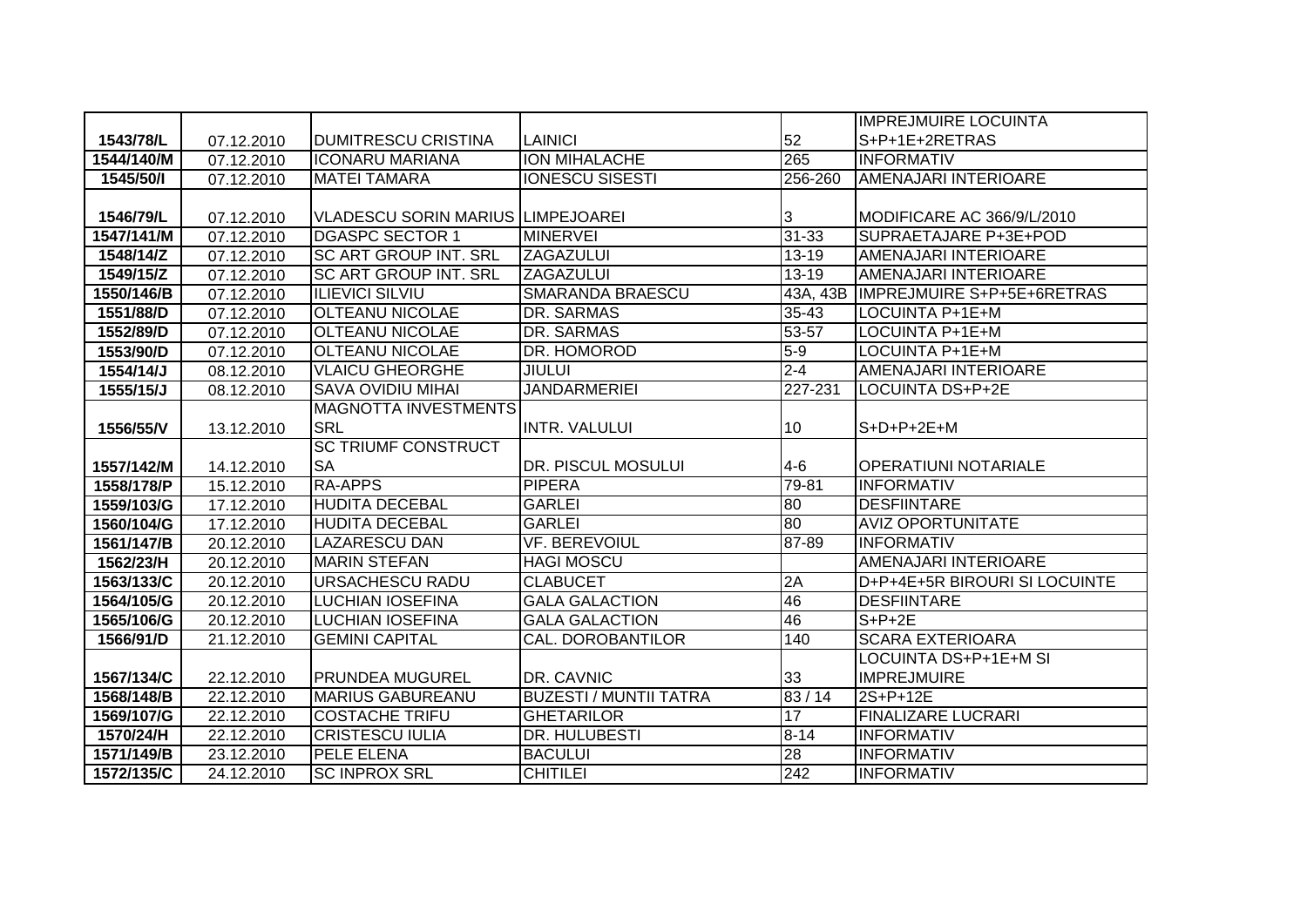|            |            |                             |                            |                | S+P+4E SI IMPREJMUIRE                |
|------------|------------|-----------------------------|----------------------------|----------------|--------------------------------------|
| 1573/143/M | 27.12.2010 | IPALAZ MIHAI LUCIAN         | <b>MAGURICEA</b>           | 24             | <b>CLINICA MEDICALA</b>              |
|            |            |                             |                            |                | CONSOLIDARE,                         |
| 1574/150/B | 28.12.2010 | <b>ANGHEL ECATERINA</b>     | <b>BANAT</b>               | 34             | RECOMPARTIMENTARE.                   |
| 1575/151/B | 29.12.2010 | <b>BELINSCHI IRINA</b>      | <b>BUZESTI</b>             | 82-88          | <b>ALIPIRE</b>                       |
|            |            | <b>MAVRODIN BOGDAN</b>      |                            |                | <b>ANSAMBLU REZIDENTIAL</b>          |
| 1576/144/M | 30.12.2010 | <b>MIHAIL</b>               | AL. METEOROLOGIEI          | $11 - 15$      | S+P+3E+4RETRAS                       |
| 1577/56/V  | 30.12.2010 | <b>MITROFAN EDUARD</b>      | <b>VRANCEA</b>             | 5              | <b>OPERATIUNI NOTARIALE</b>          |
|            |            |                             |                            |                |                                      |
| 1578/91/A  | 30.12.2010 | <b>CHESARAICU BOGDAN</b>    | INTR. LT. M. ANDRESCU      | 49-51          | SUPRAETAJARE S+P+2E+3.4RETRAS        |
|            |            |                             | DR. STEGARULUI /           | $28 - 34/$     |                                      |
| 1579/92/D  | 30.12.2010 | <b>MIHAELA MOCANU</b>       | INTR. STEGARULUI           | 26             | DP+P+2E SI IMPREJMUIRE               |
| 1580/92/A  | 30.12.2010 | <b>STOICA VASILE</b>        | <b>ARIEI</b>               | $\overline{2}$ | <b>CONSOLIDARE SI SUPRAETAJARE</b>   |
| 1581/108/G | 30.12.2010 | <b>GHITA MARIA</b>          | <b>GALIGENI</b>            | 6              | <b>P+1E SI IMPREJMUIRE</b>           |
| 1582/109/G | 30.12.2010 | <b>SIMIONESCU CATALIN</b>   | <b>GARLEI</b>              | 130A           | S+P+1E LOCUINTA                      |
| 1583/142/S | 30.12.2010 | <b>FARINAS COMPANY</b>      | <b>GH. IONESCU SISESTI</b> | $71 - 73$      | <b>INFORMATIV</b>                    |
|            |            |                             | TARLA NR.116 PARCELA NR.4  |                |                                      |
| 1584/76/T  | 30.12.2010 | <b>PREDOI COSTIN MIRCEA</b> | <b>LOT 11</b>              |                | <b>INFORMATIV</b>                    |
| 1585/93/D  | 30.12.2010 | <b>SEMEN FLORIAN</b>        | DOBROGEANU GHEREA          | 15, 19         | <b>IMPREJMUIRE</b>                   |
| 1586/179/P | 30.12.2010 | PROCOPOVICI ADRIAN          | <b>PADURII</b>             | 2C             | <b>INFORMATIV</b>                    |
| 1587/110/G | 30.12.2010 | <b>ARVATU CRISTIAN</b>      | <b>HAGI GHITA</b>          | 89-91          | <b>ALIPIRE</b>                       |
|            |            | <b>SC TOSTO IMMOBILIARE</b> |                            |                |                                      |
| 1588/143/S | 30.12.2010 | <b>SRL</b>                  | <b>SAVARSIN</b>            | $3-5$          | <b>ALIPIRE</b>                       |
| 1589/136/C | 30.12.2010 | <b>LEVENTI DIANA</b>        | <b>MAGIRESTI</b>           | 11             | <b>CONSOLIDARE SI MANSARDARE</b>     |
|            |            | <b>DINU OCTAVIA</b>         |                            |                |                                      |
| 1590/145/M | 30.12.2010 | PT SF. MARIA                | ION MIHALACHE              | 37-39          | <b>EXTINDERE CORP SPITAL 3S+P+7E</b> |
|            |            |                             | DR. STEGARULUI / INTR.     |                |                                      |
| 1591/144/S | 30.12.2010 | <b>GORJANEANU DANIEL</b>    | <b>STEGARULUI</b>          |                | 28-34/26 LOCUINTA P+2E               |
| 1592/93/A  | 30.12.2010 | <b>AMAREANU GHEORGHE</b>    | <b>CAPALNA</b>             | $\overline{6}$ | AMENAJARI INTERIOARE                 |
|            |            | <b>SC EPSOADVISING PRIN</b> |                            |                |                                      |
| 1593/16/Z  | 30.12.2010 | <b>RADU POPESCU</b>         | <b>ZELETIN</b>             | 8              | <b>DESFIINTARE</b>                   |
| 1594/51/1  | 30.12.2010 | <b>FILIP VALENTIN</b>       | <b>INFRATIRII</b>          | $\overline{9}$ | LOCUINTA P+1E+M                      |
|            |            |                             |                            |                | AMENAJARI INTERIOARE LOCUINTA        |
| 1595/17/Z  | 30.12.2010 | <b>IMAGUREANU MARIA</b>     | ZAGAZULUI                  | 4              | $S+P+3E+4R$                          |
| 1596/137/C | 30.12.2010 | <b>ANDREI FLORICA</b>       | <b>CHTILEI</b>             | 317            | <b>DEZEMBRARE</b>                    |